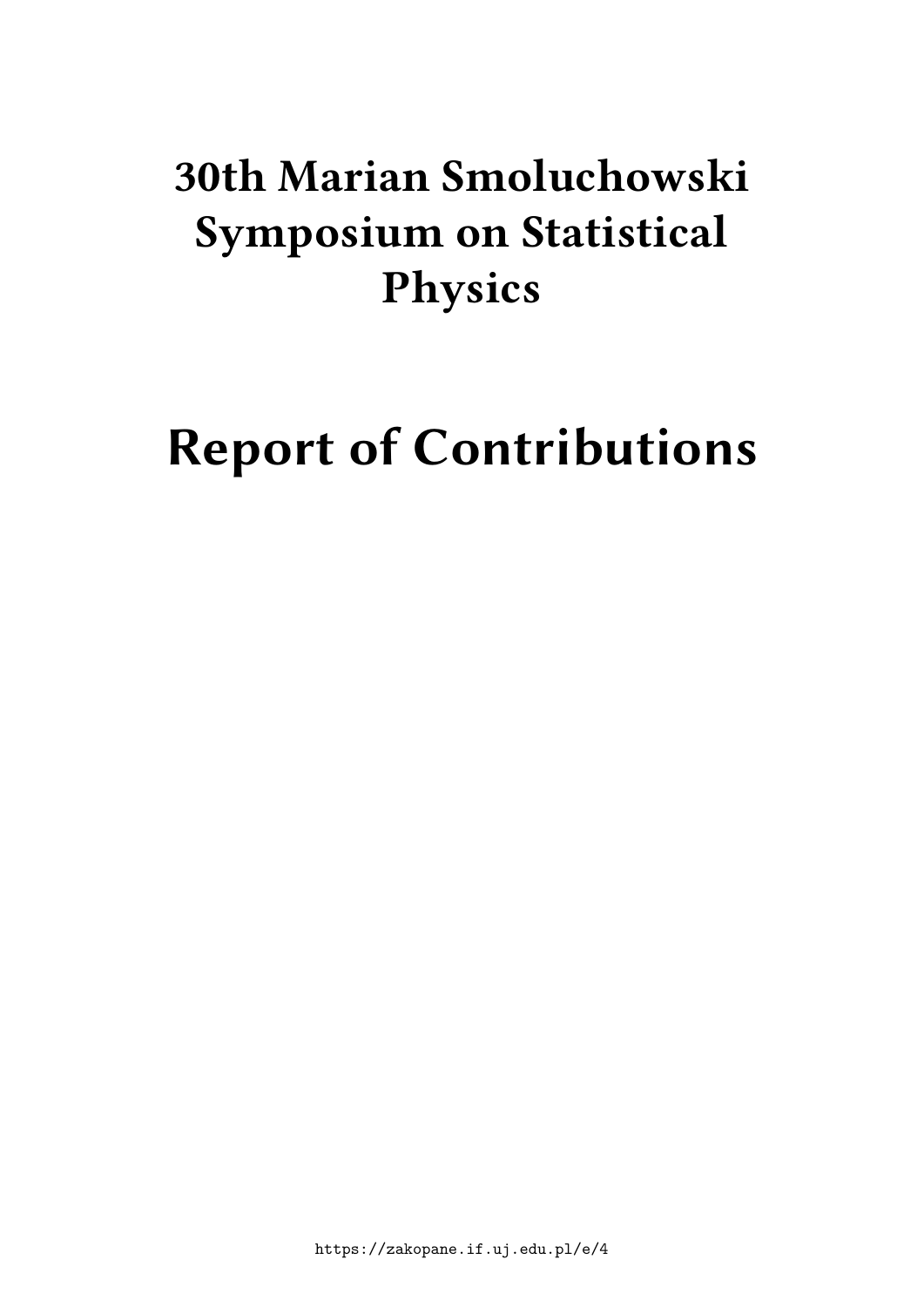Contribution ID : 3 Type : **oral** 

# **Random dynamics in a trap: killing vs survival**

*Wednesday, 6 September 2017 12:15 (20)*

We consider the random dynamics in a bounded domain, while concentrating on somewhat unexplored links between the absorbing and inaccessible boundarz data impact upon random motion. Both Brownian and Levy-stable dynamics will be discussed , with a focus on tyhe long term surival, and the permanent trapping scenarios.

**Primary author(s) :** GARBACZEWSKI, Piotr (University of Opole) **Presenter(s) :** GARBACZEWSKI, Piotr (University of Opole) **Session Classification :** Session 9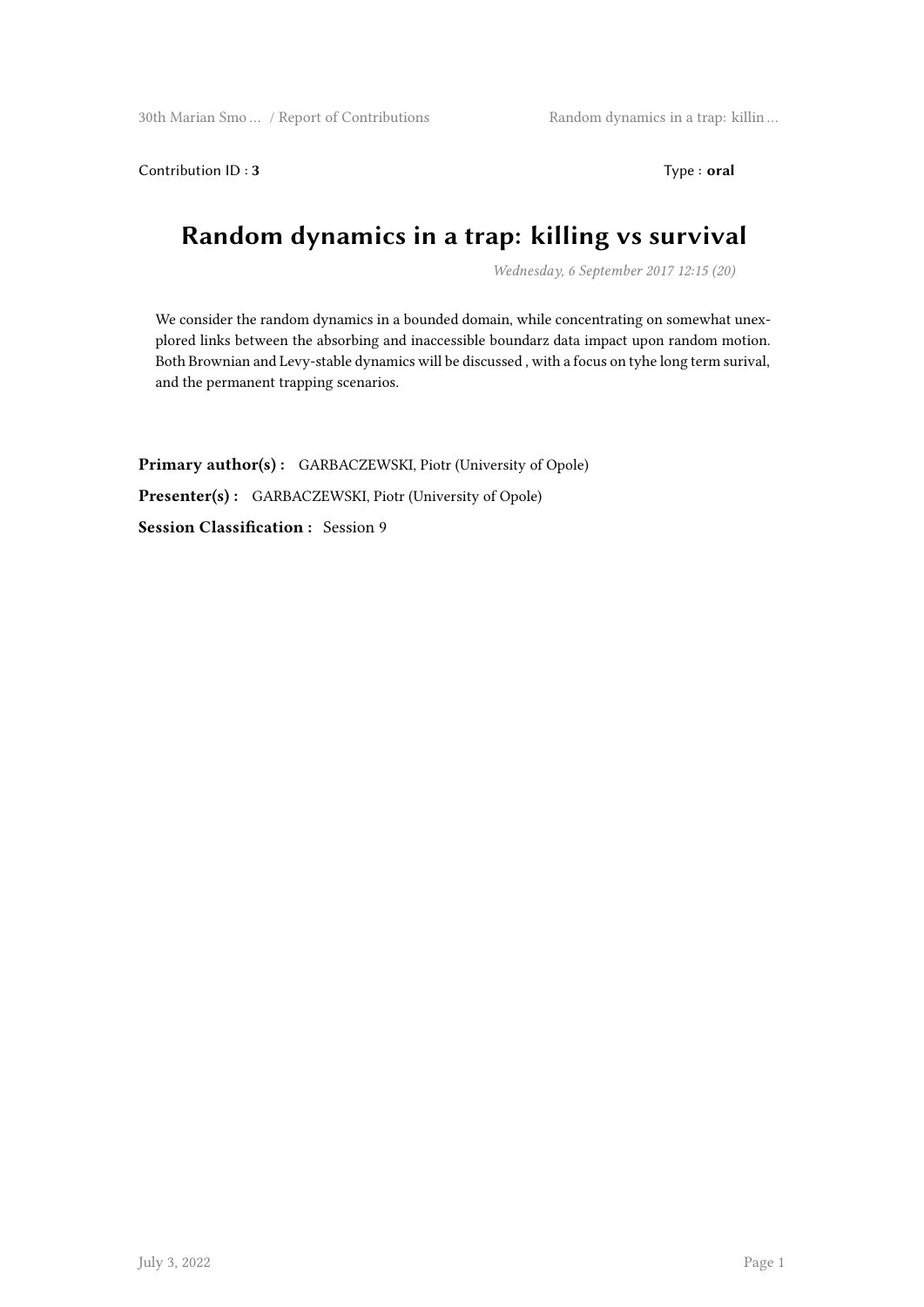Contribution ID : **4** Type : **oral**

### **Two forms of heat transfer via interaction with heat bath**

*Tuesday, 5 September 2017 16:35 (20)*

We consider a classical open system in contact with heat bath via interaction Hamiltonian. We investigate two forms of energy transfer via the change of interaction Hamiltonian, which are interpreted as heats. One is heat dissipation from the system and the other is heat absorption by the heat bath, which are usually expected to be the same. Since the change of interaction Hamiltonian leads to the difference between the two heats, the two are not the same in non-stationary period. In non-equilibrium stationary state, the two are only equal to each other in average and may differ in probability distribution. We investigate the difference of the forms of heat for toy models and molecular dynamic systems. It will be an interesting question which is a relevant choice of heat used for the first and second laws of thermodynamics. Further study on open quantum systems will be interesting.

Primary author(s): KWON, Chulan (Myongji University)

Presenter(s) : KWON, Chulan (Myongji University)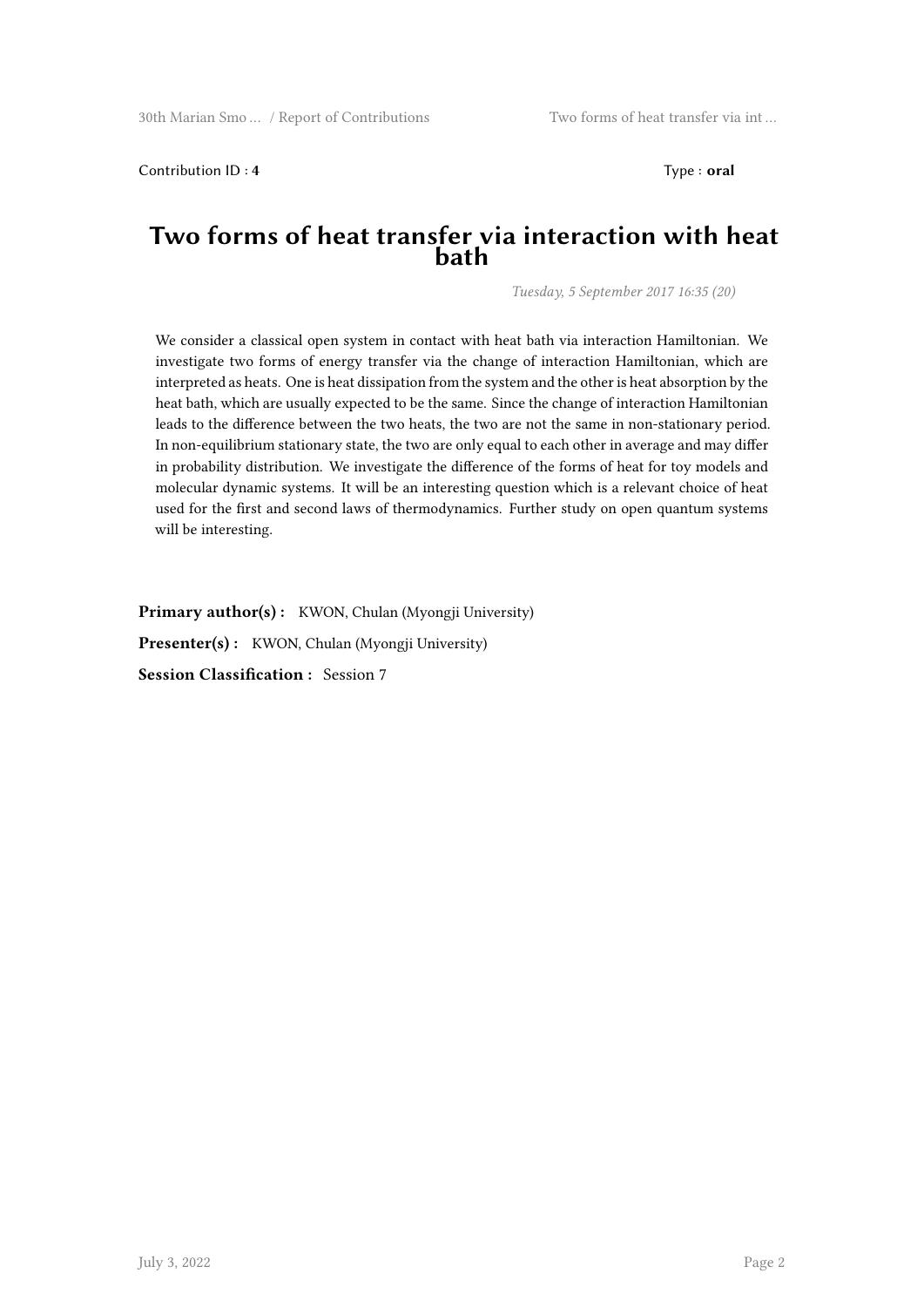Contribution ID : **6** Type : **oral** 

# **Principles of design of artifical and biological molecular engines**

*Tuesday, 5 September 2017 14:00 (30)*

Molecular engines are based on different principles than macroscopic motors. I will present two examples: artifical engine created in our lab namely nano-wind mill driven by evaporation of water and the motion of kinesin motor walking on microtubules. This biological engine, of incredibly efficiency, is driven by thermal noise, while consumption of ATP is mainly used for detachment of its parts from microtubule. The key principle in its design is the proper synchronization of its diffusion driven by thermal noise with the hydrolysis of ATP, detachment of ADP and further attachement of ATP, as we show in our experiment. Our nano-wind mill does work due to spatial organization and synchronization of many motors, which in concerto respond to flux of water.

The presentation was supported by the National Science Centre, Poland within the grant Maestro UMO-2016/22/A/ST4/00017.

[1] K. Sozanski et al Small Crowders Slow Down Kinesin-1 Stepping by Hindering Motor Domain Diffusion, PHYSICAL REVIEW LETTERS, 115, 218102, (2015).

[2] P.Niton et al A "nano-windmill" driven by a flux of water vapour: a comparison to the rotating ATPase, NANOSCALE 5, 9732-9738, (2013).

[3] K.Sozanski et al Activation Energy for Mobility of Dyes and Proteins in Polymer Solutions: From Diffusion of Single Particles to Macroscale Flow, PHYSICAL REVIEW LETTERS 111, 228301, (2013).

[4] T.Kalwarczyk et al Motion of nanoprobes in complex liquids within the framework of the lengthscale dependent viscosity model, ADVANCES IN COLLOID AND INTERFACE SCIENCE 223, 55-63, (2015).

**Primary author(s):** HOLYST, Robert (Institute of Physical Chemistry PAS)

**Presenter(s) :** HOLYST, Robert (Institute of Physical Chemistry PAS)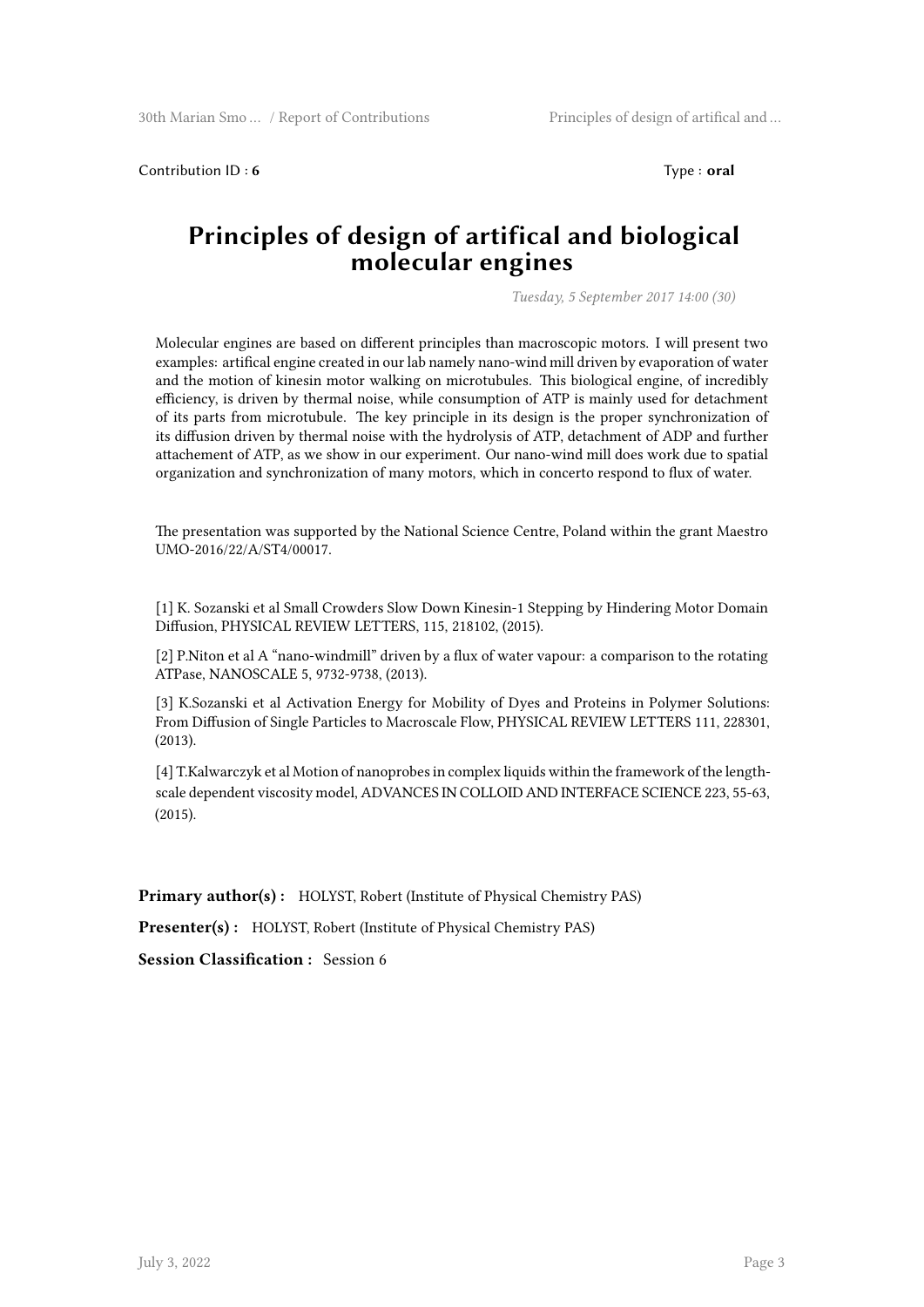Contribution ID : **7** Type : **oral**

# **The quantum first detection problem: from the energy spectrum to the detection probabilities**

*Wednesday, 6 September 2017 12:00 (15)*

We consider the question of when a quantum system initially prepared in state A first "arrives" in state B, i.e. the first arrival problem in quantum physics.

To determine the arrival, the observer attempts to detect the system stroboscopically with fixed period via a projective measurement.

The time of the first successful detection attempt is the first detection time.

The corresponding probability of the event is the first detection probability.

For systems with a continuous energy spectrum, this quantity can be expressed in terms of the spectral measure of the evolution operator (which is related to the density of energy states).

This allows us to present an exact formula for the total probability of detection and to derive the long-time asymptotic behavior of the first detection probabilities.

It is shown that the latter decays like a power law with superimposed oscillations.

The exponent of the power law is determined by the spectral (or fracton) dimension of the spectral measures.

The total probability of detection is always less than unity.

Primary author(s): THIEL, Felix (Bar-Ilan University)

**Co-author(s) :** KESSLER, David A. (Bar-Ilan University); BARKAI, Eli (Bar-Ilan University)

**Presenter(s) :** THIEL, Felix (Bar-Ilan University)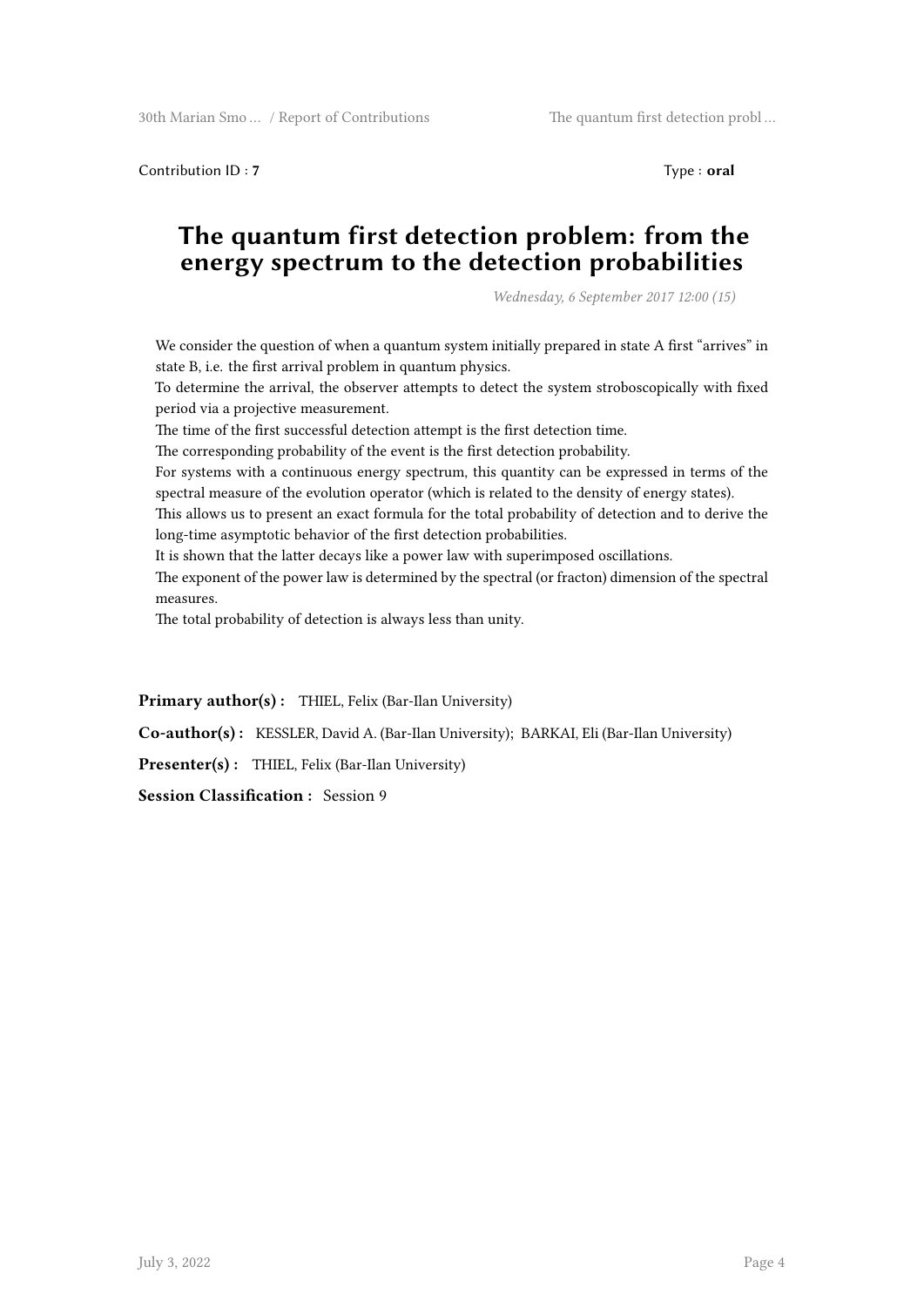Contribution ID : **8** Type : **oral**

# **Stationary diffusion among partially reactive sinks: from von Smoluchowski to recent advances**

*Monday, 4 September 2017 15:00 (20)*

In 1917, von Smoluchowski founded the first mathematical theory of diffusion-limited reactions by computing the diffusive flux towards a perfect spherical sink. In spite of many advances over the past hundred years, stationary diffusion in complex media with numerous sinks of various shapes and reactivities remains poorly understood. After a brief overview, we present a recently developed generalized method of separation of variables (GMSV) to solve boundary value problems for the Poisson equation in three-dimensional canonical domains (e.g., parallelepipeds, cylinders, spheres, spheroids, …,

and their combinations). In particular, we derive a semi-analytical representation of the Green function for an arbitrary configuration of non-overlapping partially reactive spherical sinks. This is the key object to determine various characteristics of stationary diffusion such as reaction rate, escape probability, harmonic measure, residence time, and mean first passage time, to name but a few. Based on this solution, we introduce and investigate an effective reaction radius of individual sinks or their clusters that significantly generalizes the famous Smoluchowski formula by accounting for diffusion interactions between sinks and their mutual screening.

**Primary author(s) :** GREBENKOV, Denis (CNRS)

**Co-author(s) :** TRAYTAK, Sergey (Semenov Institute of Chemical Physics of the Russian Academy of Sciences)

**Presenter(s) :** GREBENKOV, Denis (CNRS)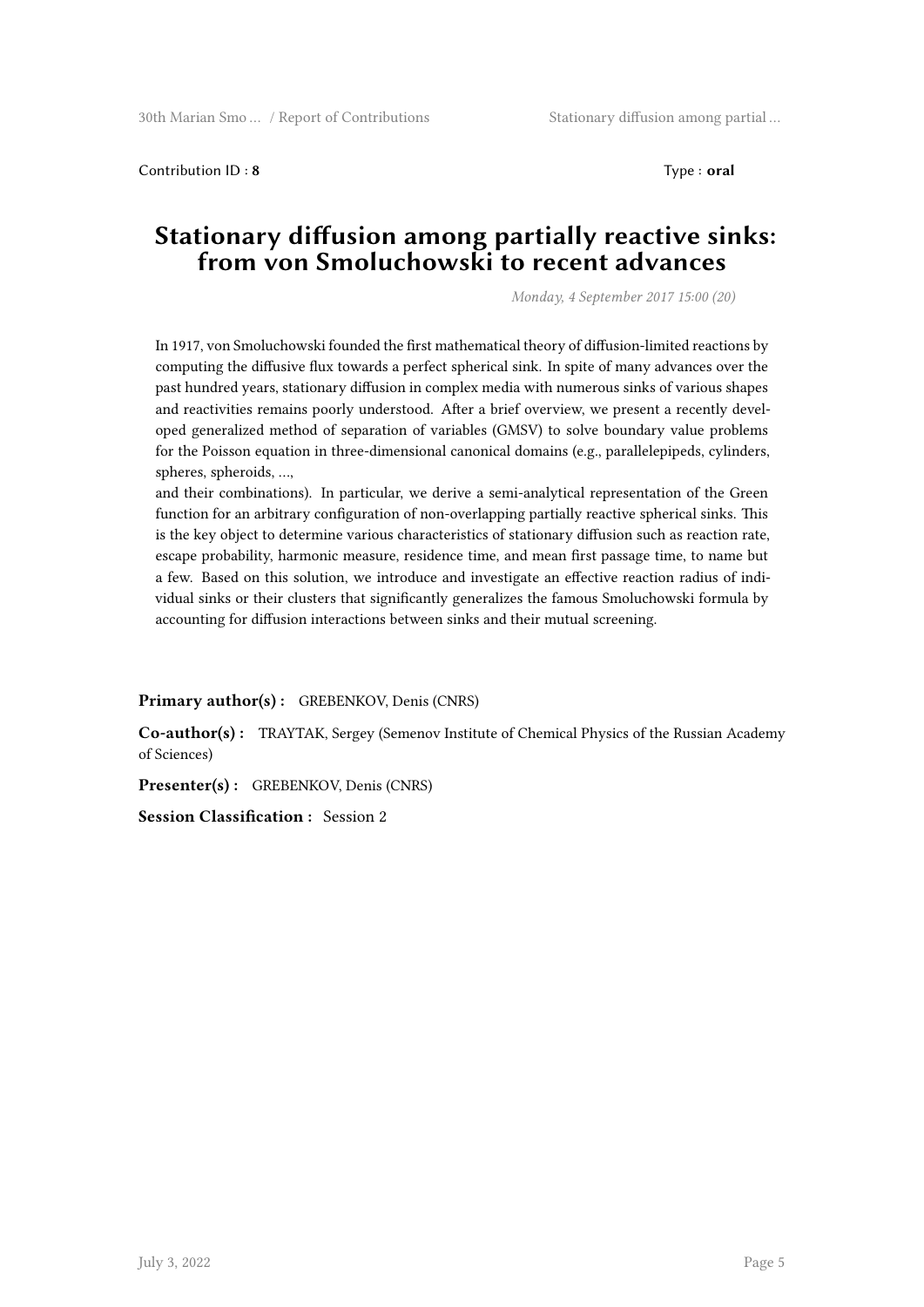Contribution ID : **9** Type : **oral** 

## **Temperature-abnormal diffusivity and weak ergodicity breaking in space-periodic systems driven by external forces**

*Monday, 4 September 2017 15:00 (20)*

The phenomena of diffusion over a potential energy landscape play a key role in a number of processes in physics, chemistry and biology. In this talk a set of original theoretical results on diffusion enhancement of underdamped Brownian particles in symmetric space-periodic potential due to external forcing is presented [1-5].

We demonstrate that depending on the value of the constant external force in underdamped spaceperiodic systems dfferent functional dependences of the diffusivity on the temperature are realized. It is shown by numeric simulations of the Langevin equation that the phenomenon of diffusivity growth with the temperature decreasing ("temperature-abnormal diffusivity"- TAD) is manifested in a narrow interval of applied external forcing.

We demonstrate that weak ergodicity breaking takes place in TAD region. The correlation time tends to infinity as  $~\text{exp}(+U/kBT)$  at T $\rightarrow$ 0 in TAD region.

It is well-known that the double-well system is a typical classical memory device. We show that particle dynamics in underdamped space periodic systems may be considered as overdamped particle movement in effective double-well velocity space potential.

Based on the double-well model the analytical expression for diffusion coefficients in TAD region is derived. The functional dependence of TAD region width and its position on the friction coefficient and system parameters is found.

These results allow for simple experimental verification, and have practical applications – in physics of adsorbates, diffusion of interstitials, nanoparticle sorting, hydrogen energetics to name a few.

[1] I. G. Marchenko, I. I. Marchenko, Europhys. Let. 100, 50005 (2012).

[2] I. G. Marchenko, I. I. Marchenko, A. V. Zhiglo, Euro. Phys. Journ. B87, 10 (2014).

[3] I. G. Marchenko, I. I. Marchenko, JETP Lett., 95 (2012) 137.

[4] I. G. Marchenko, I. I. Marchenko, Journ. of Phys. Conf. Ser. 514, 012045 (2014).

[5] I. G. Marchenko, I. I. Marchenko, A. V. Zhiglo, arXiv:1701.01424v2 (2017).

**Primary author(s) :** MARCHENKO, Ivan (National Scientific Centre "Kharkov Institute of Physics and Technology")

**Co-author(s) :** ZHIGLO, Andrey (The University of Tokyo); MARCHENKO, Igor (NTU "Kharkov Polytechnic Institute"); TKACHENKO, Victor (National Scientific Centre "Kharkov Institute of Physics and Technology")

**Presenter(s) :** MARCHENKO, Ivan (National Scientific Centre "Kharkov Institute of Physics and Technology")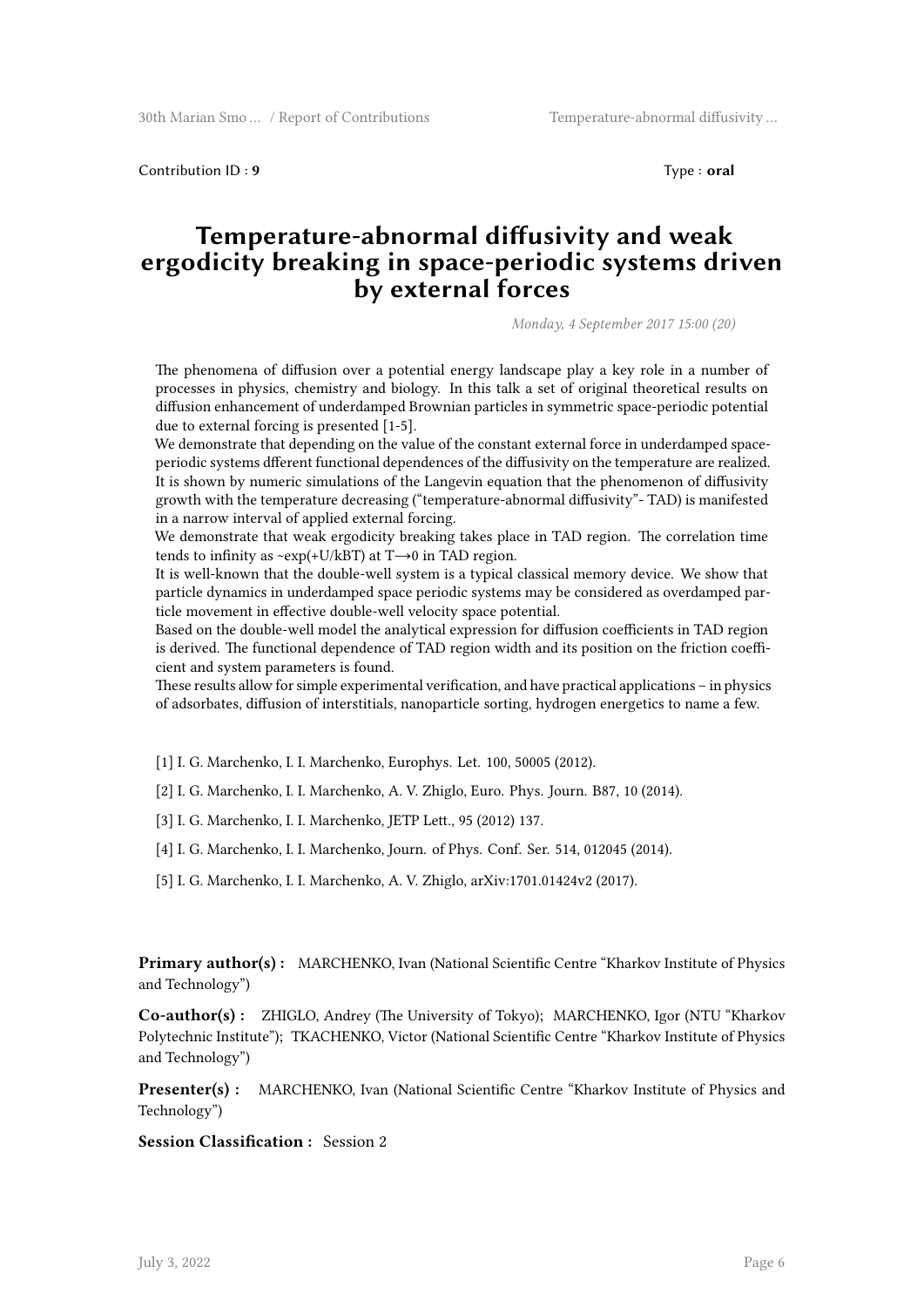Contribution ID : **11** Type : **oral**

### **Characterizing rare fluctuations in soft particulate flows**

*Monday, 4 September 2017 17:00 (20)*

Soft particulate media include a wide range of systems involving athermal dissipative particles both in non-living and biological materials. Characterization of flows of particulate media is of great practical and theoretical importance. A fascinating feature of these systems is the existence of a critical rigidity transition in the dense regime dominated by highly intermittent fluctuations that severely affects the flow properties. Here, we unveil the underlying mechanisms of rare fluctuations in soft particulate flows. We find that rare fluctuations have different origins above and below the critical jamming density and become suppressed near the jamming transition. We then conjecture a time-independent local FR, which we verify numerically, and that gives rise to an effective temperature. We discuss similarities and differences between our proposed effective temperature with the conventional kinetic temperature in the system by means of a universal scaling collapse.

**Primary author(s) :** E. RAHBARI, S. H. (KIAS)

**Co-author(s) :** SABERI, Abbas Ali (Tehran University); PARK, Hyunggyu (KIAS); VOLLMER, Juergen (Polito Torino)

**Presenter(s) :** E. RAHBARI, S. H. (KIAS)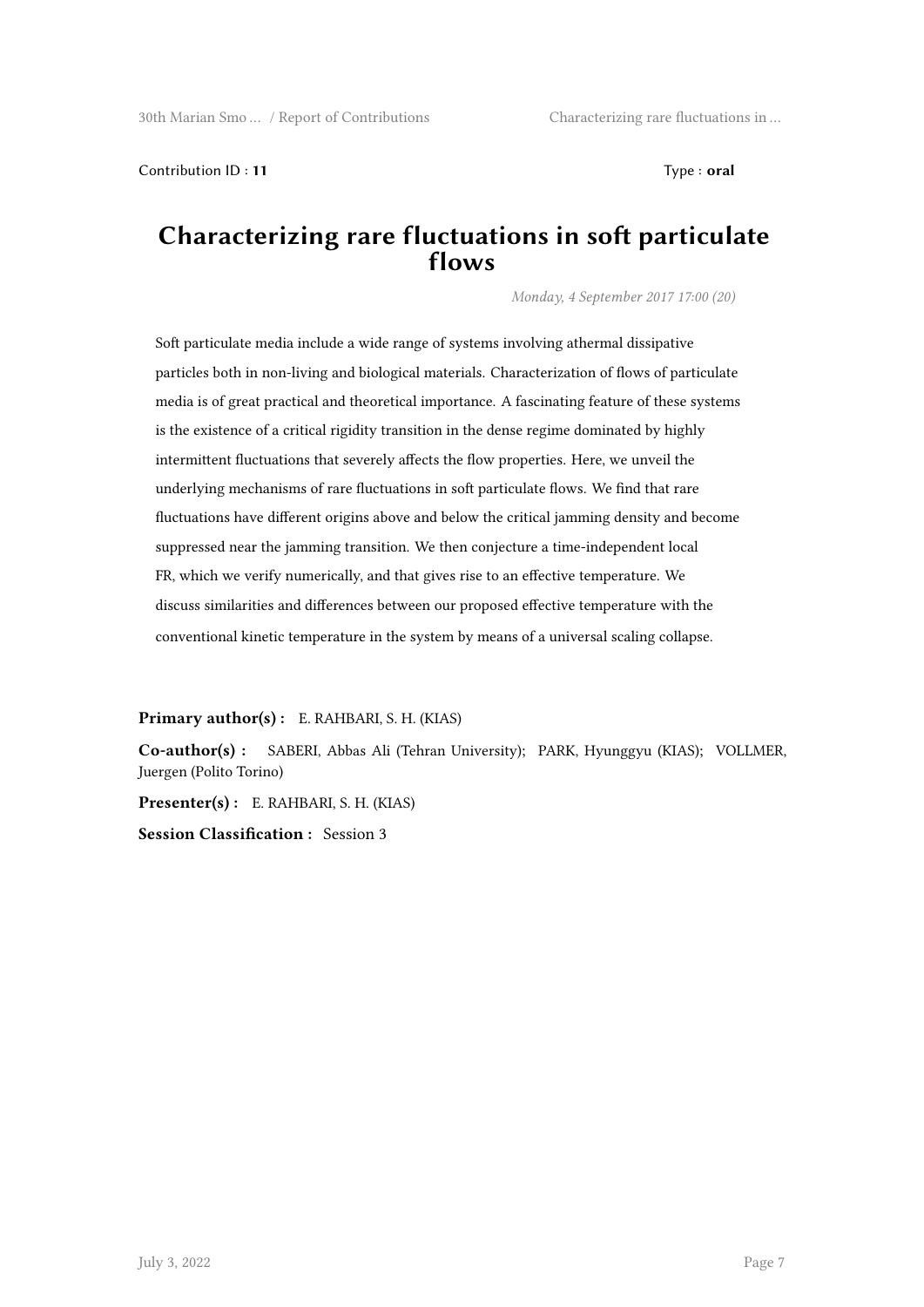Contribution ID : **12** Type : **oral** 

### **Dynamics of self-propelled colloidal particles in viscoelastic fluids**

*Wednesday, 6 September 2017 11:45 (15)*

The motion of many natural microswimmers, e.g. bacteria and spermatozoa, commonly takes place in viscoelastic fluids and under confinement close to solid walls. The understanding of their swimming mechanisms has triggered a lot of experimental and theoretical work in recent years as well as the development of self-propelled colloidal particles. Although the motion of such synthetic microswimmers in Newtonian fluids has been extensively studied, and they are nowadays a paradigm in non-equilibrium soft matter [1], so far only few investigations have focused on the swimming of microorganisms in viscoelastic fluids [2]. In our work, we experimentally investigate the dynamics of spherical colloidal microswimmers in viscoelastic fluids, which are self-propelled by local demixing of a critical binary polymer mixture induced by laser illumination. Unlike the motion in Newtonian liquids, we observe a pronounced enhancement of rotational diffusion with increasing particle velocity [3], thereby revealing an unexpected breakdown of the Stokes-Einstein relation for the particle orientation. We demonstrate that this non-equilibrium effect originates from the coupling between the directed particle motion, and the slow microstructural relaxation of the surrounding fluid [4]. Furthermore, we show that such a coupling gives rise to a wealth of new non-equilibrium phenomena with no counterpart in Newtonian liquids, e.g. for the particle translational and rotational dynamics close to solid walls, as well as for collective motion in crowded environments.

#### References

[1] C. Bechinger, R. Di Leonardo, H. Löwen, C. Reichhardt, G. Volpe, and G. Volpe, Rev. Mod. Phys. 88, 045006 (2016).

- [2] A. Patteson, A. Gopinath, and P. E. Arratia, Curr. Opin. Colloid Interface Sci., 21, 86 (2016).
- [3] J. R. Gomez-Solano, A. Blokhuis, and C. Bechinger, Phys. Rev. Lett. 116, 138301 (2016).
- [4] J. R. Gomez-Solano, and C. Bechinger, New J. Physics 17, 103032 (2015).

**Primary author(s):** GOMEZ SOLANO, Juan Ruben (Universitaet Stuttgart)

**Presenter(s) :** GOMEZ SOLANO, Juan Ruben (Universitaet Stuttgart)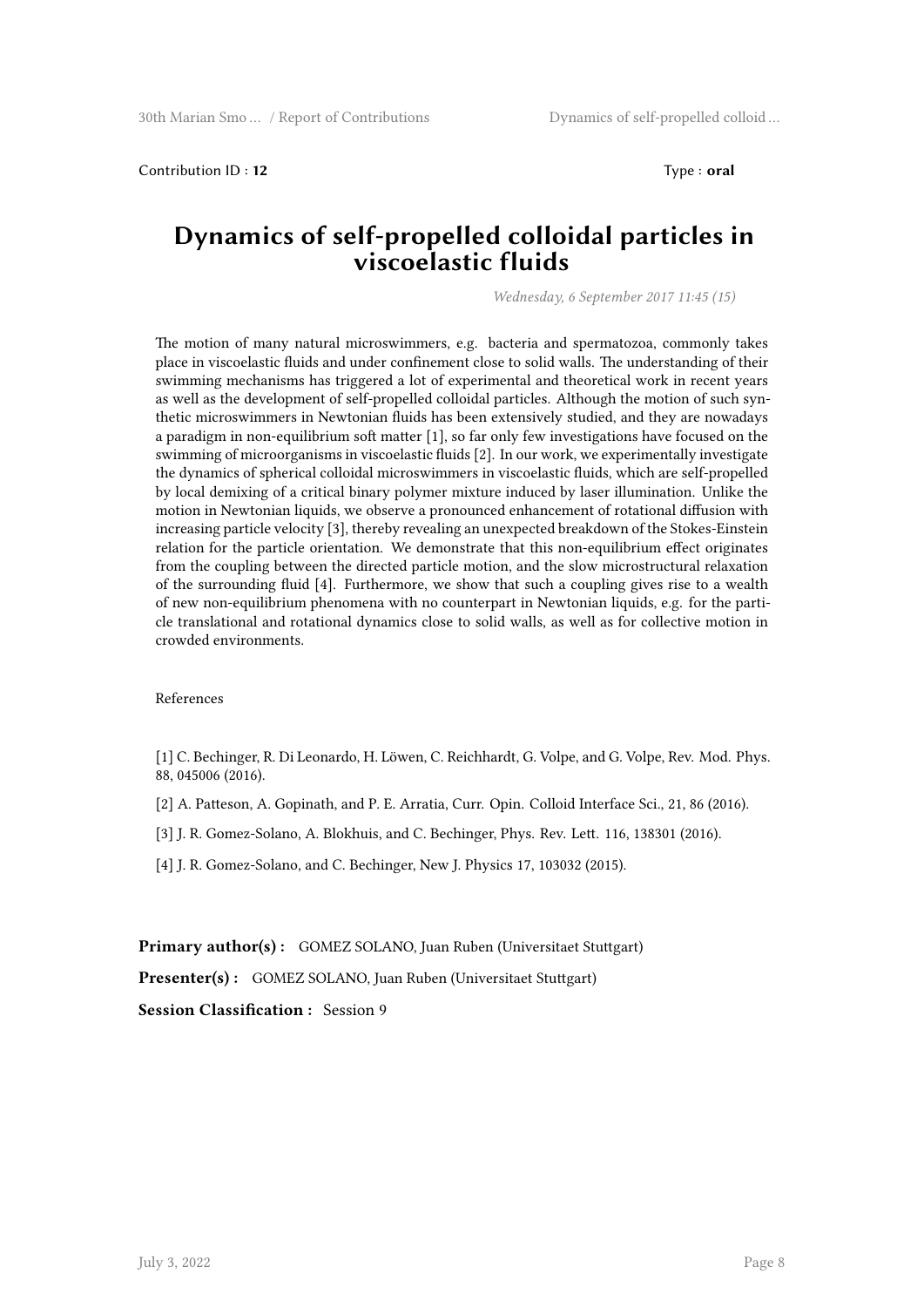#### Contribution ID : **13** Type : **oral**

# **Quantum measurements of work fluctuations**

*Tuesday, 5 September 2017 12:10 (20)*

Work is one of the central notions in (statistical) mechanics and thermodynamics. In fact, it is *the* quantity that connects thermodynamics and mechanics. Unlike in the macroscopic regime, at the microscale, fluctuations of work become relevant and sometimes even dominant, which makes their characterization a question of fundamental importance. In classical mechanics, the solution is straightforward: to each phase-space trajectory, one assigns the value of the work performed along it. In the quantum regime, however, there is no notion of trajectory, and defining fluctuations of work becomes problematic, especially for coherent processes. In this work, we approach the problem in the most general form, and, therefore, consider closed systems and ask whether there exists at all a definition satisfying two minimal conditions: (1) Average work should be given by the difference of initial and final average energies of the system and (2) the classical limit should be respected. Among many possible ways to define the classical limit, we choose arguably the weakest one – the Jarzynski equality must hold for all thermal initial states. First, we prove that the only work measurement scheme satisfying (2) is the widely-used two-projectiveenergy-measurements (TPEM) scheme, where the energy is measured both at the beginning and at the end of the process. Second, we show that there exists no state-independent measurement protocol that can simultaneously satisfy (1) for all states and coincide with the TPEM scheme for energy-diagonal initial states. Having thus ruled out the possibility of existence of universal, stateindependent generalized quantum measurements for work estimation, we go on asking whether there exist state-dependent schemes capable of satisfying both (1) and (2). It turns out that such measurements do exist, and we describe a simple and intuitive scheme based on the notion of *ergotropy* and its fluctuations as given by a time-reversed TPEM scheme.

**Primary author(s) :** HOVHANNISYAN, Karen (Department of Physics and Astronomy, University of Aarhus, DK-8000 Aarhus C, Denmark)

**Co-author(s) :** ACÍN, Antonio (ICFO-Institut de Ciencies Fotoniques, The Barcelona Institute of Science and Technology, 08860 Castelldefels, Barcelona, Spain); BÄUMER, Elisa (Institute for Theoretical Physics, ETH Zurich, 8093 Zürich, Switzerland); HUBER, Marcus (Institute for Quantum Optics and Quantum Information (IQOQI), Austrian Academy of Sciences, Boltzmanngasse 3, A-1090 Vienna, Austria); PERARNAU-LLOBET, Martí (ICFO-Institut de Ciencies Fotoniques, The Barcelona Institute of Science and Technology, 08860 Castelldefels, Barcelona, Spain)

**Presenter(s) :** HOVHANNISYAN, Karen (Department of Physics and Astronomy, University of Aarhus, DK-8000 Aarhus C, Denmark)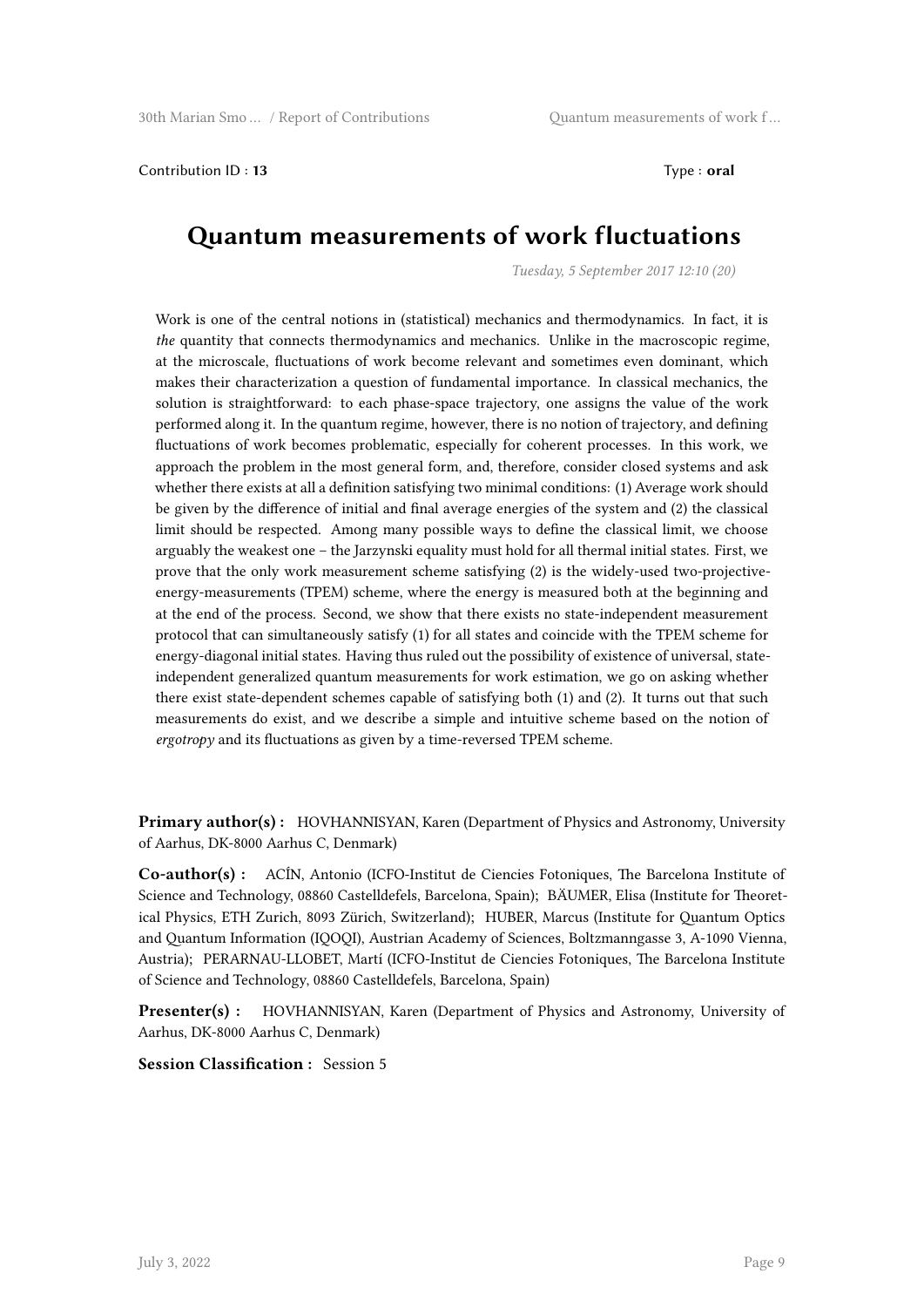Contribution ID : **14** Type : **oral**

# **Switching of wake-mediated interaction caused by blockade effect and collective wake formation**

*Wednesday, 6 September 2017 12:15 (15)*

The effect of concentration-dependent switching of the wake-mediated interaction between obstacles in a gas flow of interacting Brownian particles is presented. When increasing bath fraction exceeds half-filling, the interaction between obstacles switches from effective attraction to repulsion or vice-versa, depending on the mutual alignment of obstacles with respect to the gas flow. It is shown that for an ensemble of small and widely separated obstacles the dissipative interaction takes the form of induced dipole-dipole interaction governed by an anisotropic screened Coulomblike potential. This allows one to give a qualitative picture of the interaction between obstacles and explain switching effect as a result of changes of anisotropy direction. The non-linear blockade effect is shown to be essential near closely located obstacles, that manifests itself in the additional screening of gas flow and generation of a pronounced step-like profile of gas density distribution. It is established that behavior of the magnitude of dissipative effective interaction is, generally, non-monotonic in relation to both the bath fraction and the external driving field. It has characteristic peaks corresponding to the situation when the common density "coat" formed around the obstacles is most pronounced. The possibility of the dissipative pairing effect and the effects of enhanced shock-wave formation of wake profiles under the collective scattering of gas flow on impurities are discussed. All the results are obtained within the classical lattice-gas model.

**Primary author(s) :** KLIUSHNYCHENKO, Oleksandr (Institute of Physics, NASU, Kiev, Ukraine); LUKYANETS, Sergey (Institute of Physics, NASU, Kiev, Ukraine)

**Presenter(s) :** KLIUSHNYCHENKO, Oleksandr (Institute of Physics, NASU, Kiev, Ukraine)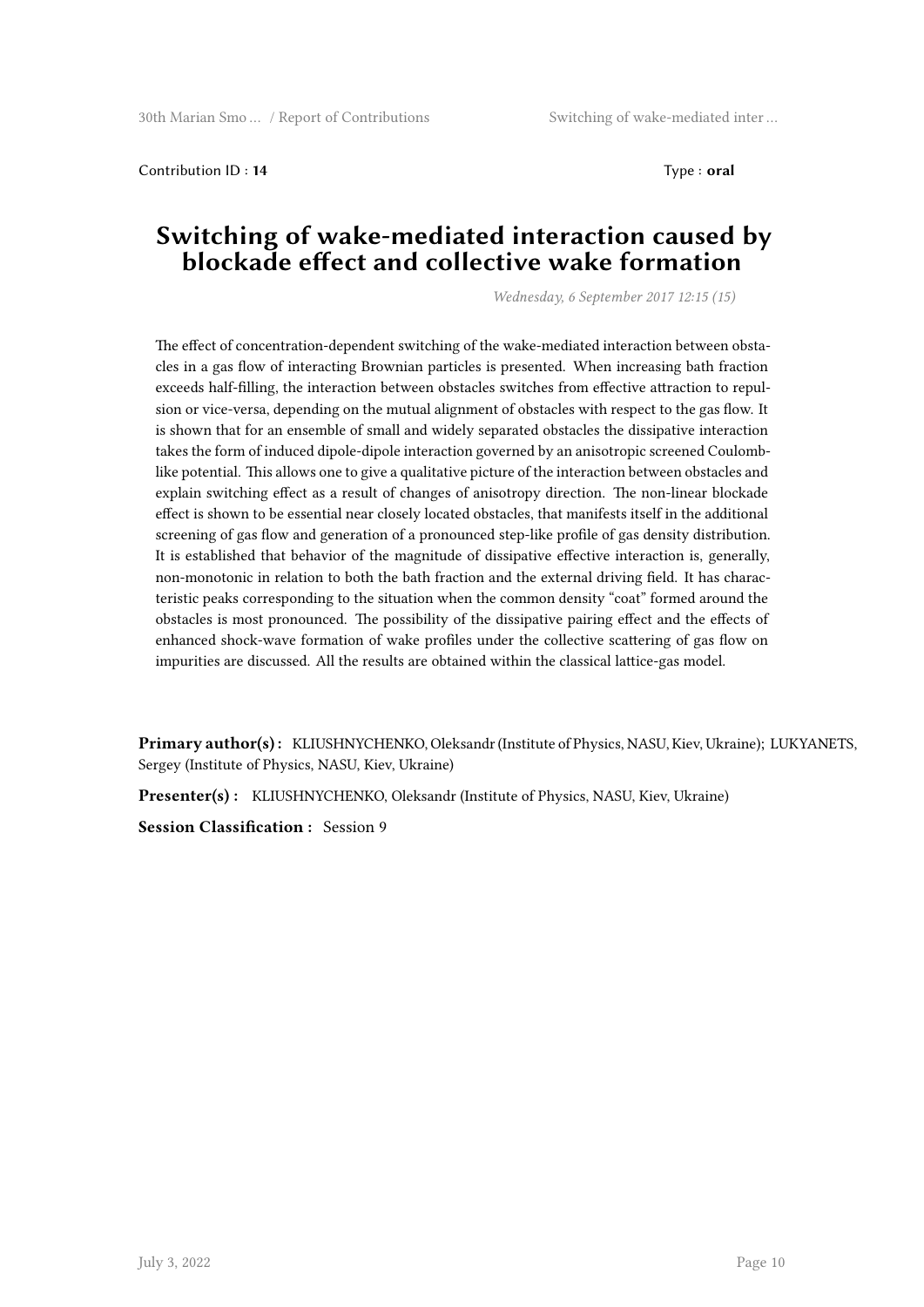Contribution ID: 15 Type : **poster** 

# **Non-monotonic temperature dependence of diffusion coefficient in tilted disordered potentials**

We study the transport properties of non-interacting overdamped particles, moving on tilted disordered potentials, subjected to Gaussian white noise. We give exact formulas for the drift and diffusion coefficients for the case of random potentials resulting from the interaction of a particle with a "random polymer". In our model the random polymer is made up, by means of some stochastic process, of monomers that can be taken from a finite or countable infinite set of possible monomer types. For the case of uncorrelated random polymers we found that the diffusion coefficient exhibits a non- monotonous behavior as a function of the noise intensity. Particularly interesting is the fact that the relative diffusivity becomes optimal at a finite temperature, a behavior which is reminiscent of stochastic resonance. We explain this effect as an interplay between the deterministic and noisy dynamics of the system. We test our findings by means of numerical simulations of the corresponding Langevin dynamics of an ensemble of noninteracting overdamped particles diffusing on uncorrelated random potentials

**Primary author(s) :** SALGADO-GARCIA, Raul (Universidad Autonoma del Estado de Morelos)

**Presenter(s) :** SALGADO-GARCIA, Raul (Universidad Autonoma del Estado de Morelos)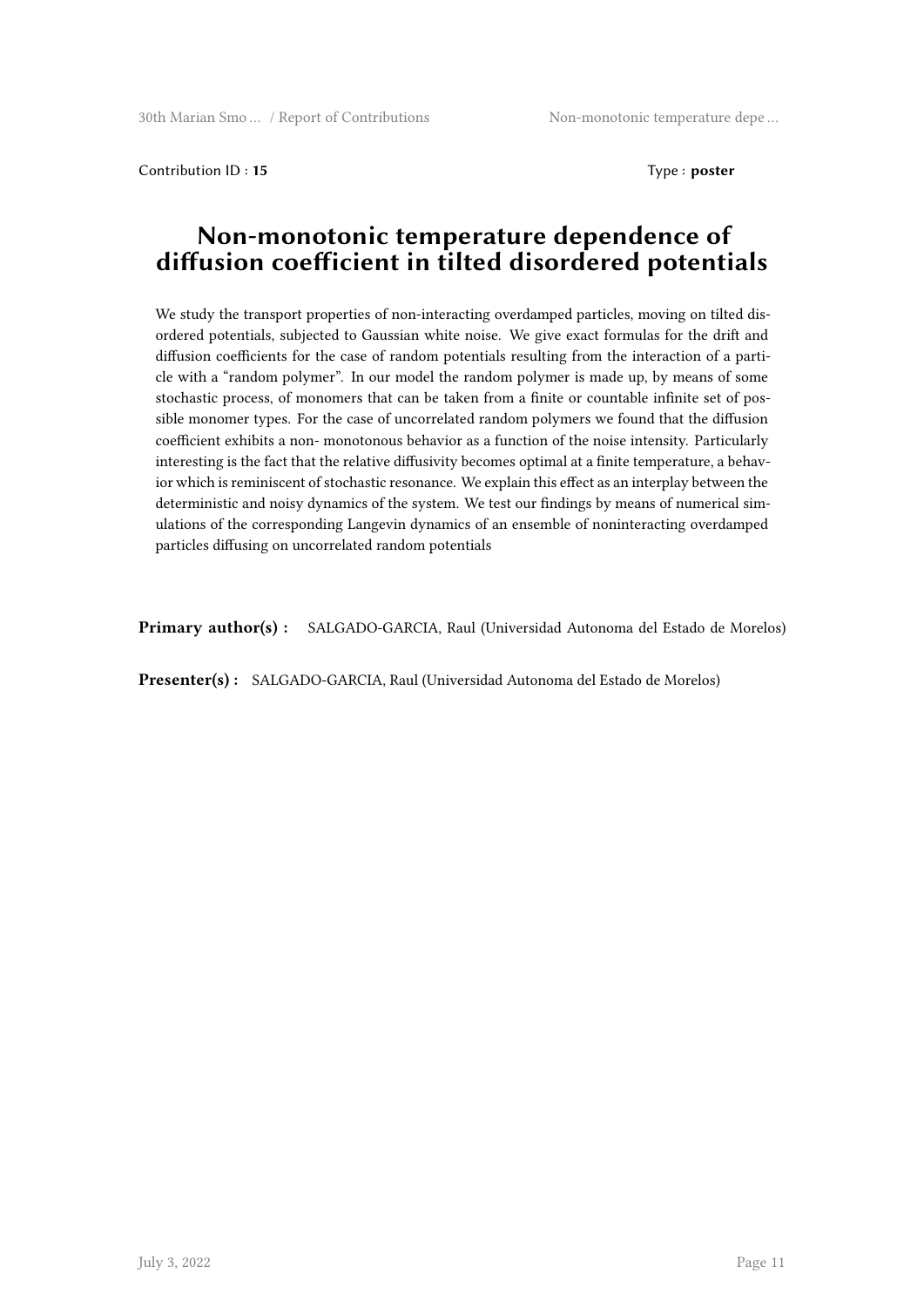Contribution ID: 16 Type : **oral** 

### **Carnot efficiency is attainable in an irreversible process**

*Tuesday, 5 September 2017 16:15 (20)*

In thermodynamics, there exists a conventional belief that "the Carnot efficiency is reachable only when a process is reversible." However, there is no theorem proving that the Carnot efficiency is impossible in an irreversible process. Here, we show that the Carnot efficiency is attainable in an irreversible process through investigation of the Feynman-Smoluchowski ratchet (FSR). Thus, this finding gives us a new possibility to develop a novel design of thermodynamic engines with high efficiency regardless of the reversibility. Our result also answers the long-standing question of whether the Carnot efficiency is possible in the FSR.

**Primary author(s):** LEE, Jaesung (Korea Institute for Advanced Study) **Co-author(s) :** PARK, Hyunggyu (Korea Institute for Advanced Study) Presenter(s) : LEE, Jaesung (Korea Institute for Advanced Study) **Session Classification :** Session 7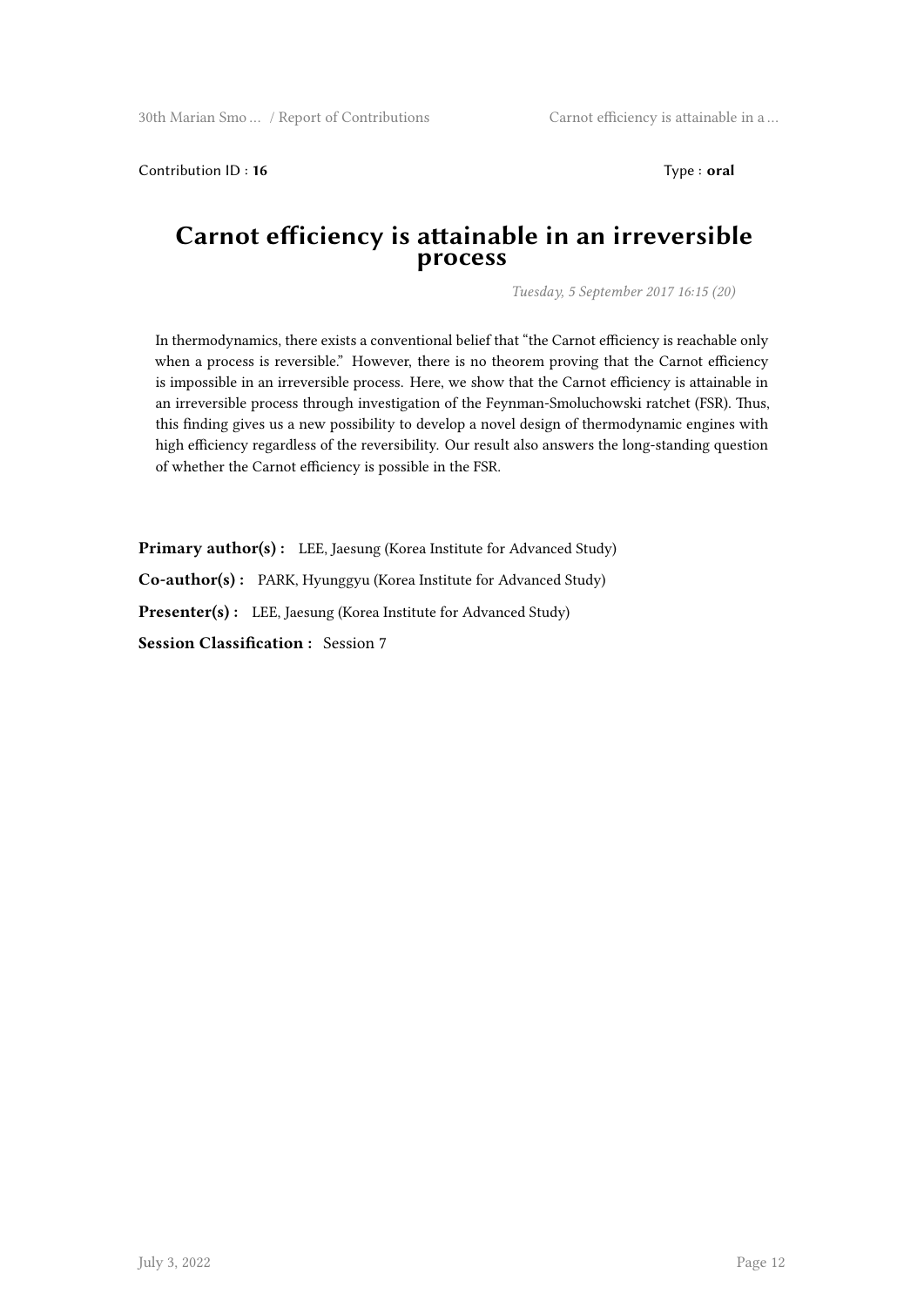Contribution ID : **17** Type : **poster** 

# **Non - equilibrium translocation dynamics of end pulled polymer chains**

The translocation dynamics of a polymer chain driven through a nanopore by an external bias between the cis and trans side of the chain is a far from equilibrium process. With the emergence of single molecule techniques, the translocation of a polymer can be studied by applying a mechanical force on one end of the polymer by using an optical or a magnetic tweezer. In this work, we consider the translocation dynamics of a polymer chain pulled through a nanopore with a strong driving force applied at the head end of the chain using Langevin dynamics simulations [1]. The translocation time distribution, the mean translocation time and waiting time distributions are calculated. The waiting time as a function of the monomer number is non- monotonic in nature which clearly indicates that the translocation is a far from equilibrium process. The velocity profile of the monomer at different times shows that translocation process is accompanied by the propagation of tension front along the polymer chain [2]. The distribution of waiting times reaches a maximum when the tension front has propagated to the last monomer bead. Our simulation results are supported by theoretical studies by using the iso- flux tension propagation theory (IFTP) of driven translocation to derive explicit equations of motion for the dynamics [3,4], and include the friction term arising from the trans side of the subchain. The theoretical results are in excellent agreement with the molecular dynamics simulations. We obtain exact analytical expression for the scaling behavior of the average translocation time as a function of the chain length and the exteranal driving force.

- [1] Huopaniemi, K. Luo, T. Ala-Nissila, and S. Ying, Phys. Rev. E 75, 061912 (2007).
- [2] T. Ikonen, A. Bhattacharya, T. Ala-Nissila and W. Sung, J. Chem. Phys. 137, 085101 (2012).
- [3] T. Sakaue, Phys. Rev. E 76, 021803 (2007).
- [4] J. Sarabadani, T. Ikonen and T. Ala-Nissila, J. Chem. Phys. 141, 214907 (2014).

**Primary author(s):** CHAUDHURY, Srabanti (Indian Institute of Science Education and Research)

**Co-author(s) :** GHOSH, Bappa (Indian Institute of Science Education and Research)

**Presenter(s) :** CHAUDHURY, Srabanti (Indian Institute of Science Education and Research)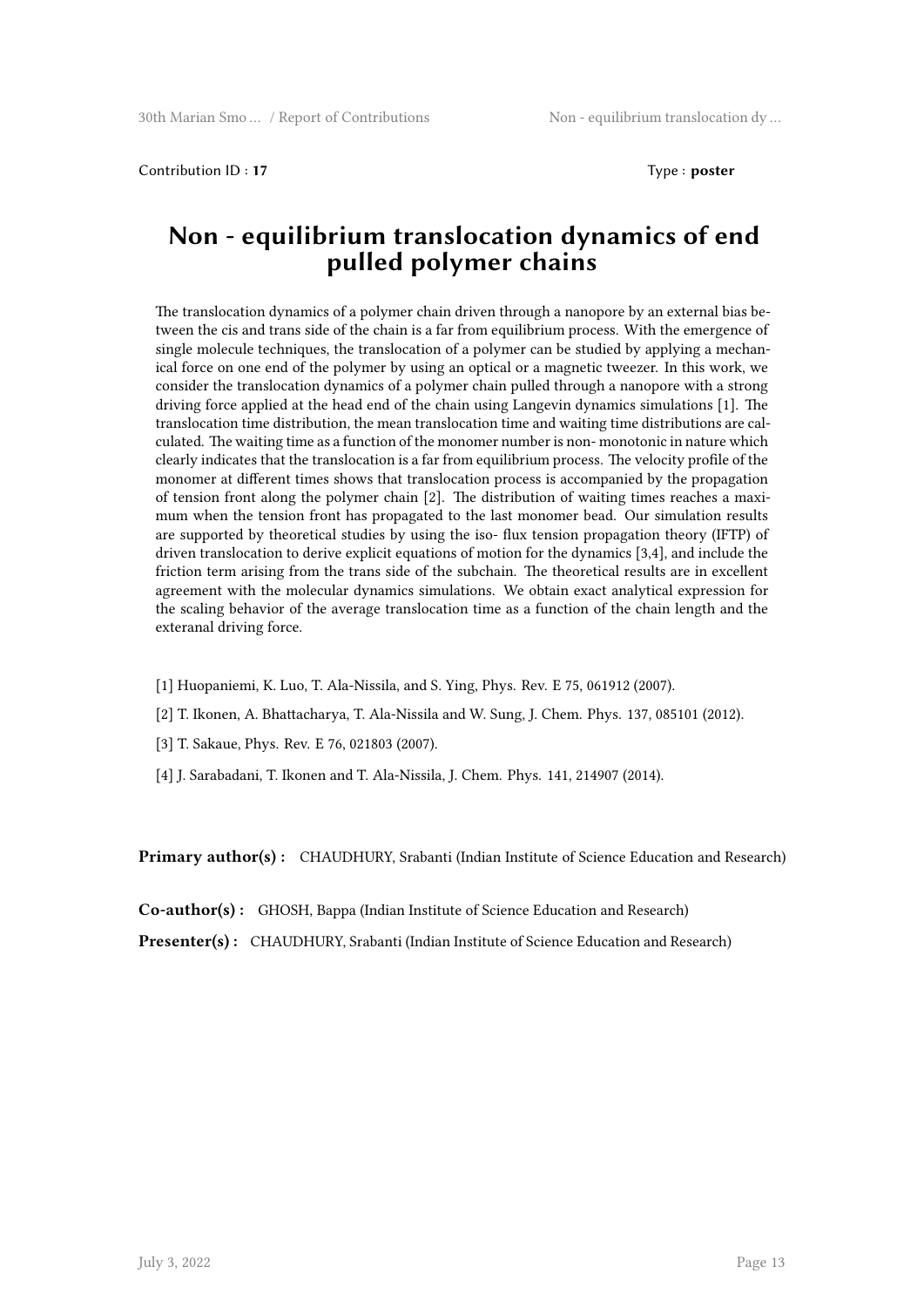Contribution ID : **18** Type : **oral**

### **Understanding cooperativity and dynamic disorder in fluctuating enzymes at the single molecule level**

*Tuesday, 5 September 2017 17:00 (20)*

Single molecule techniques allow researchers to study not only the average reaction rates but also the statistics of single molecule transitions in the context of enzymatic reactions. Such measurements show that the slow fluctuation between enzyme conformers can lead to fluctuations in the rate constants of the reaction, a phenomenon known as dynamic disorder [1]. The most accessible characteristics of reactivity fluctuations in individual enzyme molecules relate to the second moment of turnover time statistics and is defined by the randomness parameter. Measurement of this quantity can serve as an indicator for dynamic disorder in the catalytic step of the reaction. Such enzymatic fluctuations can also lead to deviation in Michaelis- Menten behavior of the reaction rates and the emergence of dynamic cooperativity in single enzymes. In this talk I will discuss about a few such biologically relevant enzyme reaction schemes with multiple binding sites and slow fluctuations between the binding sites. I will propose a simple analytical model based on the first passage time distribution between successive catalytic turnover events that can be used to calculate the average reaction rate and obtain closed-form analytical expressions of the randomness parameter in terms of constant parameters [2, 3]. Our results confirm that slow fluctuations between the free enzyme conformers can lead to dynamic cooperativity whereas dynamic disorder at high substrate concentration is determined only by the slow fluctuations between the enzyme – substrate conformers [4]. Our theoretical findings are well supported by comparison with experimental data on the single enzyme beta-galactosidase [5].

[1] S. C. Kou, B. J. Cherayil, W. Min, B. P. English and X. S. Xie, J. Phys. Chem. B, 109, 19068-19081 (2005).

[2] S. Chaudhury, J. Cao and N. A. Sinitsyn, J. Phys. Chem. B, 117, 503-509 (2013).

[3] S. Chaudhury, J. Phys. Chem. B, 118, 10405-10412 (2014).

[4] D. Singh and S. Chaudhury, J. Chem. Phys. 146, 145103 (2017).

[5] B. P. English, W. Min, A. M. van Oijen, K. T. Lee, G. Luo, H. Sun, B. J. Cherayil, S. C. Kou and X. S. Xie, Nat. Chem. Biol., 2, 87-92 (2006).

**Primary author(s):** CHAUDHURY, Srabanti (Indian Institute of Science Education and Research)

**Co-author(s) :** SINGH, Divya (Indian Institute of Science Education and Research)

**Presenter(s) :** CHAUDHURY, Srabanti (Indian Institute of Science Education and Research)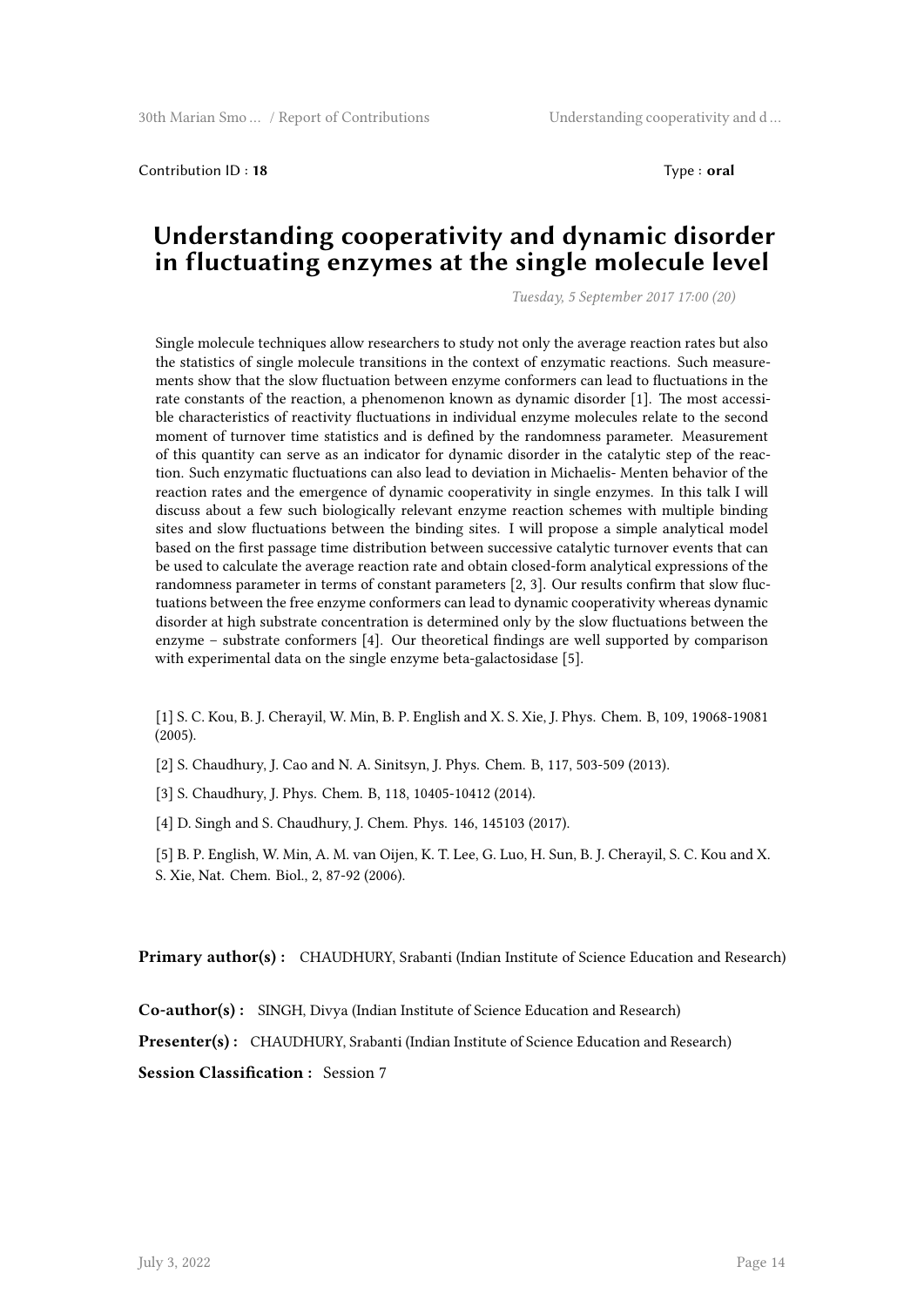Contribution ID: 19 Type : **poster** 

# **Stronger selection can slow down evolution driven by recombination on a smooth fitness landscape**

Stronger selection implies faster evolution—that is, the greater the force, the faster the change. This apparently self-evident proposition, however, is derived under the assumption that genetic variation within a population is primarily supplied by mutation (i.e. mutation-driven evolution). Here, we show that this proposition does not actually hold for recombination-driven evolution, i.e. evolution in which genetic variation is primarily created by recombination rather than mutation. By numerically investigating population genetics models of recombination, migration and selection, we demonstrate that stronger selection can slow down evolution on a perfectly smooth fitness landscape. Through simple analytical calculation, this apparently counter-intuitive result is shown to stem from two opposing effects of natural selection on the rate of evolution. On the one hand, natural selection tends to increase the rate of evolution by increasing the fixation probability of fitter genotypes. One the other hand, however, it tends to decrease the rate of evolution by decreasing the chance of recombination between immigrants and resident individuals. As a consequence of these opposing effects, there is a finite selection pressure maximizing the rate of evolution; hence, the change" depends on theforce" non-monotonically.

**Primary author(s) :** UEDA, Masahiko (Department of Basic Science, The University of Tokyo)

**Co-author(s) :** KANEKO, Kunihiko (Department of Basic Science, The University of Tokyo); TAKEUCHI, Nobuto (Department of Basic Science, The University of Tokyo)

**Presenter(s) :** UEDA, Masahiko (Department of Basic Science, The University of Tokyo)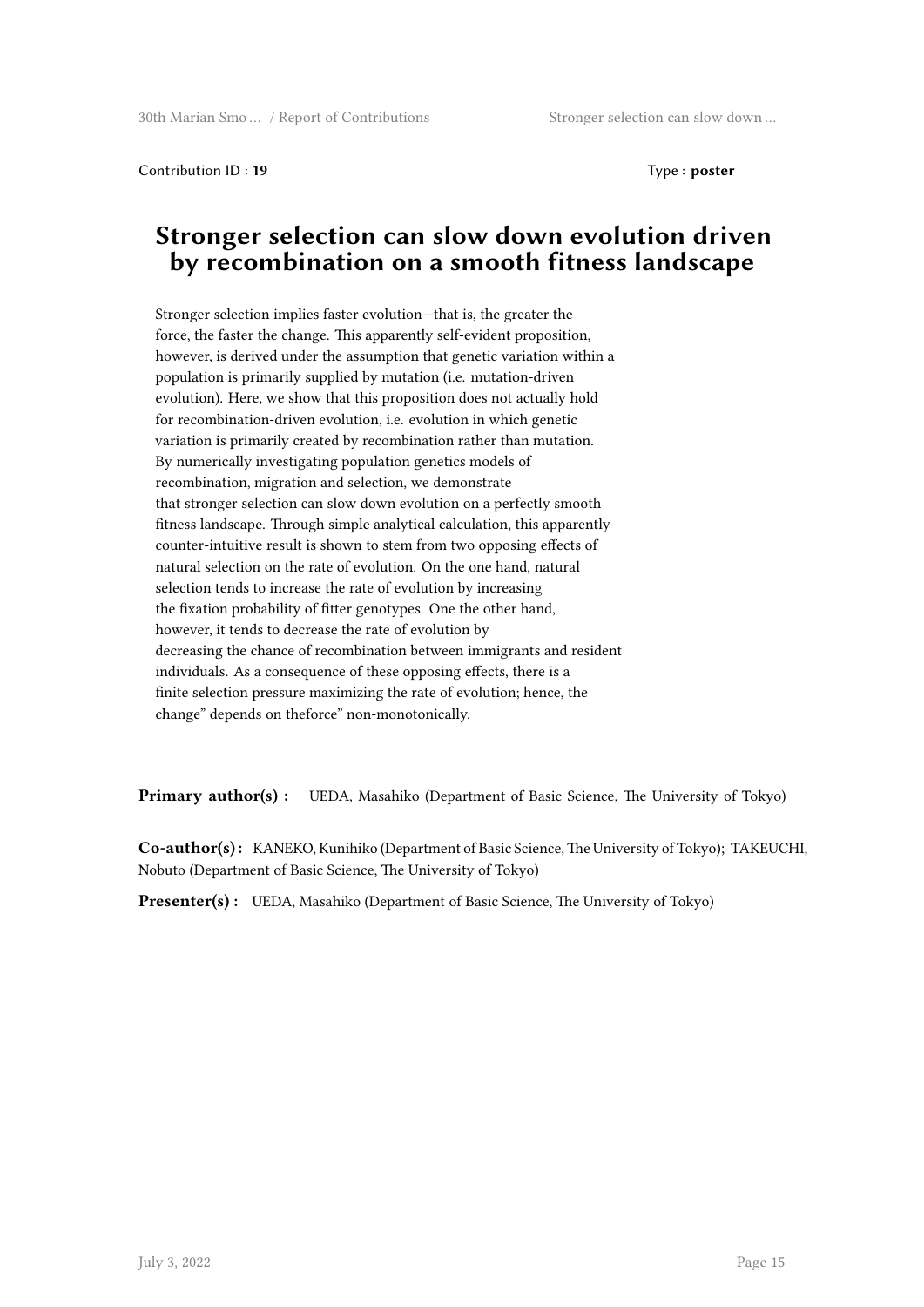Contribution ID: 20 Type : **poster** 

# **Quantum thermostatted disordered systems and sensitivity under compression**

We consider a one-dimensional quantum system with off diagonal disorder, consisting of a sample of conducting regions

randomly interspersed within potential barriers.

Results mainly concerning the large *N* limit are presented and it is shown that the disordered model converges to the periodic case as the number of barriers increases, with a rate of convergence which depends on the disorder degree. In particular, the effect of compression on the transmission coefficient is investigated. Compression always leads to a decrease of the transmission coefficient which may be exploited to design nano-technological sensors. Effective choices for the physical parameters to improve the sensitivity are provided and eventually large fluctuations and rate functions are analysed, which can be used to revel the compression state of the system. Moreover, a numerical method to simulate such a system, for a physically relevant number of barriers, is proposed.

**Primary author(s) :** LAMBERTO, Rondoni (Politecnico di Torino); VANZAN, Tommaso (University of Geneva)

**Presenter(s) :** VANZAN, Tommaso (University of Geneva)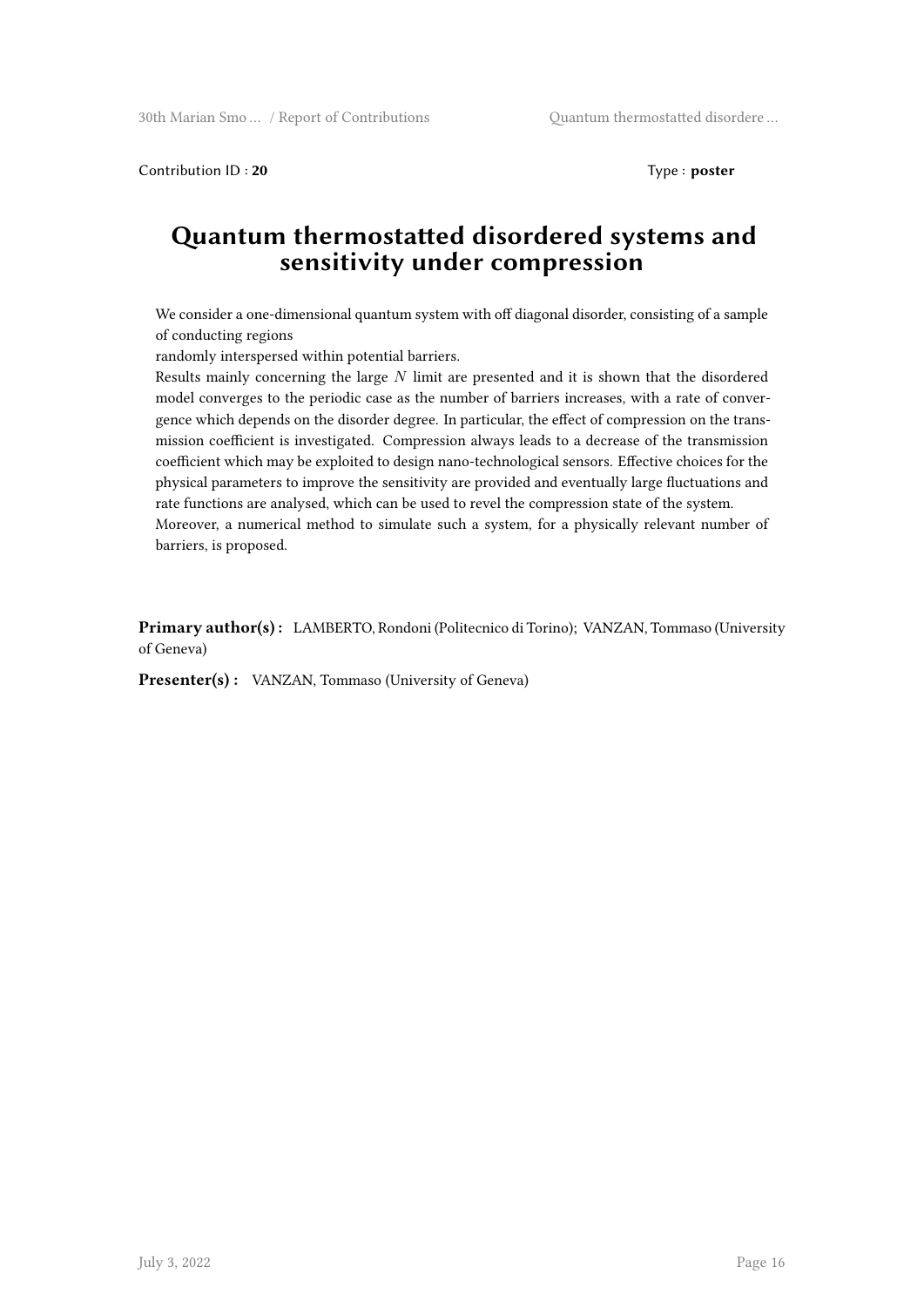Contribution ID : **21** Type : **oral** 

# **Order in quantum compass and orbital** *e<sup>g</sup>* **models**

*Tuesday, 5 September 2017 11:30 (20)*

Exchange interactions in orbital models are frustrated even on a square lattice, where two  $T = 1/2$  pseudospin components *T*<sub>*i*</sub><sup> $\gamma$ </sup>(*θ*) parameterized by angle *θ ∈* (0*, π*/2] interact by terms *JT*<sup> $\gamma$ </sup>(*θ*)*T*<sub>*j*</sub><sup> $\gamma$ </sup>(*θ*). Maximal frustration in the quantum compass model with  $T_i^{\gamma}(\pi/2) \equiv \frac{1}{2}\sigma_i^{\gamma}$ , where  $\sigma_i^{\gamma}$  is the Pauli matrix, is reduced to moderate frustration for the  $e_g$  orbital model at  $\theta = \pi/3$  [1]. We investigate thermodynamic phase transitions at temperature *T<sup>c</sup>* on an infinite square lattice by variational tensor network renormalization (VTNR) in imaginary time. From the linear susceptibility (order parameter) in the symmetric (symmetry-broken) phase the onset of nematic order in the quantum compass model is estimated at  $T_c/J = 0.0606(4)$  [2], in good agreement with Quantum Monte Carlo (QMC). For the 2D *e<sup>g</sup>* orbital model one finds: (*i*) a very accurate VTNR estimate of  $T_c/J = 0.3566 \pm 0.0001$  while QMC fails due to the sign problem, and (*ii*) that the critical exponents are within the Ising universality class. Remarkably large difference in frustration and entanglement results in so distinct *Tc*.

[1] L. Cincio, J. Dziarmaga, and A. M. Oleś, Phys. Rev. B **82**, 104416 (2010).

[2] P. Czarnik, J. Dziarmaga, and A. M. Oleś, Phys. Rev. B **93**, 184410 (2016).

#### **Primary author(s):** OLES, Andrzej M. (Jagiellonian University)

**Co-author(s) :** DZIARMAGA, Jacek (Jagiellonian University); CZARNIK, Piotr (Jagiellonian University)

**Presenter(s) :** OLES, Andrzej M. (Jagiellonian University)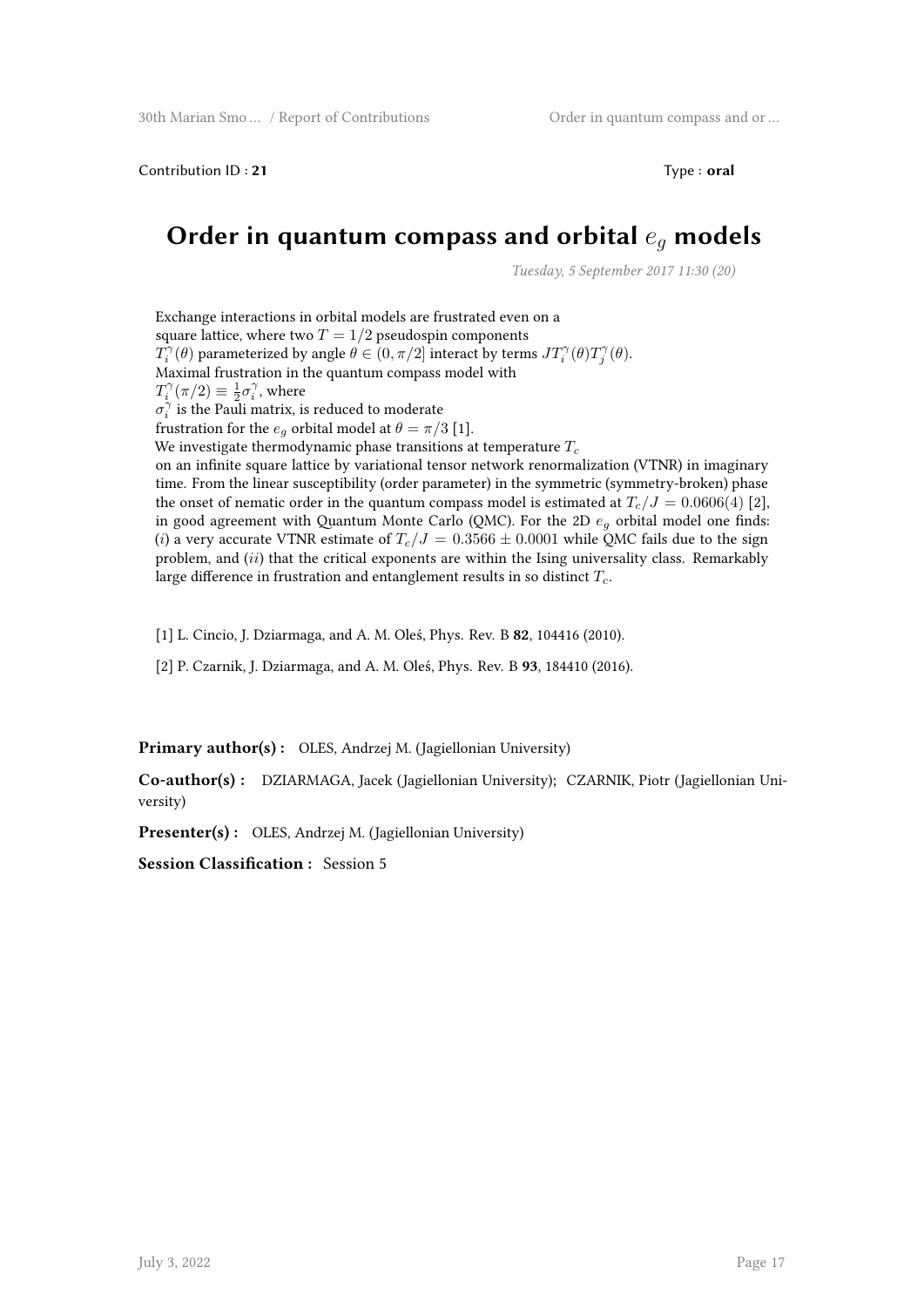Contribution ID: 23 Type : **oral** 

### **Subdiffusion in a system consisting of two different media**

*Wednesday, 6 September 2017 12:00 (15)*

We consider subdiffusion in a system which consists of two homogeneous media joined together; subdiffusion parameters can be different in both media [1,2]. We also consider subdiffusion with absorption in a composite system. The application of the theoretical model to describe a real diffusion processes in the considered system is also presented. Confronting the theoretical formulas with the experimental data we estimate subdiffusive parameters of colistin in aqueous agarose solution and we show the subdiffusive character of colistin transport in the gel.

[1] T. Kosztołowicz, Int. J. Heat Mass Transf. 111, 1322 (2017).

[2] T. Kosztołowicz, J. Chem. Phys. 146, 084114 (2017).

**Primary author(s) :** KOSZTOLOWICZ, Tadeusz (Institute of Physics, Jan Kochanowski University in Kielce)

**Co-author(s) :** LEWANDOWSKA, Katarzyna (Medical University of Gdansk)

Presenter(s) : KOSZTOLOWICZ, Tadeusz (Institute of Physics, Jan Kochanowski University in Kielce)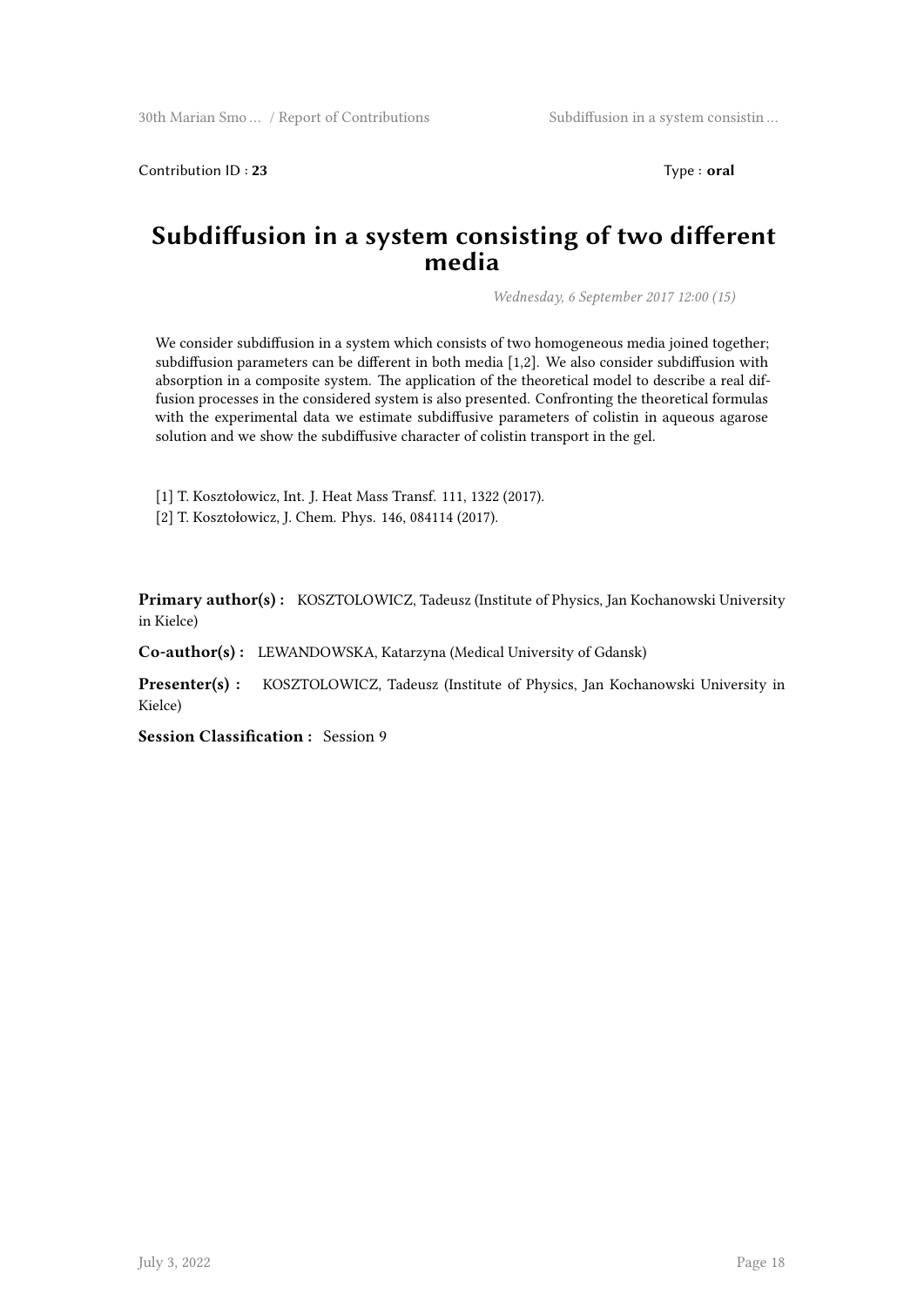Contribution ID : 24 Type : **oral** 

### **Griffiths phases on a large human Open Connectome network**

*Tuesday, 5 September 2017 15:15 (15)*

Extended numerical simulations of threshold models have been performed on a human brain network with

N=836733 connected nodes available from the Open Connectome Project [1]. While in the case of simple

spreading models like contact process, SIS or threshold model a sharp discontinuous phase transition, without any critical dynamics arises, variable threshold models exhibit extended power-law scaling regions. This is attributed to fact that Griffiths effects, stemming from the topological or interaction heterogeneity of the network, can become relevant if the input sensitivity of nodes is equalized. Nonuniversal power-law avalanche size and time distributions have been found with exponents agreeing with the values obtained in electrode experiments of the human brain [2]. Power-law activity time dependences occur sub-critically in an extended control parameter space region without the assumption of self-organization. Probably the most important result of this study is that negative weights enable local sustained activity and promote strong rare-region effects without network fragmentation. Thus, connectomes with high graph dimensions can be subject to rare-region effects and can show measurable Griffiths effects. Another important observation is that power-laws may occur in a single network, without sample averaging, due to the modular topological structure. Link directness, as well as the consequence of inhibitory connections is studied. Robustness with respect of random removal of links suggest that connectome generation errors do not modify the Griffths effects qualitatively.

[1] M.T. Gastner and G. Ódor, Sci. Rep. 5 , 14451 (2015).

[2] G. Ódor PRE 94, 062411 (2016).

**Primary author(s) :** ODOR, Geza (MTA-EK-MFA, Research Center for Energy, Hungarian Academy of Sciences)

**Co-author(s) :** GASTNER, Michael (Yale-NUS College, 16 College Avenue West, 01-220 Singapore 138527)

**Presenter(s) :** ODOR, Geza (MTA-EK-MFA, Research Center for Energy, Hungarian Academy of Sciences)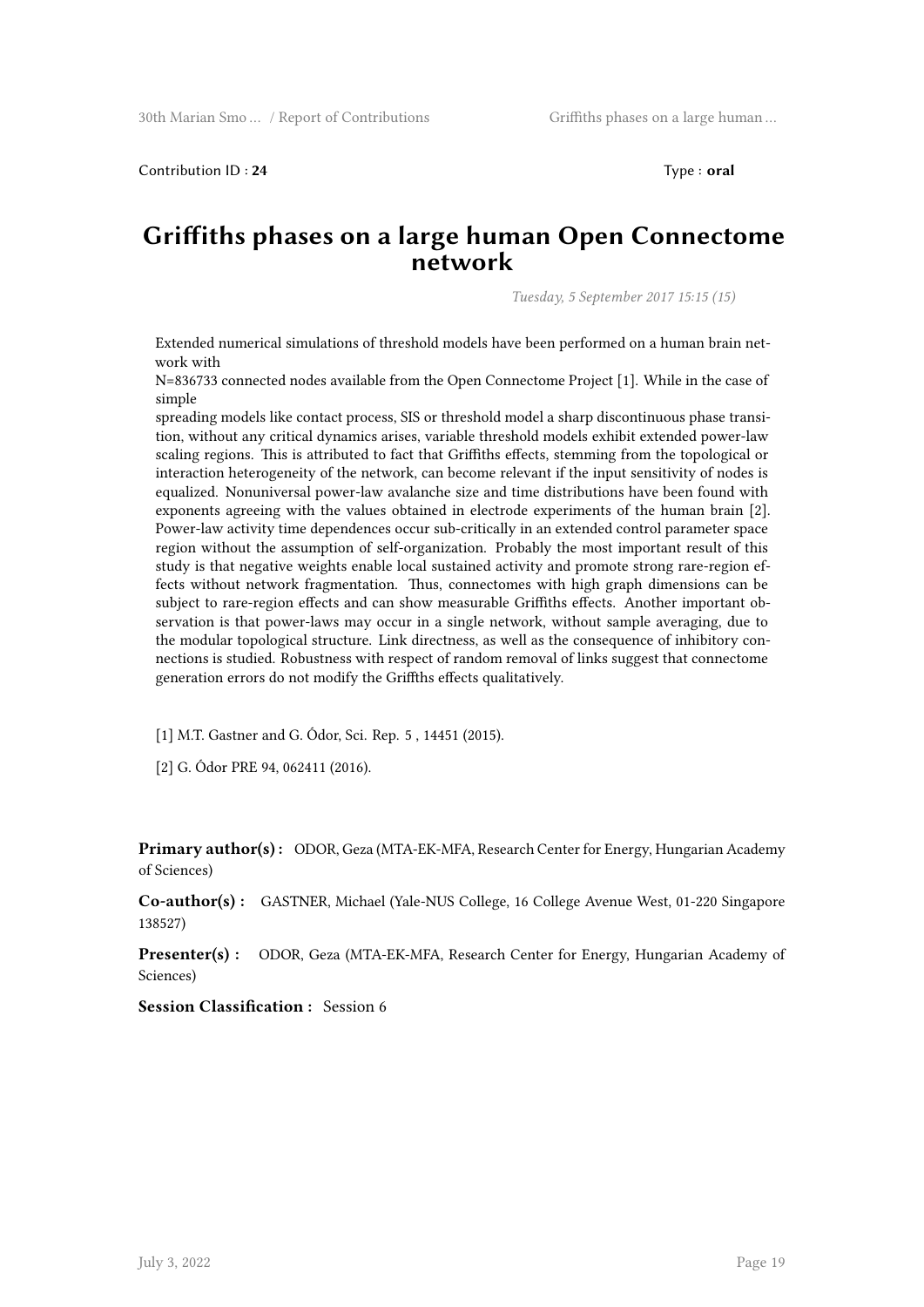Contribution ID : **25** Type : **oral**

# **Spin-glass-like transition in the majority vote model with contrarians**

*Friday, 8 September 2017 10:10 (20)*

Majority vote model on random graphs and scale-free networks is investigated, in which a fraction p of agents (called contrarians or anticonformists)

follows an antiferromagnetic update rule, i.e., they assume, with

probability governed by a parameter q  $(0 < q < 1/2)$ , the opinion opposite to that of the majority of their neighbors, while the remaining 1-p fraction of agents follows the usual ferromagnetic update

rule assuming, with probability governed by the same parameter q, the opinion in accordance with that of the majority of their neighbors. For p=1 it is shown by Monte Carlo simulations and using the Binder cumulants method that for decreasing q the model undergoes second-order phase transition from a disordered (paramagnetic) state to a spin-glass-like state,

characterized by a non-zero value of the spin-glass order parameter measuring the overlap of agents' opinions in two replicas of the system, and simultaneously by the magnetization close to zero. Besides, in this state the correlation of the agents' opinions exhibits exponentially decaying oscillations, as expected in the spin-glass phase.

In the case of the model on scale-free networks the critical value of the parameter q weakly depends on the details of the degree distribution. As p is decreased, the critical value of q falls quickly to zero and only the disordered phase is observed. On the other hand, for p close to zero for decreasing q the usual ferromagnetic transition is observed.

**Primary author(s) :** KRAWIECKI, Andrzej (Faculty of Physics, Warsaw University of Technology)

**Presenter(s) :** KRAWIECKI, Andrzej (Faculty of Physics, Warsaw University of Technology)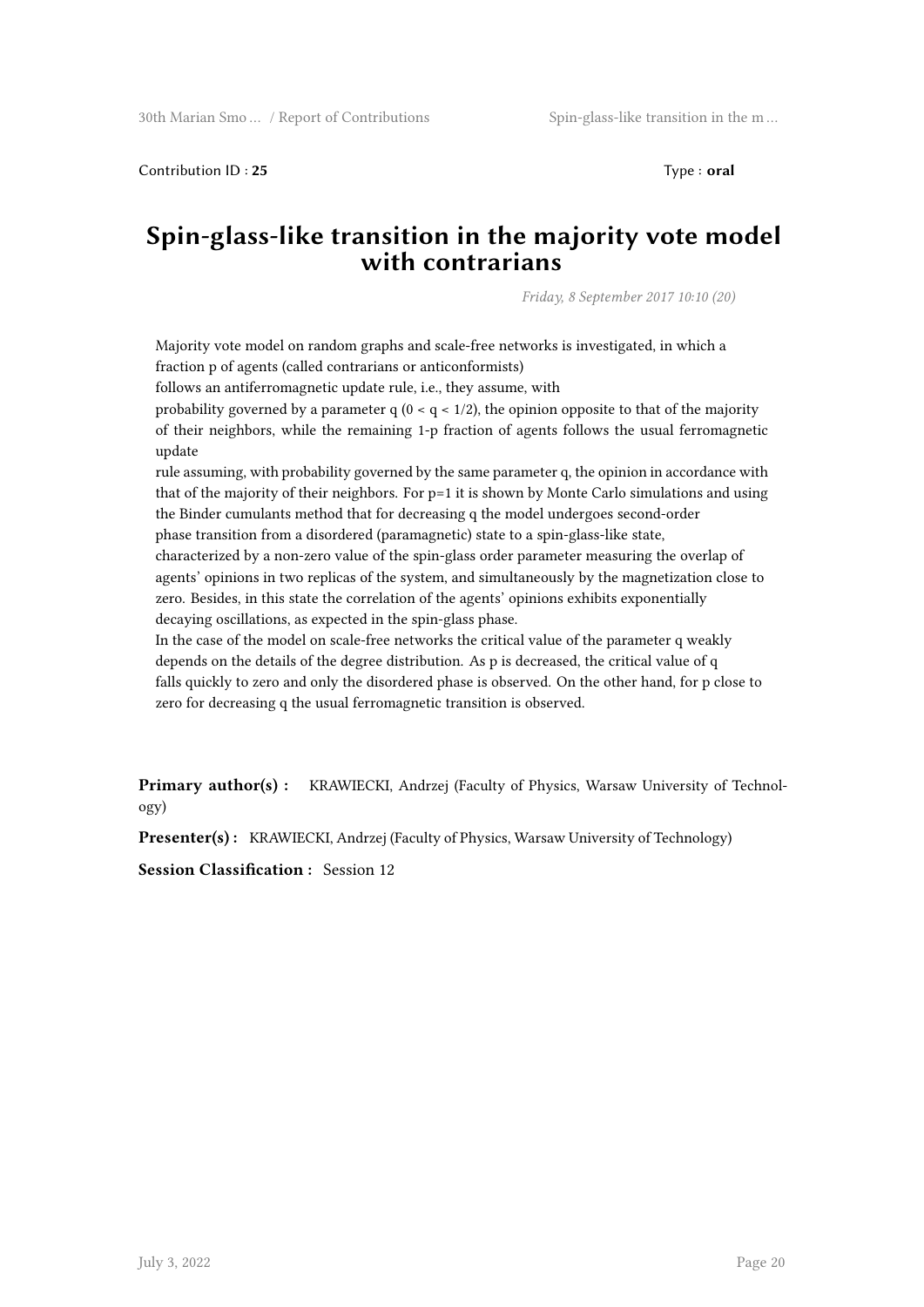Contribution ID: 26 Type: **oral** 

# **Time-dependent fluctuations and superdiffusivity in the driven lattice Lorentz gas**

*Monday, 4 September 2017 15:20 (20)*

We consider a tracer particle on a lattice in the presence of immobile obstacles. Starting from equilibrium, a force pulling on the particle is switched on, driving the system to a new stationary state. We solve for the complete transient dynamics of the fluctuations of the tracer position along the direction of the force. The analytic result, exact in first order of the obstacle density and for arbitrarily strong driving, is compared to stochastic simulations. Upon strong driving, the fluctuations grow superdiffusively for intermediate times; however, they always become diffusive in

the stationary state. The diffusion constant is nonanalytic for small driving and is enhanced by orders of magnitude by increasing the force.

**Primary author(s) :** FRANOSCH, Thomas (Universität Innsbruck)

**Co-author(s) :** LEITMANN, Sebastian (UIBK Innsbruck)

**Presenter(s) :** FRANOSCH, Thomas (Universität Innsbruck)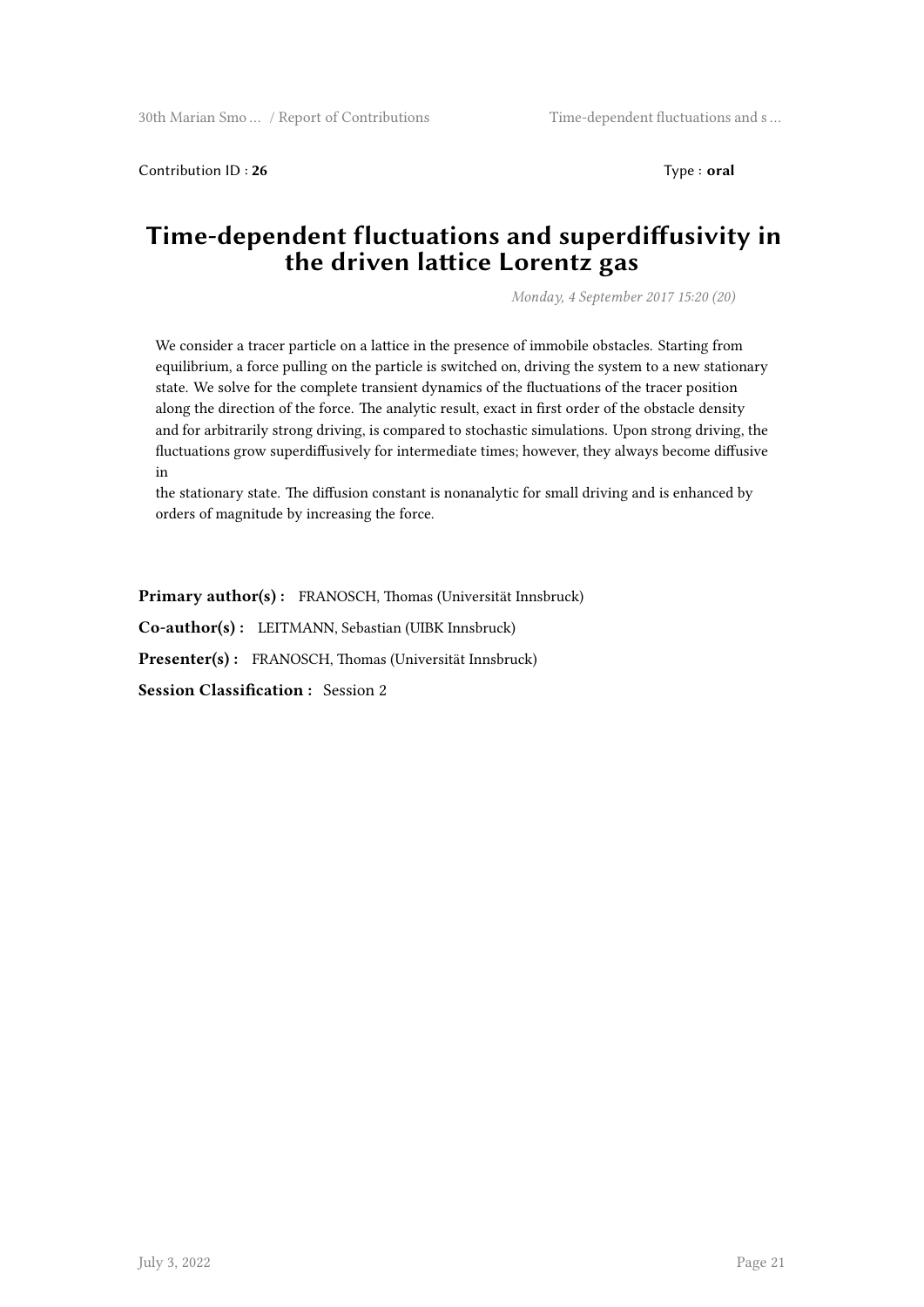Contribution ID : **27** Type : **oral**

### **Nonuniversality of heat engine efficiency at maximum power**

*Tuesday, 5 September 2017 16:00 (15)*

We study the efficiency of a quantum dot engine in the condition of the maximum power output. In contrast to the quasi-statically operated Carnot engine whose efficiency reaches the theoretical maximum, recent research on more realistic engines operated in finite time has revealed other classes of efficiency such as the Curzon-Ahlborn efficiency maximizing the power. The linear coefficient of such power-maximizing efficiency as a function of the reservoir temperature ratio has been argued to be universal as 1/2 under the tight-coupling condition between thermodynamic fluxes. By taking the quantum dot heat engine, however, we show that depending on the constraint posed on the engine, the linear coefficient can be unity, which implies that the efficiency at the maximum power actually approaches the Carnot efficiency in the equilibrium limit. As a result, we dismiss the notion of universal linear coefficient of the efficiency at the maximum power, and discuss the implication of such a result in terms of entropy production and irreversible thermodynamics. We claim that the particular scheme for the linear coefficient of unity is actually more realistic and experimentally realizable, as it corresponds to controlling the gate voltage of the quantum dot, for given temperatures and chemical potentials of the leads connected to the quantum dot.

**Primary author(s):** LEE, Sang Hoon (Korea Institute for Advanced Study)

**Co-author(s) :** PARK, Hyunggyu (Korea Institute for Advanced Study); UM, Jaegon (Seoul National University)

Presenter(s) : LEE, Sang Hoon (Korea Institute for Advanced Study)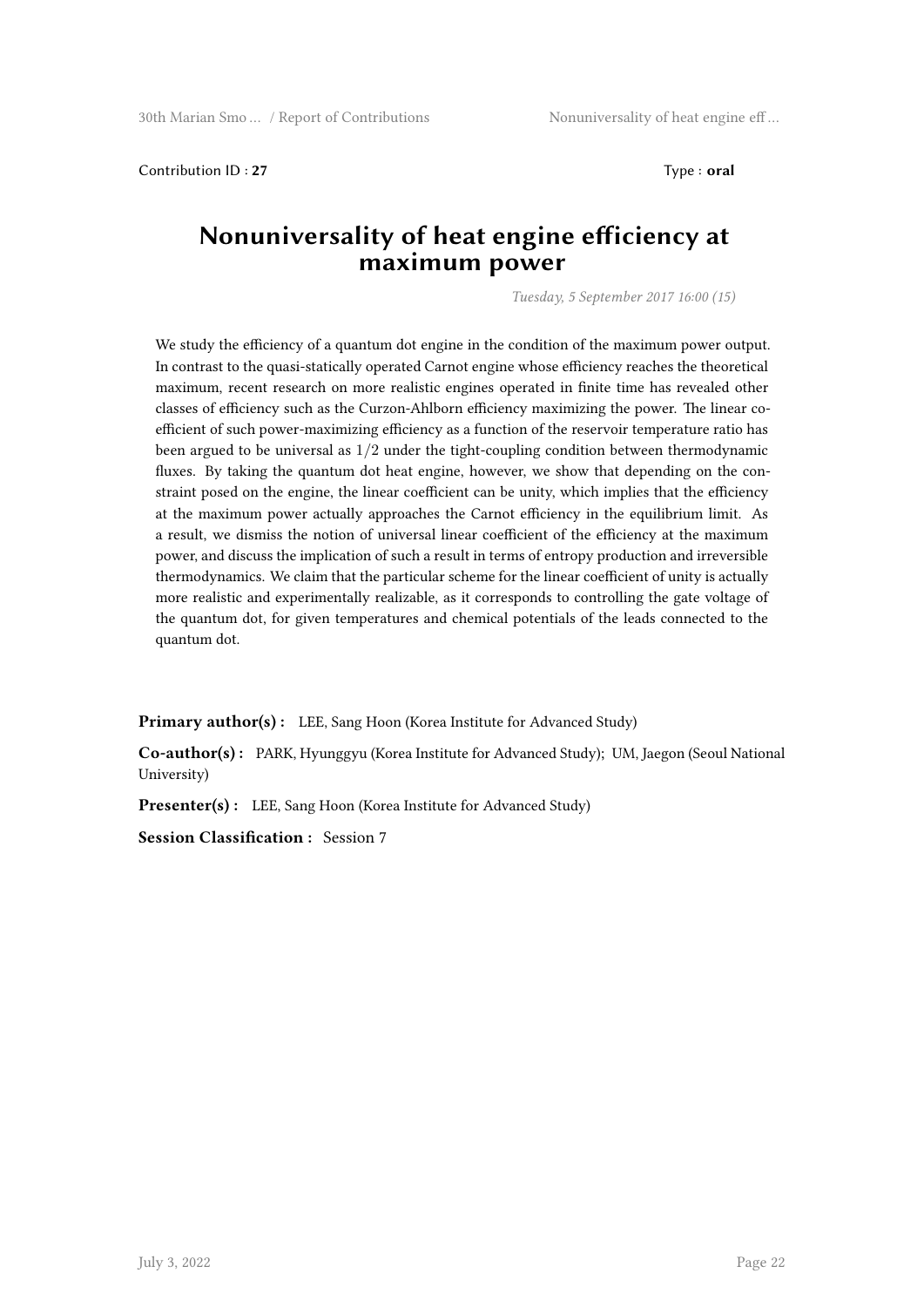Contribution ID : 29 Type : **oral** 

### **Translational and rotational Brownian motion of particles of complex shapes**

*Friday, 8 September 2017 09:20 (20)*

The characteristic time scales of the translational and rotational Brownian diffusion for nanoparticles are typically much smaller than time resolution of the experiments. In this case, nanoparticles can be treated as point-like, and described by the standard Brownian theory. However, for microparticles, the characteristic Brownian time scales are of the order of seconds, and therefore non-negligible in comparison to the typical time scales of the measured Brownian motion. For microparticles of complex shapes, a more general theoretical approach is needed. The exact analytical expressions for the time-dependent cross-correlations of the translational and rotational Brownian displacements of a particle with arbitrary shape have been recently derived [1,2], and it has been demonstrated how to benefit from these results while analyzing experimental data [3].

[1] Cichocki B., Ekiel-Jeżewska M. L., Wajnryb E., J. Chem. Phys. 142, 214902, 2015.

[2] Cichocki B., Ekiel-Jeżewska M. L., Wajnryb E., J. Chem. Phys. 144, 076101, 2016.

[3] Cichocki B., Ekiel-Jeżewska M. L., Wajnryb E., Arch. Mech. 69, 1. 2017.

**Primary author(s) :** EKIEL-JEZEWSKA, Maria L. (Institute of Fundamental Technological Research, Polish Academy of Sciences)

**Co-author(s) :** CICHOCKI, Bogdan (Institute of Theoretical Physics, University of Warsaw); WAJN-RYB, Eligiusz (Institute of Fundamental Technological Research, Polish Academy of Sciences)

**Presenter(s) :** EKIEL-JEZEWSKA, Maria L. (Institute of Fundamental Technological Research, Polish Academy of Sciences)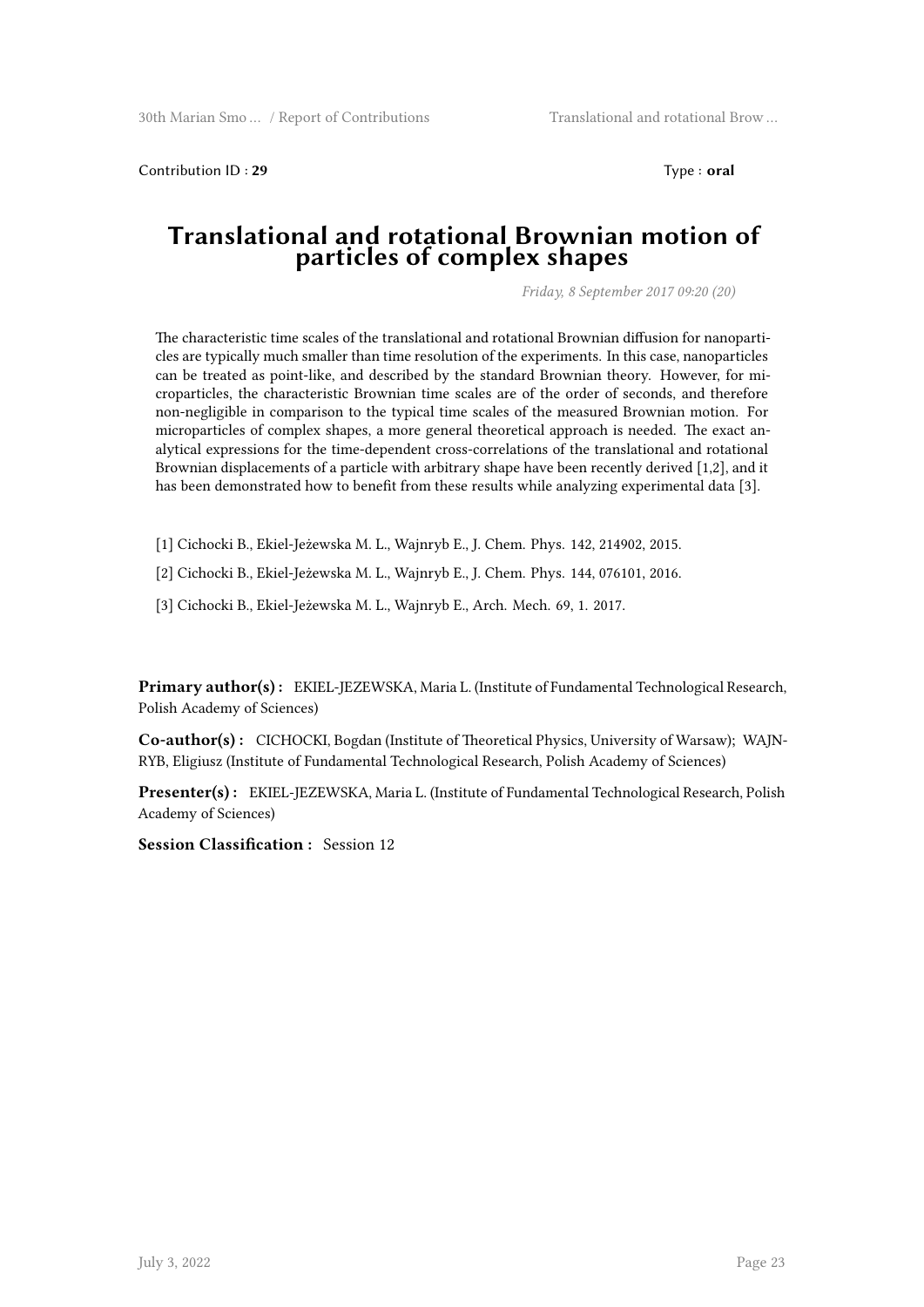Contribution ID : **30** Type : **poster** 

# **Phase transitions in a molecular zipper: Lee-Yang zeros and large deviation statistics**

Originally introduced to explain the behavior of a condensing gas, Lee-Yang zeros have nowadays become a universal and powerful tool for the unified description of phase transitions in equilibrium and non-equilibrium systems, see for example [1, 2]. Here, we use Lee-Yang zeros to analyze a paradigmatic model for thermal phase transitions in molecular systems. For the most simple version of this model, we explicitly calculate the Lee- Yang zeros with respect to inverse temperature. Extrapolation then allows us to infer a phase transition in the macroscopic limit, from the analysis of systems containing only a few molecular units. In a second step, we in- crease the complexity of the model. The Lee-Yang zeros can still be obtained using a recently established relation involving high-order cumulants of the energy. Finally, we show that, even when the system does not undergo a phase-transition, the Lee-Yang zeros still encode valuable physical information; they crucially determine the large deviation statistics of energy fluctuations. Specifically we show that the large deviation function generically has the form of an ellipse, whose tilt and width can be inferred from the complex Lee-Yang zeros. Our analysis reveals an interesting duality between the energy fluctuations of small-size systems in equilibrium and their phase- behavior in the thermodynamic limit [3]. To what extent this relation is valid in more complex systems, such as the two-dimensional Ising model, is a topic of future research.

[1] C. Flindt, and J. P. Garrahan, Trajectory Phase Transitions, Lee-Yang Zeros, and High-Order Cumulants in Full Counting Statistics, Phys. Rev. Lett. 110, 050601 (2013)

[2] K. Brandner, V. F. Maisi, J. P. Pekola, J. P. Garrahan, and C. Flindt, Experimental Observation of Dynamical Lee-Yang Zeros, Phys. Rev. Lett. 118, 180601 (2017)

[3] A. Deger, K. Brandner, and C. Flindt (2017 - In preparation)

**Primary author(s) :** DEGER, Aydin (Department of Applied Physics, Aalto University, Finland)

**Co-author(s) :** FLINDT, Christian (Department of Applied Physics, Aalto University, Finland); BRAND-NER, Kay (Department of Applied Physics, Aalto University, Finland)

**Presenter(s) :** DEGER, Aydin (Department of Applied Physics, Aalto University, Finland)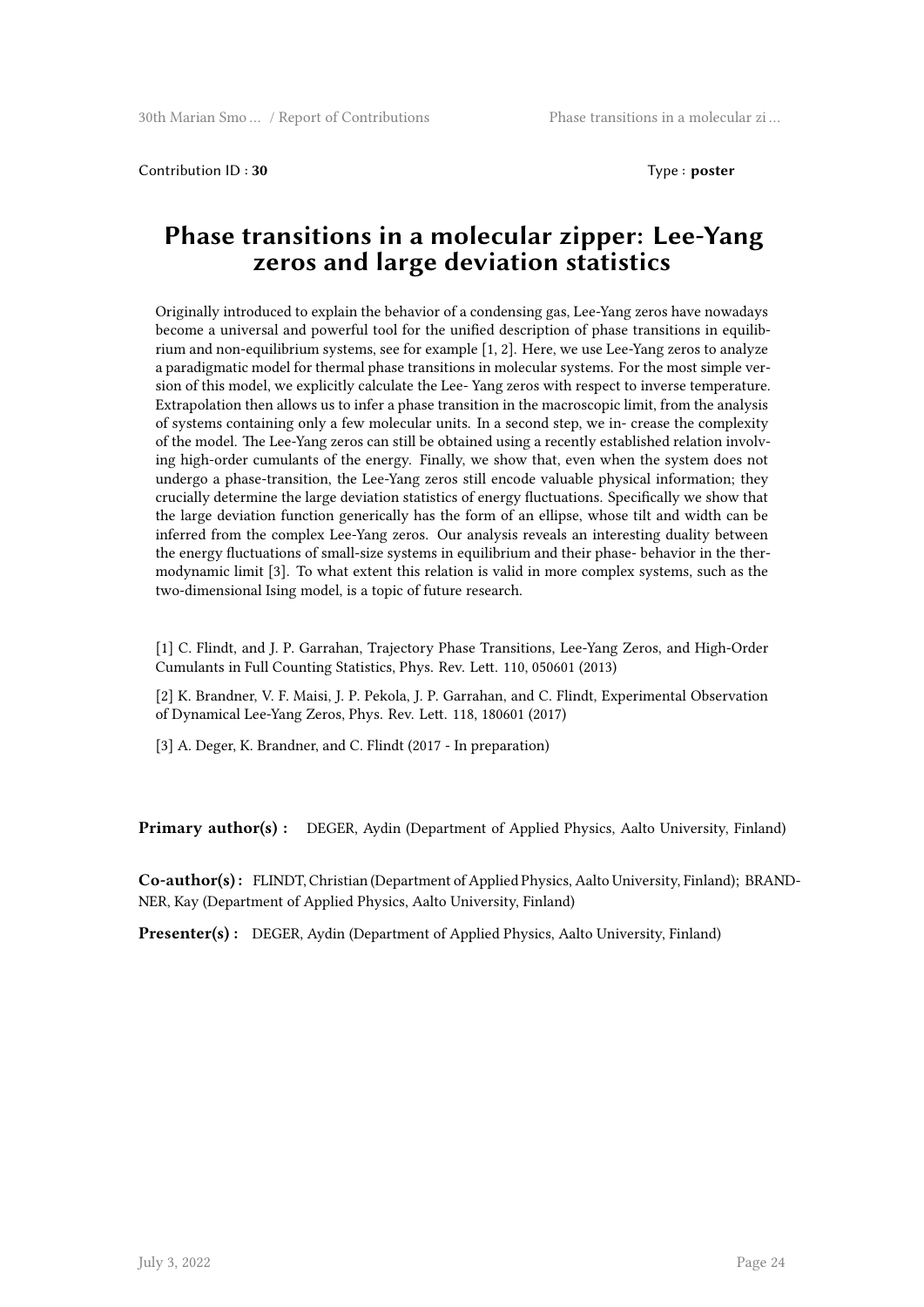Contribution ID : **31** Type : **oral**

## **Mechanical interactions affect biological evolution in bacterial colonies**

*Tuesday, 5 September 2017 12:10 (20)*

Bacterial conglomerates such as biofilms and microcolonies are ubiquitous in nature and play an important role in industry and medicine. In contrast to well-mixed cultures routinely used in microbial research, bacteria in a microcolony interact mechanically with one another and with the substrate to which they are attached. Here we use a computer model of a microbial colony of rod-shaped cells to investigate how physical interactions between cells determine their motion in the colony and how this affects biological evolution. We show that the probability that a faster-growing mutant "surfs" at the colony's frontier and creates a macroscopic sector depends on physical properties of cells (shape, elasticity, friction). Although all these factors contribute to the surfing probability in seemingly different ways, they all ultimately exhibit their effects by altering the roughness of the expanding frontier of the colony and the orientation of cells. Our predictions are confirmed by experiments in which we measure the surfing probability for colonies of different front roughness. Our results show that physical interactions between bacterial cells play an important role in biological evolution of new traits, and suggest that these interaction may be relevant to processes such as de novo evolution of antibiotic resistance.

**Primary author(s):** WACLAW, Bartlomiej (University of Edinburgh) **Presenter(s) :** WACLAW, Bartlomiej (University of Edinburgh) **Session Classification :** Session 5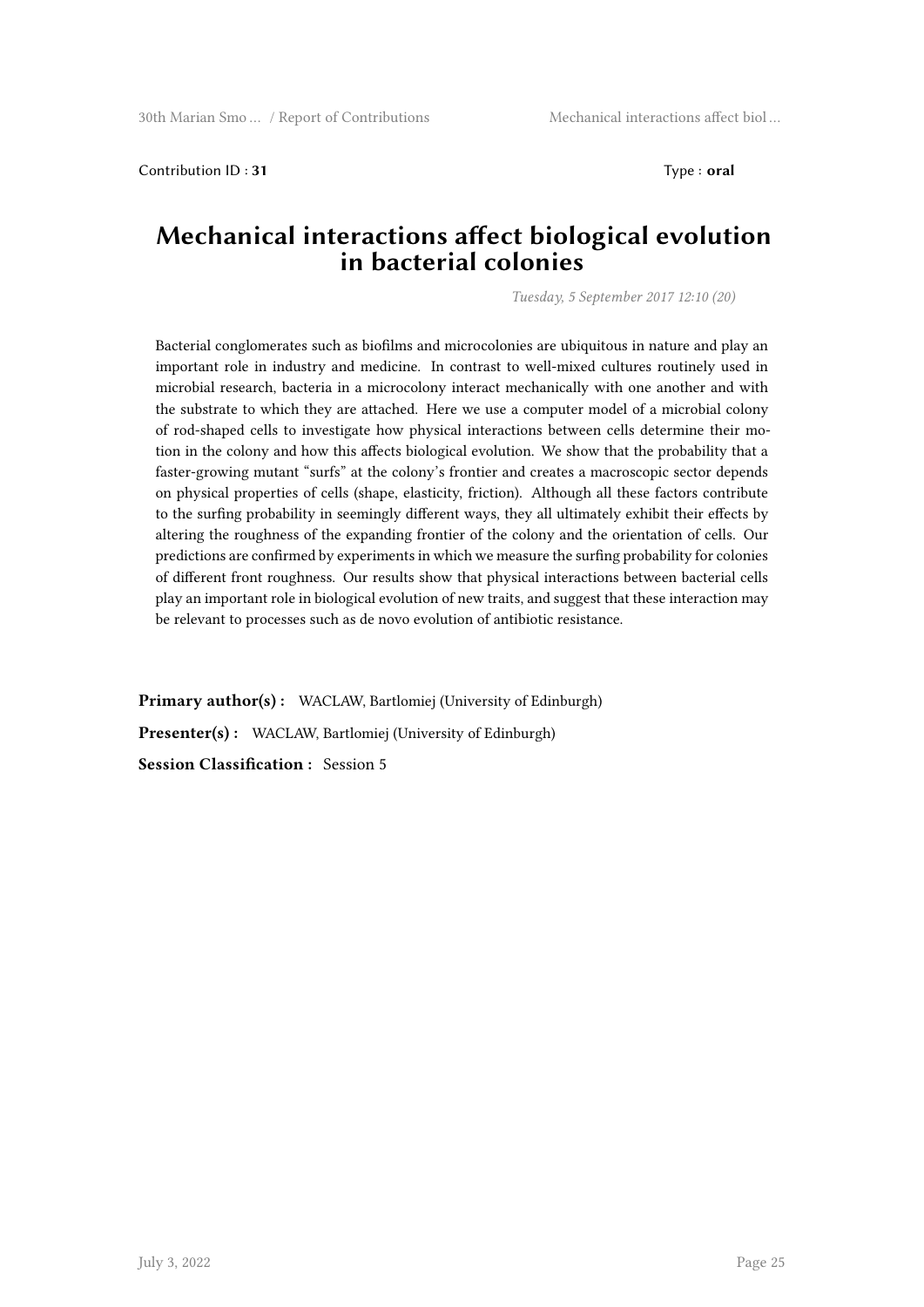Contribution ID : **32** Type : **oral** 

# **Forces from temperature quenches in thermal and active matter**

*Friday, 8 September 2017 09:40 (20)*

Non-equilibrium systems are known to exhibit long-ranged correlations in the presence of dynamical conservation laws. This phenomenon gives rise to various types of fluctuation-induced forces between objects immersed in non-equilibrium media. However, driving systems out of equilibrium, for instance by changing their temperature, may also result in changes of the mean density.

In this talk I will discuss our recent work on non-equilibrium fluctuation-induced (Casimir) forces [1,2] and density-induced forces [2] arising from temperature quenches in thermal and active matter. Focusing on temperature quenches, we predict theoretically and demonstrate with simulations the existence of both these types of forces between objects immersed in a conserved density. (In active matter, a quench could be achieved by a rapid change in activity.) We discuss the distinguishing features of fluctuation-induced and density-induced forces as regards universality, time-scales and scaling. By considering microscopic theories and coarse-graining procedures, we propose methods to extract the fluctuation-induced contribution of forces in simulations. Simulation results [2] display the scaling in space and time predicted in [1].

[1] C.M. Rohwer, M. Kardar, M. Krüger, Phys. Rev. Lett. 015702 **118** (2017)

[2] C.M. Rohwer, A. Solon, M. Kardar, M. Krüger, *in preparation* (2017)

Primary author(s): ROHWER, Christian (Max Planck Institute for Intelligent Systems)

**Co-author(s) :** SOLON, Alexandre (MIT); KRÜGER, Matthias (Max Planck Institute for Intelligent Systems); KARDAR, Mehran (MIT)

**Presenter(s):** ROHWER, Christian (Max Planck Institute for Intelligent Systems)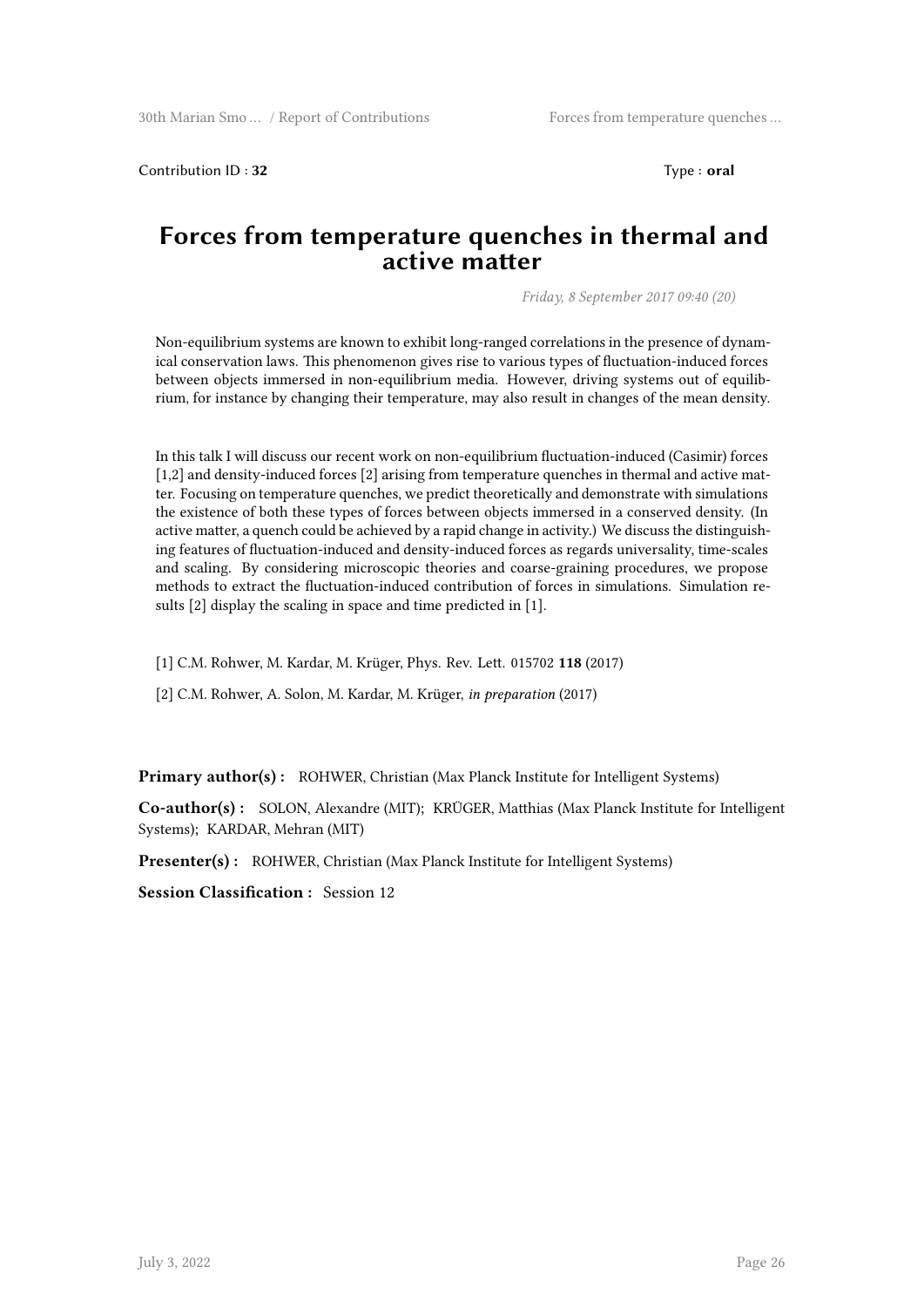Contribution ID: 34 Type: **oral** 

## **Nonergodic dynamics in the plasma membrane of living cells**

*Tuesday, 5 September 2017 09:00 (30)*

Tracking individual proteins on the surface of live mammalian cells reveals complex dynamics involving anomalous diffusion and clustering into nanoscale domains. Theoretical models show that anomalous subdiffusion can be caused by different processes. Here we study the nonergodic dynamics of voltage gated ion channels in human embryonic kidney (HEK) cells and in hippocampal neurons. We perform time series and ensemble analysis of extensive single-molecule tracking. We show that in HEK cells, weak ergodicity breaking is found to be maintained by immobilization events that take place when the proteins are captured within clathrin-coated pits. However, in hippocampal neurons, ergodicity breaking is caused by transient confinement into nanoclusters with a 230-nm mean diameter. Ergodicity breaking in these cells is manifested in two different ways. First, significant differences are observed between time- and ensemble-averaged mean square displacements. Second, a dynamical functional test unmasks ergodicity breaking at the individual trajectory level.

Primary author(s): KRAPF, Diego (Colorado State University) **Presenter(s) :** KRAPF, Diego (Colorado State University) **Session Classification :** Session 4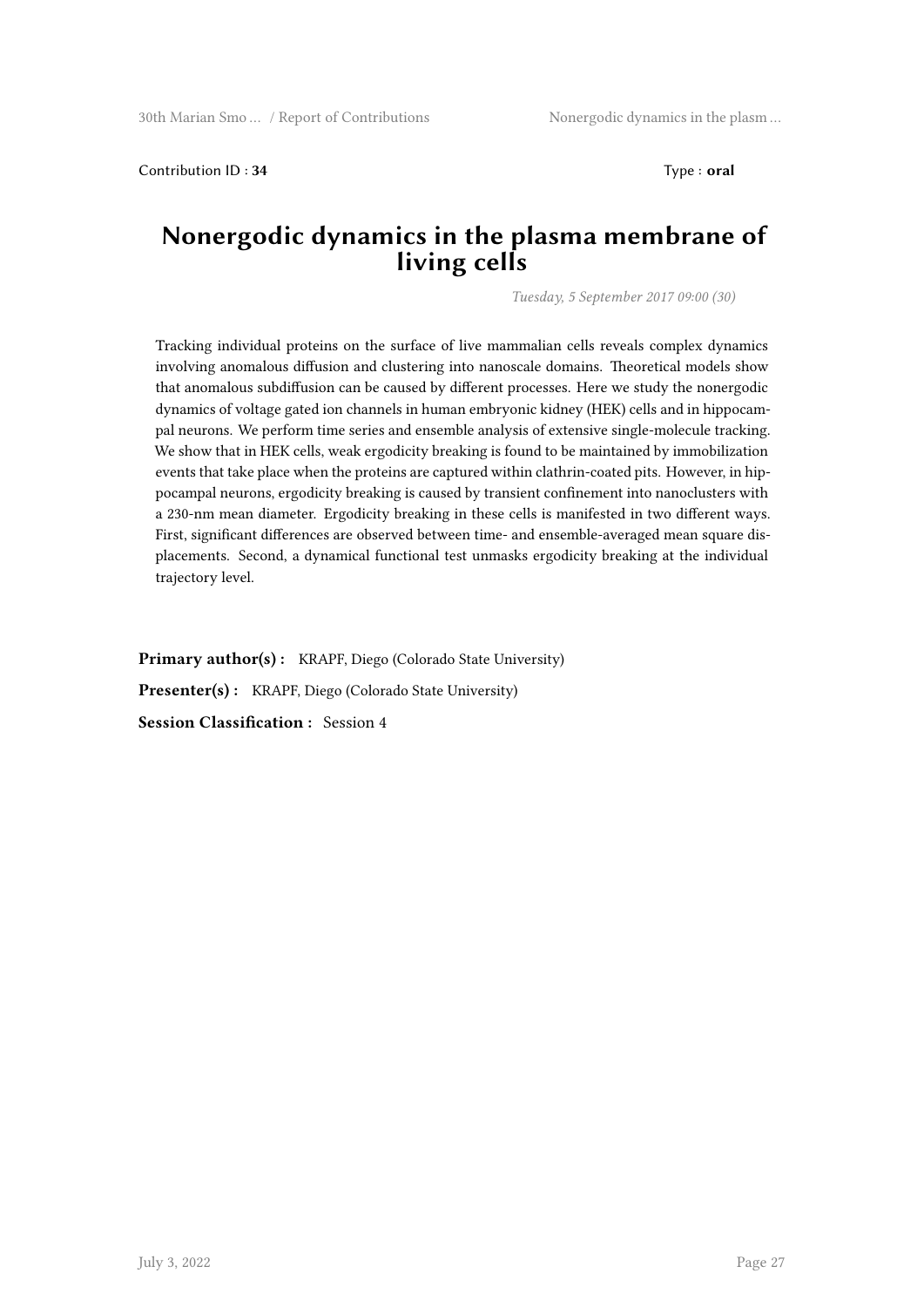Contribution ID: 35 Type : **poster** 

### **Fast numerical method for Smoluchowski aggregation model with fragmentation terms**

In this work we present an expansion of fast numerical method for Smoluchowski aggregation equations with additional unary fragmentation terms. The method is based on use of low-rank matrix decomposition of kernel kinetic coefficients and fast methods of linear algebra. We also present its application to local model of aggregation in soil profile and discuss results of our numerical experiments.

**Primary author(s) :** MATVEEV, Sergey (Institute of Numerical Mathematics, RAS)

**Co-author(s) :** SMIRNOV, Alexander (Lomonosov Moscow State University); VLADIMIROV, Artem (V.V. Dokuchaev Soil Science Institute); TYRTYSHNIKOV, Eugene (Institute of Numerical Mathematics, RAS); VASILYEVA, Nadezda (V.V. Dokuchaev Soil Science Institute)

Presenter(s) : MATVEEV, Sergey (Institute of Numerical Mathematics, RAS)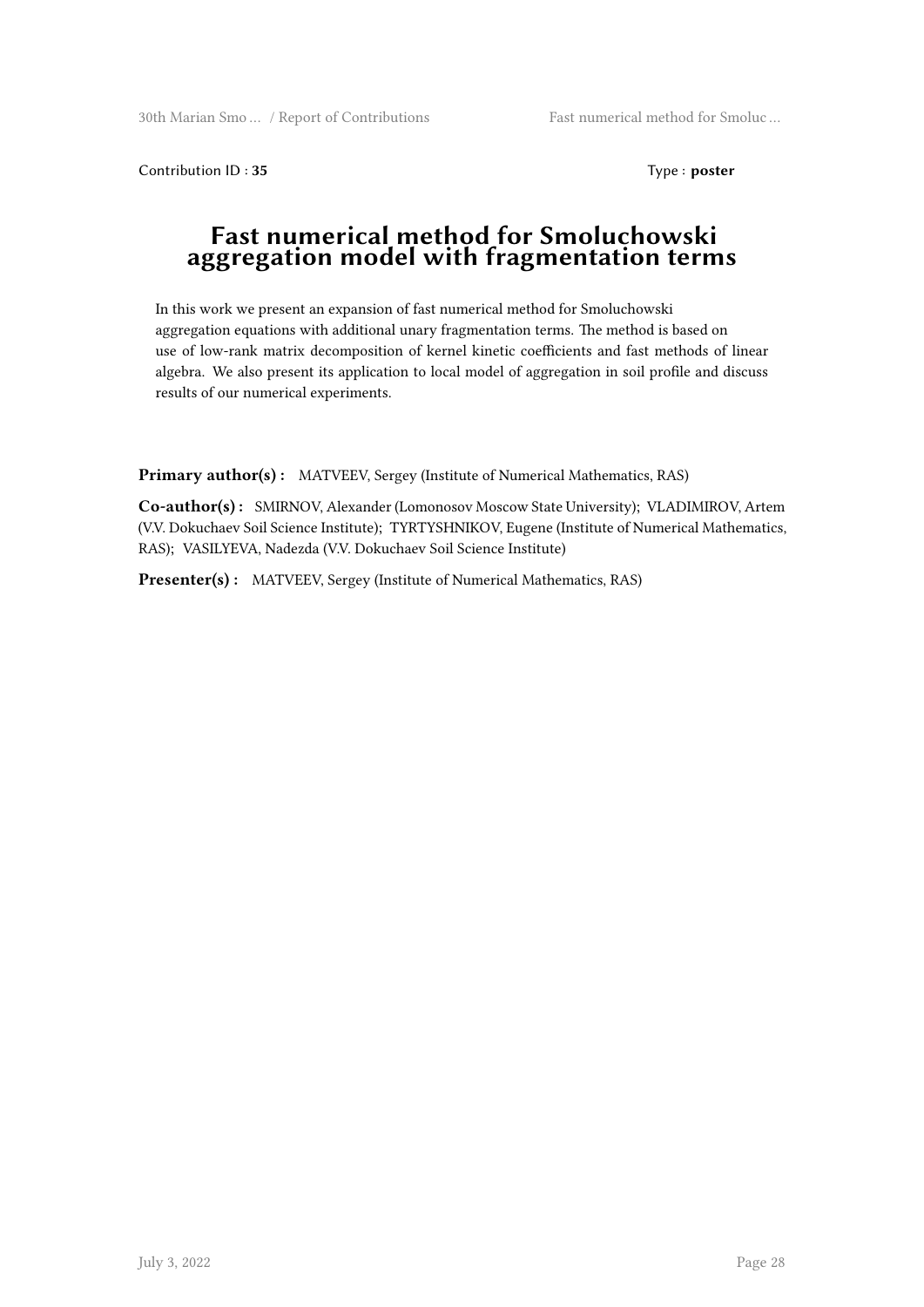Contribution ID : 36 Type : **oral** 

# **Dynamics of diluted confined systems**

*Friday, 8 September 2017 10:00 (15)*

Recent studies have shown that the presence of boundaries can strongly affect the dynamics of physical systems.

For example, negative mobility and fluid recirculation occurs when an electrolyte is driven in a varying-section channels[1], rectification occurs active particles such as molecular motors[2] or active swimmers[3] moving in inhomogeneous environments and off–diagonal terms in the mobility tensor appears for binary mixtures of hard sphere confined between corrugated plates[4]. Clearly the interplay between the confined systems and the confining walls is maximized when the typical length scales of the confined system match with the size of the confining walls.

In this contribution I will discuss the general mechanisms at the basis of the interplay between the confined system and the confinement. In particular, by means of a few example I will show how analytical insight into the possible regimes can be attained.

Firstly, I will discuss how the electrostatic interaction between a tracer particle and the channel walls affect particle dynamics. In such a scenario, novel dynamical regimes such as negative mobility[1] and asymmetric passage times[5] can arise due to the interplay between the electrostatic interactions and the local entropic drive induced by the varying–section channel.

Secondly I will show how the insight gained by such studies can be transferred to the problem of polymer translocation across varying-section channels.

In particular, I will show that, under suitable approximation, it is possible to reduce the problem of polymer translocation across varying-section channels to that of a single point–like particle under an effective potential that can be derived from the equilibrium local free energy of the polymer. Interestingly, the model predicts a non-monotonous dependence on the translocation time of the polymer across the pore appears. By comparing with Brownian dynamics simulations I will discuss the quantitative reliability of the point-like approximation as well as its regime of validity[6].

- [1] P. Malgaretti, I. Pagonabarraga and M.J. Rubi: PRL **113** 128301 (2014)
- [2] P. Malgaretti, I. Pagonabarraga and M.J. Rubi: Phys. Rev. E **85** 010105 (2012)
- [3] P. Malgaretti and Holger Stark, J. Chem. Phys. **146**, 174901 (2017)
- [4] U. Marini Bettolo Marconi, P. Malgaretti and I. Pagonabarraga: J. Chem. Phys. **143** 184501 (2015)
- [5] P. Malgaretti, I. Pagonabarraga and M.J. Rubi: J. Chem. Phys. **144** 034901 (2016)
- [6] V. Bianco and P. Malgaretti J. Chem. Phys. **145** 114904 (2016)

**Primary author(s):** MALGARETTI, Paolo (Max Planck Institute for Intelligent Systems)

Presenter(s) : MALGARETTI, Paolo (Max Planck Institute for Intelligent Systems)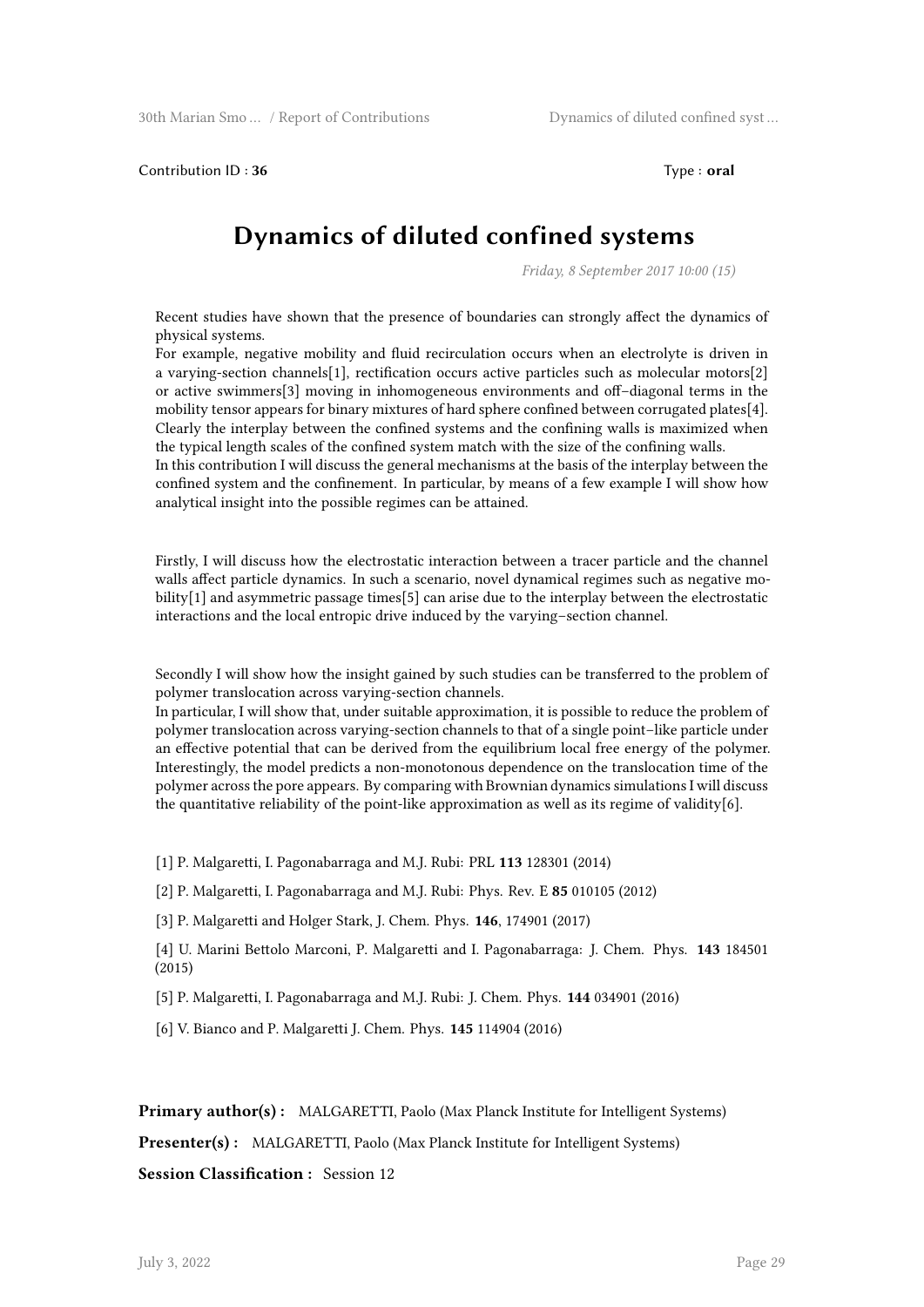Contribution ID : **37** Type : **oral**

### **(Quantum)-Thermodynamics at strong coupling and its implications for Stochastic Thermodynamics**

*Monday, 4 September 2017 11:30 (30)*

The case of strong system-environment coupling plays an increasingly seminal role when it comes to describe systems of small size which are in contact with an environment. The commonly known textbook situation refers solely to a weak coupling situation for which the equilibrium state of the system is described by a Gibbs state. This situation changes drastically, however, when strong coupling is at work; then, the interaction energy can be of the order of the (sub)-system energy of interest [1]. Let us consider first an overall thermal equilibrium of a total setup composed of a system Hamiltonian *HS*, coupling Hamiltonian *Hint* and a bath Hamiltonian *HB*.

Based on an explicit knowledge of the so termed *Hamiltonian of mean force* [2], the classical statistical mechanics and, as well, the quantum thermodynamics of open systems which are in contact with a thermal environment – at arbitrary strong interaction strength – can be formulated. Yet, even though the Hamiltonian of mean force uniquely determines the thermal phase space probability density (or the density operator, respectively) of a strongly coupled open system, the knowledge of this quantity alone is *insufficient* to determine the Hamiltonian of mean force itself; the latter must be known for constructing an underlying Stochastic Thermodynamics. This fact presents a major stumbling block for any classical Stochastic Thermodynamics scenario which solely builds upon the knowledge of (observed or calculated) open system trajectories. – In the classical case we demonstrate that under the assumption that the Hamiltonian of mean force is known explicitly, an extension of thermodynamic structures from the level of averaged quantities to *fluctuating* objects (such as internal fluctuating energy, heat, entropy, or free energy); i.e., a Stochastic Thermodynamics, is possible. However, such a construction is by far not unique but involves a vast ambiguity.

Generally, however, the situation becomes a No-Go if we consider an initial nonequilibrium where even the concept of a Hamiltonian of mean force does not exist [1, 3].

[1] P. Talkner and P. Hänggi, Open system trajectories specify fluctuating work but not heat, Phys. Rev. E 94, 022143 (2016).

[2] M. Campisi, P. Talkner, and P. Hänggi, Fluctuation theorem for arbitrary open quantum systems, Phys. Rev. Lett. 102, 210401 (2009).

[3] H. Grabert, P. Talkner, and P. Hänggi, Microdynamics and Time-Evolution of Macroscopic Non-Markovian System, Z. Physik B 26, 389–395 (1977).

**Primary author(s) :** HÄNGGI, Peter (University of Augsburg)

**Co-author(s) :** TALKNER, Peter (University of Augsburg)

**Presenter(s) :** HÄNGGI, Peter (University of Augsburg)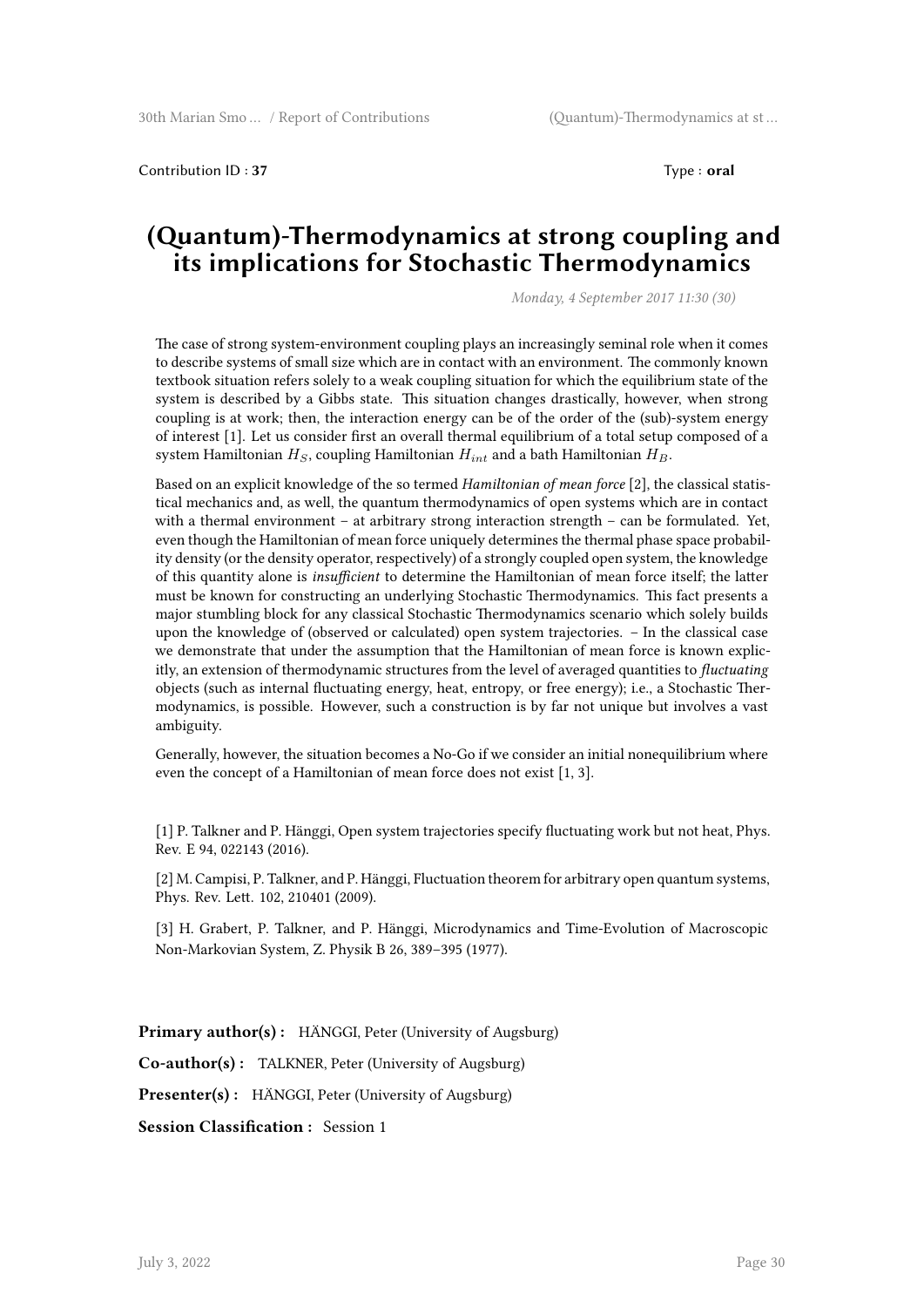Contribution ID: 40 Type: **oral** 

# **Anomalous quantum diffusion of hydrogen atoms in proteins**

*Wednesday, 6 September 2017 10:00 (30)*

Gerald Kneller

Centre de Biophysique Moléculaire CNRS/University of Orléans, France

Quasielastic neutron scattering (QENS) from biomolecular systems, such as proteins, probes essentially the diffusive single particle dynamics of the hydrogen atoms. As far as the internal dynamics is considered, the motion of the hydrogen atoms exhibits both multiscale and quantum properties. Starting from the definition for the mean square displacement of a quantum particle, it will be shown how both aspects can be combined within a theory of QENS experiments, which is asymptotically exact for long times/low frequencies and for moderate momentum transfers.

[1] G.R. Kneller, J Chem Phys 145, 044103 (2016) [2] G.R. Kneller, J Chem Phys 134, 224106 (2011)

**Primary author(s):** KNELLER, Gerald (University of Orleans / CNRS)

**Presenter(s) :** KNELLER, Gerald (University of Orleans / CNRS)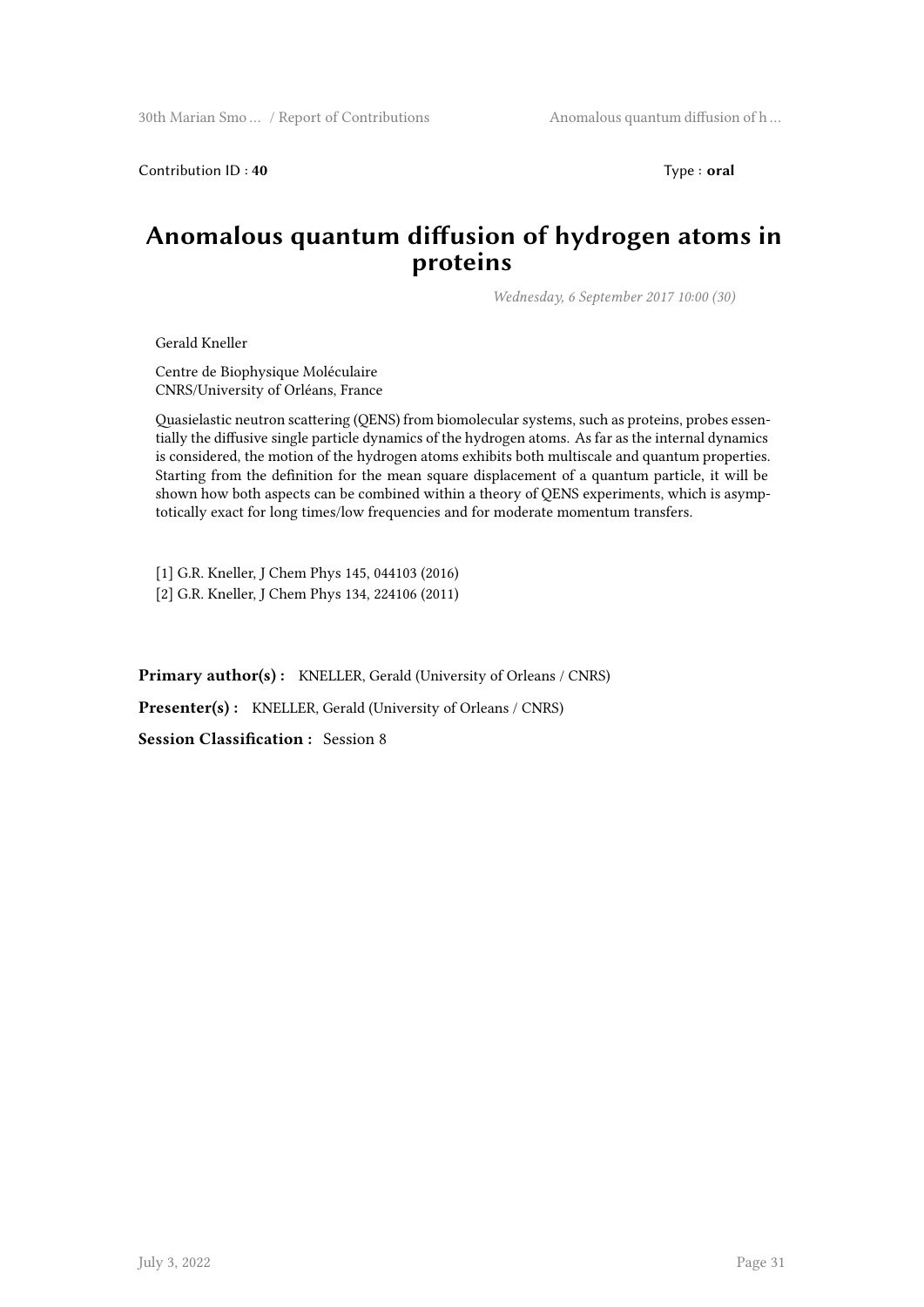Contribution ID: 42 Type : **oral** 

# **Dynamical maps on quantum Orlicz spaces**

*Monday, 4 September 2017 16:30 (30)*

We present a new rigorous approach based on Orlicz spaces for the description of the statistics of large regular statistical systems, both classical and quantum. We emphasize that the presented formalism is applicable to QFT!

The pair of Orlicz spaces we explicitly use are respectively built on the exponential function (for the description of regular observables) and on an entropic type function (for the corresponding states). They form a dual pair (both for classical and quantum systems). This pair  $\langle L^{\cosh -1}, L\log (L+1)\rangle$ 1)*⟩* has the advantage of being general enough to encompass regular observables, and specific enough for the latter Orlicz space to select states with a well-defined entropy function.

Quantum dynamical maps are defined and studied for quantum statistical physics based on Orlicz spaces. We show that even in the most general non-commutative contexts, completely positive Markov maps satisfying a natural Detailed Balance condition, canonically admit an action on a large class of quantum Orlicz spaces. This is achieved by the development of a new interpolation technique, specifically suited to the above context, for extending the action of such maps to the appropriate intermediate spaces of the pair  $\langle L^{\infty}, L^1 \rangle$ .

**Primary author(s):** MAJEWSKI, Wladyslaw Adam (The Gdansk University)

**Presenter(s):** MAJEWSKI, Wladyslaw Adam (The Gdansk University)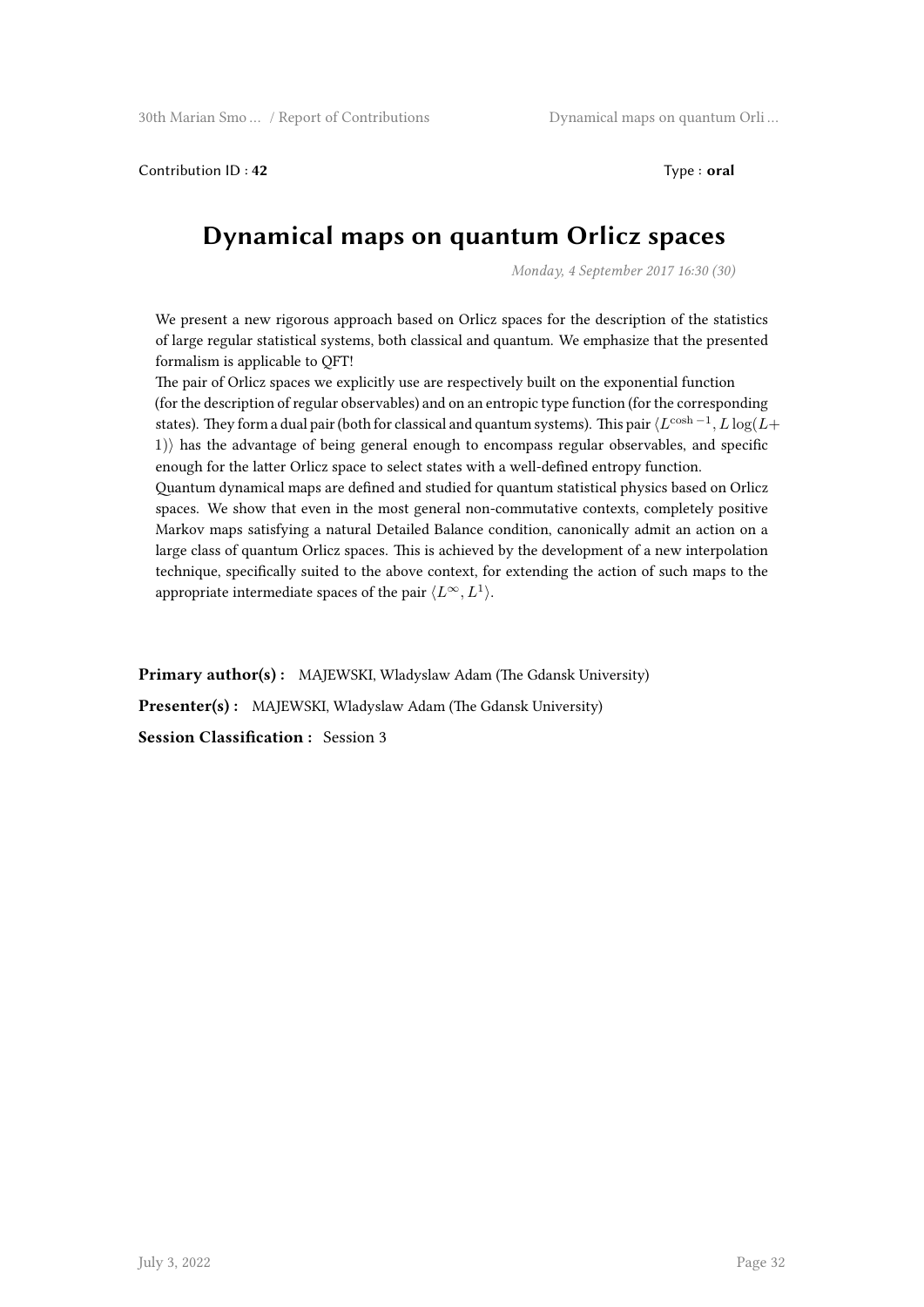Contribution ID: 44 Type: **oral** 

### **Out-of-equilibrium physics in spontaneous synchronization**

*Wednesday, 6 September 2017 09:20 (30)*

Spontaneous synchronization is a cooperative phenomenon common in nature which makes oscillators of different frequencies, if strongly coupled, operate together with a single common frequency. Such cooperative effects occur in physical and biological systems over length and time scales of several orders of magnitude. Examples: are flashing of fireflies, rhythmic applause in a concert hall, animal flocking behavior, electrical power-grids, etc. The most celebrated model of synchronization is the Kuramoto model, introduced in 1975, which is simple enough to allow quite a detailed analytical treatment, at the same time capturing several features of realistic systems. After discussing the general dynamical and statistical features of synchronization, I will concentrate on its out-of-equilibrium physical aspects when uncorrelated Langevin noise is added to the model.

**Primary author(s) :** RUFFO, Stefano (SISSA)

**Co-author(s) :** CAMPA, Alessandro (Istituto Superiore di Sanità, Roma); GUPTA, Shamik (Department of Physics, Ramakrishna Mission Vivekananda University, Kollkata, India)

**Presenter(s) :** RUFFO, Stefano (SISSA)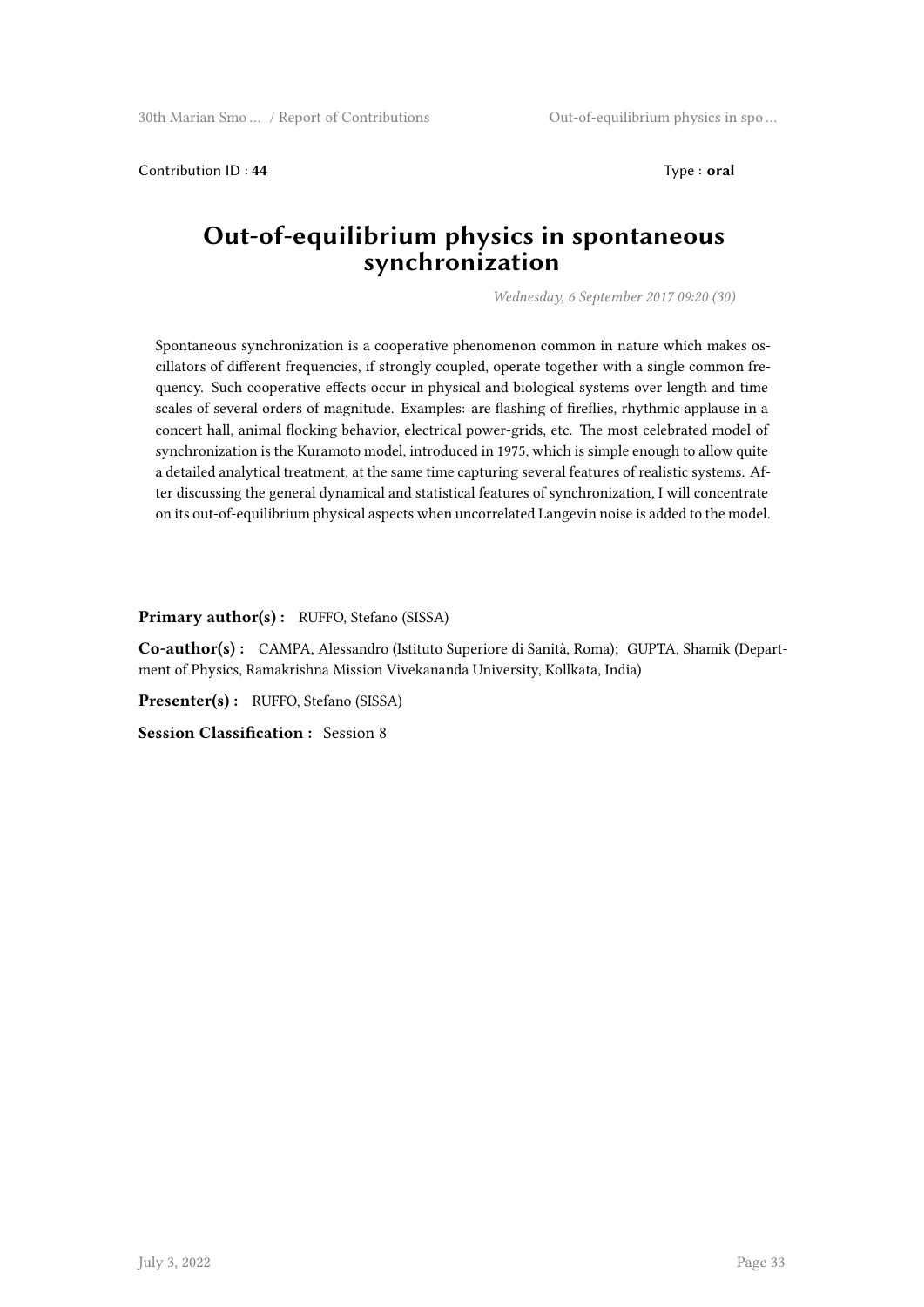Contribution ID : 46 Type : **oral** 

# **Quantum first detection time**

*Monday, 4 September 2017 15:00 (30)*

We investigate the quantum first detection problem for a quantum walk using projective measurement postulates.

A simple relation between the measurement free state function  $|psi|$  and  $|phi|$  n is obtained, the latter

is the first detection amplitude at the n-th attempt. This relation is the quantum renewal equation, its classical counter part is widely used to find statistics of first passage time for random walks and Brownian motion. We investigate statistics of first detection for open and closed systems (first arrival or passage is not well defined in quantum theory). For closed systems, like a ring, with a translation invariant Hamiltonian, we find Zeno physics, optimum sampling times, critical sampling effect related to revivals, dark states, and quantisation of the mean detection time. For a quantum walk on the line, with particle starting on  $|x_i|$  and detected on the origing  $|0\rangle$ , with a tight-binding Hamiltonian with hops to nearest neighbours, we find the detection probability decays like (time) $\wedge$ (-3) with super imposed quantum oscillation, thus the quantum exponent is double its classical counter part. The Polya problem is discussed, and it is found that in one dimension the total detection probability, does not depend on the initial distance of the particle from detector, though survival of the particle is not unity. There is an optimal sampling time which maximises the

total detection probability.

Joint work with Harel Fridman, David Kessler, and Felix Thiel.

**Primary author(s) :** BARKAI, Eli (Bar-Ilan University, Israel)

**Co-author(s) :** KESSLER, David (Bar-Ilan University, Israel); THIEL, Felix (Bar-Ilan University, Israel)

**Presenter(s) :** BARKAI, Eli (Bar-Ilan University, Israel)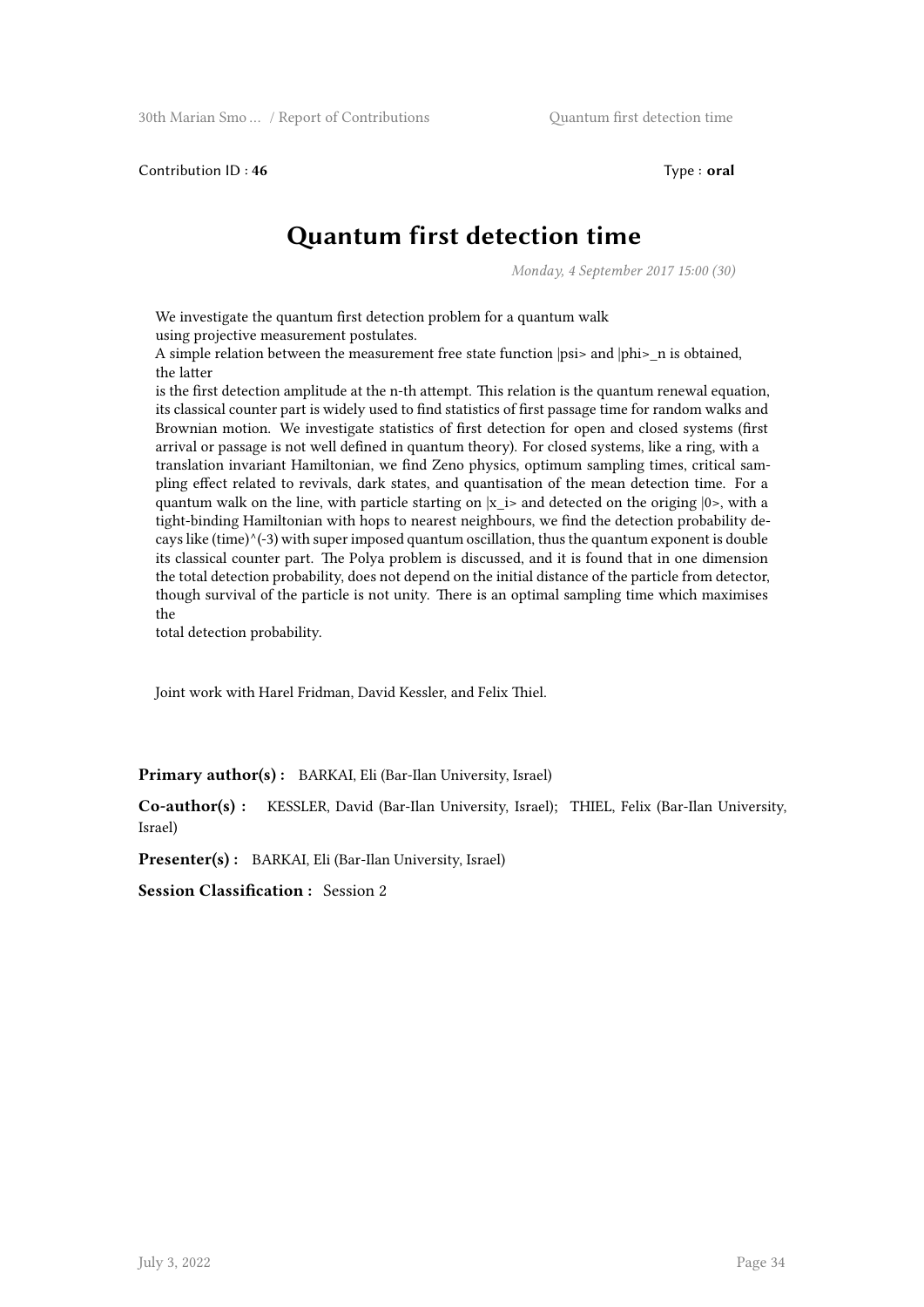Contribution ID: 47 Type: **oral** 

# **Anomalous diffusion, ageing, and non-errodicity**

*Tuesday, 5 September 2017 10:00 (30)*

In 1905 Einstein formulated the laws of diffusion, and in 1908 Perrin published his Nobel-prize winning studies determining Avogadro's number from diffusion measurements. With similar, more refined techniques the diffusion behaviour in complex systems such as the motion of tracer particles in living biological cells is nowadays measured with high precision. Often the diffusion turns out to deviate from Einstein's laws. This talk will discuss the basic mechanisms leading to anomalous diffusion as well as point out the physical consequences. In particular the unconventional behaviour of non-ergodic, ageing systems will be discussed within the framework of different stochastic processes. Concrete examples include granular gases, biological cells, lipid membranes, and interacting many particle systems.

**Primary author(s) :** METZLER, Ralf (University of Potsdam) **Presenter(s) :** METZLER, Ralf (University of Potsdam) **Session Classification :** Session 4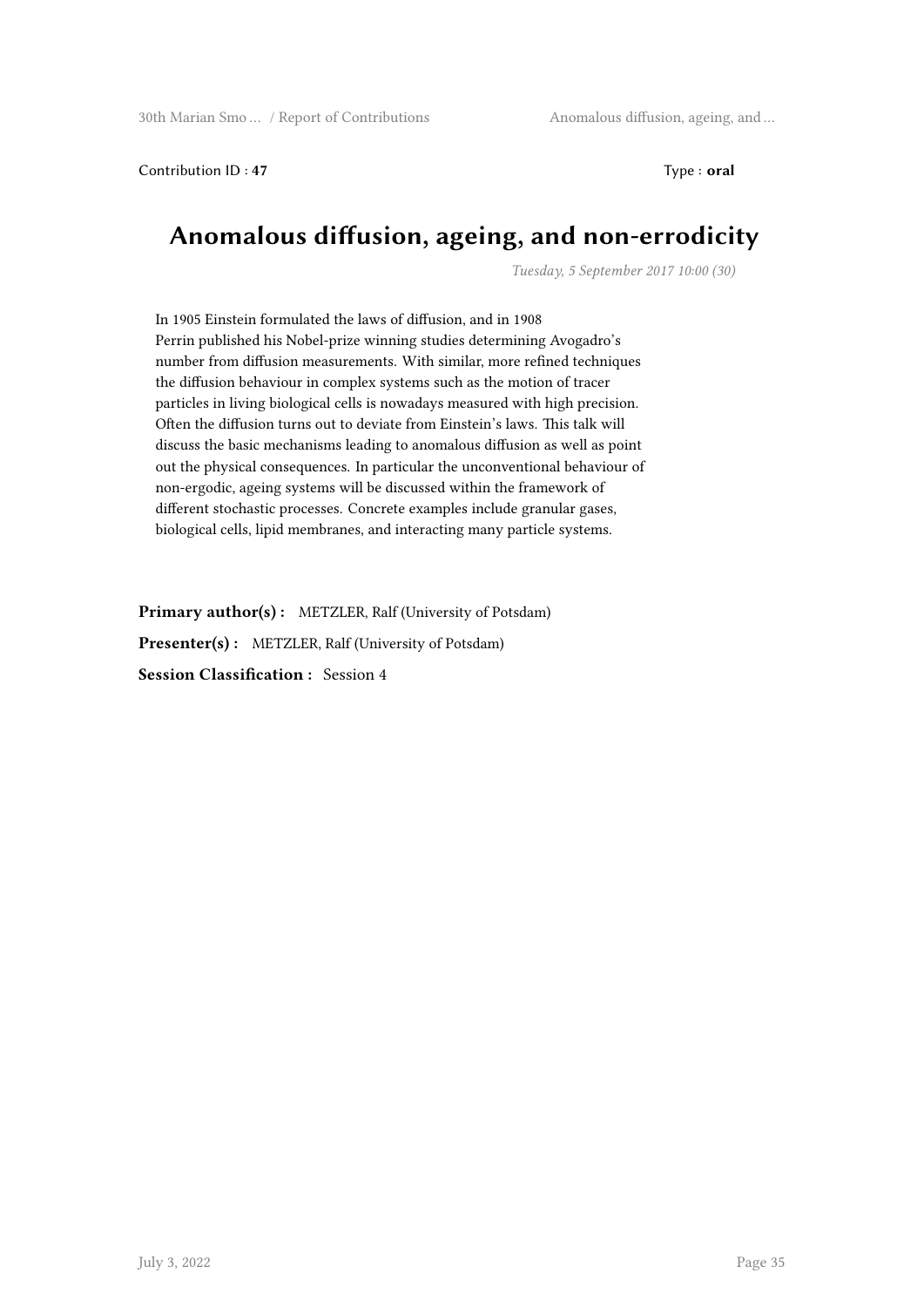Contribution ID: 48 Type: **oral** 

#### **The (random) matrix reloaded. Old tricks for new dogs - and return**

*Wednesday, 6 September 2017 16:45 (30)*

Matrices with random entries - much like cats - enjoy several lives. Studied in one context, they usually prove more useful in another, giving rise to more and more baffling challenges and unexpected twists as time goes by. But, the field of random matrices is also plagued by false myths, inaccurate historical accounts, and true gems that - while jealously kept from our colleagues would certainly deserve a better fate. I will give a cheerful account of the 'old tricks' of the trade in the occasion of the 89th birthday of Random Matrix Theory, and how well they assist us with a few - nasty - 'new dogs'. Also, how technical advancements in the field have made it possible - at long last - to make significant progresses in our understanding of old problems. In the course of my talk, I will likely get many cats out of the bag - as progress in science often relies on not letting sleeping dogs lie!

**Primary author(s) :** VIVO, Pierpaolo (King's College London)

**Presenter(s) :** VIVO, Pierpaolo (King's College London)

**Session Classification :** EPL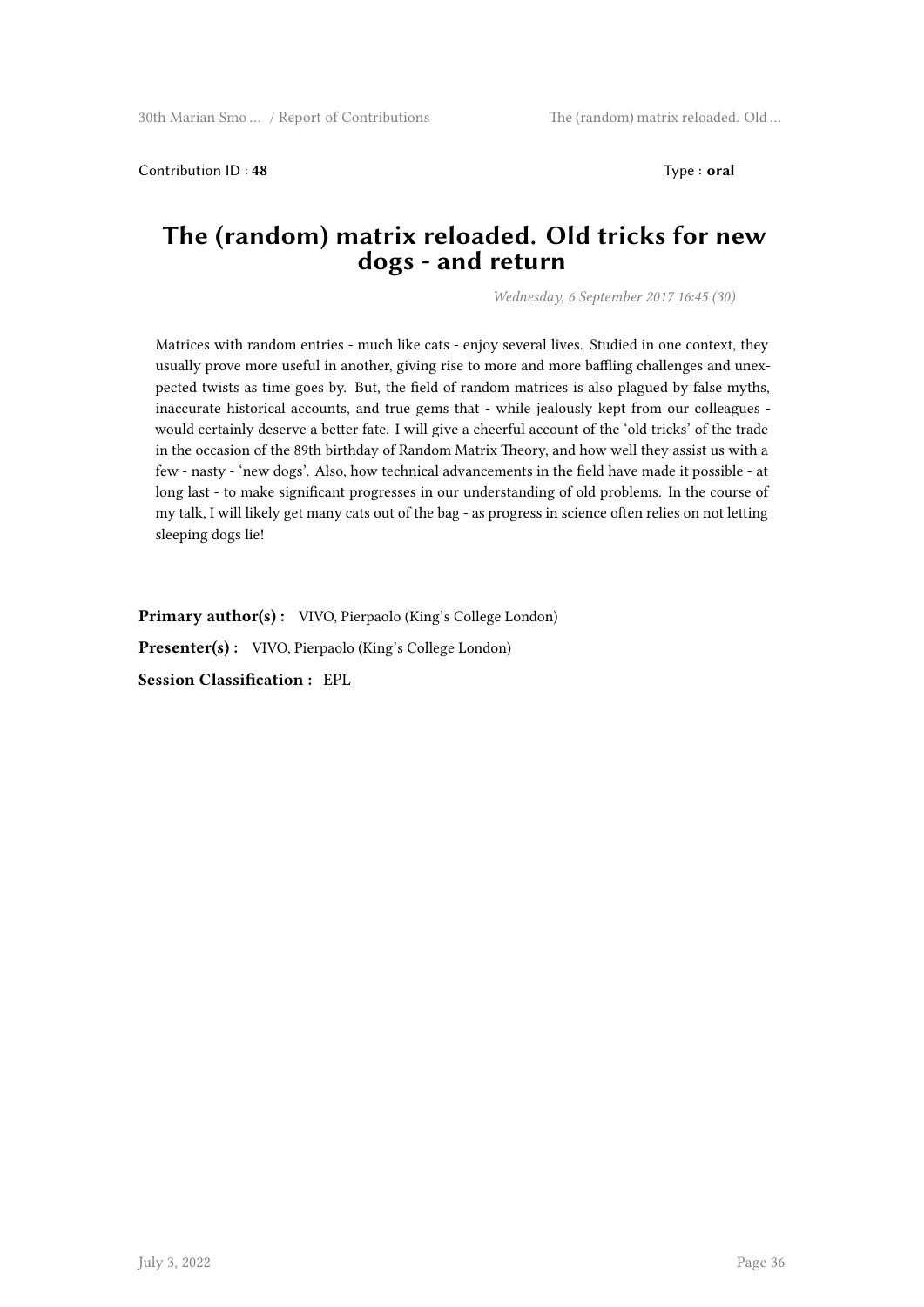Contribution ID : 49 Type : **oral** 

#### **Modelling heart rhytm variability in heart transplant patients by cellular automata on complex networks**

*Tuesday, 5 September 2017 10:00 (30)*

In patients with end-stage heart disease the heart transplantation (HTx) is associated with significant improvement in survival and in quality of life. However strong immunosuppressive drugs together with processes of aging could lead to vasculopathy and fibrosis of the donor heart. Moreover a spontaneous process of reinnervation proceeds in the myocardial tissue. All together impact on progressive alternations in the myocardial structure what influence propagation of activation wave fronts. A variety of arrhythmias – abnormal heart rhythm, may occur which adversely affect the patient long term survival.

Cellular automata modeling of signal propagation in the atrial muscle tissue is a rational compromise in resolving of physiological complexity, justified by efficiency in reproducing details of myocardial architecture. Consequently this modeling may explain key relationships between heart muscle structure and the propagation of activation wave fronts, possible reasons for the risk of arrhythmia.

Combining our proposition for stochastic network cellular automata model of the human pacemaker [1] and 2D cellular automata model of fibrosis in atria proposed in [2], we investigate which changes in myocardial structure affects propagation of cell-to-cell signals to contract in such way that we observe abnormal heart rhythm. 24-hour Holter measurement, a noninvasive and cheap ECG recording provides information on erratic rhythms of HTx patients. By modeling of structural alternates in the heart tissue we reproduce properties of some individual HTx patient heart rhythm [3].

#### References

- 1. D. Makowiec Acta Phys.Pol.B Proc.Suppl. 7(2014) 347
- 2. K. Christensen et al, Phys. Rev. Lett. 114 (2015) 028104
- 3. D. Makowiec et al, Chaos, Solitons & Fractals 90 (2016) 101

**Primary author(s):** MAKOWIEC, Danuta (Institute of Theoretical Physics and Astrophysics, University of Gdansk)

**Presenter(s) :** MAKOWIEC, Danuta (Institute of Theoretical Physics and Astrophysics, University of Gdansk)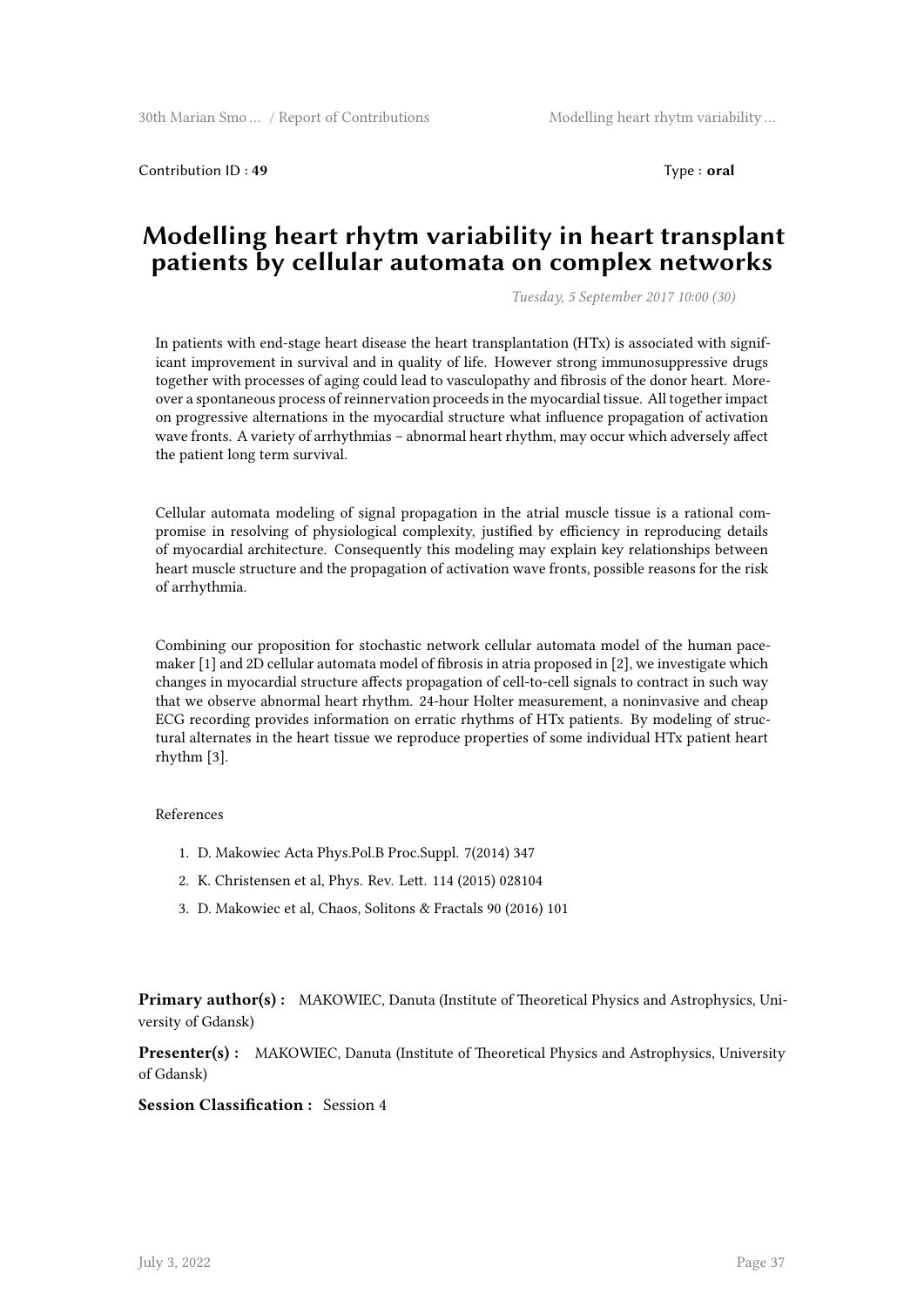Contribution ID: **50** Type : **oral** 

# **Coordination games on networks**

*Friday, 8 September 2017 09:30 (20)*

One of the key contributions of Marian Smoluchowski was to show that even small, apparently random, contributions from individuals can combine to produce significant shifts in the collective behaviour. This paradigm is not limited to physics but has become increasingly influential in biological and social sciences. Models have been developed to describe such diverse systems like the market failure or spread and control of infectious diseases. We present a model that combines game theoretical framework for decision-making process involved in controlling plant infection or pest spread with a network model. We study a repeated cooperation game describing actions of plant nursery managers. We show that although the cooperation strategy is not stable (due to the existence of a risk-dominant strategy), the decay rate non-trivially depends on the initial density of cooperators, on the weight they assign to past events, and whether the decision involves an element of a chance. By considering an agent quantal response learning process, we also study how 'irrationality' of decisions influence potential for collaborative actions. Finally, we show that the network structure also impacts on the emergence of cooperation.

Primary author(s): KLECZKOWSKI, Adam (University of Stirling, Scotland)

**Co-author(s) :** REDENTI, Michael (University of Stirling, Scotland); HANLEY, Nicholas (University of St Andrews, Scotland)

**Presenter(s):** KLECZKOWSKI, Adam (University of Stirling, Scotland)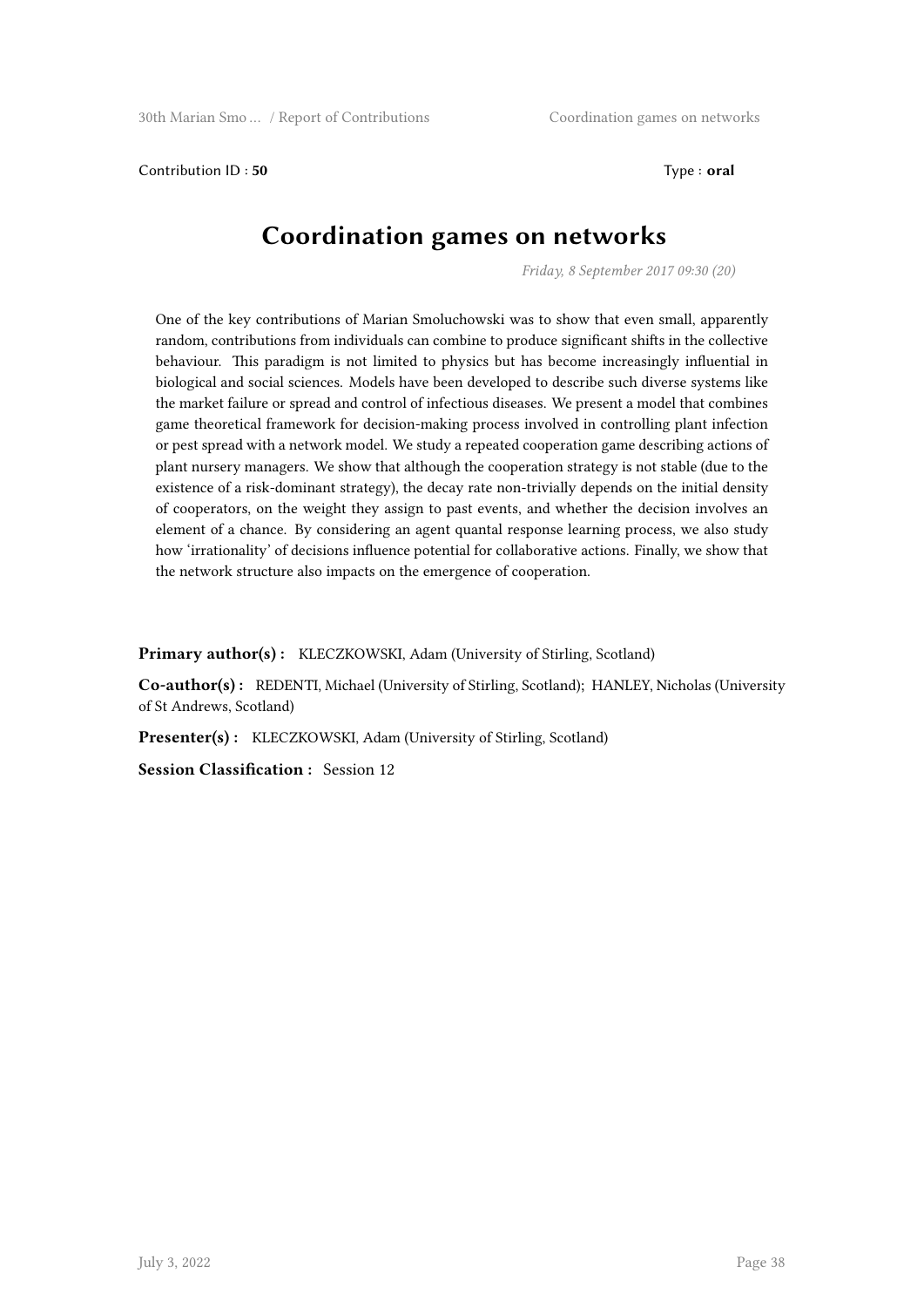Contribution ID : **51** Type : **oral**

## **Quantum model of self-oscillations in chemical engines**

*Tuesday, 5 September 2017 11:00 (30)*

A standard textbook picture of solar, thermoelectric and fuel cells based on a direct transformation of light, heat or chemical energy into a direct current (DC) contradicts the basic principles of electrodynamics and thermodynamics. The proposed solution of this problem involves a single oscillating degree of freedom called work reservoir (depository) or a piston, which executes selfoscillations fed by a constant energy supply. In the mentioned examples, it is a mode of plasma oscillations and the resulting charge oscillations are finally rectified to DC by a diode mechanism. The onset of self-oscillations is illustrated by a simple quantum Markovian model of a harmonic oscillator coupled to chemical reservoirs. The proper definition of work output is discussed in terms of ergotropy.

**Primary author(s) :** ALICKI, Robert (University of Gdansk)

**Presenter(s) :** ALICKI, Robert (University of Gdansk)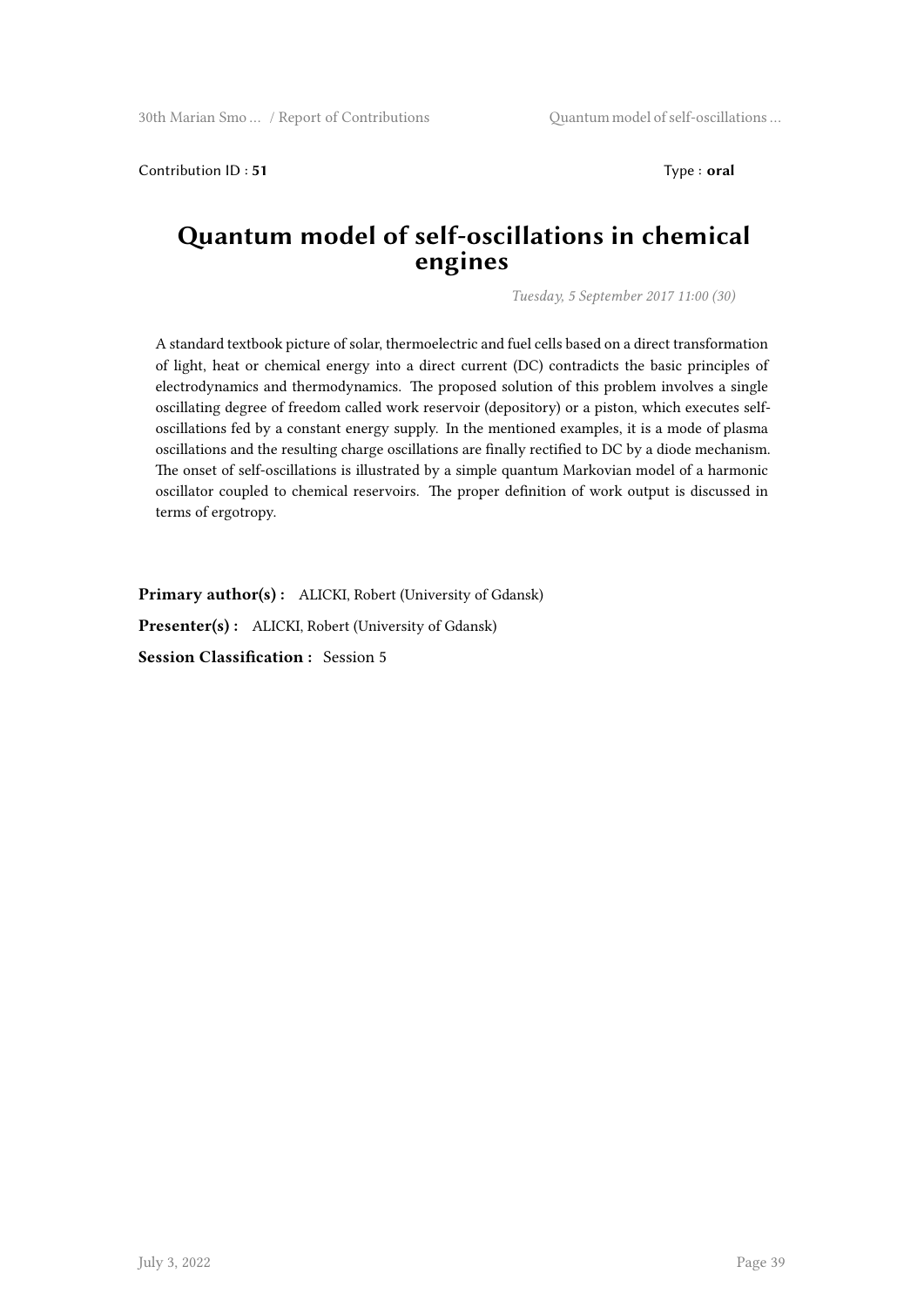Contribution ID: **52** Type : **oral** 

# **Foundations of the local equilibrium concept**

*Monday, 4 September 2017 17:00 (30)*

Local equilibrium states change slowly in time because they are almost stationary. As a consequence local equilibrium states have to be related to local states that are time-invariant. It has been argued in the literature that a proper mathematical formulation of local equilibrium states must start from the class of time-invariant measures for infinitely extended systems [1]. This presentation argues that the set of time-invariant measures of infinite systems is too small [2]. A suitable extension are states of bounded mean oscillation (BMO-states) that are also close to time-invariant states. BMO-states are states for which the expectation values of all observables are functions of bounded mean oscillation in time. Results for long time scaling limits of induced time flows on subsets of BMO-states then provide the mathematical foundation for the local equilibrium concept.

[1] H. Spohn, Large Scale Dynamics of Interacting Particles, 1991

[2] R. Hilfer, Analysis, 36, 49-64 (2016)

**Primary author(s) :** HILFER, Rudolf (Universitaet Stuttgart) **Presenter(s) :** HILFER, Rudolf (Universitaet Stuttgart) **Session Classification :** Session 3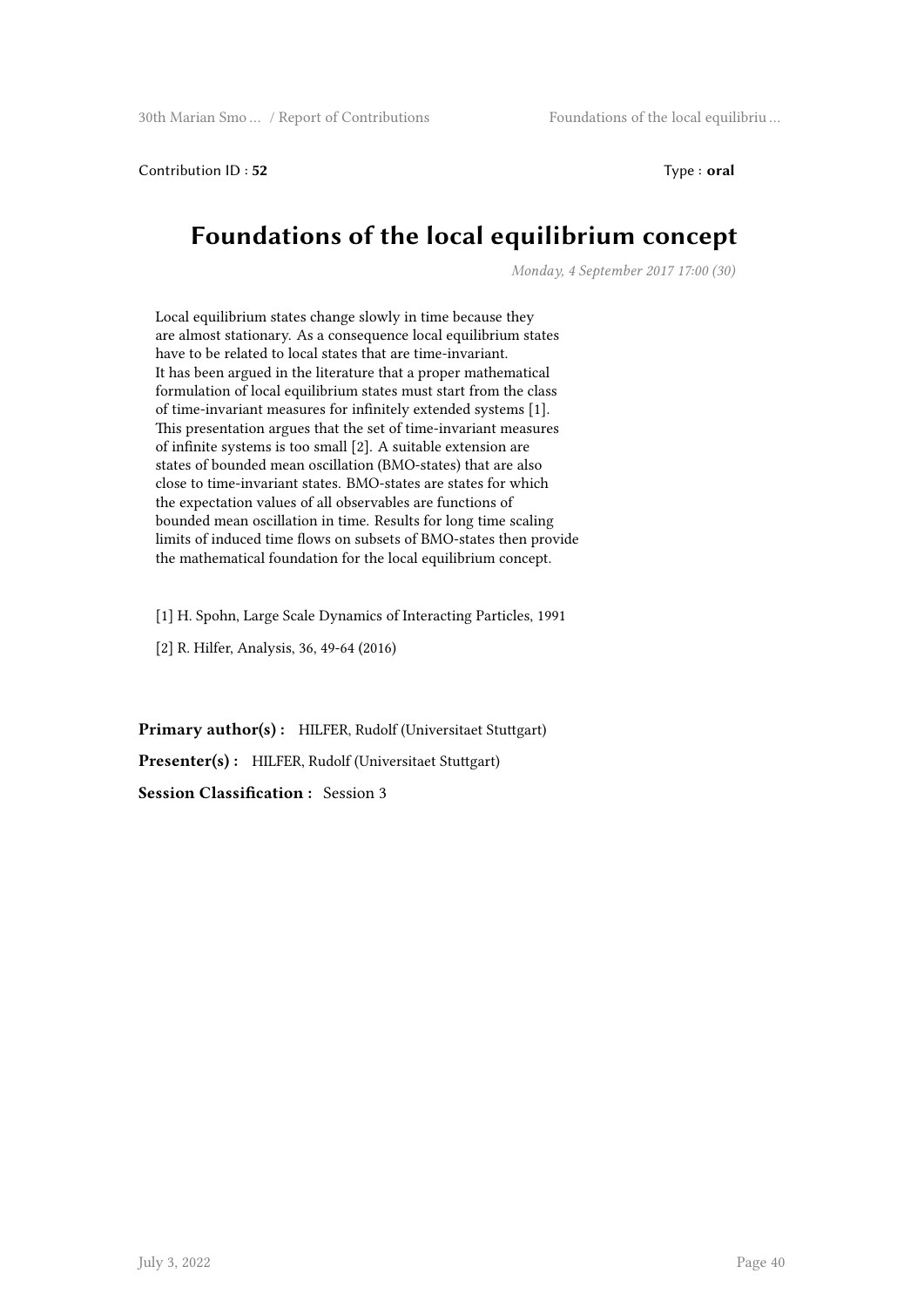Contribution ID: **53** Type : **oral** 

# **Random matrices meet trapped fermions**

*Wednesday, 6 September 2017 17:15 (30)*

I will review some recent results exploring the connection between non-interacting fermions in a d-dimensional trapping potential and random matrix theory. The presence of the trap introduces an edge where the average density of fermions vanishes. Far from the edge, near the centre of the trap (the so called "bulk regime"), physical properties of the fermions have traditionally been understood using the Local Density Approximation. However, this approximation drastically fails near the edge where the density vanishes. In this talk, I will show that, even near the edge, novel universal properties emerge, independently of the details of the confining potential. These universal correlations can be described by random matrix theory (in one dimension and at zero temperature) and by more general determinantal processes in higher dimensions and finite temperature.

D. S. Dean, P. Le Doussal, S. N. Majumdar, G. Schehr, Phys. Rev. Lett. **114**, 110402 (2015), EPL **112**, 60001 (2015), Phys. Rev. A **94**, 063622 (2016).

**Primary author(s) :** SCHEHR, Gregory (Universite Paris-Sud, CNRS)

**Presenter(s) :** SCHEHR, Gregory (Universite Paris-Sud, CNRS)

**Session Classification :** EPL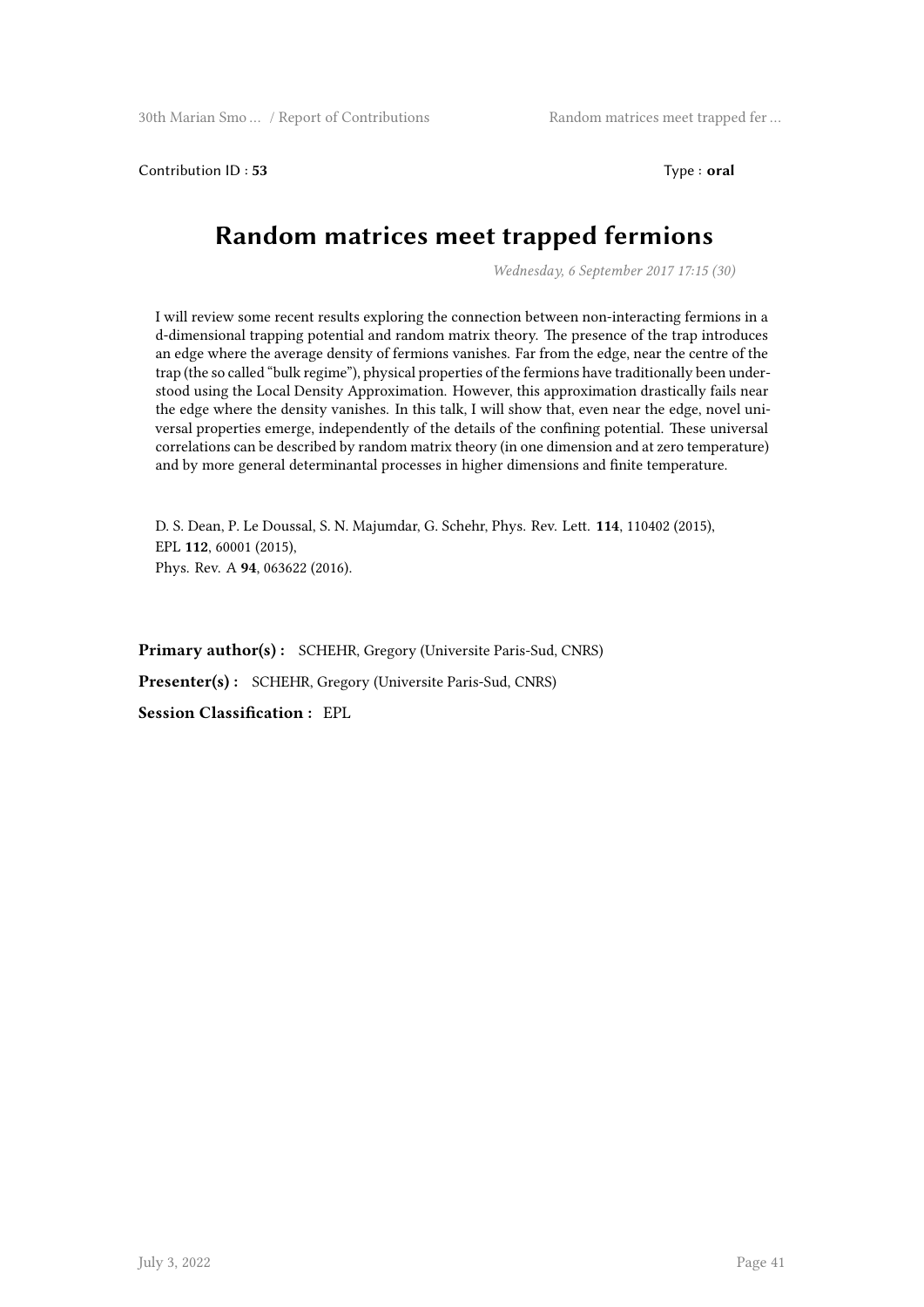Contribution ID : 54 Type : **oral** 

# **Induced motion of a probe in contact with a nonequilibrium medium**

*Tuesday, 5 September 2017 09:00 (30)*

We discuss how contact with a nonequilibrium bath can modify the effective dynamics of a probe. In particular, systematic forces may become nongradient; the second fluctuation-dissipation relation can be broken and the noise may be nonGaussian and showing power law distributed jumps.

Primary author(s): MAES, Christian (KU Leuven) **Presenter(s) :** MAES, Christian (KU Leuven) **Session Classification :** Session 4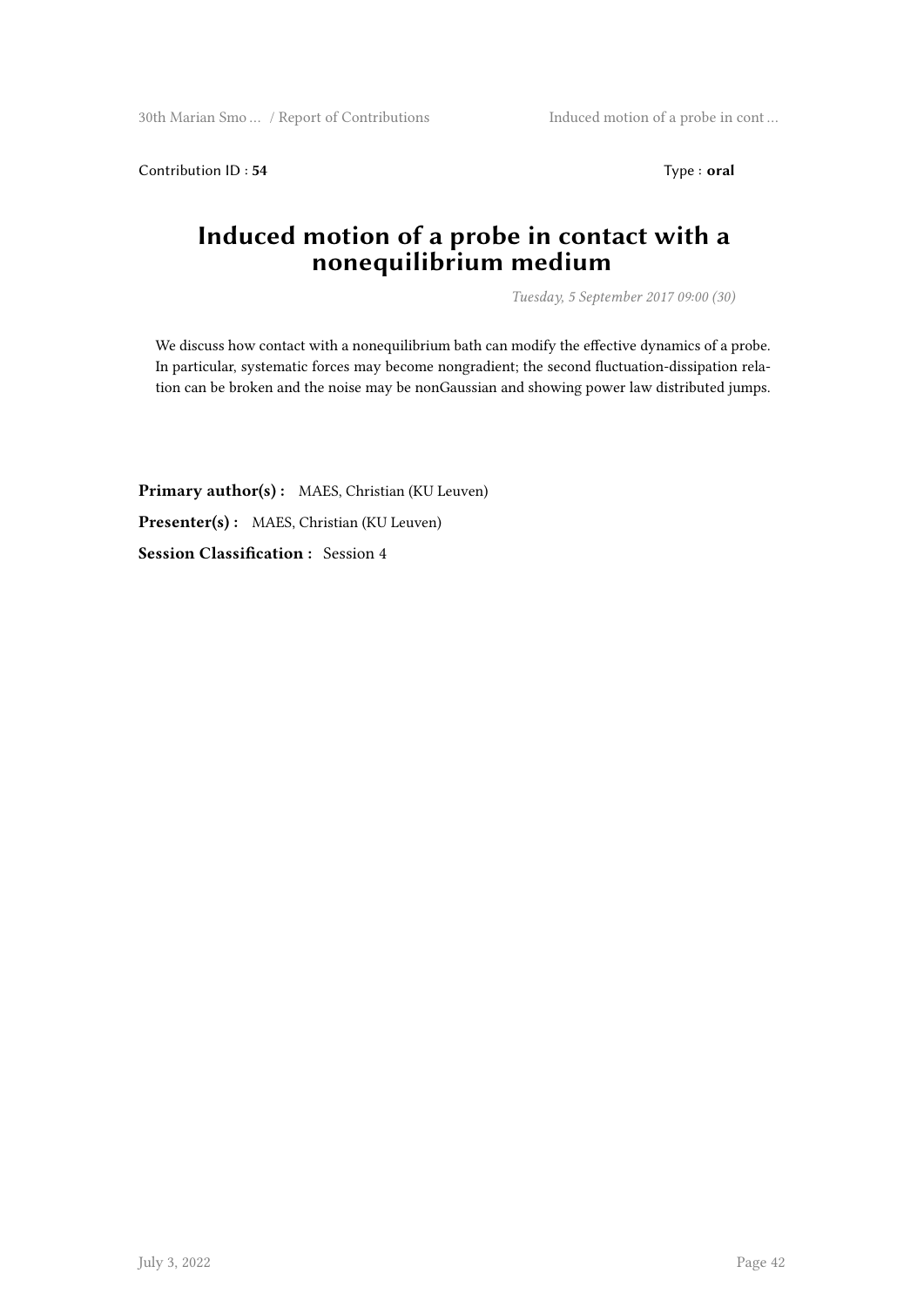Contribution ID: 56 Type: **oral** 

# **Brownian yet non-Gaussian Diffusion**

*Tuesday, 5 September 2017 11:30 (30)*

A growing number of biological, soft, and active matter systems are observed to exhibit normal diffusive dynamics with a linear growth of the mean-squared displacement, yet with a non-Gaussian distribution of increments. Based on the Chubinsky-Slater idea of a diffusing diffusivity, we here establish and analyze a minimal model framework of diffusion processes with fluctuating diffusivity. In particular, we demonstrate

the equivalence of the diffusing diffusivity process with a superstatistical approach with a distribution of diffusivities, at times shorter than the diffusivity correlation time. At longer times, a crossover to a Gaussian distribution with an effective diffusivity emerges. Specifically, we establish a subordination picture of Brownian but non-Gaussian diffusion processes, which can be used for a wide class of diffusivity fluctuation statistics. Our results are shown to be in excellent agreement with simulations and numerical evaluations.

Aleksei V. Chechkin, Flavio Seno, Ralf Metzler, and Igor M. Sokolov, PHYSICAL REVIEW X 7, 021002 (2017).

**Primary author(s) :** CHECHKIN, Aleksei (Akhiezer Institute for Theoretical Physics)

**Co-author(s) :** SENO, Flavio (University of Padova); SOKOLOV, Igor (Humboldt University Berlin); MET-ZLER, Ralf (University of Potsdam)

Presenter(s) : CHECHKIN, Aleksei (Akhiezer Institute for Theoretical Physics)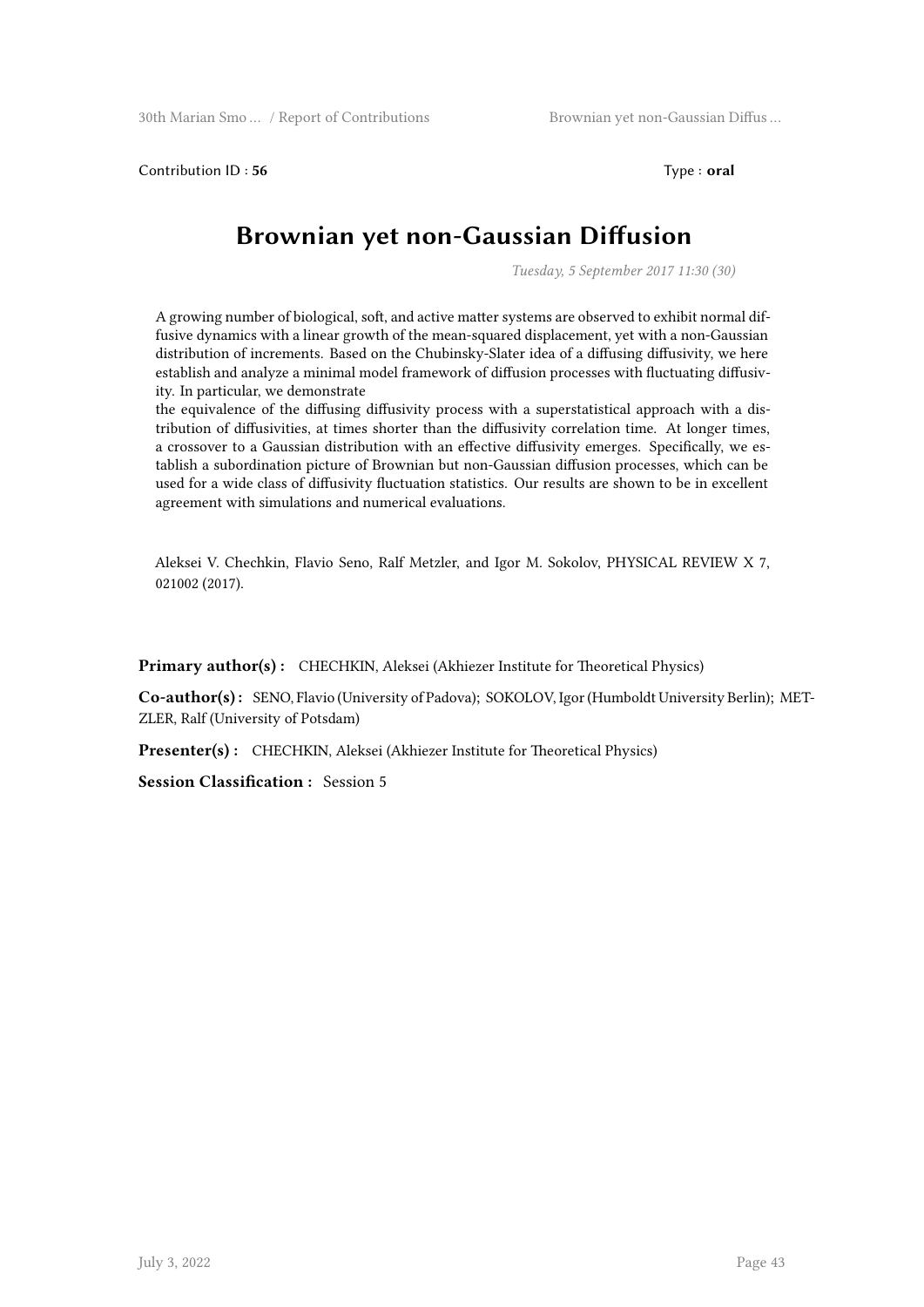Contribution ID : 57 Type : **oral** 

# **Microreversibility, current fluctuations, and entropy production in nonequilibrium systems**

*Friday, 8 September 2017 12:00 (30)*

On the basis of microreversibility, fluctuation relations are established for the counting statistics of coupled currents flowing across classical or quantum systems sustaining nonequilibrium steady states. Thanks to these relations, the Green-Kubo formulae and the Casimir-Onsager reciprocity relations can be generalized from linear to nonlinear response properties. These advances provide a framework to formulate nonequilibrium thermodynamics in small systems. In this framework, the entropy production can be interpreted as the order parameter of time-reversal symmetry breaking at the statistical level of description. These results apply to hydrodynamic flows, driven Brownian motion, active particles, molecular motors, polymerizations, reactions, as well as to quantum transport in mesoscopic devices.

[1] P. Gaspard, Multivariate fluctuation relations for currents, New J. Phys. **15** (2013) 115014.

[2] P. Gaspard, Time-reversal symmetry relations for fluctuating currents in nonequilibrium systems, Acta Phys. Pol. B **44** (2013) 815.

[3] P. Gaspard, Time-reversal symmetry relation for nonequilibrium flows ruled by the fluctuating Boltzmann equation, Physica A **392** (2013) 639.

[4] D. Lacoste and P. Gaspard, Isometric fluctuation relations for equilibrium states with broken symmetry, Phys. Rev. Lett. **113** (2014) 240602.

[5] P. Gaspard, Force-velocity relation for copolymerization processes, New J. Phys. **17** (2015) 045016.

**Primary author(s) :** GASPARD, Pierre (Universite Libre de Bruxelles (U.L.B.))

**Presenter(s) :** GASPARD, Pierre (Universite Libre de Bruxelles (U.L.B.))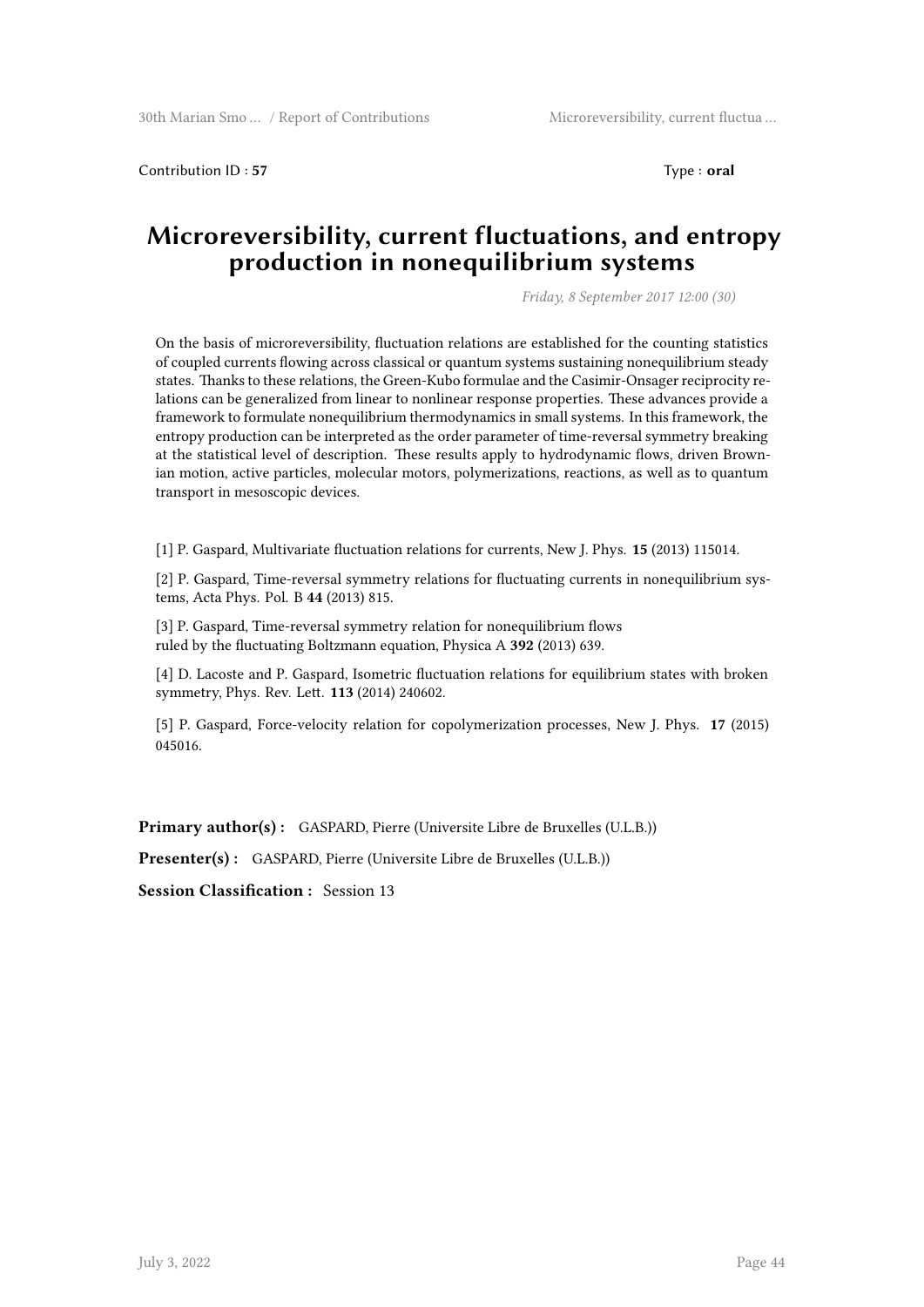Contribution ID : **58** Type : **oral**

### **Microscopic derivation of coloured Lévy flights in active swimmers' suspensions**

*Friday, 8 September 2017 09:35 (15)*

The motion of a tracer particle in a complex medium typically exhibits anomalous diffusive patterns, characterised, e.g, by a non-liner mean-squared displacement and/or non-Gaussian statistics. Modelling such fluctuating dynamics is in general a challenging task, that provides, despite all, a fundamental tool to probe the rheological properties of the environment.

A prominent example is the dynamics of a tracer in a suspension of swimming microorganisms, like bacteria, which is driven by the hydrodynamic fields generated by the active swimmers.

For dilute systems, several experiments confirmed the existence of non-Gaussian fat tails in the displacement distribution of the probe particle, that has been recently shown to fit well a truncated Lévy distribution.

This result was obtained by applying an argument first proposed by Holtsmark in the context of gravitation: the force acting on the tracer is the superposition of the hydrodynamic fields of spatially random distributed swimmers.

This theory, however, does not clarify the stochastic dynamics of the tracer, nor it predicts the non monotonic behaviour of the non-Gaussian parameter of the displacement distribution.

Here we derive the Langevin description of the stochastic motion of the tracer from microscopic dynamics using tools from kinetic theory.

The random driving force in the equation of motion is a coloured Lévy Poisson process, that induces power-law distributed position displacements.

This theory predicts a novel transition of their characteristic exponents at different timescales. For short ones, the Holtzmark-type scaling exponent is recovered; for intermediate ones, it is larger. Consistently with previous works, for even longer ones the truncation appears and the distribution converge to a Gaussian.

Our approach allows to employ well established functional methods to characterize the displacement statistics and correlations of the tracer. In particular, it qualitatively reproduces the non monotonic behaviour of the non-Gaussian parameter measured in recent experiments.

**Primary author(s) :** BAULE, Adrian (Queen Mary University of London); CAIROLI, Andrea (Imperial College London); KANAZAWA, Kiyoshi (Institute of Innovative Research, Tokyo Institute of Technology); SANO, Tomohiko G. (Department of Physical Sciences, Ritsumeikan University)

**Presenter(s) :** CAIROLI, Andrea (Imperial College London)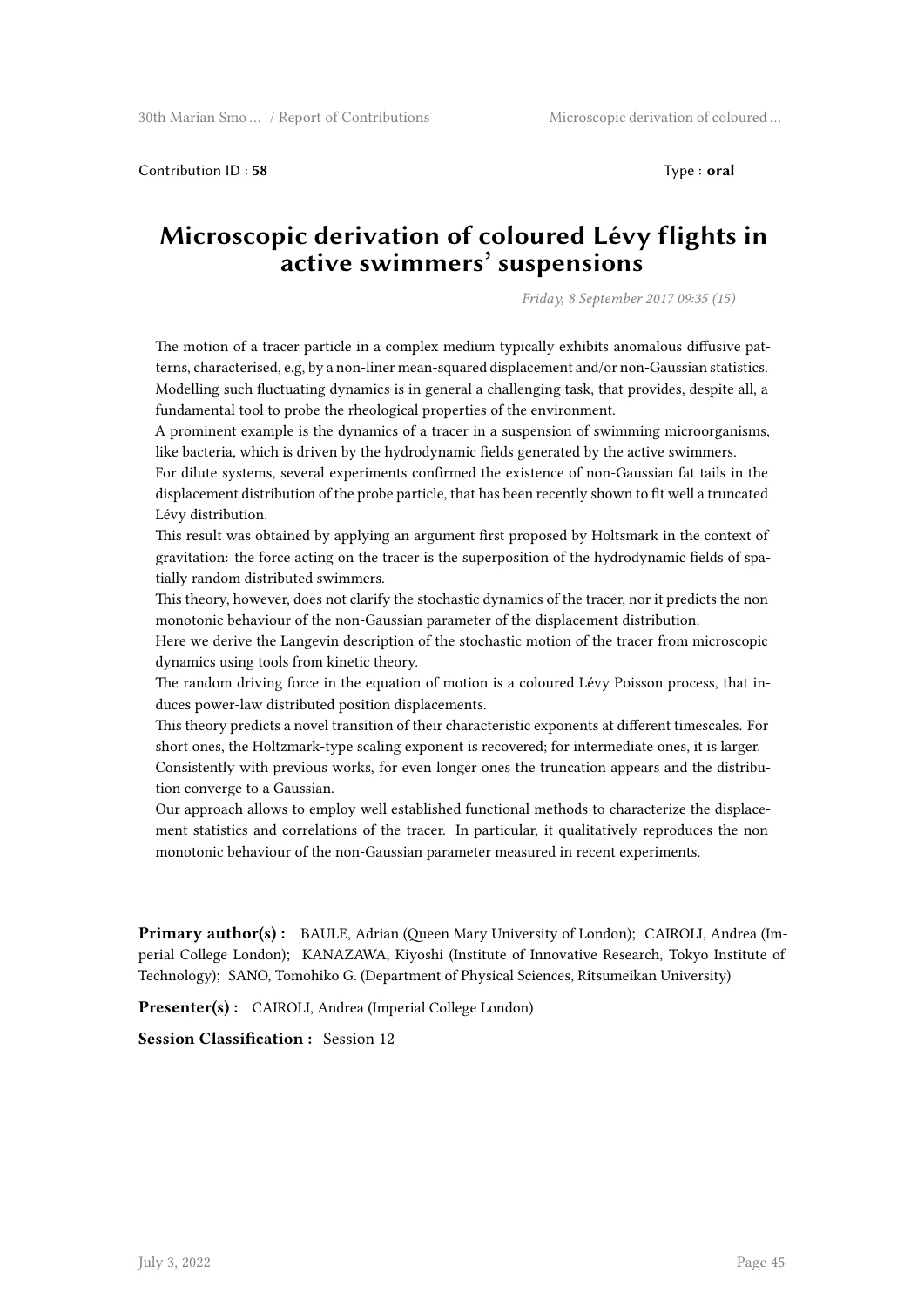Contribution ID: 59 Type : **oral** 

# **Diffusion of a tagged particle in two dimensional elastic networks**

*Tuesday, 5 September 2017 11:30 (20)*

I will discuss the long time asymptotic behavior of a tagged particle in two dimensional systems, where the particles are stuck with their neighbors. This corresponds to single-file diffusion in one dimension, where the mean squared displacement of a particle grows with the square root of time. In two dimensions it turns out that the mean square displacement grows logarithmically. I will show how one can arrive at these results through an approach called harmonization.

**Primary author(s) :** LOMHOLT, Michael (University of Southern Denmark) **Presenter(s) :** LOMHOLT, Michael (University of Southern Denmark) **Session Classification :** Session 5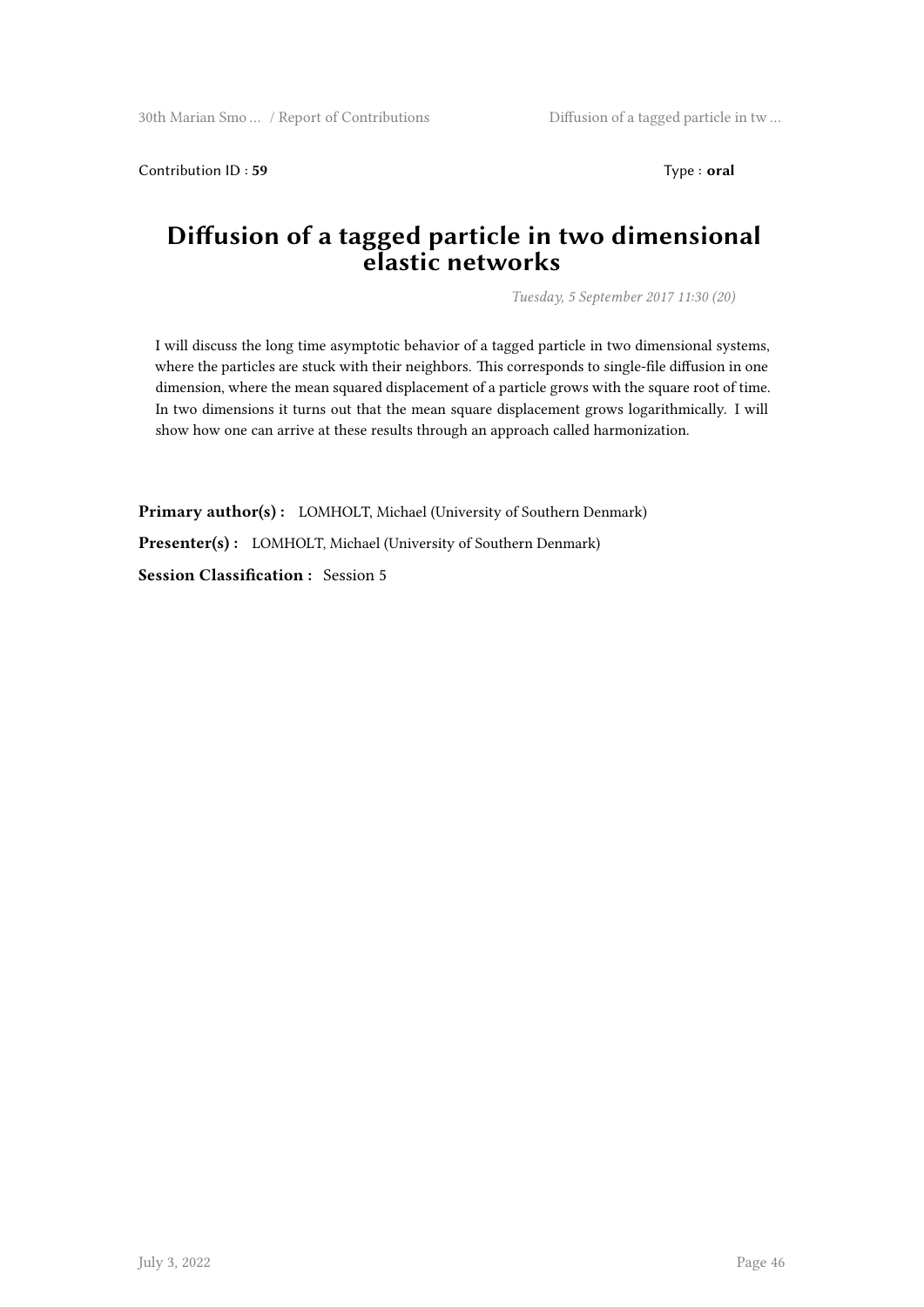Contribution ID : **60** Type : **oral** 

# **Entropy facilitated active transport**

*Monday, 4 September 2017 11:00 (30)*

We show how active transport of ions can be interpreted as an entropy facilitated process. In this interpretation, a particular change in the pore geometry through which substrates are transported gives rise to a driving force. This chemical energy provided by the chemical reaction is then used to create a protein geometry favorable for the uphill transport of ions. Attempts to estimate the energy available by this change in several proteins shows that an entropic contribution from the pore geometry is significant. We discuss how this effect can be used to understand how energy transduction in active transport can take place over a relatively long distance.

Primary author(s): RUBI, J. Miguel (University of Barcelona) **Presenter(s) :** RUBI, J. Miguel (University of Barcelona) **Session Classification :** Session 1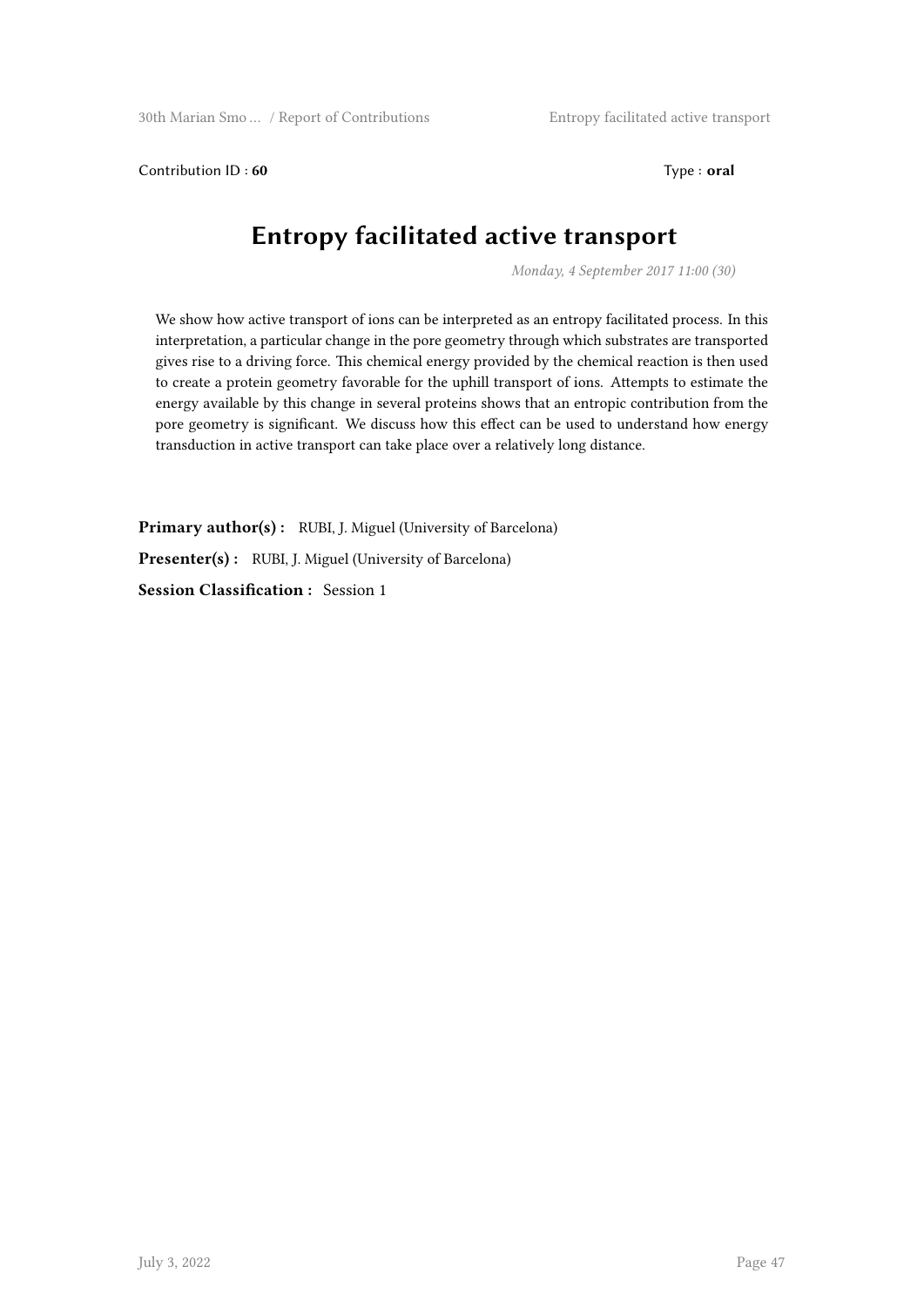Contribution ID : **61** Type : **oral** 

#### **Looping and direct transit in Brownian particle escape from force-biased and entropic traps**

*Wednesday, 6 September 2017 09:00 (30)*

Recent experiments with single biological nanopores, as well as single-molecule fluorescence spectroscopy and pulling studies of protein and nucleic acid folding raised a number of questions that stimulated theoretical and computational studies of the barrier crossing dynamics. We focus on trajectories of Brownian particles that escape from traps either in the presence of an external force or an entropy potential of a cone. To gain new insights into the escape dynamics, we divide the trajectories into two segments: a looping segment, when a particle unsuccessfully tries to escape returning to the trap bottom, and a direct-transit segment, when it finally escapes moving without returning to the bottom. Analytical expressions are derived for the Laplace transforms of the probability densities of the durations of the two segments. These expressions are used to find the mean looping and direct-transit times as functions of the external force or entropy potential. It turns out that the force/potential dependences of the two mean times are qualitatively different. The mean looping time monotonically increases with the force pushing the particle to the trap bottom or with the increasing entropic barrier at the exit. In contrast to this intuitively appealing result, the mean direct-transit time shows rather counterintuitive behavior: it is reduced by force application independently of whether the force pushes the particles to the trap bottom or to the trap exit and it turns out to be insensitive to the entropy potential.

**Primary author(s) :** BEZRUKOV, Sergey (National Institutes of Health, Bethesda, MD 20892, USA)

**Co-author(s) :** BEREZHKOVSKII, Alexander (National Institutes of Health, Bethesda, MD 20892, USA); DAGDUG, Leonardo (National Institutes of Health, Bethesda, MD 20892, USA and Universidad Autonoma Metropolitana-Iztapalapa, 09340 Mexico City, Mexico)

**Presenter(s) :** BEZRUKOV, Sergey (National Institutes of Health, Bethesda, MD 20892, USA)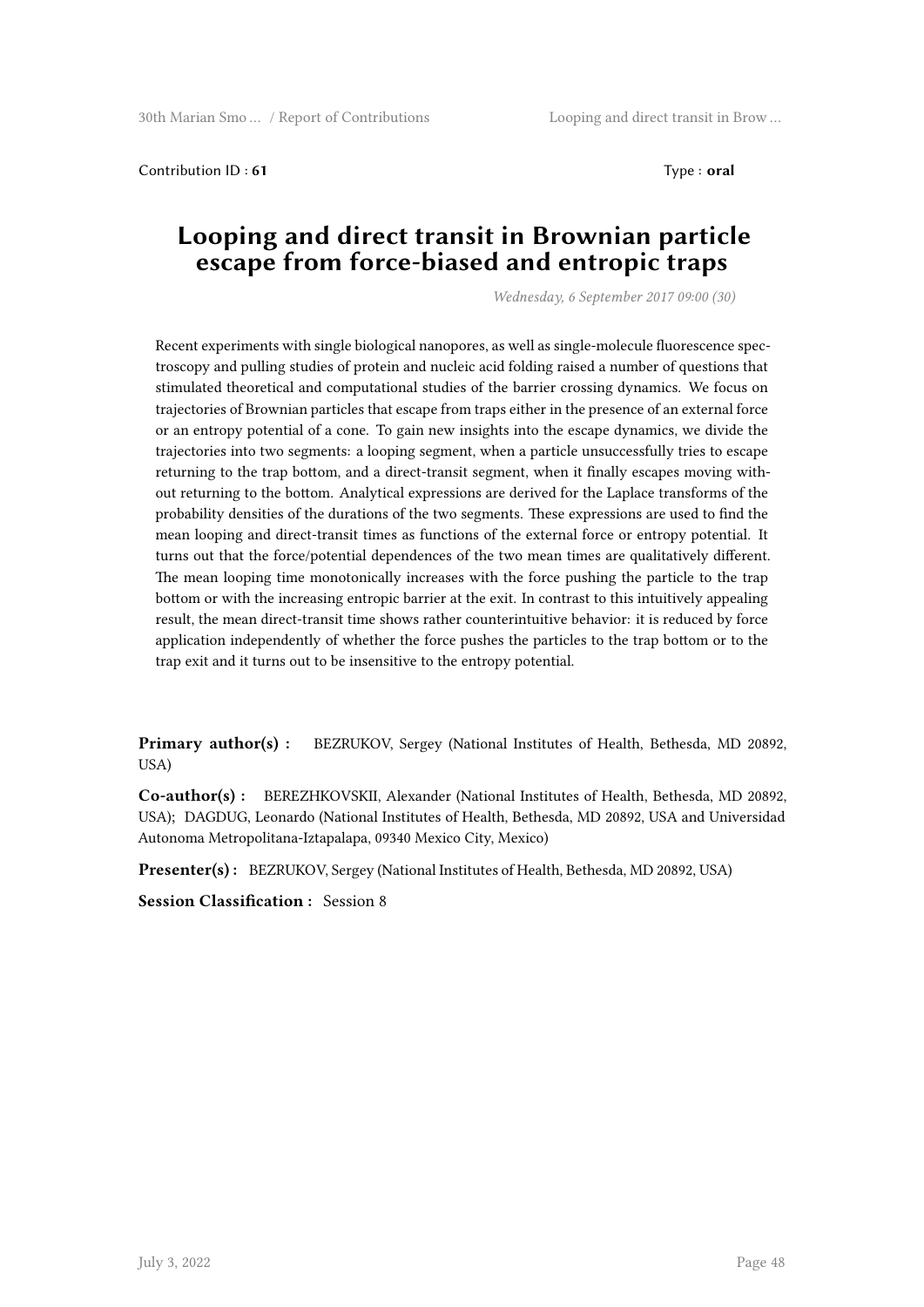Contribution ID: 62 Type : **poster** 

# **Power and efficiency of Feynman ratchet**

We focus on an overdamped two-dimensional diffusion of a particle in a corrugated tilted periodic potential. The particle is subjected to two white noise sources with different intensities representing two heat baths at different temperatures. The model dynamics mimics a working principle of the famous Feynman ratchet and pawl. Using a perturbation expansion in potential width, which is similar in spirit to Fick-Jacobs theory, we obtain stationary probability current, mean velocity of the particle and also discuss energetics of the ratchets including its output power and efficiency.

[1] V. Holubec, A. Ryabov, M. H. Yaghoubi, M. Varga, A. Khodaee, M. E. Foulaadvand and P. Chvosta, Thermal ratchet effect in confining geometries, Entropy 19, 119, 2017

[2] A. Ryabov, V. Holubec, M. H. Yaghoubi, M. Varga, M. E. Foulaadvand and P. Chvosta, Transport coefficients for a confined Brownian ratchet operating between two heat reservoirs, J. Stat. Mech. 2016, 093202, 2016

**Primary author(s):** BERESTNEVA, Ekaterina (Charles University)

**Co-author(s) :** RYABOV, Artem (Charles University); HOLUBEC, Viktor (Charles University)

**Presenter(s) :** RYABOV, Artem (Charles University); BERESTNEVA, Ekaterina (Charles University)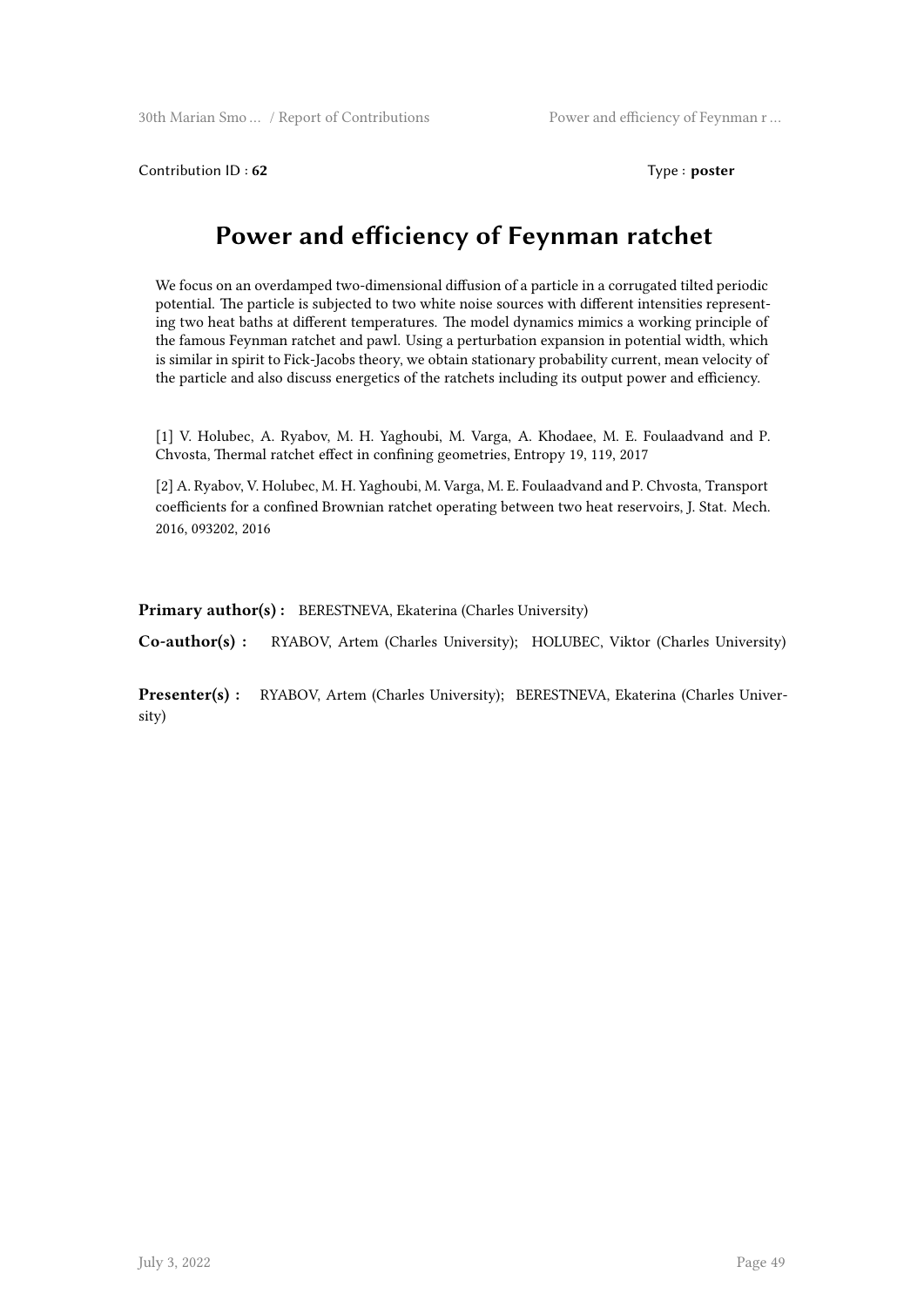Contribution ID : **63** Type : **poster** 

## **Brownian dynamics simulation of protein-polyelectrolyte particle formation and growth**

The interaction between protein and polyelectrolytes is relevant for the development of protein drug delivery systems [1]. The formation and growth of protein-polyelectrolyte complexes has been monitored experimentally by nanoparticle tracking analysis (NTA) and flow imaging microscopy (MFI) [2]. Although Smoluchowski's theory was able to describe the agglomeration in this system, it can be expected that if systems become more complex (for instance when starting with size distributions instead of a single particle size), finding the analytical solution may not be easy. Therefore we develop here a simulation environment that allows explicit size dependent particle properties to be loaded in a Brownian motion based agglomeration process.

A direct collision (DC) simulation was developed focusing on the perikinetic particle agglomeration. In the simulation, particles are displaced stochastically in short time steps where the displacement distance is shorter than their diameters. Whenever two particles are close to each other within the distance of effective collision diameter, a merge of the two particles is assumed to take place. In order to lift the simulation efficiency, the DC simulation always starts with hundreds of particles in a mini-volume (about 1E-14 – 1E-13 m3) followed by step-by-step expansion into larger volumes while maintaining the particle number concentration constant (typically about 1E15 particles/m3).

The DC simulation was validated through comparisons with analytical solutions of Smoluchowski's model, and with the modelling results on gold particles described in Smoluchowski's own paper [3]. It was found that for the given systems a short displacement distance of maximally ≈1/4 of the particle diameter was necessary for a good fit.

The DC simulation was applied to experimental data on protein-polyelectrolyte particle growth. The DC simulation started with an initial particle concentration of 1.23E15/m3 as reported [2] after 1 min of the mixing of protein and polyelectrolyte. From the fit of the particle size envelope a ratio of effective particle collision radius versus the real particle radius was calculated to be 0.2- 0.5. This value is much lower than that was reported by Smoluchowski [3] for gold particles. This short effective collision distance for proteins compared with the real radius of the particle made a shorter displacement distance ( $\approx$ 1/10 of the particle size) in the simulation necessary.

#### **Reference**

- 1. Cooper, C., et al., Polyelectrolyte–protein complexes. Current Opinion in Colloid & Interface Science, 2005. 10(1): p. 52-78.
- 2. Sediq, A.S., et al., Protein–polyelectrolyte interactions: Monitoring particle formation and growth by nanoparticle tracking analysis and flow imaging microscopy. European Journal of Pharmaceutics and Biopharmaceutics, 2015. 93: p. 339-345.
- 3. Smoluchowski, M.v., Grundriß der Koagulationskinetik kolloider Lösungen. Colloid & Polymer Science, 1917. 21(3): p. 98-104.

**Primary author(s):** YU, Miao (Department of Biotechnology, Delft University of Technology, Delft, the Netherlands)

**Co-author(s) :** SEDIQ, Ahmad (Division of Drug Delivery Technology, Cluster BioTherapeutics, Leiden Academic Centre for Drug Research (LACDR), Leiden University, Leiden, the Netherlands); WITKAMP,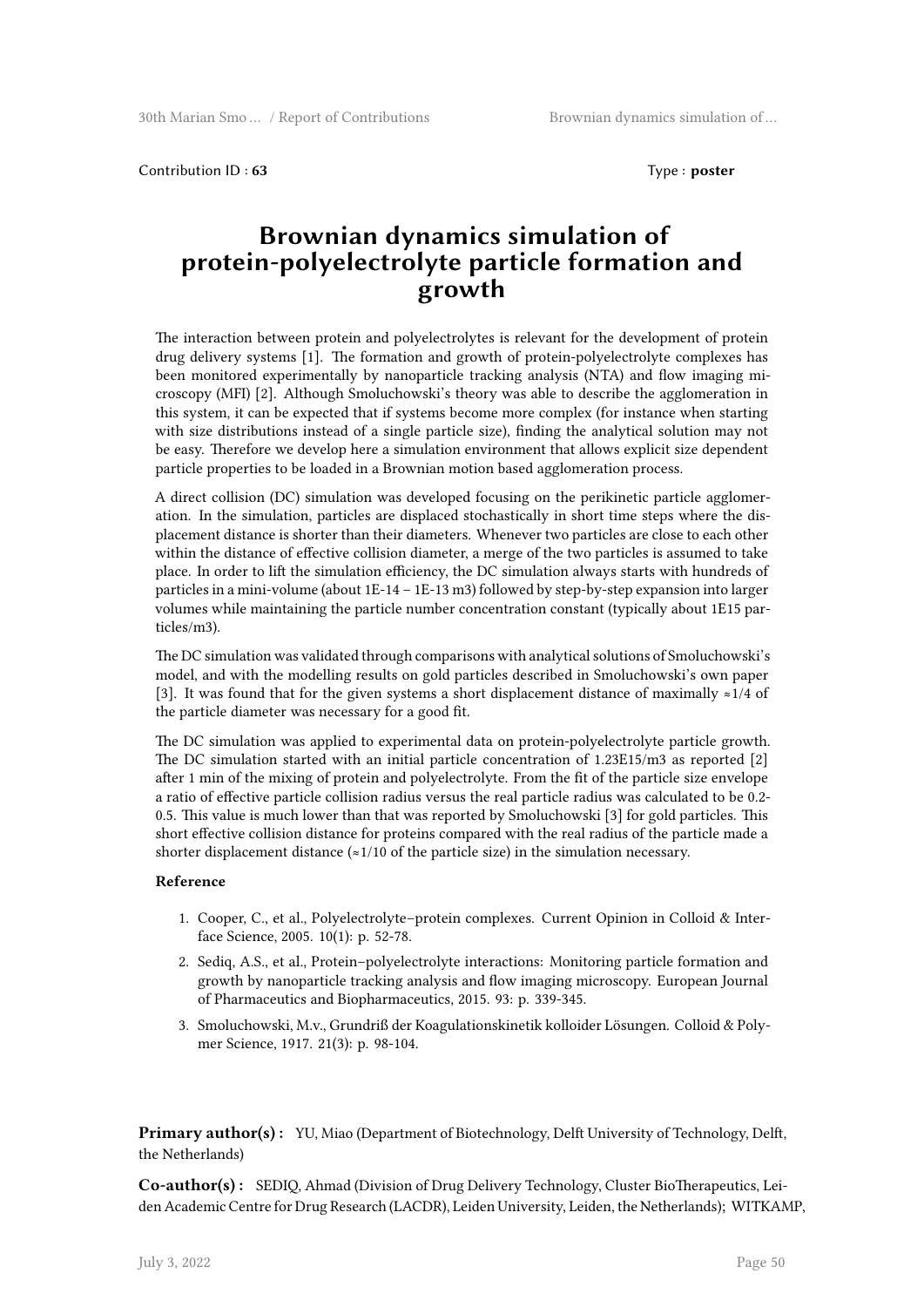Geert-jan (Department of Biotechnology, Delft University of Technology, Delft, the Netherlands); EV-ERY, Hayley (FeyeCon Development & Implementation B.V., Weesp, the Netherlands); VERHEIJEN, Peter (Department of Biotechnology, Delft University of Technology, Delft, the Netherlands); NEJAD-NIK, Reza (Division of Drug Delivery Technology, Cluster BioTherapeutics, Leiden Academic Centre for Drug Research (LACDR), Leiden University, Leiden, the Netherlands); JISKOOT, Wim (Division of Drug Delivery Technology, Cluster BioTherapeutics, Leiden Academic Centre for Drug Research (LACDR), Leiden University, Leiden, the Netherlands)

**Presenter(s) :** YU, Miao (Department of Biotechnology, Delft University of Technology, Delft, the Netherlands)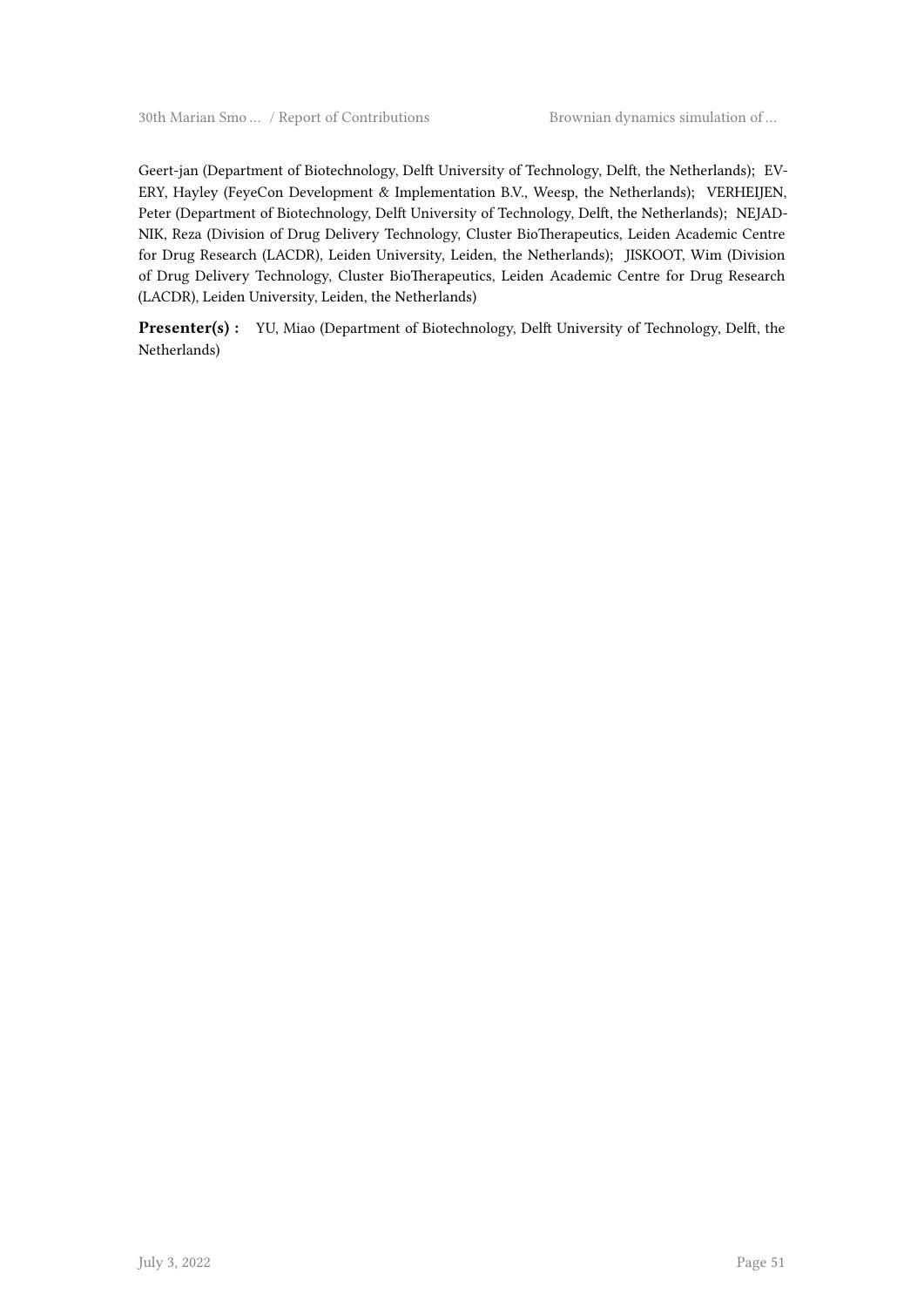Contribution ID : **72** Type : **oral** 

### **Diffusion and dynamic scaling in concentrated charge-stabilized colloidal suspensions**

*Wednesday, 6 September 2017 11:00 (30)*

We present a joint theory, simulation and experimental study of collective and self-diffusion in concentrated suspensions of charged colloidal particles. The study is based on the generalized Smoluchowski diffusion equation accounting both for direct and solvent-mediated hydrodynamic interactions, and it spans the range from the colloidal short-time to the long-time regime. Owing to the large size asymmetry between the colloidal macroions and the neutralising microns, the degrees of freedom of the latter can be integrated out, resulting in an effective (microion-dressed) colloid pair potential characterised by a renormalised colloid charge and Debye screening parameter. Various state-of-the-art methods of calculating such an effective colloid interaction potential are compared for suspensions in osmotic equilibrium with a salt reservoir. The effective colloid potential is used as input in our accelerated Stokesian Dynamics (ASD), Brownian Dynamics (BD) and self-consistent mode-couling theory (MCT) calculations of intermediate and self-intermediate scattering functions and particle mean-squared displacements. On basis of these numerical results that are compared in addition with dynamic light scattering data on silica particles suspensions, the influence of hydrodynamic interactions on self- and collective diffusion, and the accuracy of the MCT method are quantified. A proposed time-wavenumber scaling relation between shortand long time diffusion properties is shown to be violated in general.

**Primary author(s) :** NAEGELE, Gerhard (Forschungszentrum Jülich, ICS-3)

**Co-author(s) :** BANCHIO, Adolfo J. (FaMAF-UNC and IFEG-CONICET, University of Cordoba, Argentina); HEINEN, Marco (University of Guanajuato at Leon, Mexico); BRITO, Mariano (Forschungszentrum Jülich, ICS-3)

**Presenter(s) :** NAEGELE, Gerhard (Forschungszentrum Jülich, ICS-3)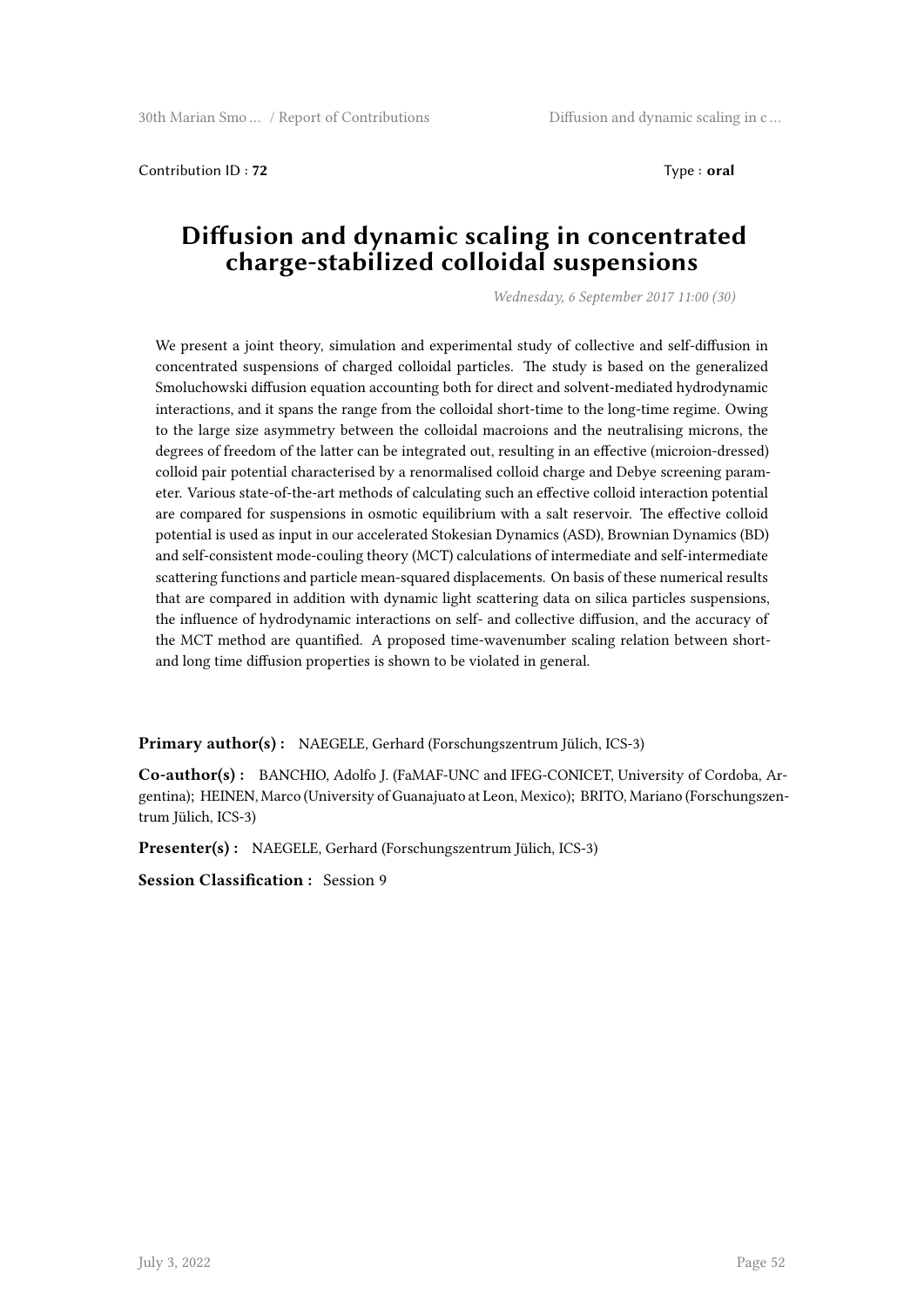Contribution ID : **73** Type : **oral**

### **Temperature gradient induced solvent coarsening around colloids**

*Friday, 8 September 2017 10:15 (15)*

Using mesoscopic numerical simulations and analytical theory we investigate

the coarsening of the solvent structure around a colloidal particle emerging after a

temperature quench of the colloid surface. Qualitative differences in the coarsening mechanisms are found,

depending on the composition of the binary liquid mixture forming the solvent and on the adsorption preferences of the colloid. For an

adsorptionwise neutral colloid, as function of time the phase being next to its surface alternates. This behavior sets in on the scale of the

relaxation time of the solvent and is absent for colloids with

strong adsorption preferences. A Janus colloid, with a small temperature difference between its two hemispheres,

reveals an asymmetric structure formation and surface enrichment around it, even if the solvent is within its one-phase region

and if the temperature of the colloid is above the critical demixing temperature  $T_c$  of the solvent. A comparison between the emerging fluid structures above and below *T<sup>c</sup>* is provided.

Our phenomenological

model turns out to capture recent experimental findings according to which, upon laser illumination of a Janus colloid and due to the ensuing temperature gradient between its two hemispheres, the surrounding binary liquid mixture

develops a concentration gradient.

**Primary author(s) :** MACIOLEK, Anna (ICHF PAN)

**Co-author(s) :** DIETRICH, Siegfried (MPI for Intelligent Systems); ROY, Sutapa (MPI for Intelligent Systems, Stuttgart)

**Presenter(s) :** MACIOLEK, Anna (ICHF PAN)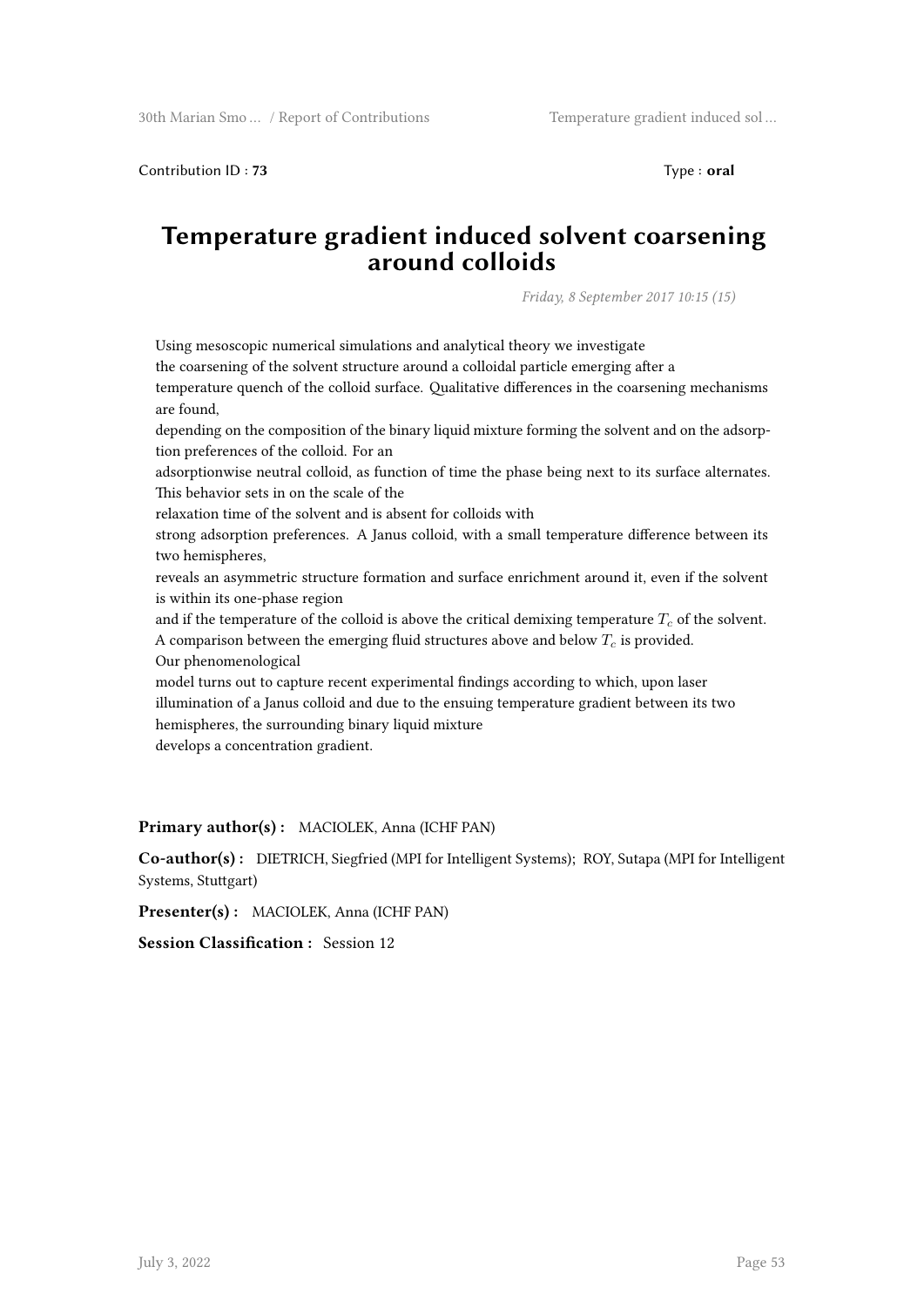Contribution ID : 74 Type : **oral** 

#### **A tribute to Marian Smoluchowski's legacy on colloid type matter aggregation, and related issues**

*Monday, 4 September 2017 14:30 (30)*

In 1916 Marian Smoluchowski proposed a case of constant-kernel cluster cluster aggregation, for which it is manageable to find analitycally by employing scaling arguments, a solution in terms of the cluster size (k) distribution function,  $n(k)$  [1,2].

By applying this scaling function it is then possible to get, within the long times' limit, the results for the mean cluster size  $\{k\}$  and the total number of the clusters N, both scalable in terms of time t with a single exponent, g [2].

The clustering arguments, first introduced by Smoluchowski [1], are easily applicable to statistical description of physical-metallurgical processes and ceramic-polycrystalline evolutions, termed the normal grain growth, in which bigger clusters grow at the expense of their smaller neighboring counterparts due to capillary conditions [3].

The normal grain growth, and its dynamics, can be expressed in d-dimensional space (d - Euclidean dimension of the space). Upon identifying  $\{k\}$  from the Smoluchowski description with  $\{R\}$ , the mean cluster radius' size from the normal grain growth approach, and by taking the "extreme" condition of k » 0, one is able to embark on their equivalence by stating rigorously that  $g=1/(d+1)$ , since the asymptotic scaling rule for N (here: the number of grains) goes via a simple logarithmic depiction as: ln[N]~-ln[g].

The crucial assumption, however, that assures the equivalence claimed, appears to be fully feasible when rearranging the time domain by substituting t in a way such that a new rescaled time variable  $T(t)$  is given by a definite integral in [0,t] upon  $dT(t)=dt/f(t)$ , with an adjustable function f, coming from the dispersive or long-tail, or fractal kinetics' arguments [4].

The arguments may at least qualitatively concern biomembranes dynamics; they can also contribute to nucleation-growth processes in (psychodynamic-clustering) living matter conditions [5- 7].

[1] M. von Smoluchowski, Physikalische Zeitschrift **17**, 585 (1916).

[2] R. Jullien, Croatica Chemica Acta **65**(2), pp. 215-235 (1992).

[3] P.A. Mulheran, J.H. Harding, Materials Science Forum **94-96**, pp. 367-372, 1992.

[4] A. Plonka, Dispersive Kinetics, Kluwer, Dordrecht, 2002.

[5] A. Gadomski, A. Gadomski, European Physical Journal B **9**, 569 - 571 (1999).

[6] A. Gadomski, M. Ausloos, T. Casey, Nonlinear Dynamics in Psychology & Life Sciences **21**/2, 129-141 (2017).

[7] A. Gadomski, Philosophical Magazine Letters **70**, 335 (1994).

**Primary author(s) :** GADOMSKI, Adam (UTP University of Science and Technology Bydgoszcz, Poland)

**Co-author(s) :** AUSLOOS, Marcel (GRAPES, Liège, Belgium & University of Leicester, UK)

**Presenter(s) :** GADOMSKI, Adam (UTP University of Science and Technology Bydgoszcz, Poland)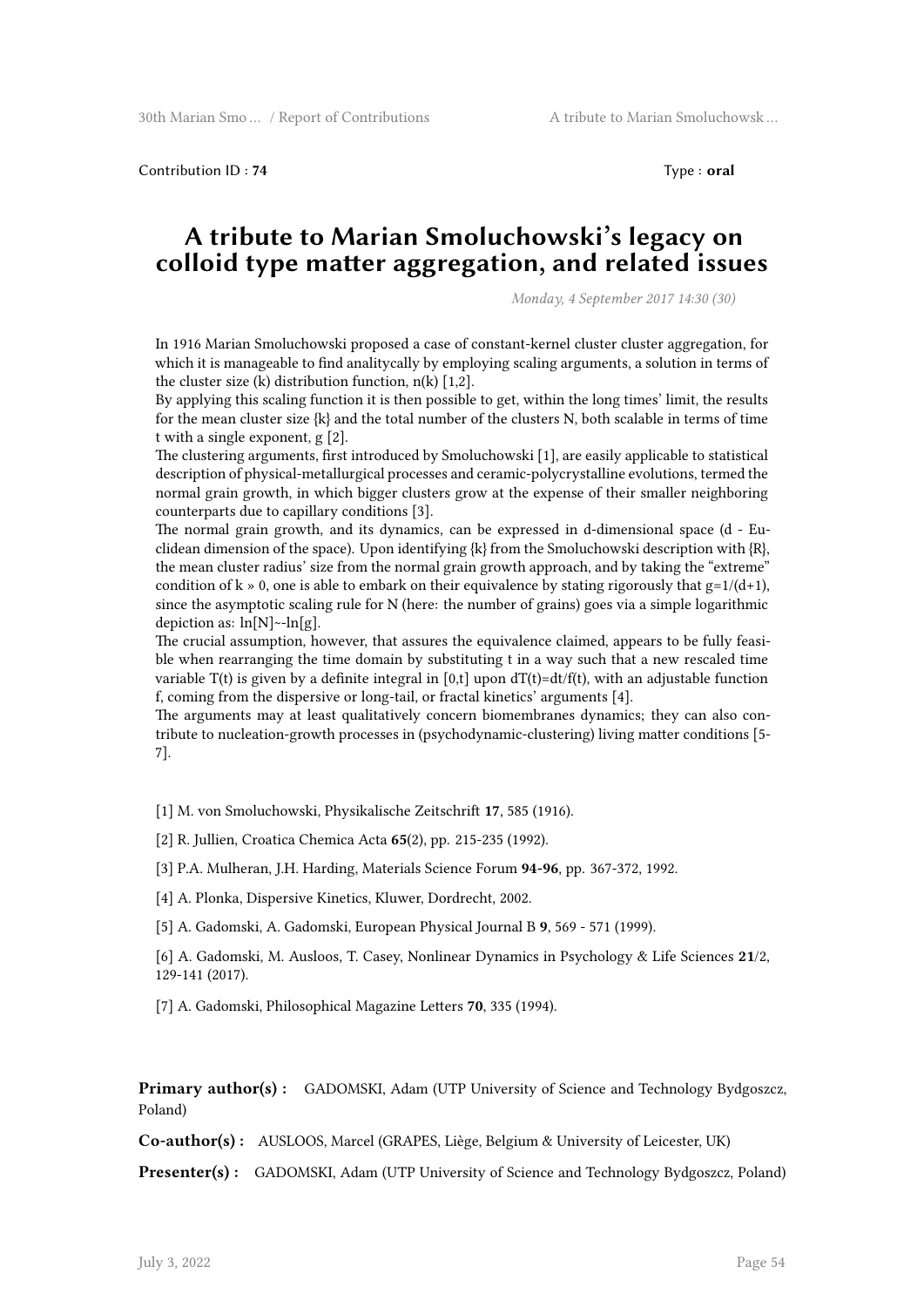30th Marian Smo $\ldots$ / Report of Contributions A tribute to Marian Smoluchowsk $\ldots$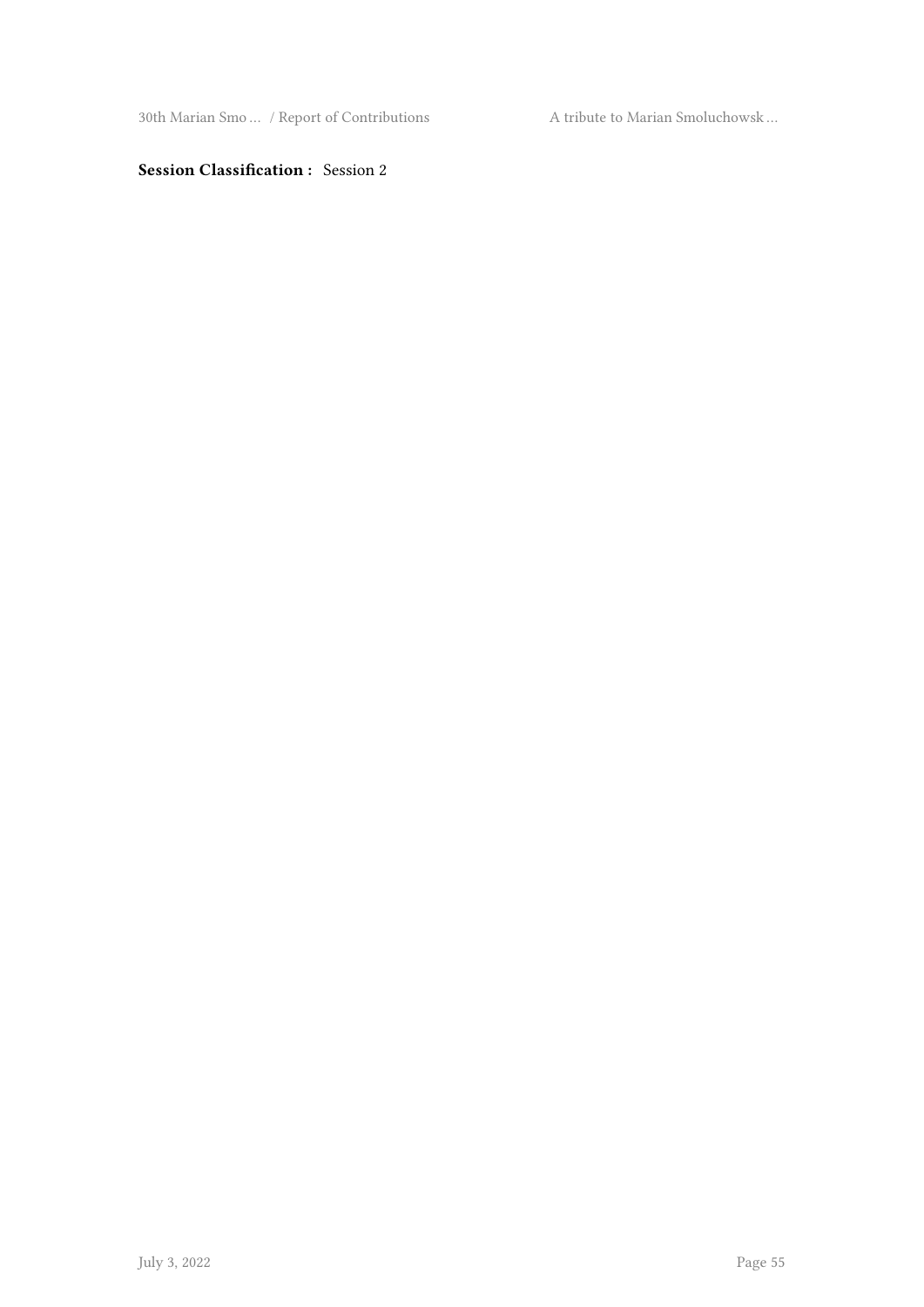Contribution ID: 75 Type : **oral** 

# **Mean-potential law in evolutionary games**

*Friday, 8 September 2017 09:50 (20)*

We formulate two simple and intuitive criteria for evolutionary stability of pure Nash equilibria in stochastic dynamics of finite populations. Our approach is based on the mapping of continuous stochastic dynamics into discrete ones and the appropriate choice of potential functions. We present the correspondence between one-dimensional stochastic differential equations describing diffussion with a state-dependent drift and discrete-space random walks, which is exact even in finite-state spaces. This enables us to compute fixation probabilities in various stochastic dynamical systems with two absorbing states.

Primary author(s) : MIEKISZ, Jacek (Institute of Mathematics, Polish Academy of Sciences and University of Warsaw); NAŁĘCZ-JAWECKI, Paweł (University of Warsaw)

**Presenter(s) :** MIEKISZ, Jacek (Institute of Mathematics, Polish Academy of Sciences and University of Warsaw)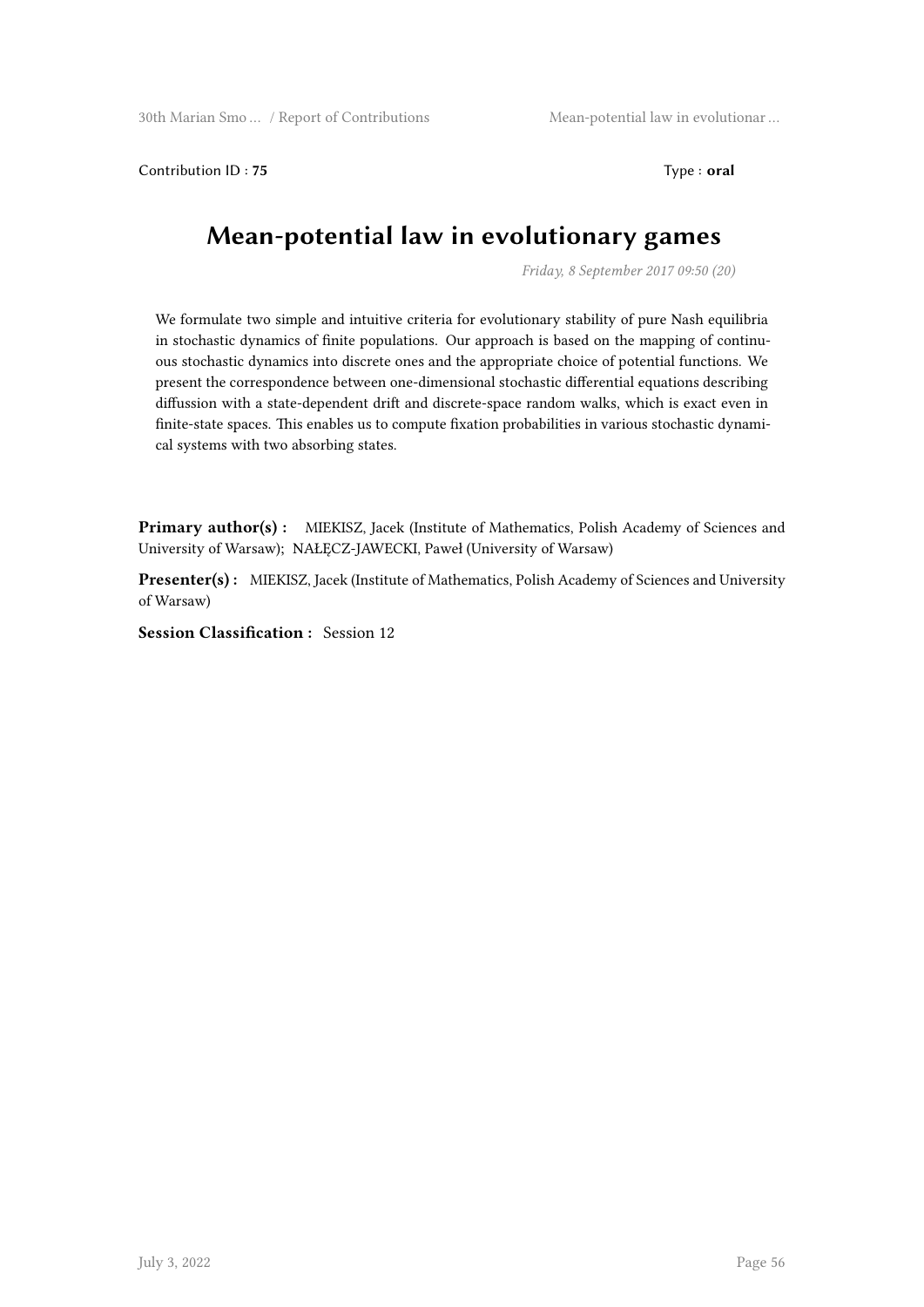Contribution ID : **76** Type : **oral**

### **Large deviations of surface height in the Kardar-Parisi-Zhang equation**

*Tuesday, 5 September 2017 10:00 (30)*

The Kardar-Parisi-Zhang (KPZ) equation describes an important universality class of nonequilibrium stochastic growth. There has been much recent interest in the one-point probability distribution P(H,t) of height H of the evolving interface at time t. I will show how one can use the optimal fluctuation method (also known as the instanton method, the weak-noise theory, the macroscopic fluctuation theory, or simply WKB) to evaluate  $P(H,t)$  for different initial conditions in  $1+1$  dimensions. At short times the body of the height distribution is Gaussian, but its tails are non-Gaussian and highly asymmetric. In a moving frame, one of the tails coincides, at all times, with the proper tail of the Tracy-Widom distribution (for the flat and curved interface), and of the Baik-Rains distribution (for the stationary interface). The other tail displays a behavior that differs from the known long-time asymptotic. At sufficiently large |H| this large-deviation tail also persists at arbitrary long times. The case of stationary interface is especially interesting. Here at short times the large deviation function of the height exhibits a singularity at a critical value of |H|. This singularity results from a symmetry-breaking of the "optimal path" of the system, and it has the character of a second-order phase transition.

**Primary author(s):** MEERSON, Baruch (Hebrew University of Jerusalem) **Presenter(s) :** MEERSON, Baruch (Hebrew University of Jerusalem) **Session Classification :** Session 4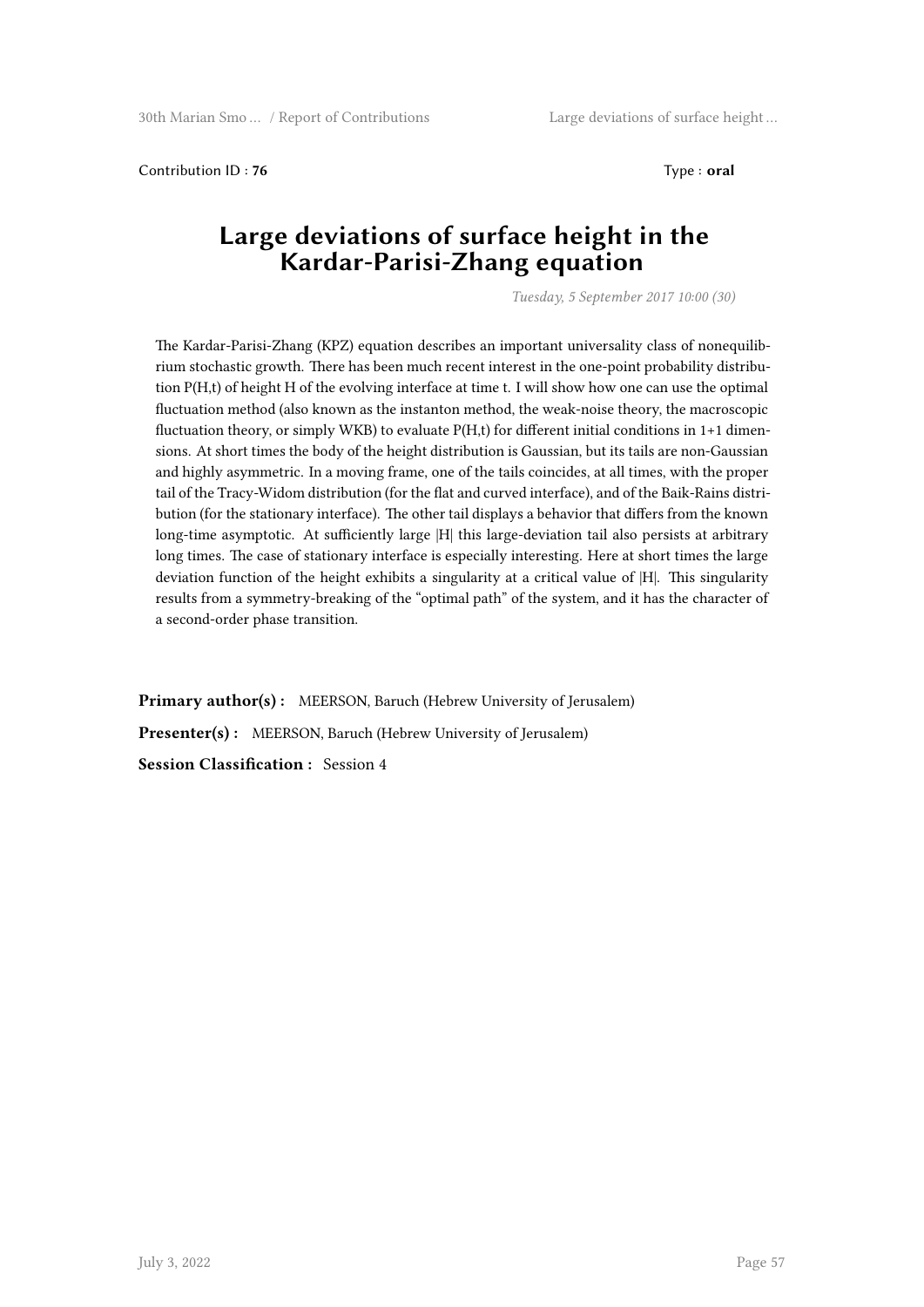Contribution ID : **77** Type : **poster** 

## **Studies on the structure - diffusion relationship for polymer membranes with different surface morphology**

The relationship between membranes morphology, which is characterized by different parameters, and the characteristics of diffusive transport in the membranes is studied. Membranes comprising of polymer with dispersed inorganic fillers are characterized by polymer matrix density, its fractal dimension, the average size of domains and average number of near obstacles. Diffusive transport is investigated by simulation of a particle motion in the membrane environment. Comparison of diffusion driven by Gaussian random walk and Lévy flights shows that the effective diffusion exponent at long time limit is subdiffusive and it does not depend on the details of the underlying random process causing diffusion. Additionally, the determined ergodicity breaking parameter shows nonergodic behavior in the case of structures that consist of a mix of a large number of small obstacles. Analysis of several parameters describing membrane structure shows that the most important factor for diffusion character is the average size of domain penetrated by diffusing particle. Obtained results might be useful in the design and preparation of the membrane structures with specific diffusion properties.

[1] M. Krasowska, A. Rybak, G. Dudek, A. Strzelewicz, K. Pawelek, Z.J. Grzywna, *Structure morphology problems in the air separation by magnetic membranes*, Journal of Membrane Science, **415** 864 (2012)

[2] A. Strzelewicz M. Krasowska, G. Dudek, A. Rybak, R. Turczyn, M. Cieśla, *Anomalous diffusion on fractal structure of magnetic membranes*, Acta Physica Polonica B, **44** 955 (2013)

[3] M. Cieśla, B. Dybiec, I. Sokolov, E. Gudowska-Nowak, *Taming Lévy flights in confined crowded geometries*, Journal of Chemical Phycics, **142** 16904 (2015)

[4] M. Krasowska, A. Strzelewicz , A. Rybak, G. Dudek, M. Cieśla, Structure and transport properties of ethylcellulose membranes with different types and granulation of magnetic powder, Physica A: Statistical Mechanics and its Applications, **452** 241 (2016)

[5] M. Cieśla, E. Gudowska-Nowak, F. Sagues, I.M. Sokolov, *Tracer diffusion inside fibrinogen layers*, Journal of Chemical Phycics, **144** 044706 (2014)

[6] M. Krasowska, A. Strzelewicz, G. Dudek, M. Cieśla, *Structure-diffusion relationship of polimer membranes with different texture*, Physical Review E **95**, 012155 (2017)

**Primary author(s) :** STRZELEWICZ, Anna (Department of Physical Chemistry and Technology of Polymers, Silesian University of Technology, Gliwice, Poland); DUDEK, Gabriela (Department of Physical Chemistry and Technology of Polymers, Silesian University of Technology, Gliwice, Poland); CIEŚLA, Michał (M. Smoluchowski Institute of Physics, Jagiellonian University, Kraków, Poland); KRASOWSKA, Monika (Department of Physical Chemistry and Technology of Polymers, Silesian University of Technology, Gliwice, Poland)

**Presenter(s) :** CIEŚLA, Michał (M. Smoluchowski Institute of Physics, Jagiellonian University, Kraków, Poland)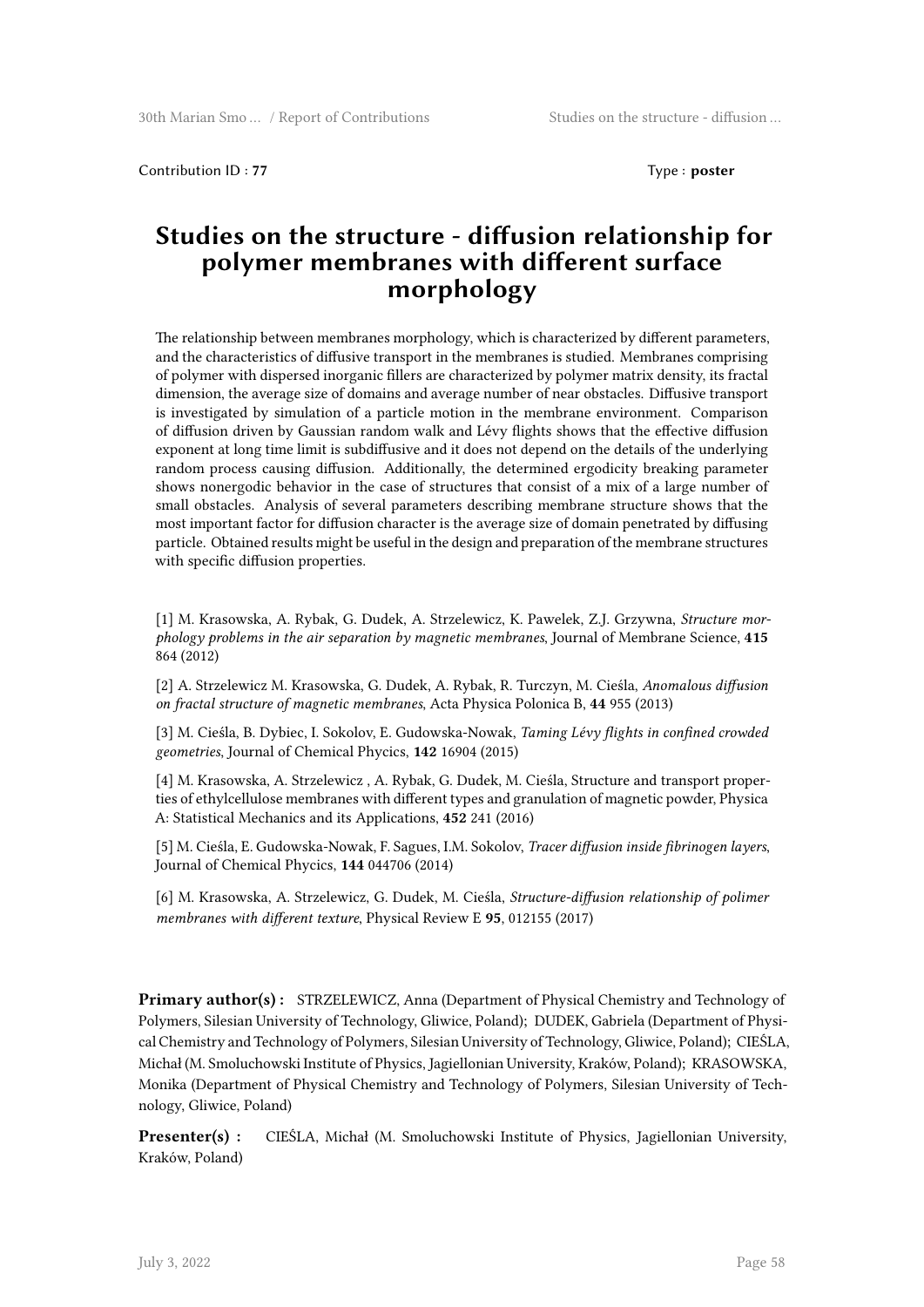Contribution ID : **78** Type : **poster** 

### **Designing of the membrane's morphology with prescribed structure and diffusion properties**

Preparation of a membrane with prescribed properties, which can provide a chance to control mass transport and decide about the time and number of particles released from the membrane is nowadays one of great importance scientific problems. In our previous papers it was shown that at intermediate and long time-scale the diffusion type depends on the membrane structure but not on the specific process that causes the movement. The effective diffusion exponent seems to depend on an average size of domains that are penetrated by randomly moving tracers and density of obstacles [1-3]. This work describes an attempt to create an accurate computer model of a particular morphology of membrane i.e. polymeric matrix with dispersed nanoparticles. In particular to develop a computer program to design the structure of membrane with prescribed the size and shape distribution of obstacles (nanoparticles, aggregates of nanoparticles). Good qualitative and quantitative agreement can be seen between graphical output of the models and microscopy images. The presented results may be used in the design and preparation of polymeric membrane with nanofillers for separation and pervaporation process.

[1] M. Krasowska, A. Strzelewicz , A. Rybak, G. Dudek, M. Cieśla, *Structure and transport properties of ethylcellulose membranes with different types and granulation of magnetic powder*, Physica A: Statistical Mechanics and its Applications, **452** 241 (2016)

[2]M. Cieśla, E. Gudowska-Nowak, F. Sagues, I.M. Sokolov, *Tracer diffusion inside fibrinogen layers*, Journal of Chemical Phycics, **144** 044706 (2014)

[3] M. Krasowska, A. Strzelewicz, G. Dudek, M. Cieśla, *Structure-diffusion relationship of polimer membranes with different texture*, Physical Review E **95**, 012155 (2017)

**Primary author(s) :** STRZELEWICZ, Anna (Department of Physical Chemistry and Technology of Polymers, Silesian University of Technology, Gliwice, Poland); DUDEK, Gabriela (Department of Physical Chemistry and Technology of Polymers, Silesian University of Technology, Gliwice, Poland); CIEŚLA, Michał (M. Smoluchowski Institute of Physics, Jagiellonian University, Kraków, Poland); KRASOWSKA, Monika (Department of Physical Chemistry and Technology of Polymers, Silesian University of Technology, Gliwice, Poland)

**Presenter(s) :** CIEŚLA, Michał (M. Smoluchowski Institute of Physics, Jagiellonian University, Kraków, Poland)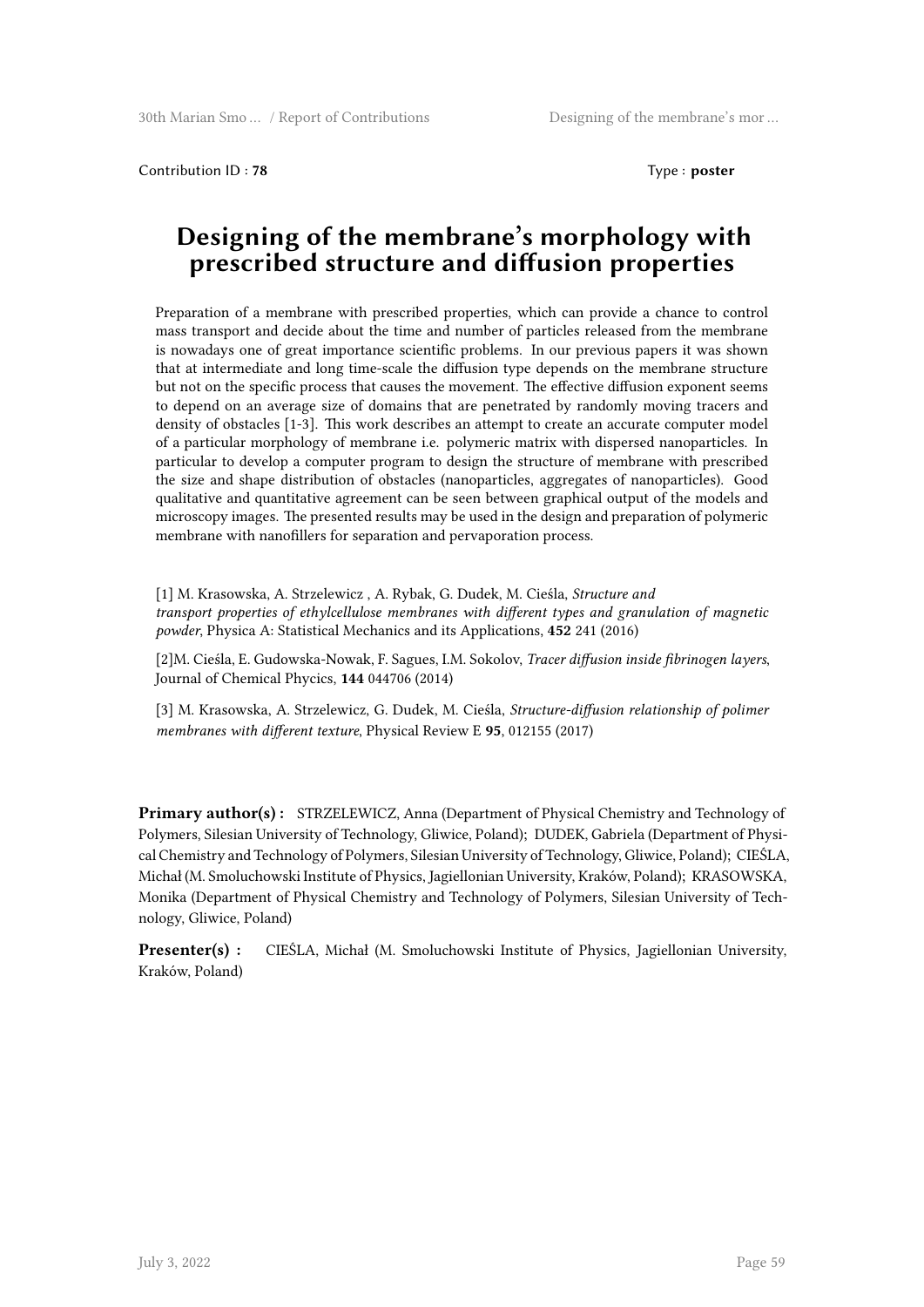Contribution ID: **79** Type : **poster** 

# **Random sequential adsorption of cubes**

Study of properties of hard objects random packings provide insight into a structure of granular media, soft- and bio-matter as well as heterogeneous or composite materials. Numerical modeling of such packing, reveals rules responsible for different processes occurring in them like for example self-assembly of nanoparticles or glass formation, etc.

One approach to random packings uses random sequential adsorption (RSA) algorithm, which is based upon iterations of the following steps:

- a virtual particle is created. Its position and orientation inside a packing are selected randomly.
- the virtual particle is tested for overlaps with any of the other, previously placed, particles. If no overlap is found, it is placed, holding its position and orientation until the end of simulations. Otherwise, the virtual particle is removed and abandoned.

The packing is called saturated or jammed when no more particles can be added to it.

In this study we focus on three dimensional random packings built of unoriented cubes. Previous works considering two-dimensional random packings of unoriented squares provided, among others, unexpected information about kinetics of RSA.

This work was supported by Grant No. 2016/23/B/ST3/01145 of the National Science Centre in Poland.

**Primary author(s) :** CIEŚLA, Michał (M. Smoluchowski Institute of Physics, Jagiellonian University, Kraków, Poland); KUBALA, Piotr (M. Smoluchowski Institute of Physics, Jagiellonian University, Kraków, Poland)

**Presenter(s) :** KUBALA, Piotr (M. Smoluchowski Institute of Physics, Jagiellonian University, Kraków, Poland)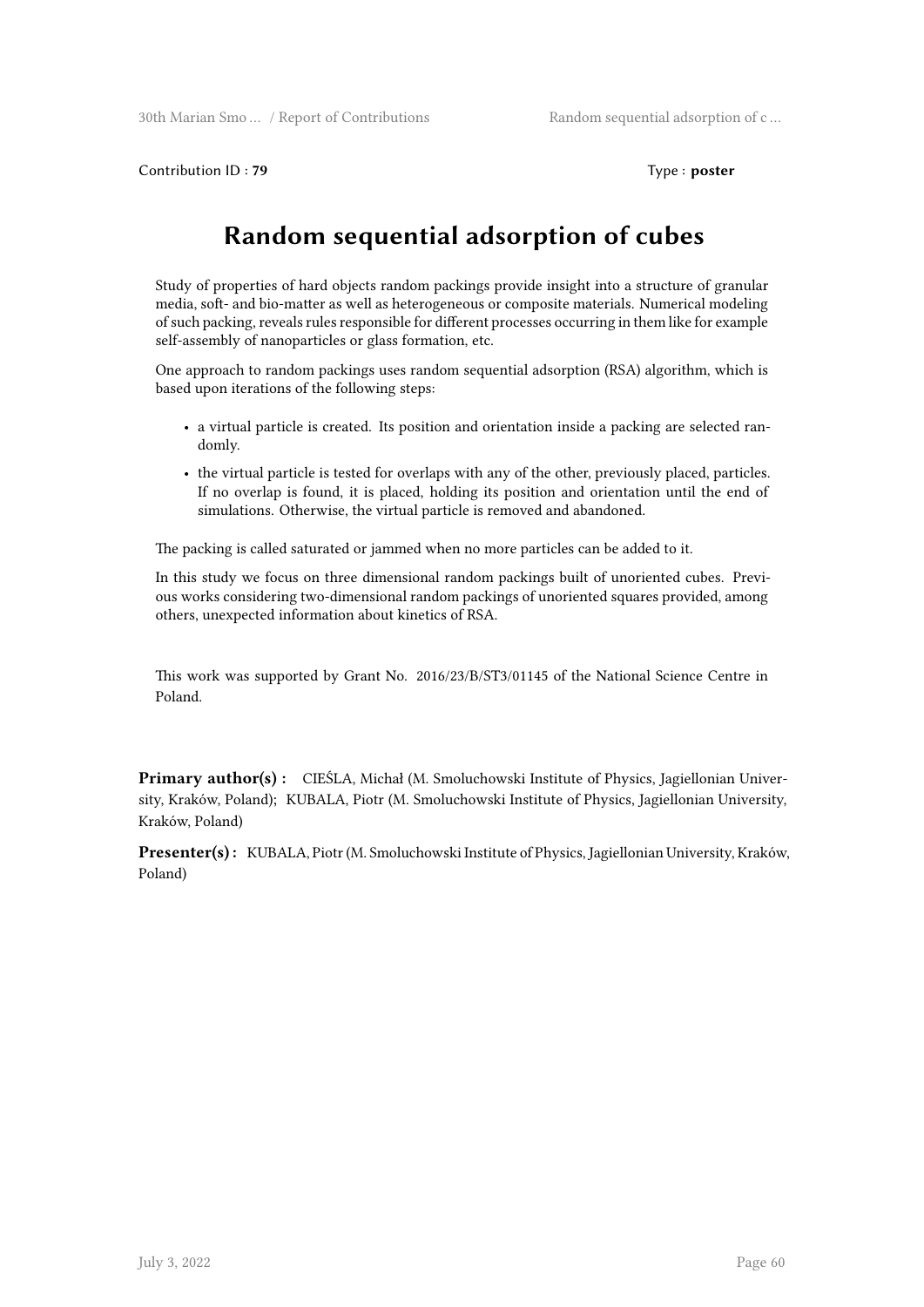Contribution ID : **80** Type : **poster** 

## **Phase behaviour of monolayers composed of flexible, trimer-like molecules**

Using Onsager-type of Density Functional Theory and constant pressure MC simulations we study the effect of conformational degrees of freedom on orientational and positional ordering of trimerlike molecules confined to monolayers.

The molecules are composed of three linked line segments. Each of the terminal segments is allowed to occupy one of the two internal states:  $\alpha$  and  $-\alpha$ , where  $\alpha$  is an angle between the central and the terminal segment. Depending on the internal state of its terminal segments this flexible hard-needle can dynamically adopt either a chiral zigzag or achiral bow-shaped conformation. A system composed of such molecules has a rich spectrum of stable, liquid-crystalline structures. The Density Functional Theory admits

the existence of nematic and lamellar nonchiral and chiral phases, while Monte Carlo simulation also suggest existence of more complex, modulated structures, with splay-bend

signature. The model is a generalization of recent studies [1-3], where separately zigzag and/or bow-shaped hard-needles were considered.

This work is supported by Grant No. DEC-2013/11/B/ST3/04247 of the National Science Centre in Poland.

[1] J. Peón, J. Saucedo-Zugazagoitia, F. Pucheta-Mendez, R. A. Perusquía, G. Sutmann, and J. Quintana-H, J. Chem. Phys. **125**, 104908 (2006).

[2] J. Martínez-González, J. C. Armas-Pérez, and J. Quintana-H, J. Stat. Phys. **150**, 559 (2012).

[3] R. Tavarone, P. Charbonneau, and H. Stark, J. Chem. Phys. **143**, 114505 (2015).

**Primary author(s) :** LONGA, Lech (M. Smoluchowski Institute of Physics, Jagiellonian University, Kraków, Poland); CIEŚLA, Michał (M. Smoluchowski Institute of Physics, Jagiellonian University, Kraków, Poland); KARBOWNICZEK, Paweł (Institute of Physics, Cracow University of Technology, Kraków, Poland)

**Presenter(s) :** KARBOWNICZEK, Paweł (Institute of Physics, Cracow University of Technology, Kraków, Poland)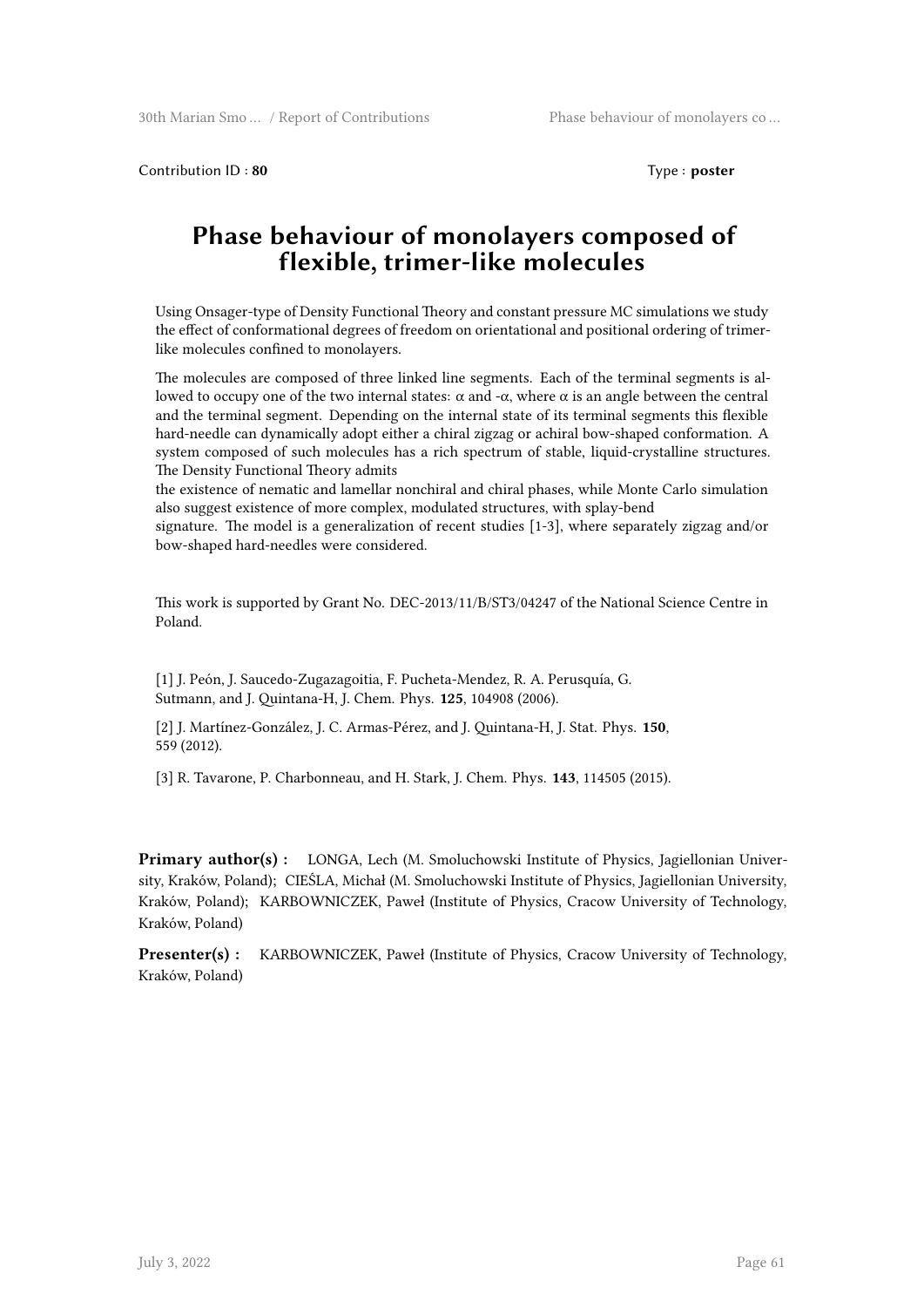Contribution ID: **81** Type : **oral** 

# **Fluctuating hydrodynamics of one-dimensional nonlinear chains**

*Monday, 4 September 2017 17:30 (30)*

One-dimensional particle systems are known to be anomalous with respect to the dynamics of their hydrodynamic conserved fields and their related currents. We review some of the predictions of mode-mode coupling theory combined with exact results by Prähofer and Spohn [J. Stat. Phys., vol. 115, 255 (2004)] to derive asymptotic expressions for the time-correlation functions of the hydrodynamic modes and their currents. These results are compared to extensive computer simulations for two simple fluids with non-linear short-range interactions.

**Primary author(s) :** POSCH, Harald (University of Vienna) **Co-author(s) :** VAN BEIJEREN, Henk (Utrecht University) **Presenter(s) :** POSCH, Harald (University of Vienna) **Session Classification :** Session 3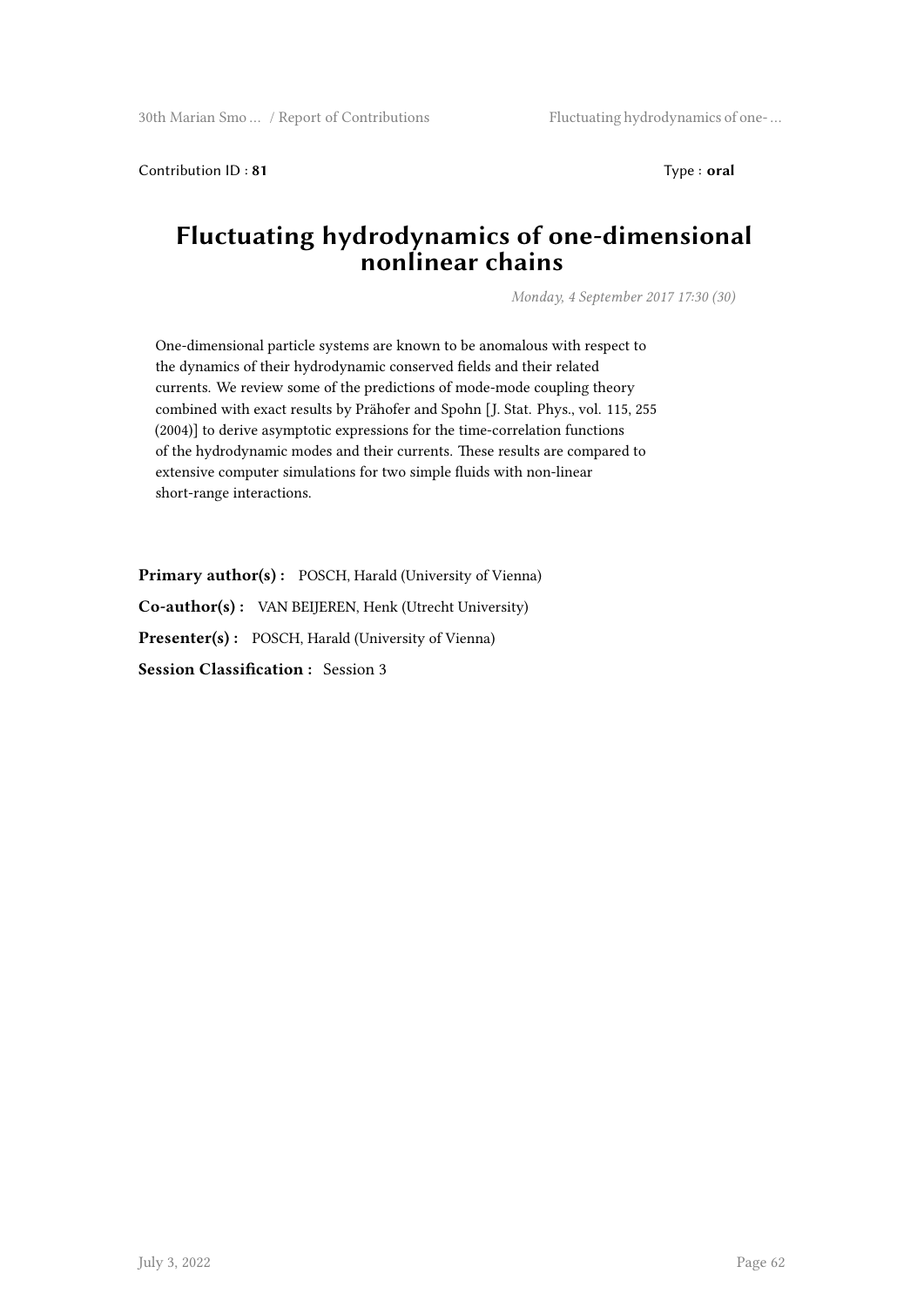Contribution ID: 82 Type: **poster** 

# **Self-averaging of random quantum dynamics**

Stochastic dynamics of a quantum system driven by statistically independent random sudden quenches is studied. We show that with growing frequency of random quenches the system smoothly approaches deterministic limit indicating self-averaging of its temporal evolution. Moreover we reveal that there is an effective (constant) Hamiltonian generating time evolution of selfaveraged system directly related to statistical properties of the stochastic driving.

Primary author(s): LOBEJKO, Marcin (University of Silesia) **Co-author(s) :** DAJKA, Jerzy (University of Silesia); ŁUCZKA, Jerzy (University of Silesia) **Presenter(s) :** LOBEJKO, Marcin (University of Silesia)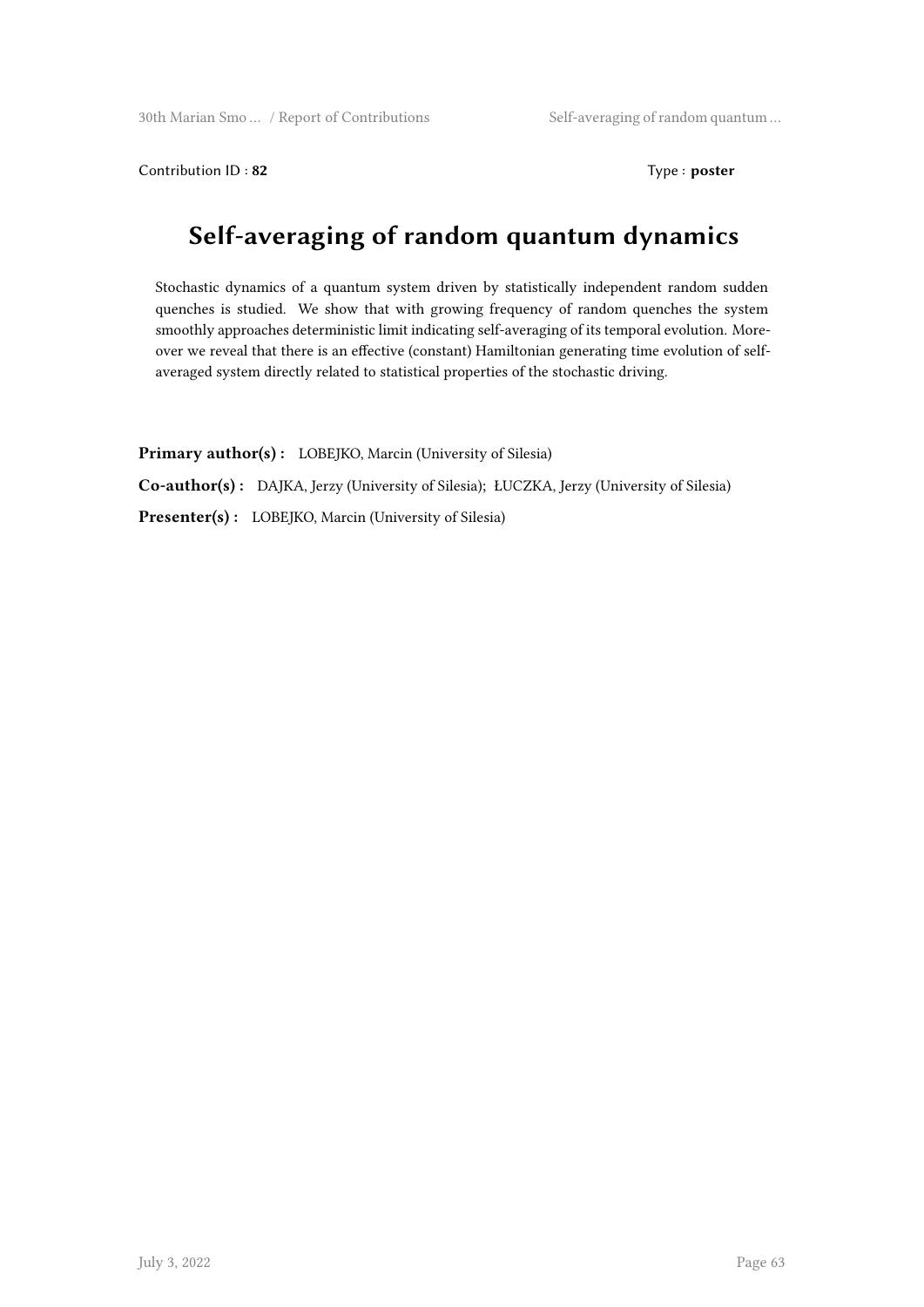Contribution ID : **85** Type : **oral**

# **Glass transition as the consequence of spatially correlated stochastic dynamics**

*Monday, 4 September 2017 17:20 (15)*

Despite the decades of intense research, the glass transition, i.e. the extreme rise in the viscosity (by  $10^{14}$  for molecular and  $10^3$  for colloidal glasses) of the disordered system as it becomes denser/colder, is far from being fully understood. One important limitation here is the lack of analytically solvable models for the systems with arbitrary interactions. In this presentation such one-dimensional model is introduced. The model originates from the recent theoretical advancements in the field of Langevin dynamics driven by the spatially correlated noise (SCN). SCN can be linked to the diffusion in colloids or dynamic heterogeneity in molecular systems. Recently, it has been shown that the thermodynamic consistency requires SCN to be accompanied by the dissipation represented as the friction-response matrix. I will show that in the thermodynamic limit, this matrix can develop a genuine singularity in dissipation for finite volume packing, thus heralding the system jamming. Since this happens under the assumption of complete molecular disorder, this jamming is identified as the glass transition. The model introduces new perspective on the role of spatial correlations in vitrification, i.e. it shows that they might not be the consequence, but the cause of jamming. It also provides the exact relation between the noise correlation length and the critical packing. Finally, it suggests that the spectrum of the friction-response matrix might be the order parameter for the glass transition.

**Primary author(s) :** MAJKA, Maciej (Jagiellonian University) **Presenter(s) :** MAJKA, Maciej (Jagiellonian University) **Session Classification :** Session 3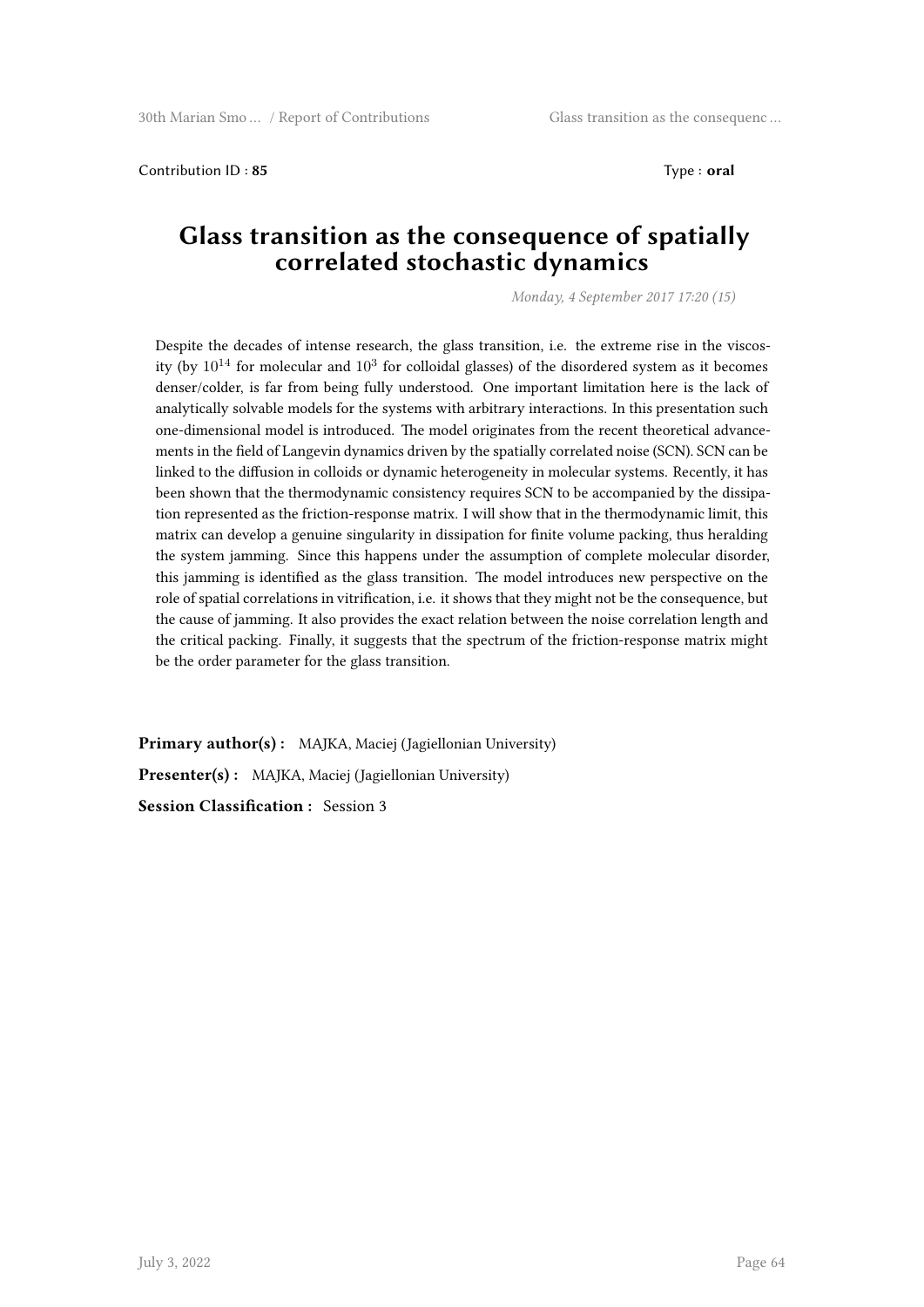Contribution ID : **86** Type : **oral** 

### **Identification of spatial diffusivity patches by the wavelet processing of single-particle trajectories**

*Tuesday, 5 September 2017 16:55 (15)*

Modern developments in single particle tracking not only open new perspectives for the study of molecular motions in complex environments,

but also allow for using these motions as a probe for revealing properties of substrates on which the motions occur. This approach is

especially important for studying biological membranes since their non-uniform structure (e.g. due to the presence of protein clusters)

results in a large variety of anomalous diffusion phenomena [1]. The first step on this way is providing a map of local

diffusion coefficients. Using a standard approach based on moving time averaging of the local squared displacements poses a task of

judicious choice of the averaging window, which, for achieving satisfactory accuracy, has to be chosen adaptively, depending on the local diffusion coefficient itself.

This complication may be circumvented by generalizing methods of robust linear fitting based on comlexification of the smooth functions

with their subsequent Fourier [2] or Complex Wavelet Transforms (CWT) [3]. For this aim the function  $\exp[i\Omega R^2(t)]$ ,

where  $R^2(t)$  is the step-wise displacement squared and  $\Omega$  is an appropriately chosen factor, is used as an input for the CWT.

A modification with respect to [3] is the replacement of the Morlet wavelet

by a combination of the Tukey window and the multiplicative decomposition of the exponential factor that assures better spatio-temporal localization.

The method proposed was checked in numerical simulations of random walks on patchy structures with different diffusion coefficients within patches,

and was shown to be able to reveal patched structure of diffusion coefficient and to distinguish such situations from random walks with a

time-dependent diffusion coefficient. In addition, the method was applied to the experimental data of [1] provided by courtesy of C. Manzo.

Its application resulted not only in the demonstration of an existence of substrate patches with slowly varying diffusivity but also allowed for a discussion

of a difference between such structures and systems with ergodicity breaking.

EBP is partially supported the Ministry of Education and Science of the Russian Federation within the research project \#3.9499.2017/8.9.

[1] C. Manzo et al., Phys. Rev. X **5** 011021 (2015)

[2] E.B. Postnikov, I.M. Sokolov, Physica A **434** 257 (2015)

[3] F. Thiel, I.M. Sokolov, E.B. Postnikov, Phys. Rev. E **93** 052104 (2016)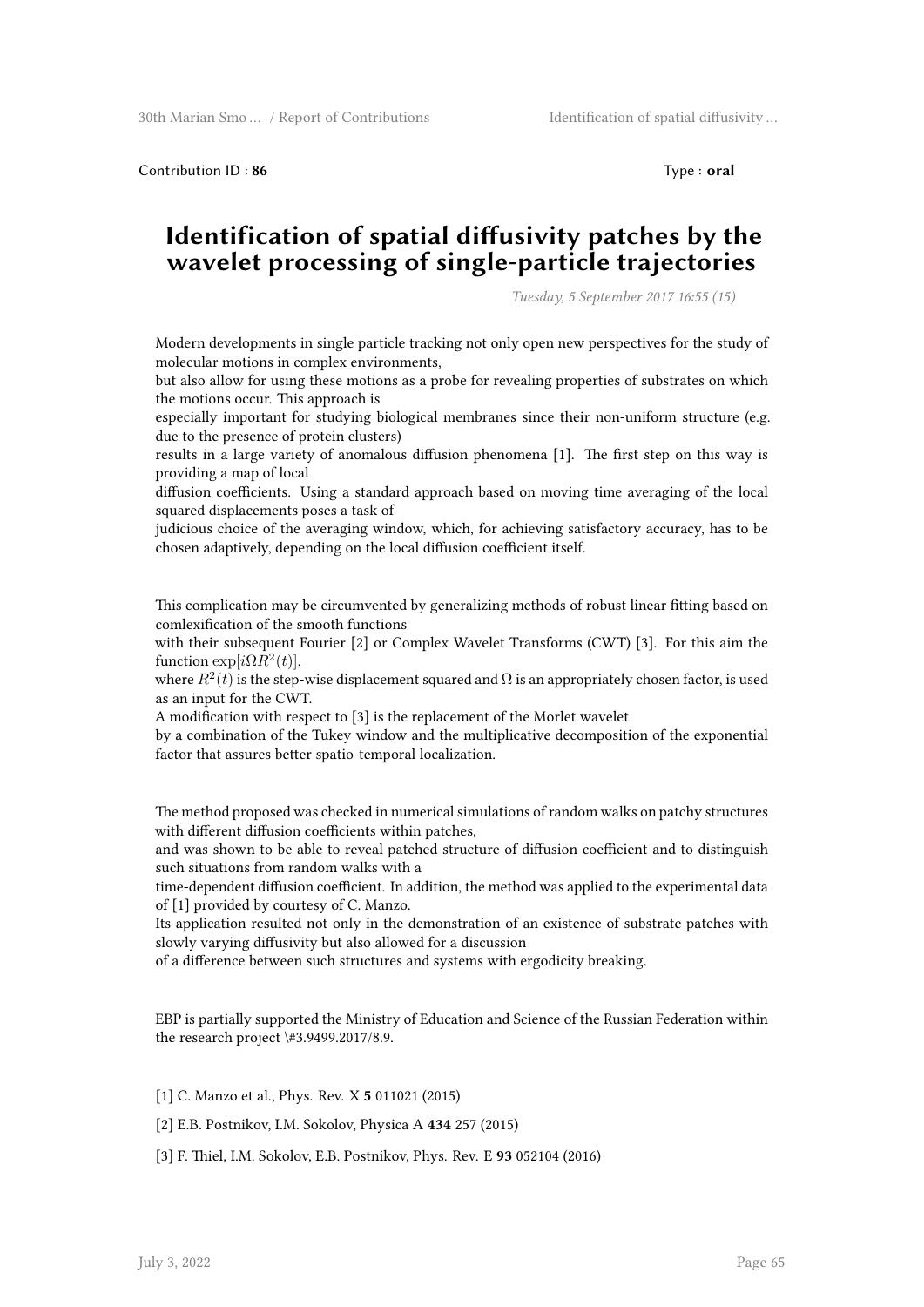Primary author(s): POSTNIKOV, Eugene (Kursk State University) **Co-author(s) :** SOKOLOV, Igor (Humbold University at Berlin) **Presenter(s) :** POSTNIKOV, Eugene (Kursk State University) **Session Classification :** Session 7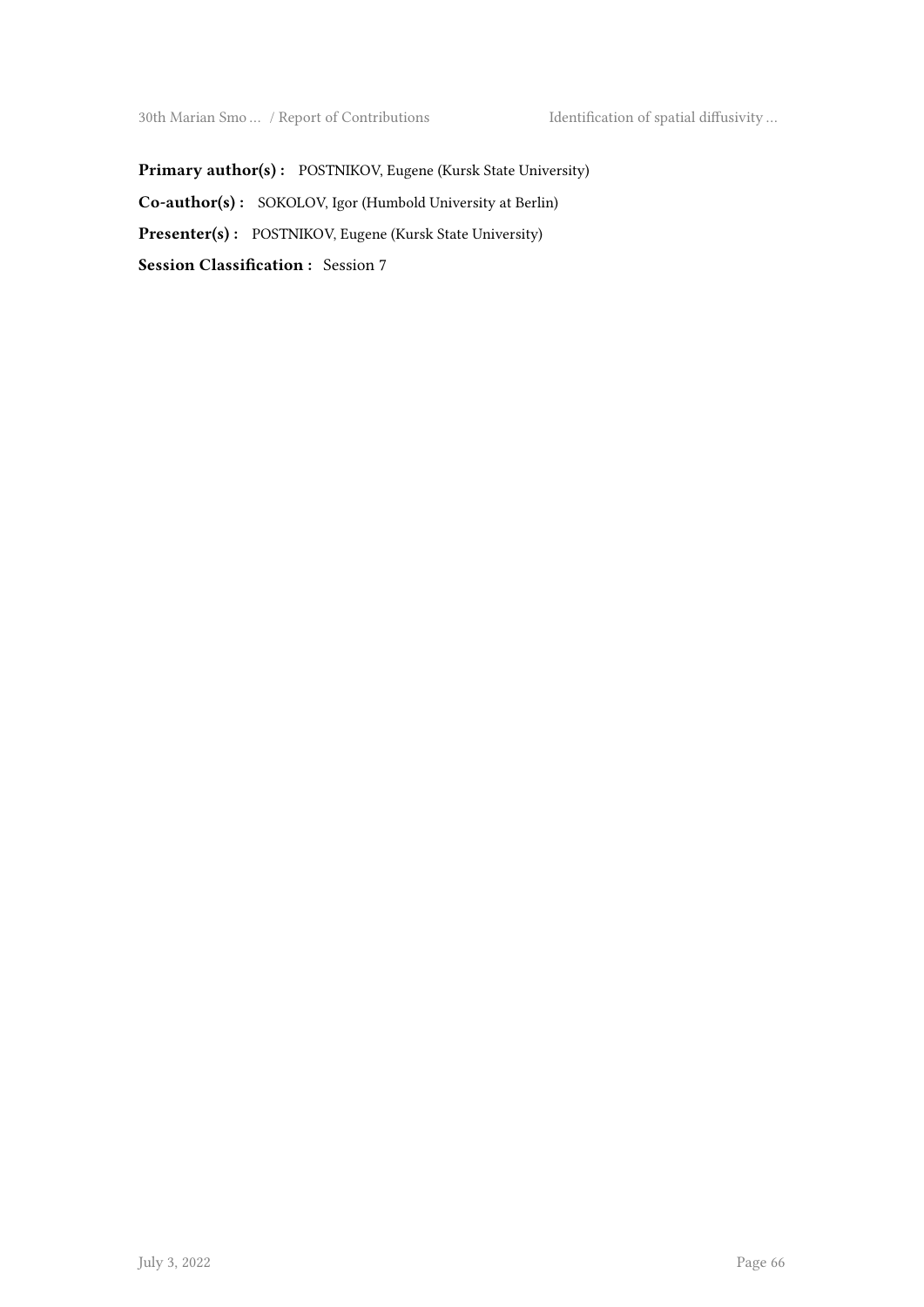Contribution ID: 87 Type: **oral** 

# **Exact solution for a** 1 + 1 **etching model.**

*Wednesday, 6 September 2017 11:30 (30)*

We present a method to derive analytically the growths exponents of a eroded surface whose dynamics is ruled by cellular automata. Starting from the automata, we write down the time evolution for the height's average and height's variance (roughness). We apply the method to the etching model[1,2] of  $1 + 1$  dimensions, than we obtain the dynamical exponents, which perfectly match the numerical results obtained from simulations. Those exponents are exact and they are the same as those exhibited by the KPZ model[3] for this dimension. Therefore, it shows that the etching model and KPZ belong to the same universality class[4]. Moreover, we proof that in the continuous limit the majors terms leads to KPZ [5].

[1] B. A. Mello, A. S. Chaves, and F. A. Oliveira, Phys. Rev. E 63, 041113 (2001).

[2] E. A. Rodrigues, B. A. Mello, and F. A. Oliveira, J. Phys. A 48, 035001 (2015).

[3] M. Kardar, G. Parisi, and Y. C. Zhang, Phys. Rev. Lett. 56, 9, 889 (1986).

[4] W. S. Alves, E. A. Rodrigues, H. A. Fernandes, B. A. Mello, F. A. Oliveira and I. V. L. Costa, Phys. Rev. E 94, 042119 (2016).

[5] W. P. Gomes and F. A. Oliveira, to be published.

**Primary author(s) :** OLIVEIRA, Fernando (Universidade de Brasília)

**Co-author(s) :** RODRIGUES, Evandro (Universidade de Brasília); COSTA, Ismael (Universidade de Brasília); GOMES, Waldenor (Universidade de Brasília); ALVES, Washington (Universidade de Brasília)

**Presenter(s) :** OLIVEIRA, Fernando (Universidade de Brasília)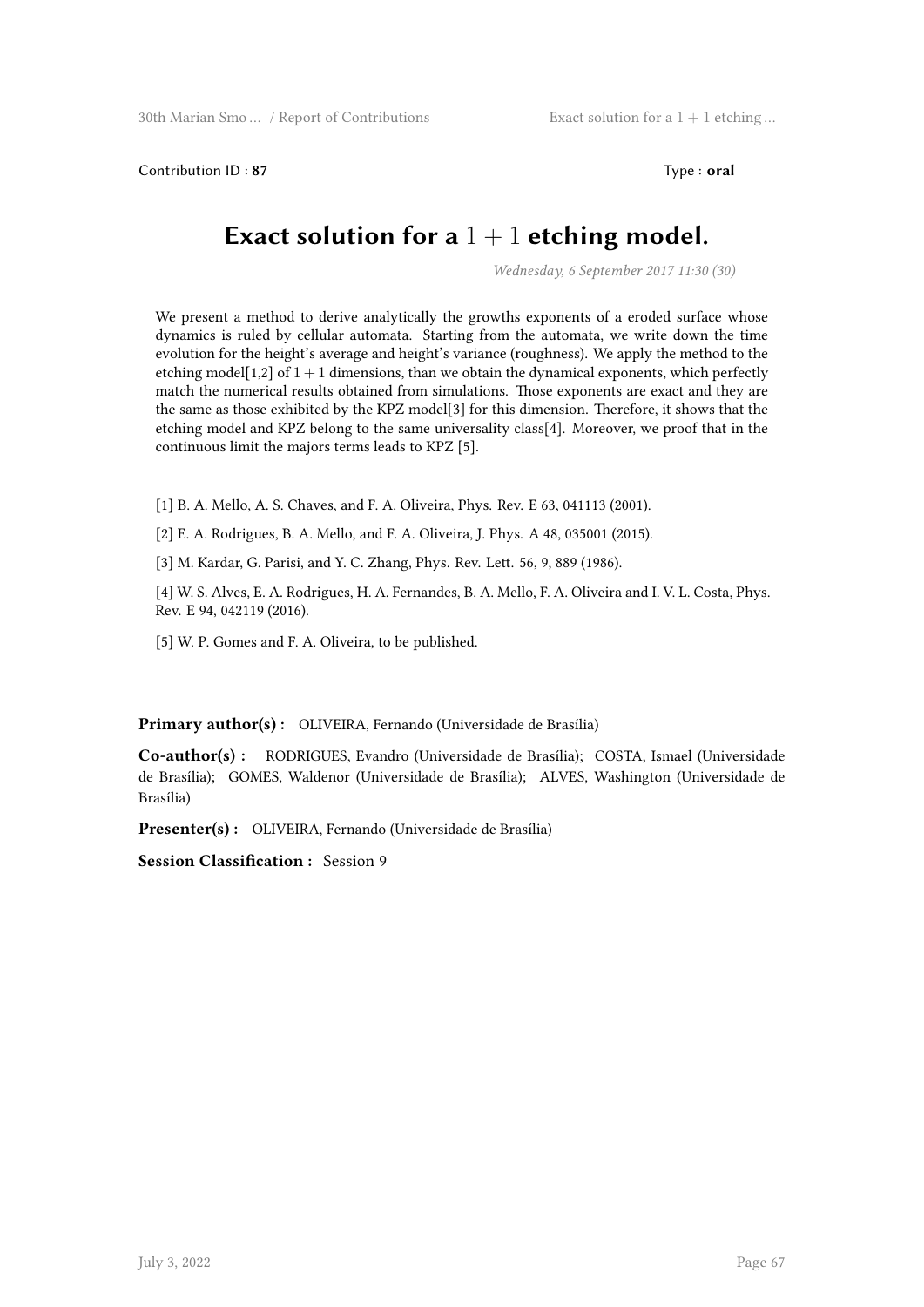Contribution ID : 88 Type : **oral** 

# **Complex dynamics of genomic sites in the nucleus of live cells**

*Tuesday, 5 September 2017 14:30 (30)*

The DNA in a human cell is ~3 meters long. It is dynamic and yet is well organized. What are the mechanisms that organizes the chromatin and chromosomes in the nucleus?

Using dynamic methods in live cells, we identified a mechanism that maintains the genome organization in the nucleus. We claim that lamin A forms chromatin loops by lamin A dimers (or oligomers) thereby restricting the chromatin dynamics significantly. This can explain the maintenance of chromosome territories in the nucleus.

We use advanced methods for studying the dynamics of chromatin and proteins in the nucleus. These methods are based on measuring the signal and fluctuations of fluorescent molecules and the use of biophysical models based on Smoluchowski equation and modified diffusion equations. It allowed us to identify that ~50% of a crucial protein named lamin A is bound to the chromatin everywhere in the nucleus interior.

Specific sites along the chromatin commonly exhibit anomalous diffusion (alpha in the range of 0.4- 0.7). When lamin A is eliminated, the diffusion dramatically changes to normal diffusion, which is difficult to understand. By analyzing the diffusion in specific time-windows, we show that the dynamics of the genomic sites is bimodal; they are normally constrained and exhibit anomalous diffusion, except for short time-windows where they super-diffuse.

By using single-molecule methods including tethered particle motion (TPM) and atomic force microscopy (AFM) we show the type of bonds formed by lamin A and demonstrate the actual bonding that lamin A forms on the DNA.

**Primary author(s):** GARINI, Yuval (Bar Ilan University)

Presenter(s) : GARINI, Yuval (Bar Ilan University)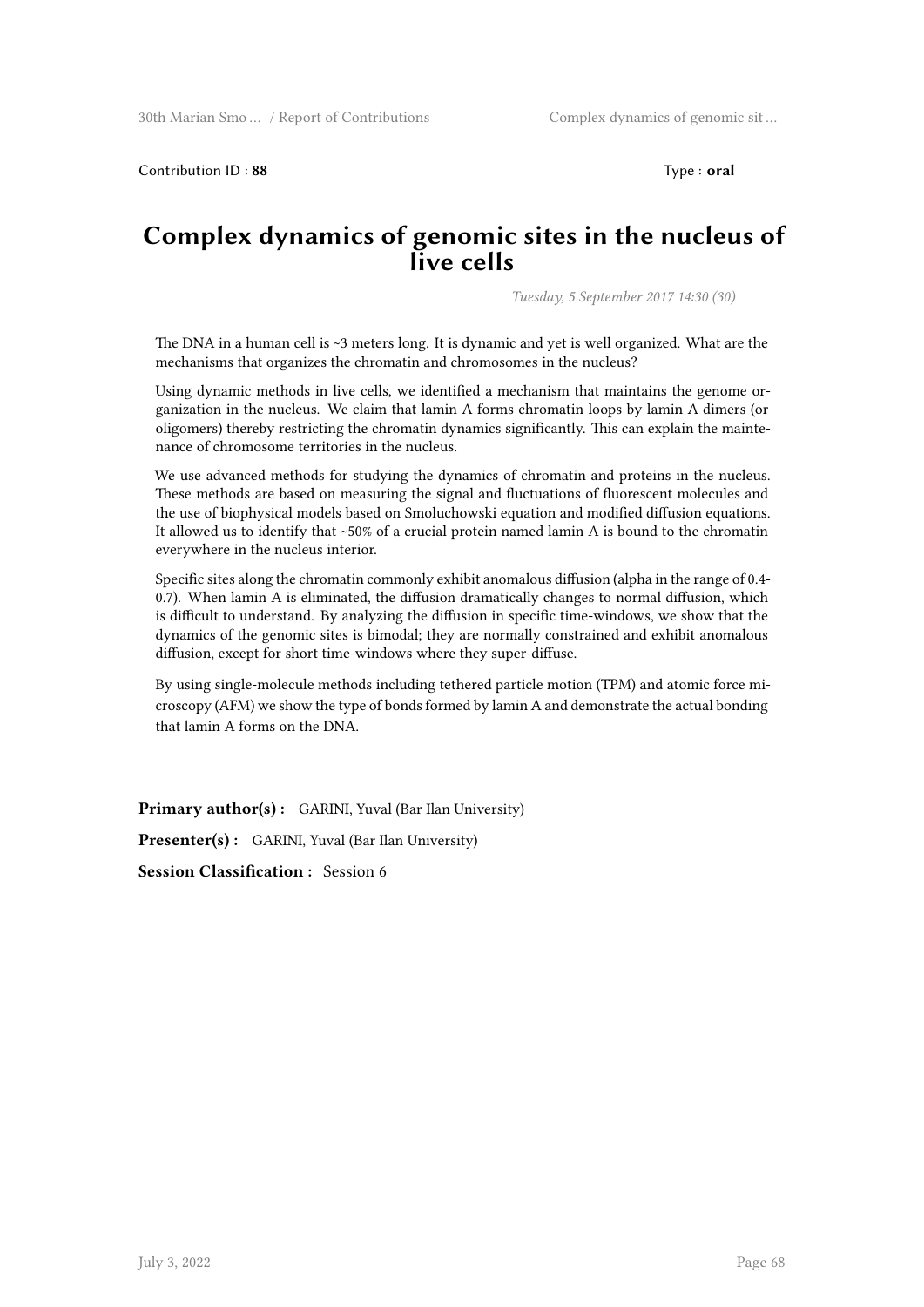Contribution ID : **89** Type : **oral** 

## **Novel ordered phases in coupled driven systems: large compact clusters and fast dynamics**

*Wednesday, 6 September 2017 10:05 (15)*

We demonstrate particle clustering on macroscopic scales in a coupled nonequilibrium system where two species of particles are advected by a fluctuating landscape and modify the landscape in the process. The phase diagram generated by varying the particle-landscape coupling, valid for all particle density and in both one and two dimensions, shows novel nonequilibrium phases. While particle species are completely phase separated, the landscape develops macroscopically ordered regions coexisting with a disordered region, resulting in coarsening and steady state dynamics on time scales which grow algebraically with size, not seen earlier in systems with pure domains.

(1) Large compact clusters and fast dynamics in coupled nonequilibrium systems, S Chakraborty, S Pal, S Chatterjee, M Barma, Phys Rev E **93**, 050102(R) (2016).

(2) Ordered phases in coupled nonequilibrium systems: static properties, S Chakraborty, S Chatterjee, M Barma, Phys Rev E (accepted), arXiv 1704.03309.

(3) Ordered phases in coupled nonequilibrium systems: dynamic properties, S Chakraborty, S Chatterjee, M Barma, Phys Rev E (accepted), arXiv 1704.03320.

**Primary author(s) :** CHATTERJEE, Sakuntala (S.N. Bose National Centre for Basic Sciences, Kolkata, India)

**Co-author(s) :** BARMA, Mustansir (TIFR Hyderabad); CHAKRABORTY, Shauri (S.N. Bose National Centre for Basic Sciences, Kolkata, India); PAL, Sukla (S.N. Bose National Centre for Basic Sciences, Kolkata, India)

**Presenter(s) :** CHATTERJEE, Sakuntala (S.N. Bose National Centre for Basic Sciences, Kolkata, India)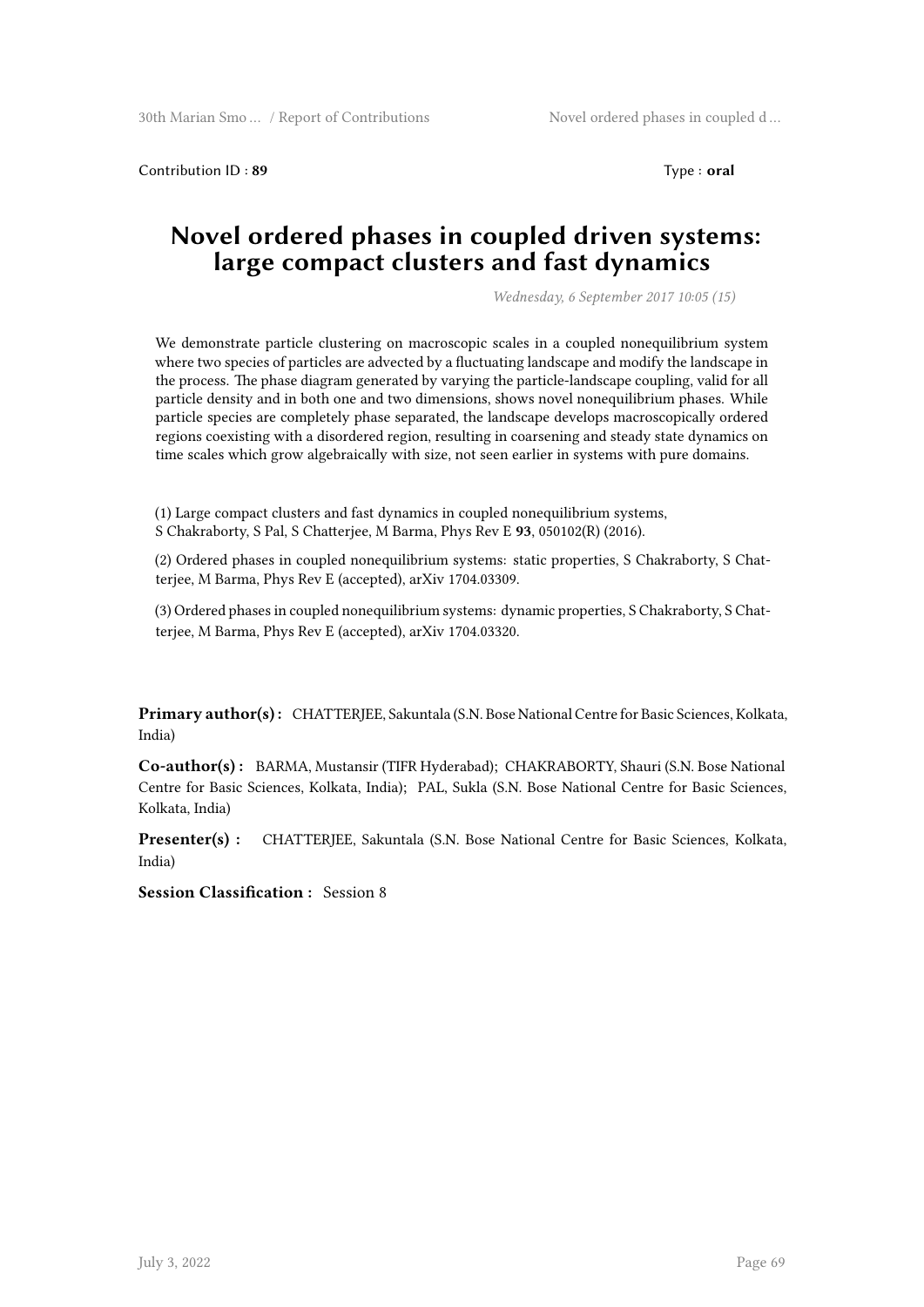Contribution ID: **90** Type : **oral** 

#### **Lyapunov spectral analysis of randomly coupled systems**

*Wednesday, 6 September 2017 09:50 (15)*

The collective dynamics of coupled units arranged on a random network exhibits complex dynamics ranging from synchronization to spatio-temporal chaos. It is often important to identify if perturbations spread across the network or are confined locally, in

the presence of quenched disorder. The spectrum of Lyapunov exponents, quantifying the sensitivity to perturbations, can be analyzed analogously to the spectrum of eigenvalues of a random matrix. Simple tools of Random Matrix Theory applied to the Lyapunov spectrum reveal universal features and localization properties emergent from classical deterministic dynamics.

SK Patra & A Ghosh, PRE **93** (3), 032208 [2016],

SK Patra & A Ghosh, EPL **117** (6), 60002 [2017].

**Primary author(s):** GHOSH, Anandamohan (Indian Institute of Science Education and Research Kolkata)

**Presenter(s) :** GHOSH, Anandamohan (Indian Institute of Science Education and Research Kolkata)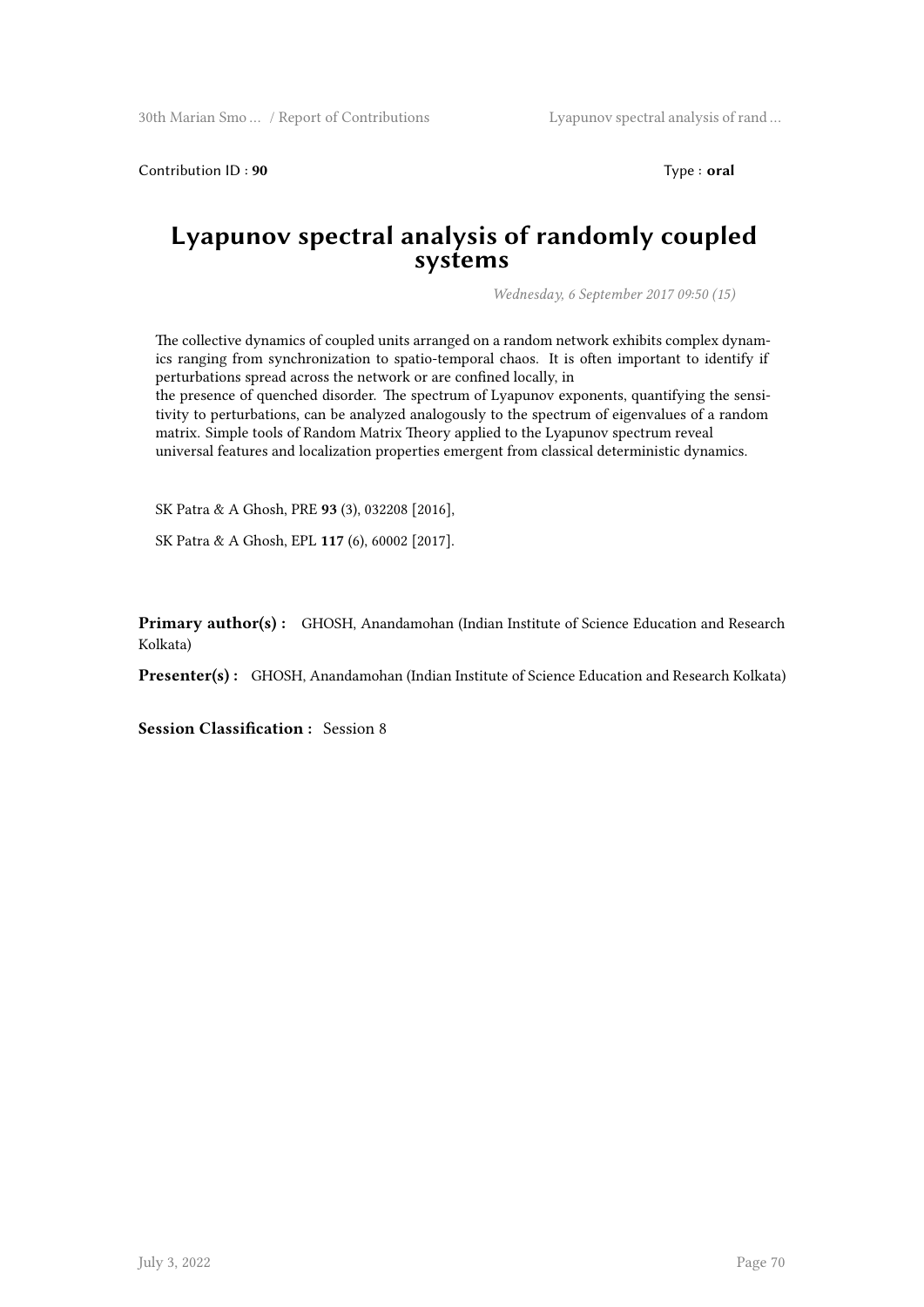Contribution ID : **91** Type : **oral**

### **Generalized Poisson-Kac processes in statistical physics, thermodynamics and transport**

*Tuesday, 5 September 2017 14:50 (20)*

Langevin equations driven by vector-valued Wiener noise represent the prototypical model of evolution equations for a physical system driven by a deterministic velocity field in the presence of superimposed stochastic fluctuations. The statistical nature of a Wiener process can be regarded as the natural legacy of a large number ansatz, in which the effects of many unknown and uncorrelated perturbations justifies the Gaussian nature for the increments of the stochastic forcing. Analogously, in dealing with stochastic field equations (stochastic partial differential equations),  $\partial \phi(\mathbf{x}, t)/\partial t = \mathcal{N}[\phi(\mathbf{x}, t)] + a(\phi(\mathbf{x}, t)) f_s(\mathbf{x}, t),$ the most common assumption for the stochastic spatio-temporal forcing  $f_s(\mathbf{x}, t)$  is its delta-correlated nature in space and time ("derivative of a Wiener process"). Notwithstanding the analytical advantages, the assumption of stochastic perturbation of Wiener nature entails some intrinsic shortcomings. The most striking one is the unbounded speed of propagation of stochastic perturbations that, at a microscopic level, is one-to-one with the fractal nature (almost nowhere differentiability) of the graph of a generic realization of a Wiener process. The resolution of the infinite propagation velocity problem has been proposed by C. Cattaneo in the form of a hyperbolic diffusion equation, now bearing his name. In 1974 M. Kac provided a simple stochastic model, for which the associated probability density function is a solution of the Cattaneo equation. In point of fact, it is well known that the Cattaneo model in spatial dimension higher than one does not admit any stochastic interpretation and that the solutions of the Cattaneo model do not preserve positivity. In order to overcome this problem and to provide a stochastic background to the extended thermodynamic theories of irreversible phenomena, the original Kac model has been recently extended and generalized in any spatial dimension via the concept of Generalized Poisson-Kac (GPK) processes. In this presentation, after a brief review of GPK theory we discuss some new results and applications

in statistical physics.

Specifically: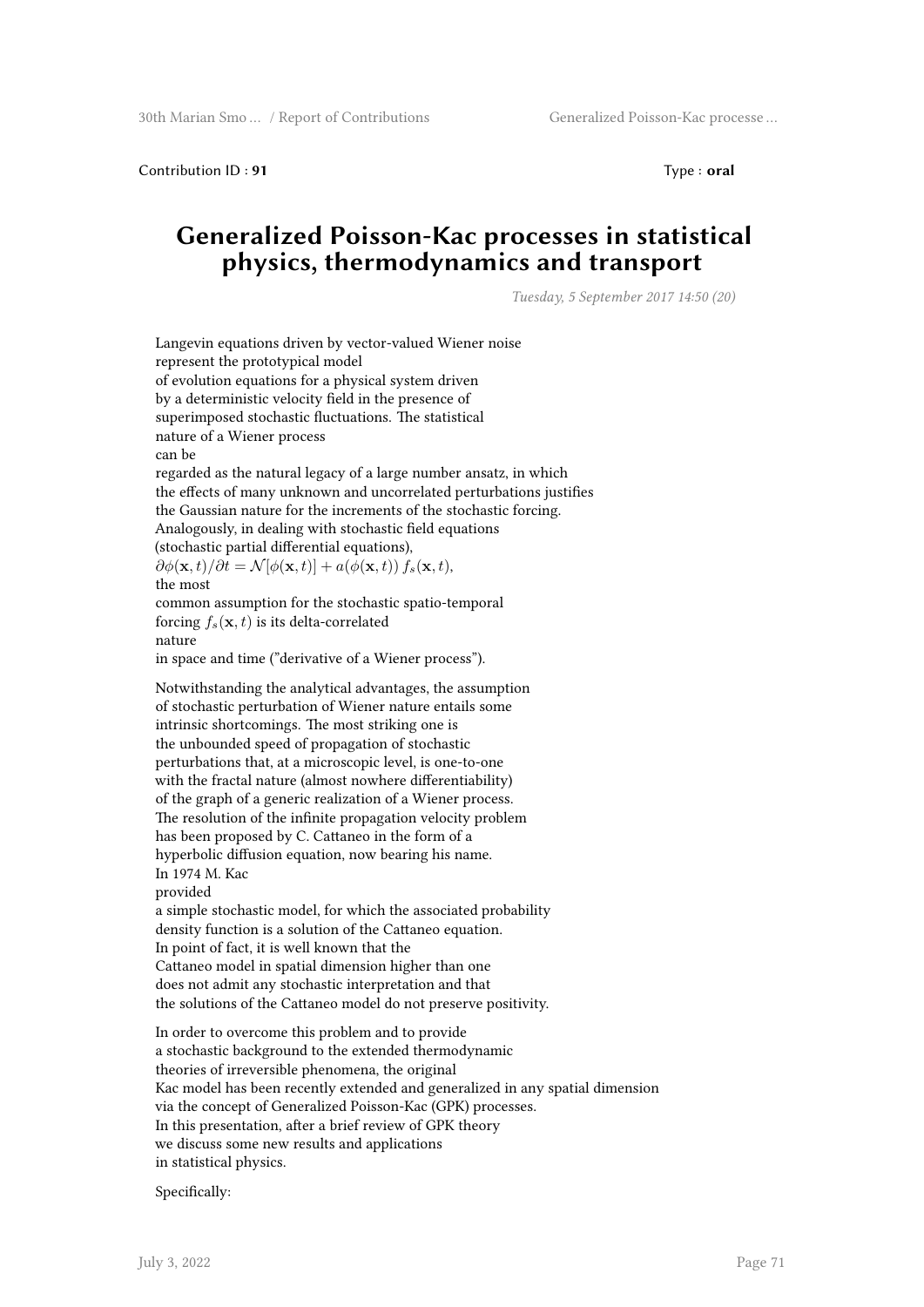(i) Motivated by the title of the present conference "On the Uniformity of Laws of Nature", it is addressed how Poisson-Kac and GPK processes permit to resolve the "singularities" in the solutions of classical parabolic transport equations. This is not only related to the resolution of the paradox of infinite propagation velocity, but involves also the description of boundary-layer dynamics and the group properties of the associated Markov operator.

(ii) The latter issue is closely related to the intrinsic "spinorial" statistical description of GPK processes, that naturally emerges from the relativistic description of stochastic kinematics.

(iii) It is addressed how the application of GPK fluctuations in stochastic partial differential equation ensures the preservation of positivity of the field variable (if required by physical principles, for instance whenever  $\phi(\mathbf{x}, t)$  represents a concentration) and avoids the occurrence of diverging correlation function, problem that arises even in the simplest (linear) stochastic partial differential equations in the presence of delta-correlated noise fields. The most striking example is the Edwards-Wilkinson model in spatial dimensions higher than one.

(iv) Finally, the application of GPK is addressed in connection with the modeling of systems of interacting particles.

**Primary author(s) :** GIONA, Massimiliano (University of Rome La Sapienza DICMA)

Presenter(s) : GIONA, Massimiliano (University of Rome La Sapienza DICMA)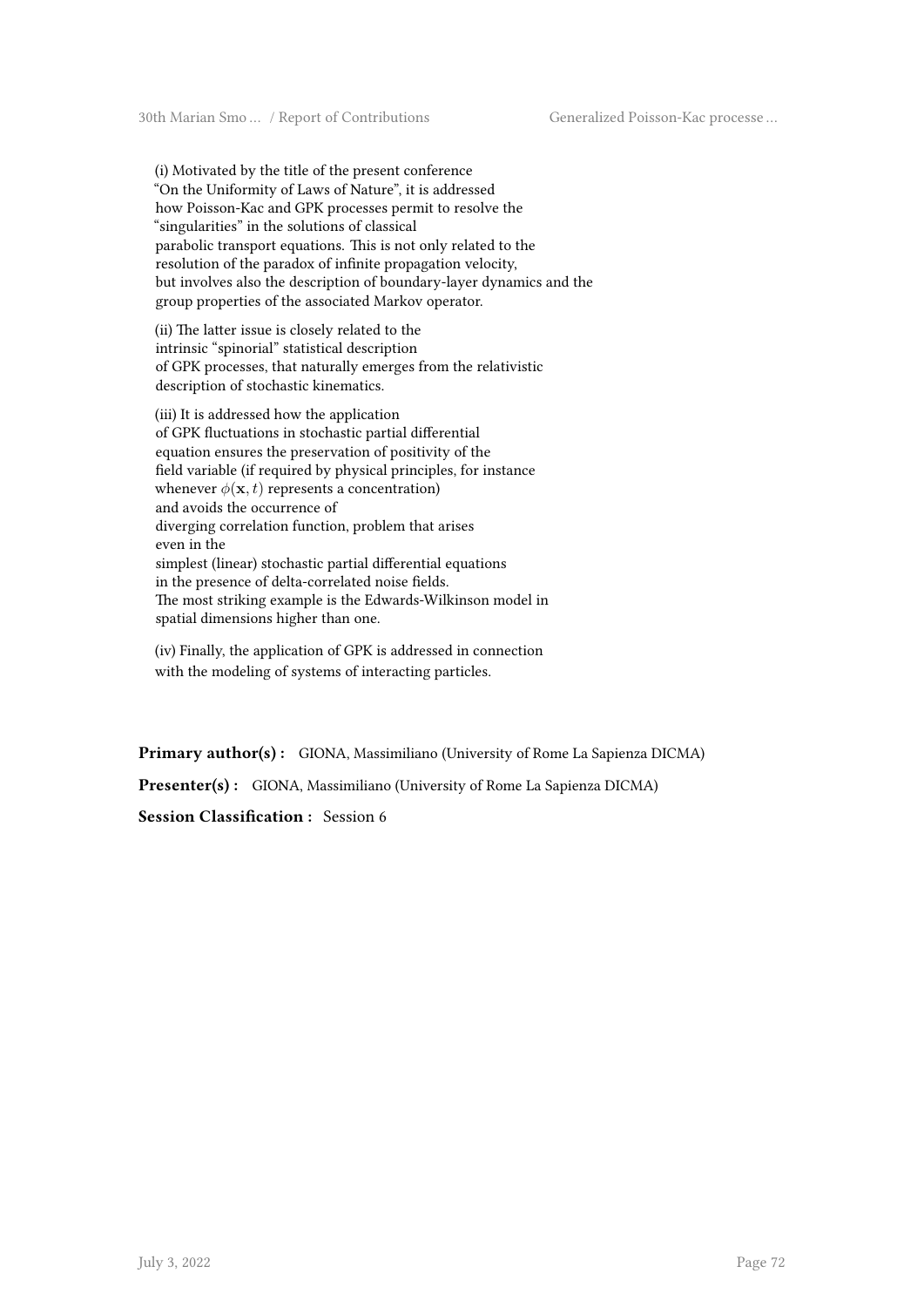Contribution ID: 92 Type : **poster** 

# **Thermodynamic approach to non-relativistic quantum mechanics**

In this contribution we explore the derivation of quantum mechanics from a classical field theory, or more precisely from a thermodynamic approach involving two field phases. This attempt is in line with the analysis of Laughlin and Pines on the emergent characters of physical laws, including quantum physics (PNAS, 97, 2000, 28).

#### The first

Specifically:

part of the presentation analyzes in detail the stochastic interpretation of quantum physics grounded on the "Advective Quantum Gauge" (AQG for short), i.e., on the equivalence between the Schrodinger and the advection diffusion equations in a Wick-rotated time.

Albeit this connection have been addressed by a huge and extensive literature, several implications of the above equivalence are fairly novel and of physical interest.

(i) The AQG approach provides for quantum system a kinematic equation of motion (complex Langevin equation) of the form

 $d\mathbf{x}(t) = i \mathbf{v}_q(\mathbf{x}(t)) dt + \sqrt{i 2 D_h} d\mathbf{w}(t)$  where  $d\mathbf{w}(t)$  the increments of a *n*-dimensional real-valued Wiener process. In the absence of stochastic fluctuations, from the above model one recovers the semiclassical limit of the Newton equations of motion.

(ii) The AQG furnishes an interesting interpretation of Bohmian quantum dynamics, as a mean field theory in which quantum fluctuations are accounted for by the quantum potential which depends on the modulus of the wavefunction.

(iii) The AQG provides a way to obtain the wavefunction or the quantum propagators in a simple and efficient way from random walk simulations. This is particularly relevant for quantum problems involving many degrees of freedom.

The stochastic interpretation of quantum mechanics, and specifically the AQG approach, is essentially a particle-based description of a physical system intrinsically subjected to fluctuations. This approach shows some limitations in the presence of time-dependent (and, a fortiori} stochastic) potentials.

The second part of the presentation provides a classical field-theoretical interpretation of the Schrodinger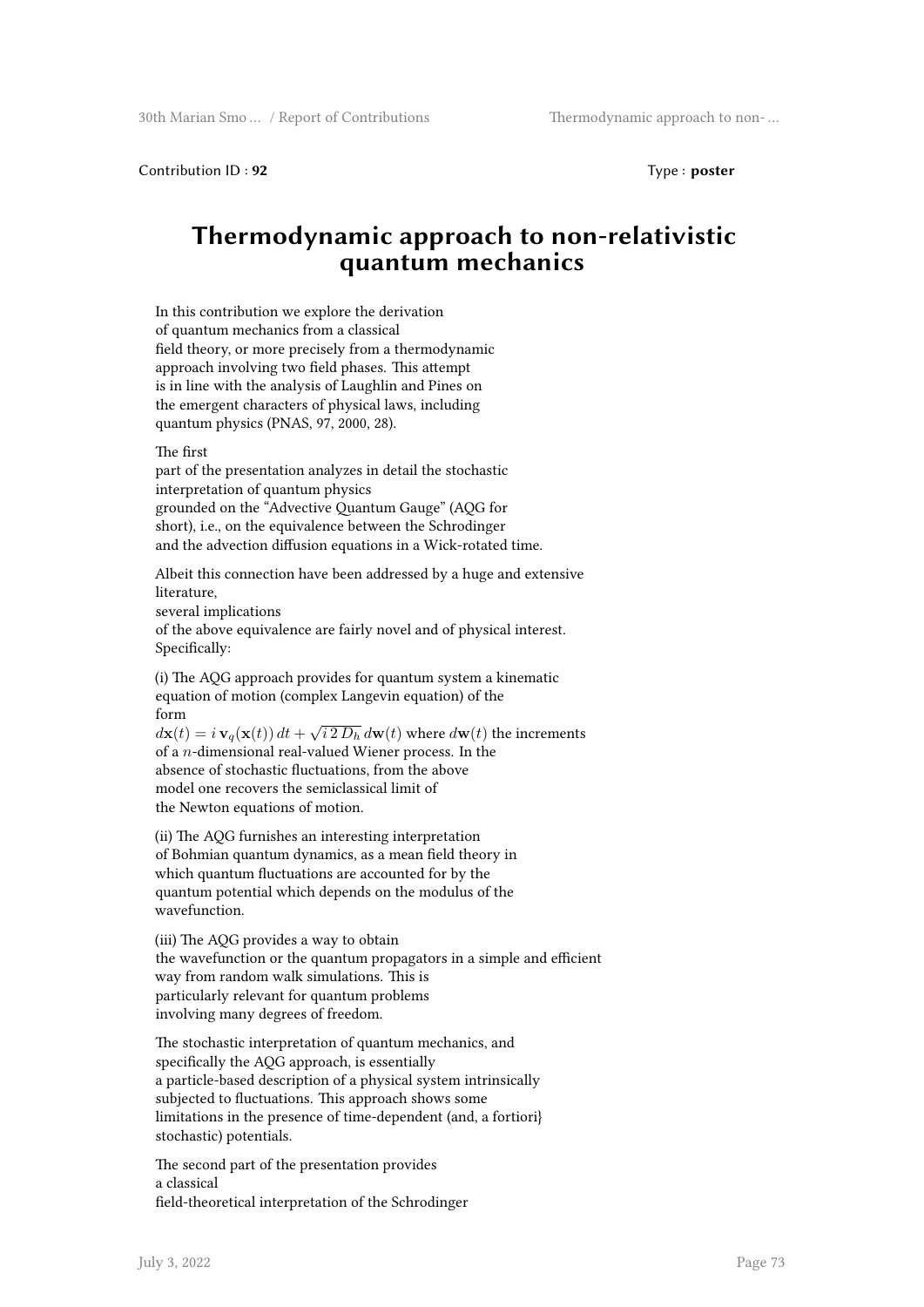equation, in which quantum (field) fluctuations still play a leading role, but a quantum system is viewed as a statistical mechanical system in which two field-phases coexist.

In the present thermodynamic model we assume that a quantum system corresponds to a two-phase thermodynamic system in which a "distributed" (radiating) field coexists with a "condensed field phase". Quantum equation of motion emerges from the interaction between the two phases by assuming a quasi steady-state approximation. As regards the condensed phase, it is at present described in a particle-like way via position and momentum.

As mentioned above, from a quasi-state approximation on the statistical description of the condensed field phase, Schrodinger equation is recovered. More precisely, a system of hyperbolic first-order equations analogous to the statistical description of Generalized Poisson-Kac processes is derived. The Kac limit of these equations provides the classical Schrodinger model containing the Laplacian operator accounting for the kinetic energy.

Primary author(s) : COCCO, Davide (Università di Roma La Sapienza) **Co-author(s) :** GIONA, Massimiliano (Università di Roma La Sapienza) **Presenter(s) :** COCCO, Davide (Università di Roma La Sapienza)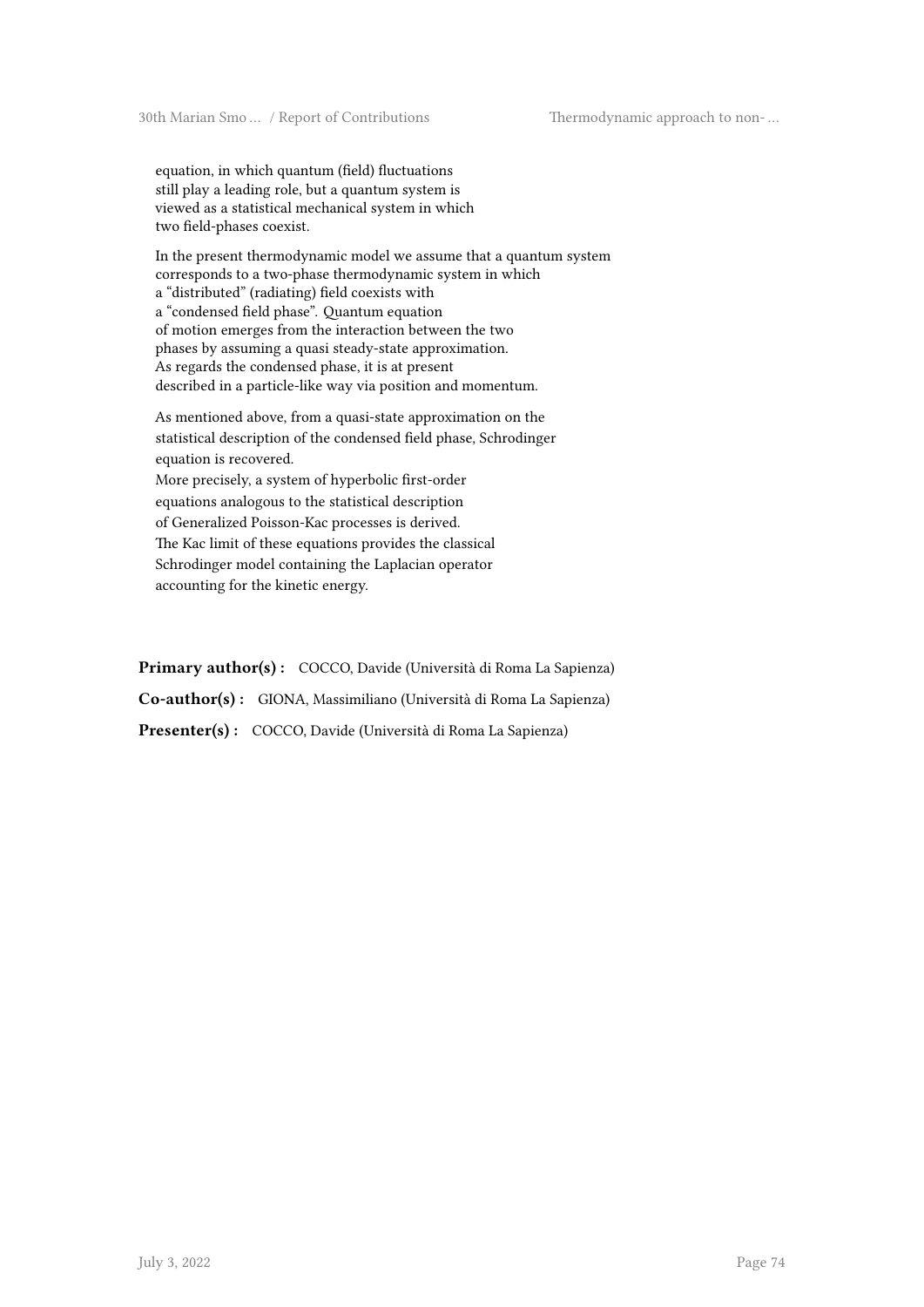Contribution ID : **93** Type : **poster** 

# **Kinetic equation for Smoluchowski's diffusion**

Smoluchowski's diffusion, [1], it is a diffusion in an external field is studied, and a general kinetic equation valid within the framework of classical statistical mechanics is found.

We apply Stecki's projection operator method, [2], to obtain a kinetic equation for an auxiliary distribution function f(k,v\_1,t). This function yields the intermediate scattering function  $I_s(k,t)$ , which is a Fourier transform of van Hove's function G\_s(r,t). The function G\_s(r,t) gives the probability of finding in a equilibrium system a given (marked) particle at (r,t), if it was known to be at the position  $r=0$  at the time t=0. A kinetic equation of the convolution type for the time evolution of the distribution function  $f(k, v_1, t)$  is given.

Diffusion problems studied in the time scale comparable with time of particles collision lead to kinetic equations which for step-wise potentials are functional equations in the velocity space.

We start, as usually in statistical physics from Liouville's theorem, which is a key theorem in classical statistical and Hamiltonian mechanics. The gas is composed of N particles. We pay a particular attention to Lorentz' gas with N-1 immovable particles-scatterers, between which a light particle number 1 is moving, and to Brownian diffusion (one heavy–marked particle among N-1 light particles). The second case is a natural generalization of Smoluchowski's equation.

[1] Subrahmanyan Chandrasekhar, Mark Kac, Roman Smoluchowski, Marian Smoluchowski - his life and scientific work, ed. by R. S. Ingarden, Seria: Polish Men of Science, PWN - Polish Scientific Publishers, Warszawa 1999.

[2] Jan Stecki, On the kinetic equation nonlocal in time for the generalized self-diffusion process, Journal of Computational Physics 7 (3) 547–553 (1971).

**Primary author(s) :** WOJNAR, Ryszard (Instytut Podstawowych Problemów Techniki Polskiej Akademii Nauk)

**Presenter(s) :** WOJNAR, Ryszard (Instytut Podstawowych Problemów Techniki Polskiej Akademii Nauk)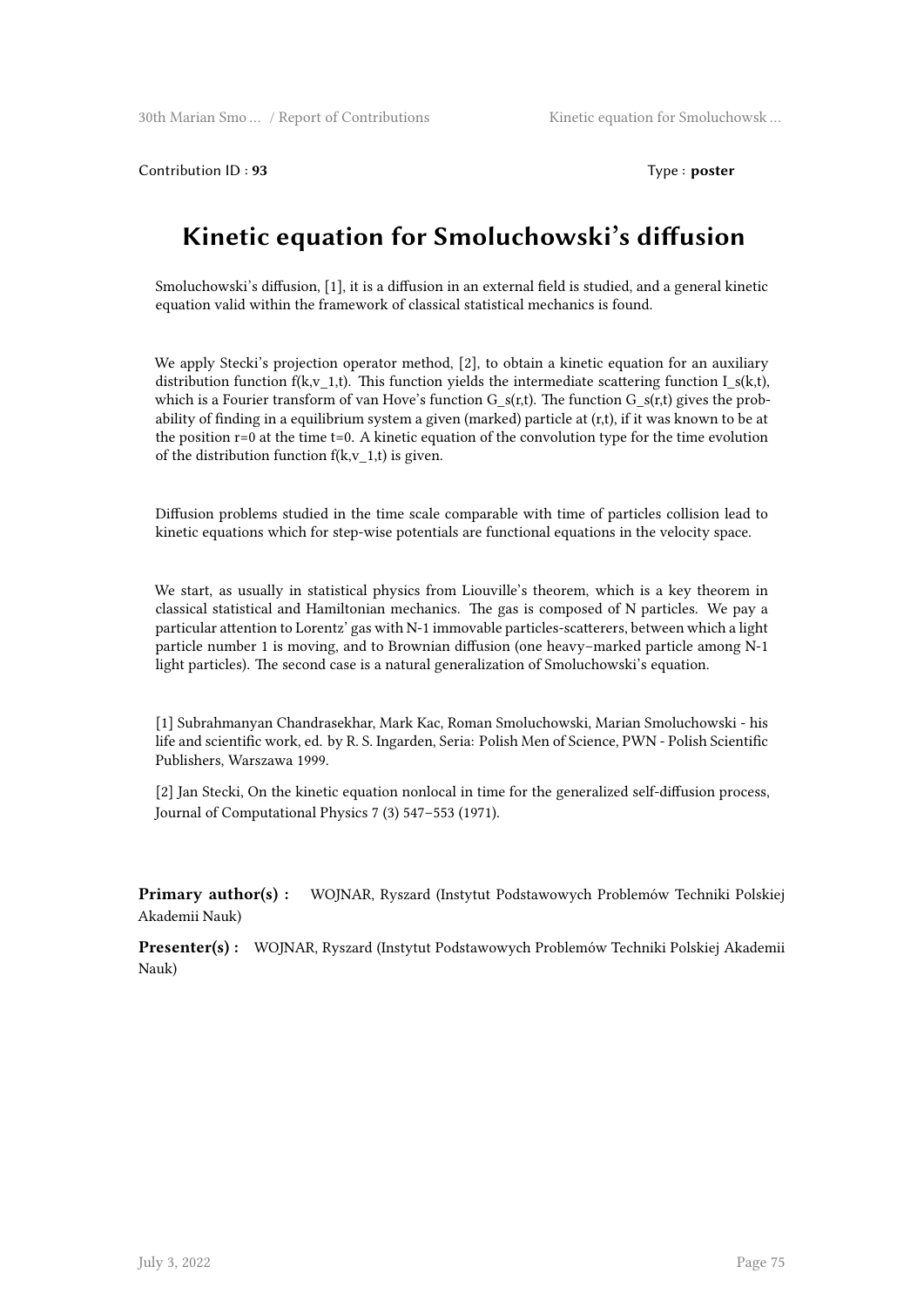Contribution ID: 94 Type : **poster** 

# **What drives transient behaviour in complex systems?**

We study transient behaviour in the dynamics of complex systems described by a set of nonlinear ODE's. Destabilizing nature of transient trajectories is discussed and its connection with the eigenvalue-based linearization procedure. The complexity is realized as a random matrix drawn from a modified May-Wigner model. Based on the initial response of the system, we identify a novel stable-transient regime. We calculate exact abundances of typical and extreme transient trajectories finding both Gaussian and Tracy-Widom distributions known in extreme value statistics. We identify degrees of freedom driving transient behaviour as connected to the eigenvectors and encoded in a non-orthogonality matrix  $T_0$ . We accordingly extend the May-Wigner model to contain a phase with typical transient trajectories present. An exact norm of the trajectory is obtained in the vanishing  $T_0$  limit where it describes a normal matrix.

Based on:

https://arxiv.org/abs/1705.08758

**Primary author(s) :** GRELA, Jacek (LPTMS, Universite Paris-Sud)

**Presenter(s) :** GRELA, Jacek (LPTMS, Universite Paris-Sud)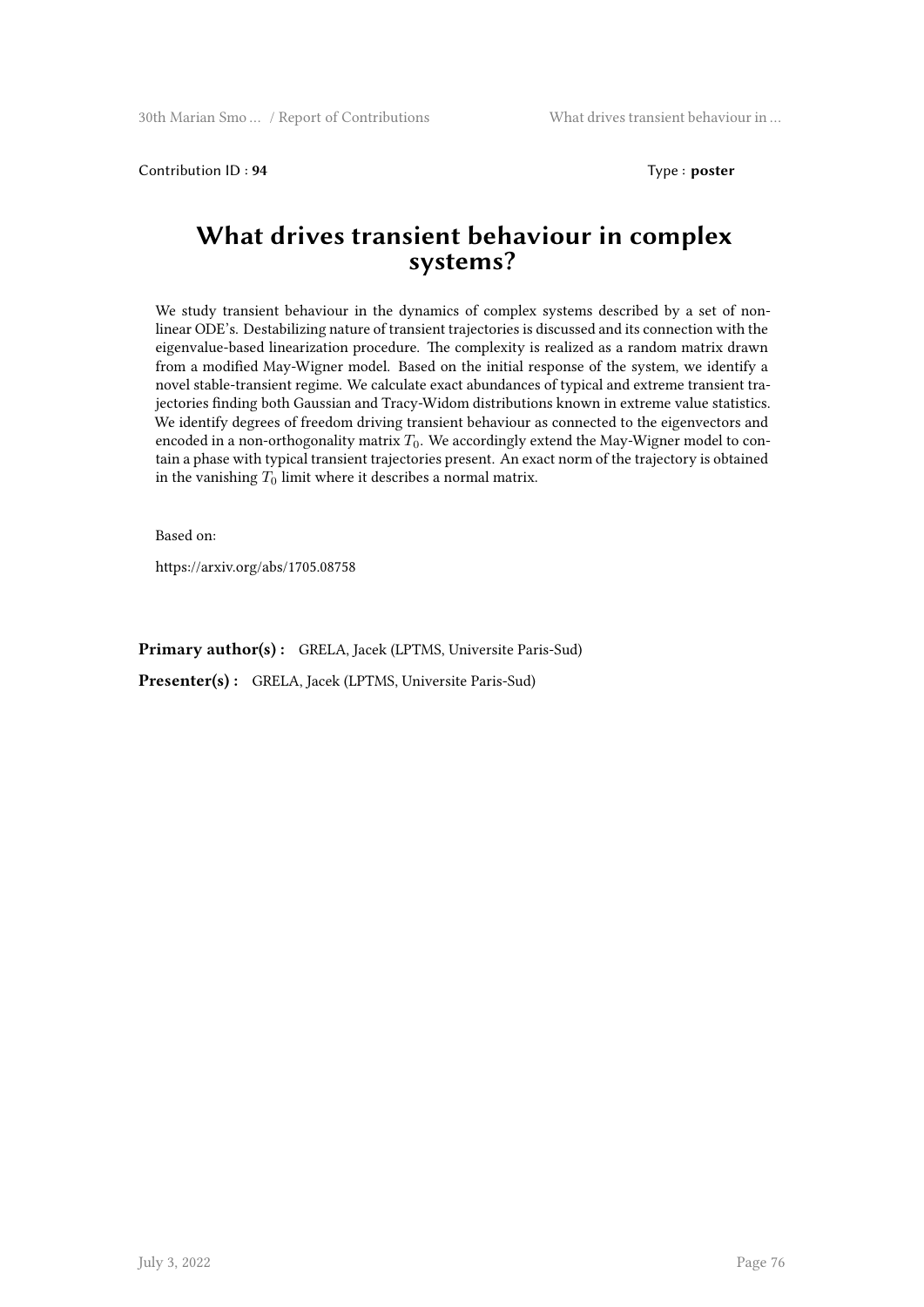Contribution ID: 95 Type: **oral** 

# **Harmonic spectral components in time sequences of Markov correlated events with an application to EEG and MEG signals**

*Monday, 4 September 2017 16:30 (30)*

The talk is addressed to the analysis of time sequences of Markov correlated events give rise to a line power spectrum having a relevant physical interest. In particular, Markov matrices able to represent closed loop sequences of events with arbitrary distribution, generated in a steady physical condition, generate a large set of line spectra, covering a very broad frequency range. The spectral lines is given by a matrix equation based on a generalized Markov matrix involving the Fourier transform of the distribution functions representing the time intervals between successive events of the sequence. The theoretical power spectra is then applied to describe the emergence of a broad set of waves found in the electro and magneto-encephalograms, whose frequency ranges from 0.5 to about 40 Hz, in terms of the effects produced by chains of firing neurons within the complex neural network of the brain. Synchronized closed loop sequences of firing neurons are considered and a few numerical simulations are reported.

**Primary author(s) :** CARBONE, Anna (Politecnico di Torino); MAZZETTI, Piero (Politecnico di Torino)

**Presenter(s) :** CARBONE, Anna (Politecnico di Torino)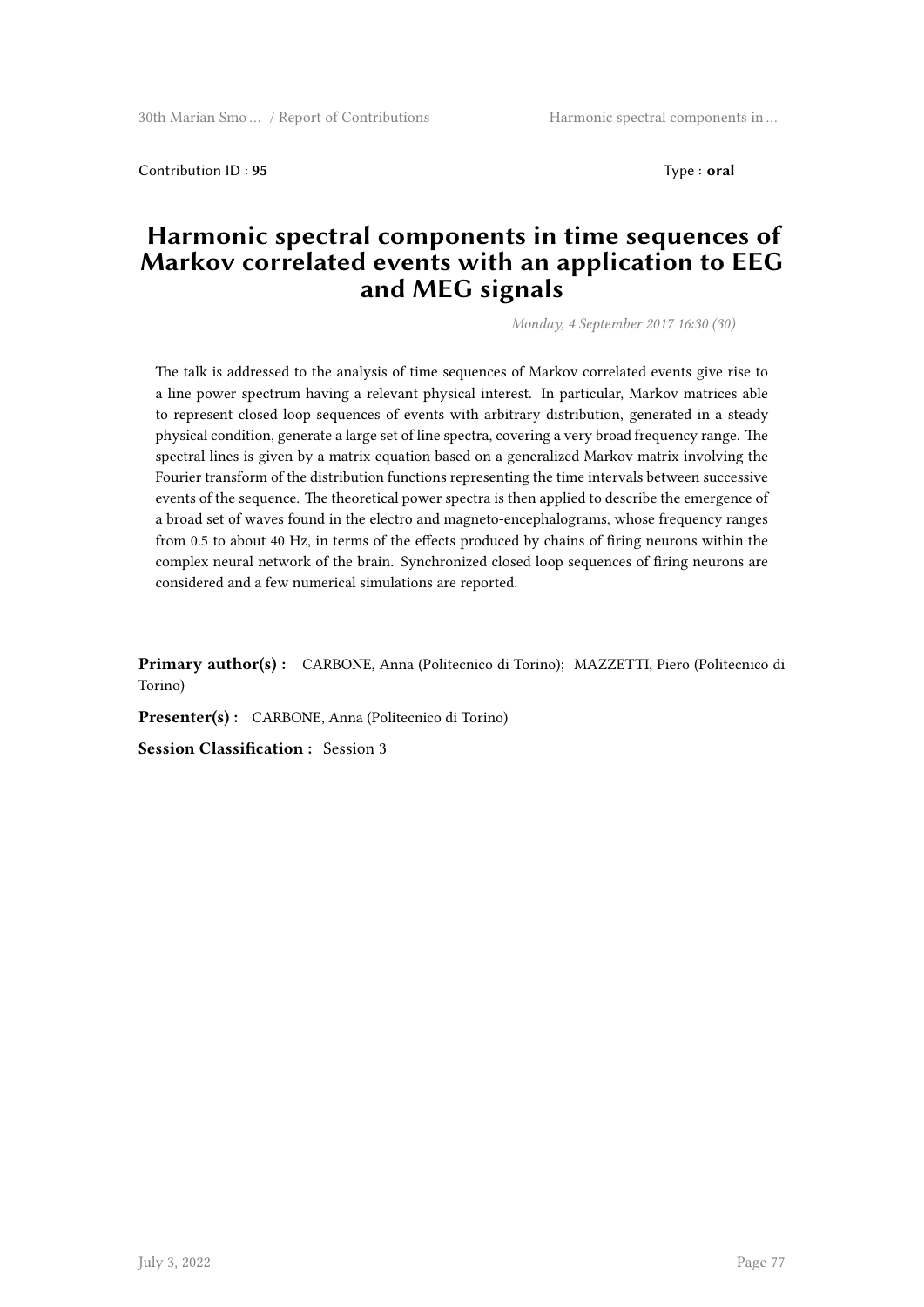Contribution ID : 96 Type : **oral** 

#### **Stochastic gene expression in cells undergoing division**

*Tuesday, 5 September 2017 11:50 (20)*

Stochasticity in gene expression is one of the most important problems of quantitative biology. It has been shown that, in the systems as small as living cells, production of proteins is strongly affected by random fluctuations coming from various sources. As a result, the biological noise is a meaningful factor influencing cellular processes and cell-fate decisions. The particular questions explored within the field of quantitative biology are, among others, the correct identification of noise sources and correct estimation of noise parameters, e.g., frequencies and sizes of the random bursts of protein production.

We propose a stochastic model of gene expression in cells undergoing division. The model combines a deterministic approximation of protein degradation and the two sources of noise: 1) Random bursts of protein production, and 2) more or less random duration of the cell cycle. Random partitioning of proteins between daughter cells is also possible as the third source of noise.

In the classical model proposed by the Xie group, the effect of cell division was tacitly identified with the effect protein degradation. We show that this may not be a correct assumption and the values of mean burst size and mean burst frequency inferred from the experiments using the classical model may be wrong. We show that our model provides more reasonable estimates for these quantities. Moreover, our model demonstrates that the "noise floor", observed in the experiments and previously ascribed to an unidentified extrinsic noise, may be the effect of cell division. Our model sets physical constraints, based on the degree of randomness in cell cycle duration, for the levels of noise in gene expression.

**Primary author(s) :** JEDRAK, Jakub (Institute of Physical Chemistry, Polish Academy of Sciences)

**Co-author(s) :** OCHAB-MARCINEK, Anna (Institute of Physical Chemistry, Polish Academy of Sciences)

**Presenter(s) :** OCHAB-MARCINEK, Anna (Institute of Physical Chemistry, Polish Academy of Sciences)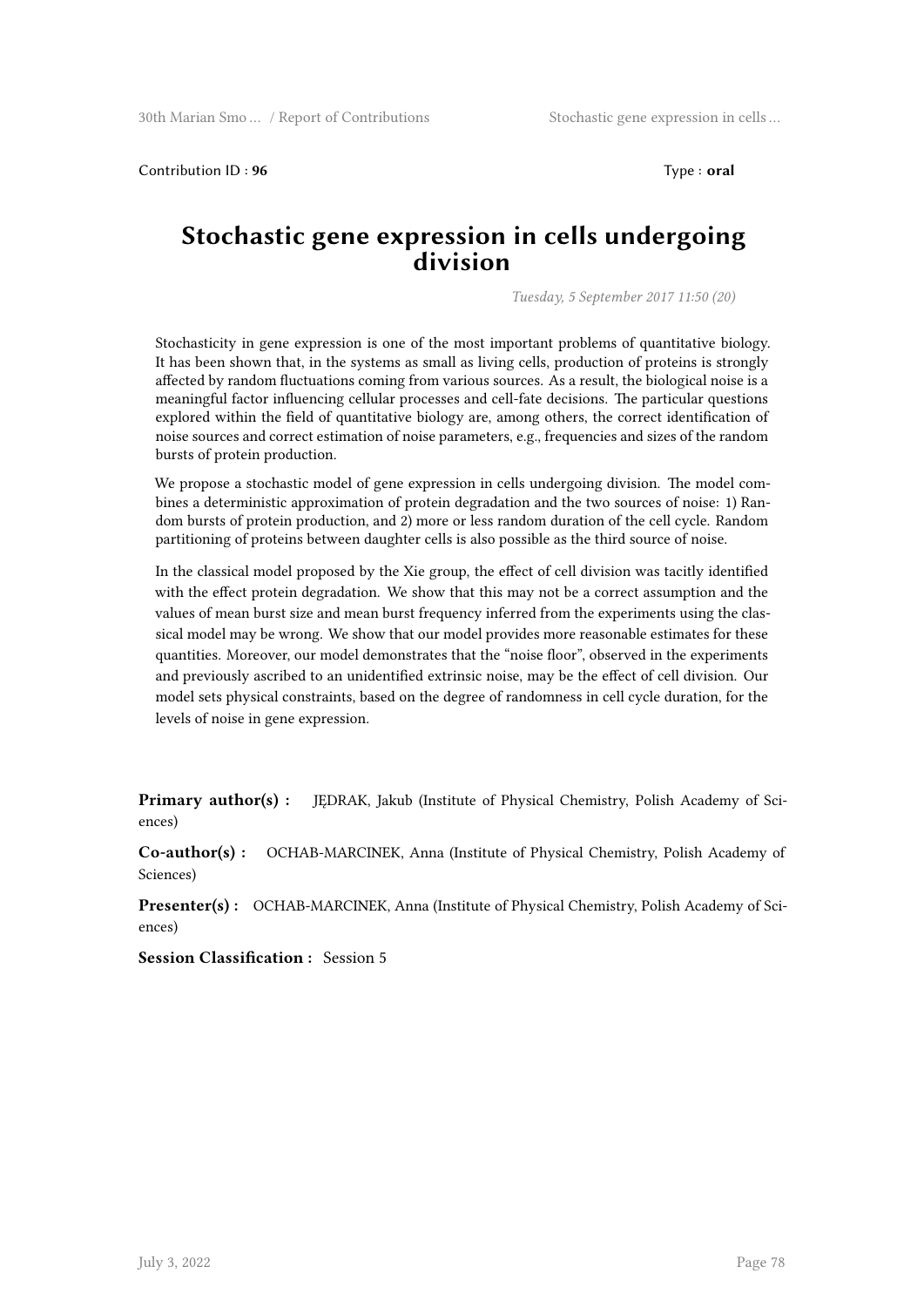Contribution ID : **97** Type : **poster** 

# **Nonequilibrium Kosterlitz-Thouless transition in a three-dimensional driven disordered system**

Two dimensional (2D) systems with global *U*(1) symmetry such as liquid Helium films and superconducting arrays of Josephson junctions exhibit a topologically ordered phase, which is characterized by power-law decay of the correlation function. The transition from such a quasi-long-range order (QLRO) phase to a disordered phase is called the Kosterlitz-Thouless (KT) transition. The peculiarity of this transition comes from the fact that it is caused by the structural changes in topological defects. Since the geometries and interactions of the topological defects crucially depend on the spatial dimensions, it is intriguing to understand the role of spatial dimensionality in the realization of the KT transition. In the first step toward clarifying this problem, we ask whether there exists a topologically ordered phase and a KT transition in higher dimensions.

It is well known that a quenched disorder can significantly change the large-scale physics of phase ordering systems. One might expect the possibility that the disorder leads to a novel type of KT transition. In fact, some 2D disordered systems are known to exhibit a disorder-induced KT transition at zero temperature. However, to the best of our knowledge, there is no example of a higher-dimensional disordered system which exhibits a KT transition in equilibrium.

In this study, we show that the three-dimensional random field XY model exhibits a topologically ordered phase and a KT transition when it is driven at a uniform velocity. In the first part of this study, we consider the spin-wave model in which the vortices are ignored. By applying the nonperturbative renormalization group approach, we show that the spin-wave model exhibits a QLRO phase, wherein the correlation function shows power-law decay with an exponent that depends on the disorder strength and the driving velocity. This QLRO phase resembles the topologically ordered phase in the 2D pure XY model. In the second part, we develop a phenomenological theory of the KT transition by taking into account the effect of the vortices. The change in the vortex structure at the transition point is also discussed.

Primary author(s): HAGA, Taiki (Kyoto University)

**Presenter(s) :** HAGA, Taiki (Kyoto University)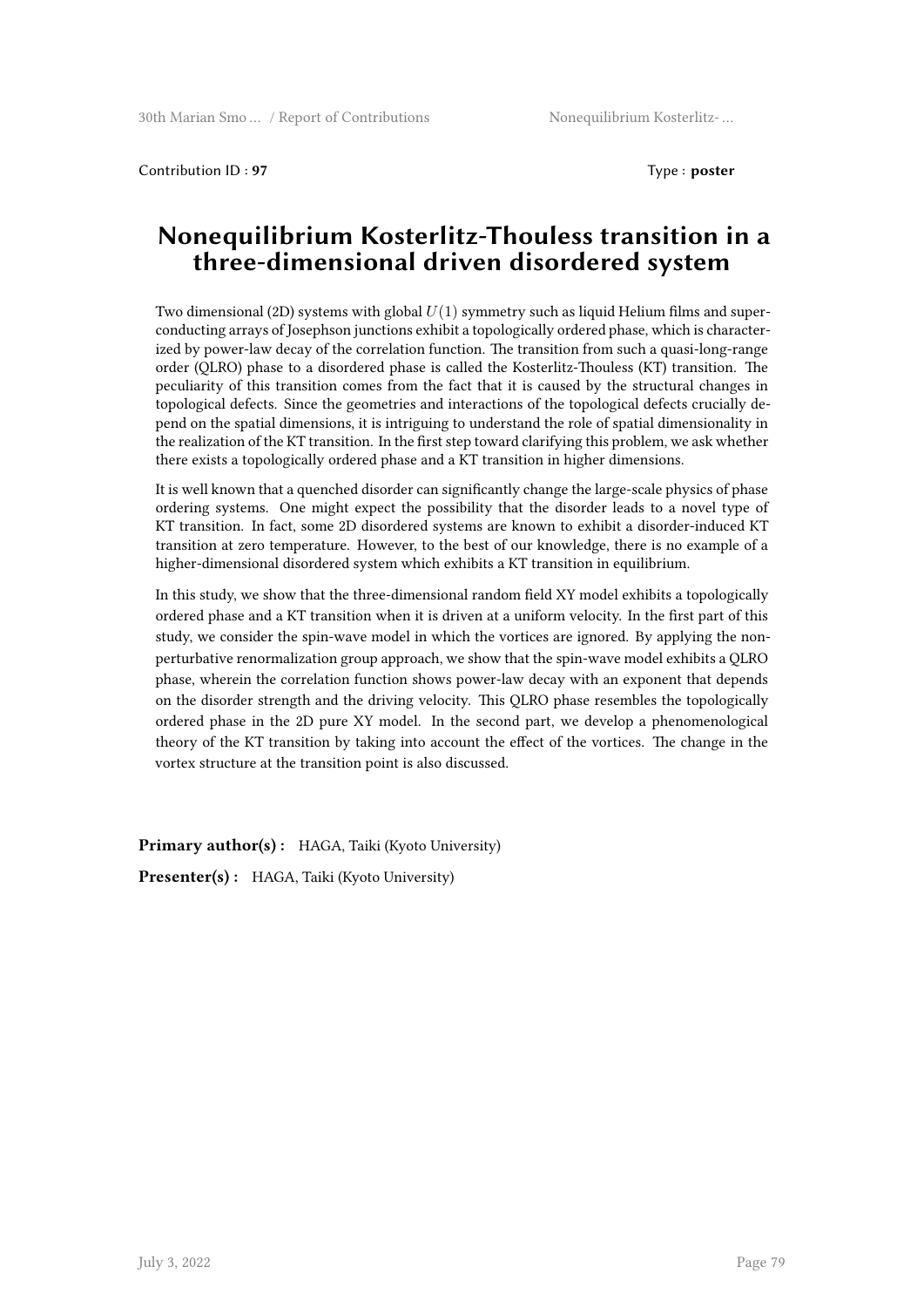Contribution ID : **98** Type : **poster** 

# **Stochastic gene expression in cells undergoing division**

Stochasticity in gene expression is one of the most important problems of quantitative biology. It has been shown that, in the systems as small as living cells, production of proteins is strongly affected by random fluctuations coming from various sources. As a result, the biological noise is a meaningful factor influencing cellular processes and cell-fate decisions. The particular questions explored within the field of quantitative biology are, among others, the correct identification of noise sources and correct estimation of noise parameters, e.g., frequencies and sizes of the random bursts of protein production.

We propose a stochastic model of gene expression in cells undergoing division. The model combines a deterministic approximation of protein degradation and the two sources of noise: 1) Random bursts of protein production, and 2) more or less random duration of the cell cycle. Random partitioning of proteins between daughter cells is also possible as the third source of noise.

In the classical model proposed by the Xie group, the effect of cell division was tacitly identified with the effect protein degradation. We show that this may not be a correct assumption and the values of mean burst size and mean burst frequency inferred from the experiments using the classical model may be wrong. We show that our model provides more reasonable estimates for these quantities. Moreover, our model demonstrates that the "noise floor", observed in the experiments and previously ascribed to an unidentified extrinsic noise, may be the effect of cell division. Our model sets physical constraints, based on the degree of randomness in cell cycle duration, for the levels of noise in gene expression.

**Primary author(s) :** JĘDRAK, Jakub (Instytut Chemii Fizycznej PAN, ul. Kasprzaka 44/52, 01-224 Warszawa)

**Co-author(s) :** OCHAB-MARCINEK, Anna (Institute of Physical Chemistry, Polish Academy of Sciences)

**Presenter(s) :** JĘDRAK, Jakub (Instytut Chemii Fizycznej PAN, ul. Kasprzaka 44/52, 01-224 Warszawa)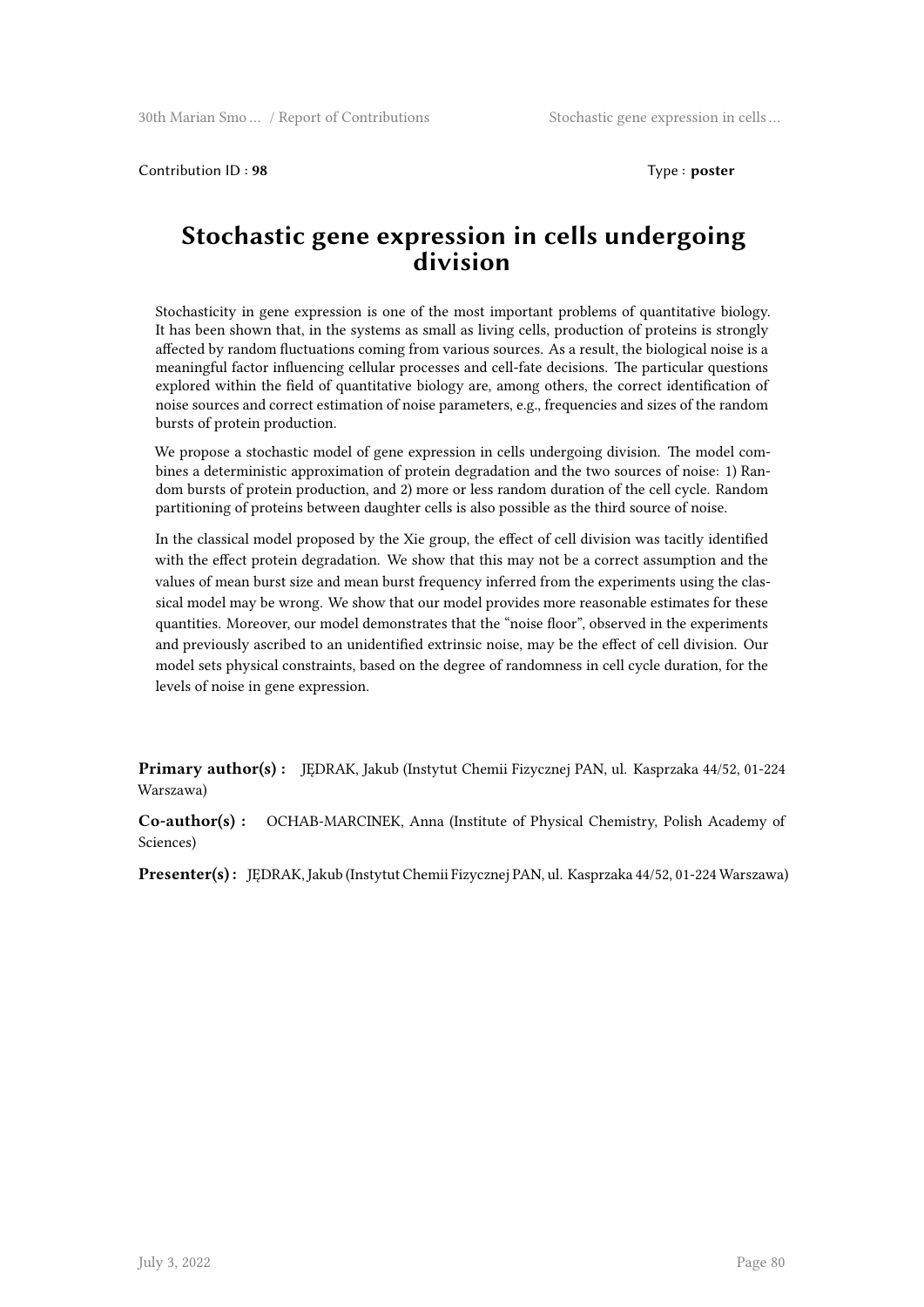Contribution ID : **99** Type : **oral** 

# **Eliminating ensembles from equilibrium statistical physics: Maxwell's demon, Szilard's engine, and thermodynamics via entanglement**

*Friday, 8 September 2017 11:30 (30)*

A system in equilibrium does not evolve: time independence is its telltale characteristic. However, in Newtonian physics microstate of an individual system (a point in its phase space) evolves incessantly in accord with its equations of motion. Ensembles were introduced in XIX century to bridge that chasm between continuous motion of phase space points in Newtonian dynamics and stasis of thermodynamics: While states of individual classical system inevitably evolve, a phase space distribution of such states – an ensemble – can be time-independent. I show that entanglement (e.g., with the environment) can yield time-independent equilibrium in an individual quantum system. This allows one to eliminate ensembles – an awkward stratagem introduced to reconcile thermodynamics with Newtonian mechanics – and use individual system interacting with its heat bath to represent equilibrium and to elucidate the role of information and measurements in physics. Thus, in our quantum Universe one can practice statistical physics without ensembles. I illustrate classical difficulties and the need for ensembles with Szilard's engine, and show that in a similar quantum engine a single system entangled with the environment is enough. The role of Maxwell's demon (which in this quantum context resembles Wigner's friend) is also discussed.

**Primary author(s) :** ZUREK, Wojciech (Los Alamos) **Presenter(s) :** ZUREK, Wojciech (Los Alamos) **Session Classification :** Session 13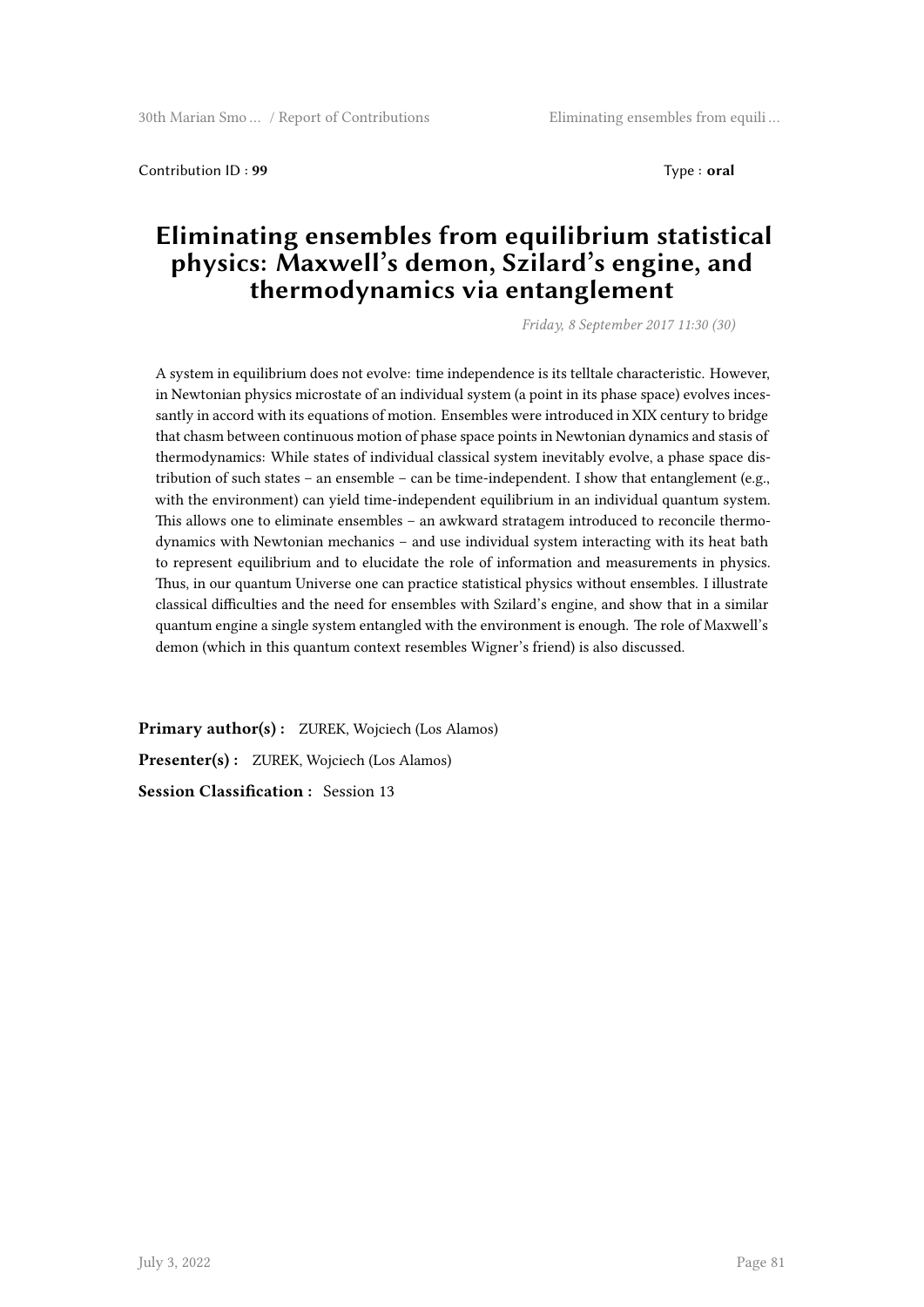Contribution ID: **100** Type : **oral** 

# **Autonomous thermal motors**

*Wednesday, 6 September 2017 09:00 (20)*

We present a minimal model

of autonomous thermal motor, made of two interacting

Brownian particles, sitting on two periodic potentials, and kept at different temperatures. We show that such a system does not require ratchet potentials (with

, e.g., an asymmetric saw-tooth shape) in order to exhibit direct

transport, but presents a spontaneous symmetry breaking.

Both the dynamic and thermodynamic properties of the model are discussed.

We find that while the model can be solved exactly in the limit of strong coupling between the particles, the optimal operation regime occurs at moderate coupling strength.

**Primary author(s) :** IMPARATO, Alberto (University of Aarhus, Department of Physics and Astronomy)

**Presenter(s) :** IMPARATO, Alberto (University of Aarhus, Department of Physics and Astronomy)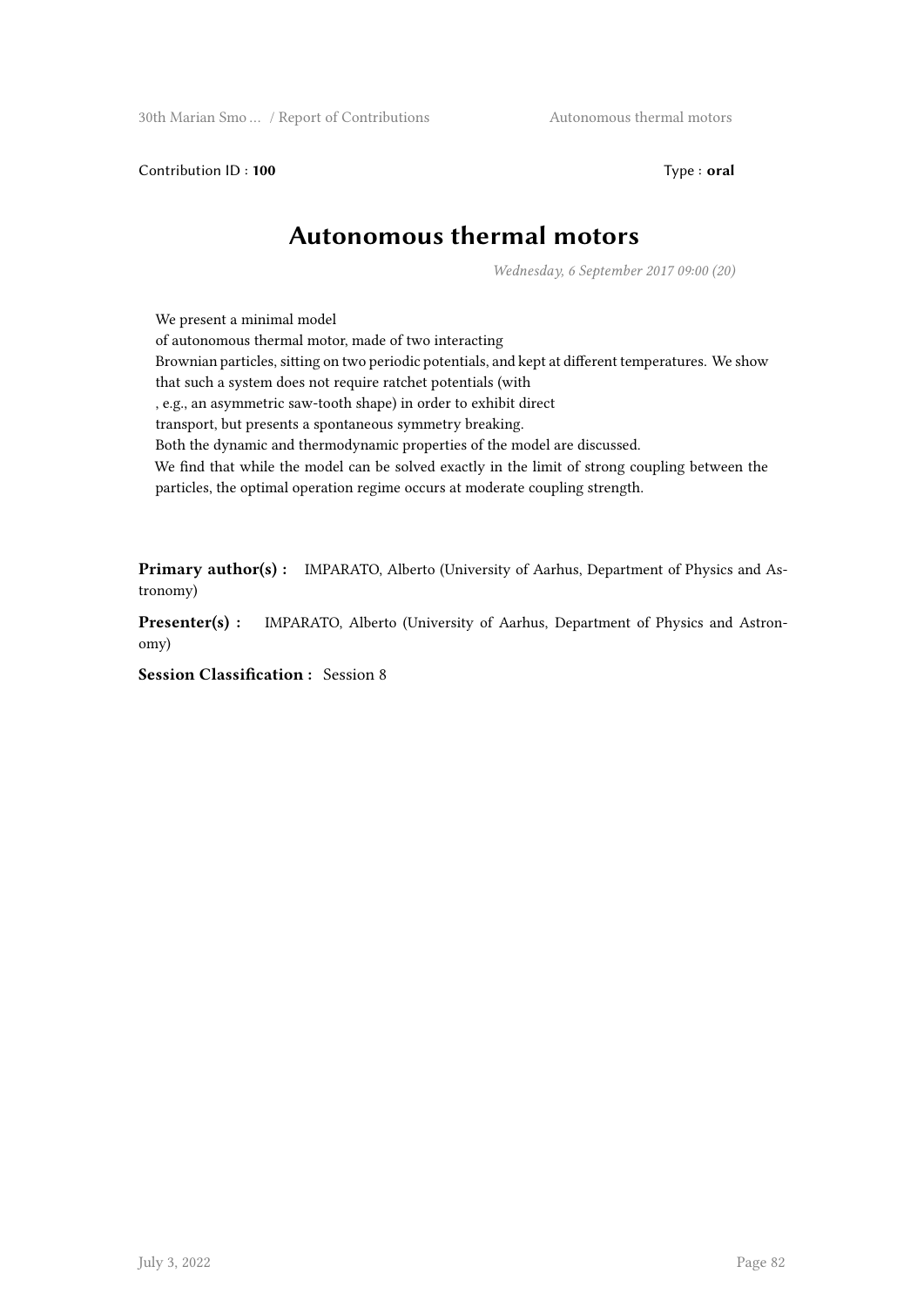Contribution ID : **101** Type : **oral**

#### **Thermodynamic activation energy for self diffusion and order-order relaxation in intermetallic compounds: atomistic model and Monte Carlo simulations**

*Monday, 4 September 2017 15:40 (20)*

Self-diffusion and the 'order order' relaxation process in intermetallic compounds is described in terms of effective atomic jump frequencies and the current degree of chemical long-range order. It is demonstrated that the thermodynamic activation energies of self-diffusion and the 'order-order' relaxation can be expressed in terms of the activation energies of more elementary processes. As the derived expressions differ from each other, the values of the thermodynamic activation energies for self-diffusion and the 'order order' relaxation can be different although both processes are controlled by the same vacancy-mediated elementary atomic jumps.

In order to assess the the validity of the derived formulae different B2-ordering binary systems are simulated. The results of the computer experiments are in good agreement with the tested formulae. It is shown that the relationship between the activation energies observed in triple defect B2-ordering binaries, where the value of the activation energy for order-order relaxations is substantially lower than that for self-diffusion, does not hold in the case of non-triple-defect binaries. Using the tested formulae, the origin of the effect is elucidated and attributed to the atomistic origin of the tendency for triple-defect disordering.

P. Sowa, A. Biborski, M. Kozłowski, R. Kozubski, I.V. Belova, G.E. Murch: Atomistic origin of the thermodynamic activation energy for self diffusion and order-order relaxation in intermetallic compounds. Part I and Part II, Philos.Mag., **97**, 1361-1374, 1375-1397 (2017).

**Primary author(s) :** ABDANK-KOZUBSKI, Rafal (M. Smoluchowski Institute of Physics, Jagiellonian University in Krakow)

**Co-author(s) :** BIBORSKI, Andrzej (AGH University of Science and Technology Academic Centre for Materials and Nanotechnology); MURCH, Graeme E. (Centre for Mass and Thermal Transport in Engineering Materials, School of Engineering, The University of Newcastle, Callaghan, Australia); BELOVA, Irina V. (Centre for Mass and Thermal Transport in Engineering Materials, School of Engineering, The University of Newcastle, Callaghan, Australia); SOWA, Piotr (M. Smoluchowski Institute of Physics, Jagiellonian University in Krakow)

**Presenter(s) :** ABDANK-KOZUBSKI, Rafal (M. Smoluchowski Institute of Physics, Jagiellonian University in Krakow)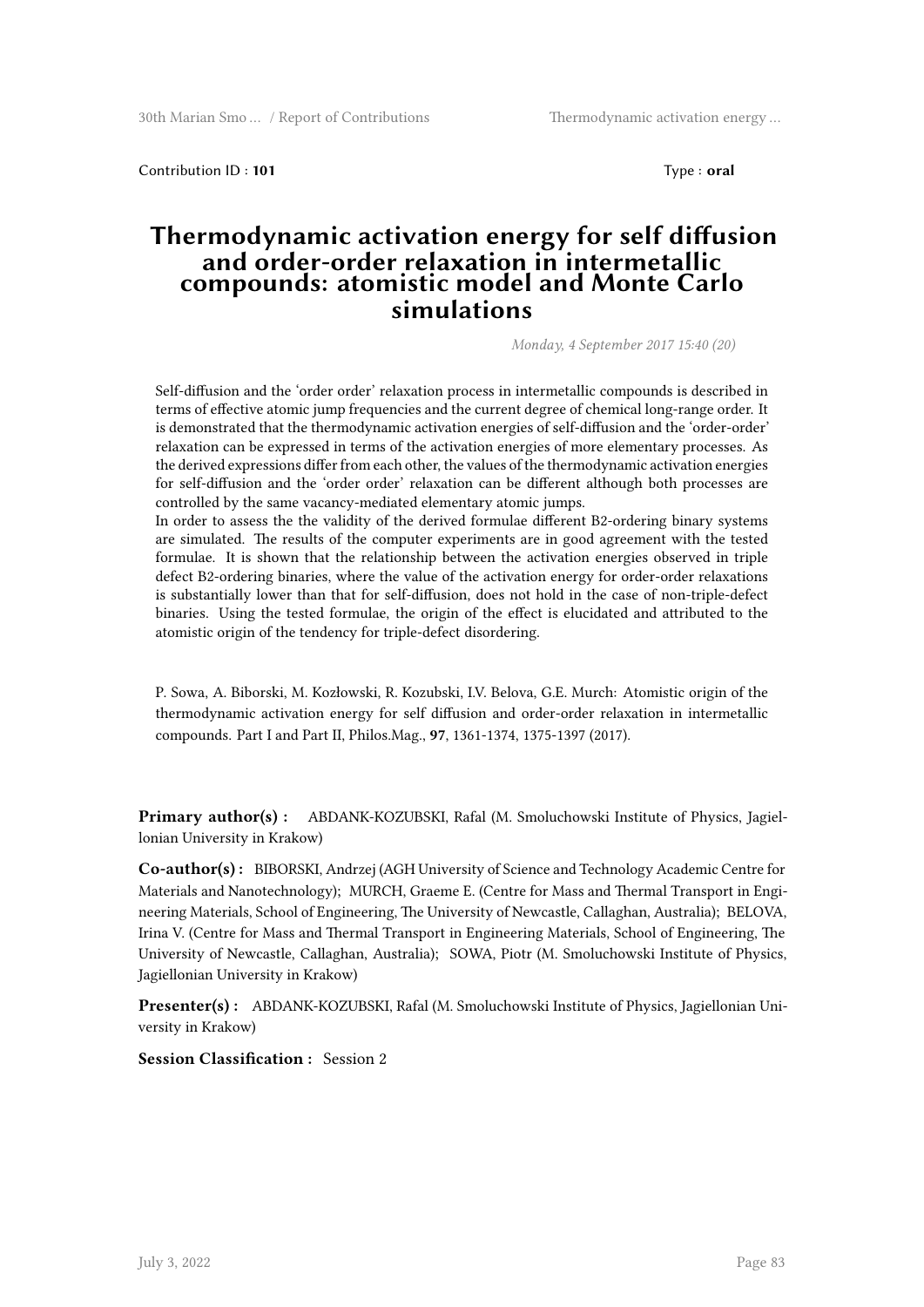Contribution ID : **103** Type : **oral**

# **Second order optimization may lead to Lévy walks**

*Friday, 8 September 2017 09:50 (15)*

Most living organisms perform two different types of search: a directed search (taxis) and a random

search. The former is observed when the environment provides cues to guide the motion towards targets,

whereas the latter may not involve any memory and information processing and can be modeled by ran-

dom walks. There is a large body of experimental results showing that the random walk adopted by many

organisms is described well by Lévy walks, which raises questions about the reasons and underlying mech-

anisms of such a behavior. Here we show that Lévy walks may emerge from a directed gradient based

search, which bridges the gap between the two modes of a search. For a wide range of scenarios our model

reproduces the tail index α = 1, in line with previous experimental observations in foraging organisms and

predictions based on optimality considerations for sparse targets. Moreover, the model predicts specific

relations between features of the search and the curvature of the optimized function, which can be tested

experimentally.

**Primary author(s) :** KUSMIERZ, Lukasz (RIKEN Brain Science Institute); TOYOIZUMI, Taro (RIKEN Brain Science Institute)

**Presenter(s) :** KUSMIERZ, Lukasz (RIKEN Brain Science Institute)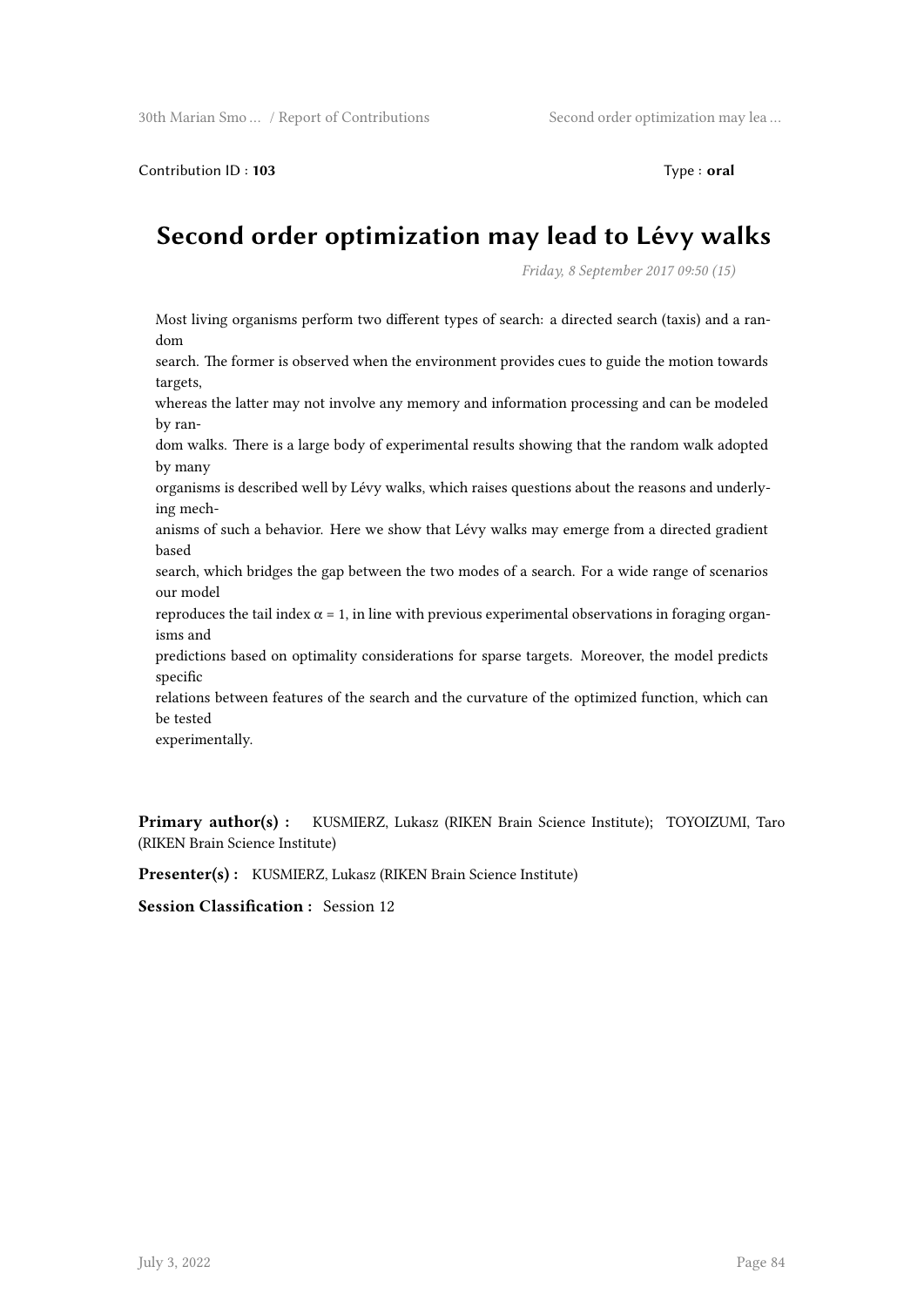Contribution ID : **104** Type : **oral**

# **Stochastic processes for fractional kinetics with application to anomalous diffusion in living cells**

*Friday, 8 September 2017 09:20 (15)*

Fractional kinetics is derived from Gaussian processes when the medium where the diffusion takes place is characterized by a population of length-scales [1]. This approach is analogous to the generalized grey Brownian motion [2], and it can be used for modelling anomalous diffusion in complex media. In particular, the resulting stochastic process can show sub-diffusion, ergodicity breaking, p variation, and aging with a behaviour in qualitative agreement with single-particle tracking experiments in living cells. Moreover, for a proper distribution of the length-scales, a single parameter controls the ergodic-to-nonergodic transition and, remarkably, also drives the transition of the diffusion equation of the process from nonfractional to fractional, thus demonstrating that fractional kinetics emerges from ergodicity breaking [3].

[1] Pagnini G. and Paradisi P., A stochastic solution with Gaussian stationary increments of the symmetric space-time fractional diffusion equation. Fract. Calc. Appl. Anal. 19, 408–440 (2016)

[2] Mura A. and Pagnini G., Characterizations and simulations of a class of stochastic processes to model anomalous diffusion. J. Phys. A: Math. Theor. 41, 285003 (2008)

[3] Molina–García D., Pham T. Minh, Paradisi P., Manzo C. and Pagnini G., Fractional kinetics emerging from ergodicity breaking in random media. Phys. Rev. E. 94, 052147 (2016)

**Primary author(s) :** PAGNINI, Gianni (BCAM - Basque Center for Applied Mathematics, Bilbao, Basque Country - Spain)

**Co-author(s) :** MANZO, Carlo (Universitat de Vic - Universitat Central de Catalunya (UVic-UCC), Vic, Spain); MOLINA-GARCÍA, Daniel (BCAM - Basque Center for Applied Mathematics, Bilbao, Basque Country - Spain); PARADISI, Paolo (ISTI - CNR, Pisa, Italy)

**Presenter(s) :** PAGNINI, Gianni (BCAM - Basque Center for Applied Mathematics, Bilbao, Basque Country - Spain)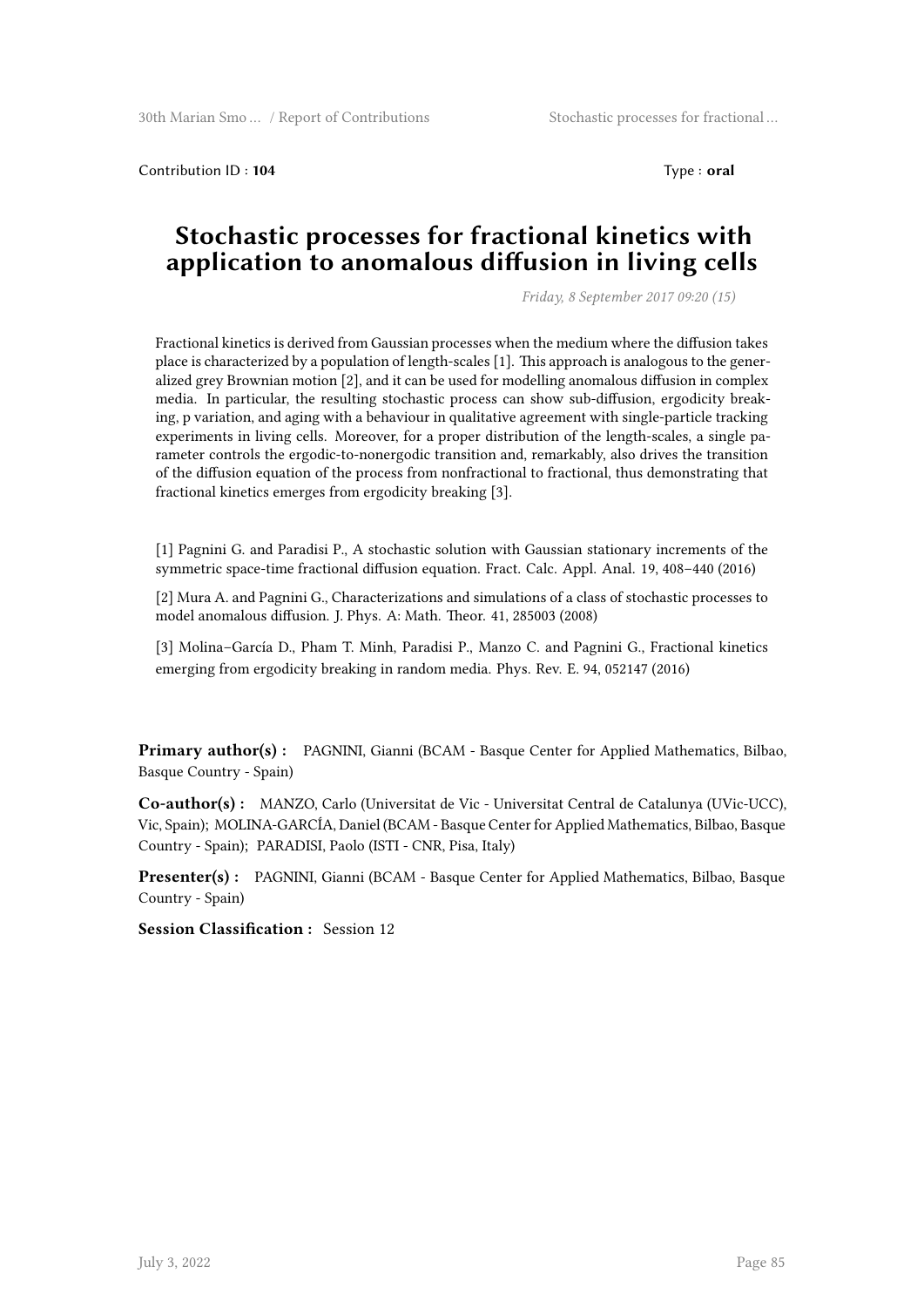Contribution ID: **105** Type : **poster** 

# **Entropy facilitated transport of potassium ions through Kv 1.2 channels**

We analyze how changes of channel pore geometry during membrane depolarization can influence transport properties of Kv 1.2 channel protein. Spatial confinements of the channel give rise to entropic barriers which effectively influence its ability to transport the potassium ions through the membrane.

First, on the base of structures of the channel in an open state at membrane depolarization (full voltage activation of the channel) and hyperpolarization (implying low activity of the channel) we calculate the difference in entropy between fully voltage-activated and resting state of the channel. The obtained result indicates that voltage-activation is an entropy-driven process.

Second, we describe the differences in characteristics of K+ transport through the channel pore at different voltages basing on the results of random walk simulations in entropic and electric potentials.

**Primary author(s) :** WAWRZKIEWICZ-JALOWIECKA, Agata (Silesian University of Technology, Faculty of Chemistry)

**Co-author(s) :** GRZYWNA, Zbigniew (Silesian University of Technology, Faculty of Chemistry)

**Presenter(s) :** WAWRZKIEWICZ-JALOWIECKA, Agata (Silesian University of Technology, Faculty of Chemistry)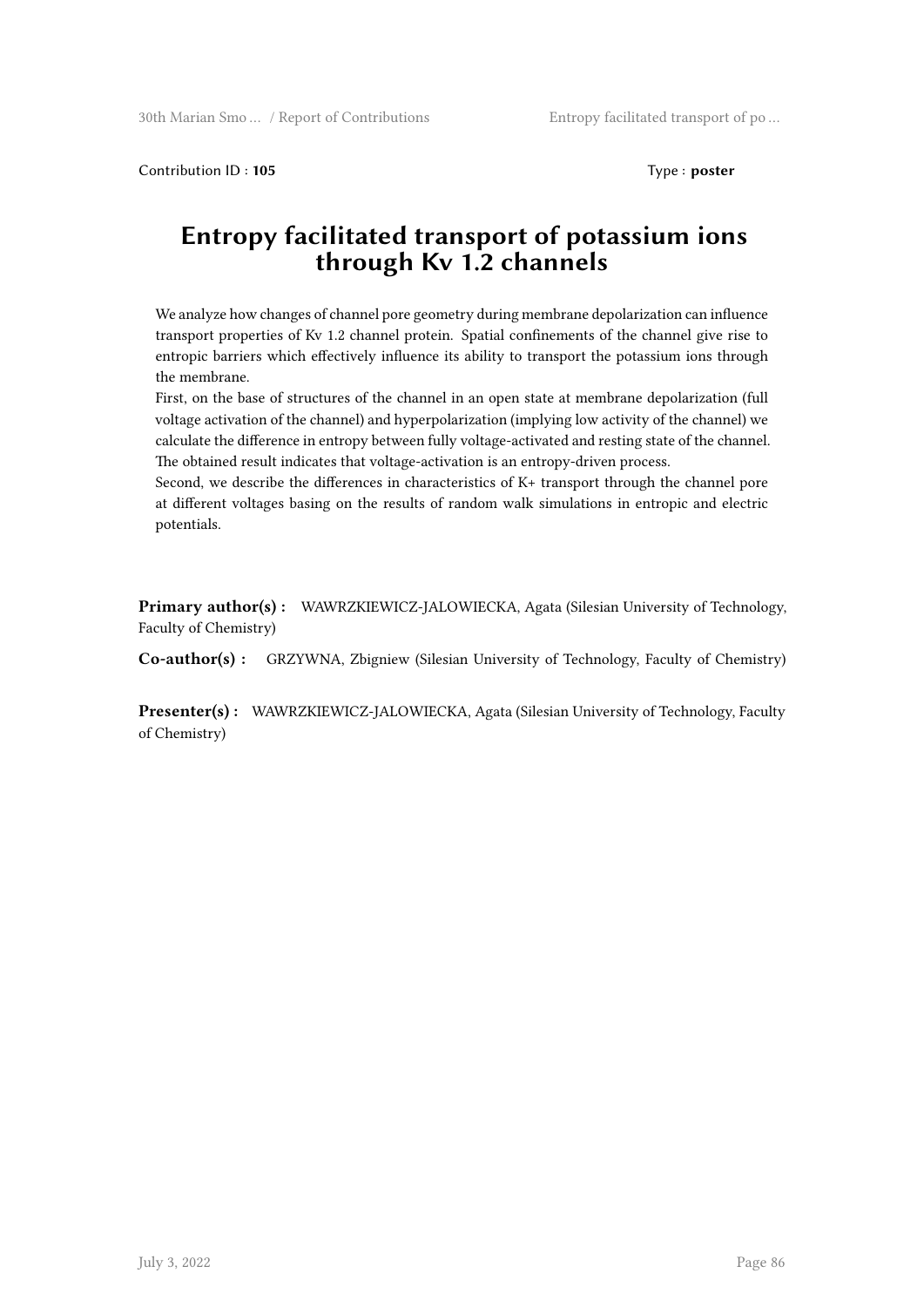Contribution ID : **106** Type : **oral**

# **A Boltzmann-distribution-equivalent for Levy noise and how it leads to thermodynamically consistent epicatalysis**

*Friday, 8 September 2017 09:00 (20)*

Nonequilibrium systems commonly exhibit Levy noise. This means that the distribution for the size of the Brownian fluctuations has a "fat" power tail. Large Brownian kicks are then more common as compared to the ordinary Gaussian distribution that is associated with equilibria.

We consider a two-state system, i.e. two wells and in between a barrier that is sufficiently high for a barrier crossing to be a rare event. When the noise is Levy, we do *not* get a Boltzmann distribution between the two wells. Instead we get a situation where the distribution between the two wells also depends on the height of the barrier that is in between.

A catalyst, by lowering the barrier between two states, can speed up the establishment of an equilibrium. It will, however, not change the equilibrium distribution. In an environment with Levy noise, on the other hand, we have the possibility of epicatalysis, i.e. a catalyst effectively altering the steady state distribution between two states by changing the barrier height. We discuss how this idea may possibly apply to nuclear reactions and to biochemical reality in a living cell.

Primary author(s): BIER, Martin (East Carolina University) **Presenter(s) :** BIER, Martin (East Carolina University) **Session Classification :** Session 12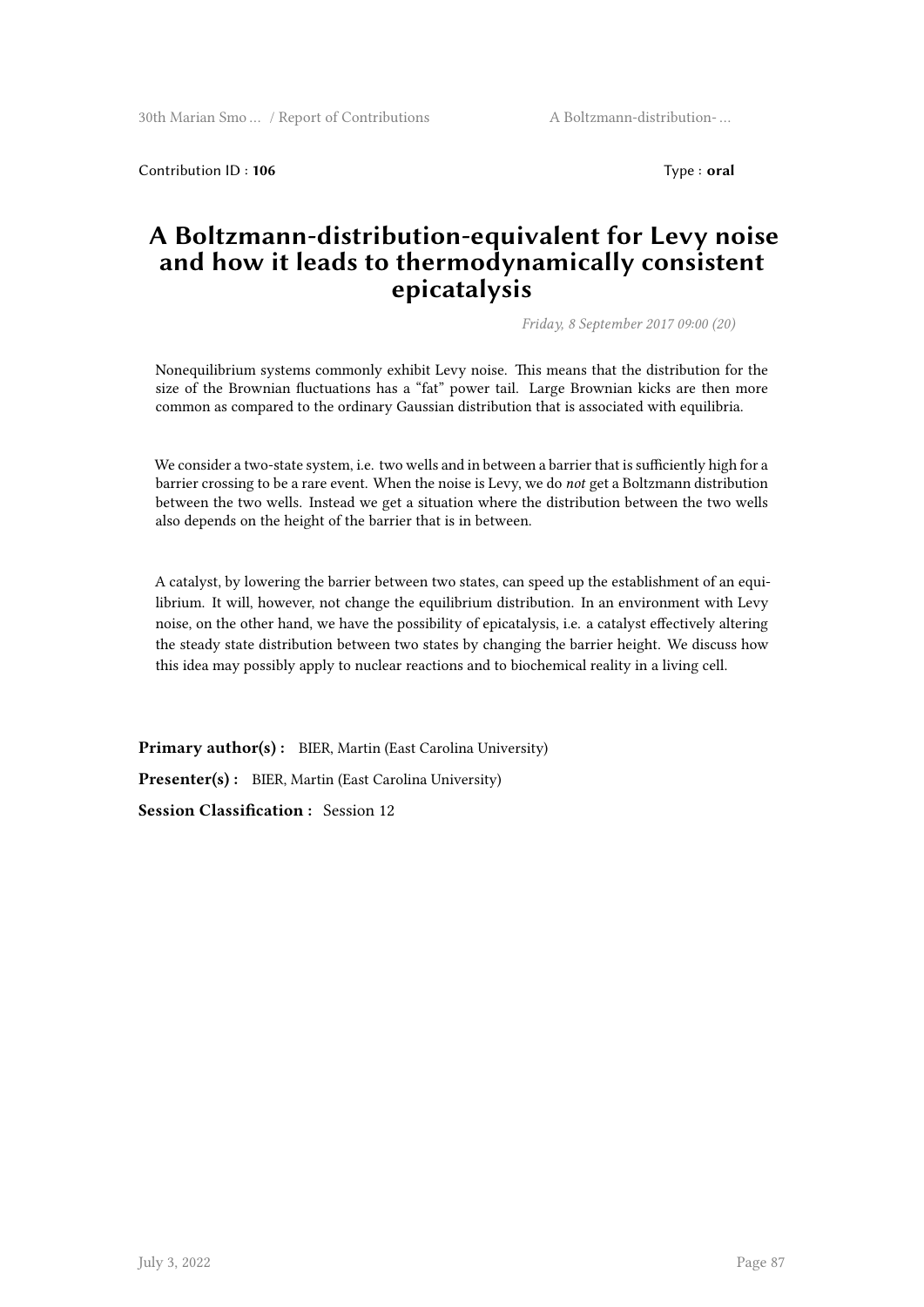Contribution ID : **107** Type : **oral**

# **Intermediate asymptotics and aging phenomena in anomalous transport by flows.**

*Tuesday, 5 September 2017 09:00 (30)*

Anomalous transport in flows is often invoked in discussion of anomalous transport phenomena as described by continuous-time random walk (CTRW) or Levy walk (LW) schemes. The first model describes the particles' transport in eddy lattices, and the model of a Levy walk interrupted by rests describes the transport in flows which consist of eddies and jets. The models adequately describe the intermediate-time dynamics of the mean squared displacement (MSD) of the transported particles from their initial positions under initial conditions corresponding starting on the separatrix between two eddies or between an eddy and a jet, and the long-time dynamics for any initial condition, when the initial conditions are already forgotten.

Both random walk models lead to non-stationary dynamics on intermediate times, and exhibit aging phenomena. It is sometimes assumed that the corresponding models also can describe aging in flows. The aging phenomena in random walk schemes are connected with the walker's behavior during the very first step after the beginning of the observation, and assume that this dynamics is trivial (being at rest in CTRW, or either being at rest or moving along straight line in the interrupted LW) while the dynamics during the capturing periods in a flow is essentially quite complex and corresponds to rotations around elliptic points of eddies or oscillations in jets.

We concentrate on the MSD of the transported particles from their initial positions, and discuss in detail the aging dynamics of MSD in flows. We show that the time-evolution of the MSD depends strongly on initial conditions, that simple CTRW / LW-dynamics only describes the intermediatetime behavior of the initial conditions discussed above, and that several other regimes (including superdiffusion or oscillations) are possible. Even in the case when simplified models correctly describe the intermediate time behavior of MSD when starting on the separatrix, they fail to describe the aging behavior of the MSD even in this case. We give the theoretical discussion of all theses issues, and illustrate our points by results of massive numerical simulations of the system.

**Primary author(s):** SOKOLOV, Igor (Humboldt University Berlin)

**Co-author(s) :** NEPOMNYASHCHY, Alexander (Technion Haifa); ZAKS, Michael (Humboldt University Berlin); POESCHKE, Patrick (Humboldt University Berlin)

**Presenter(s) :** SOKOLOV, Igor (Humboldt University Berlin)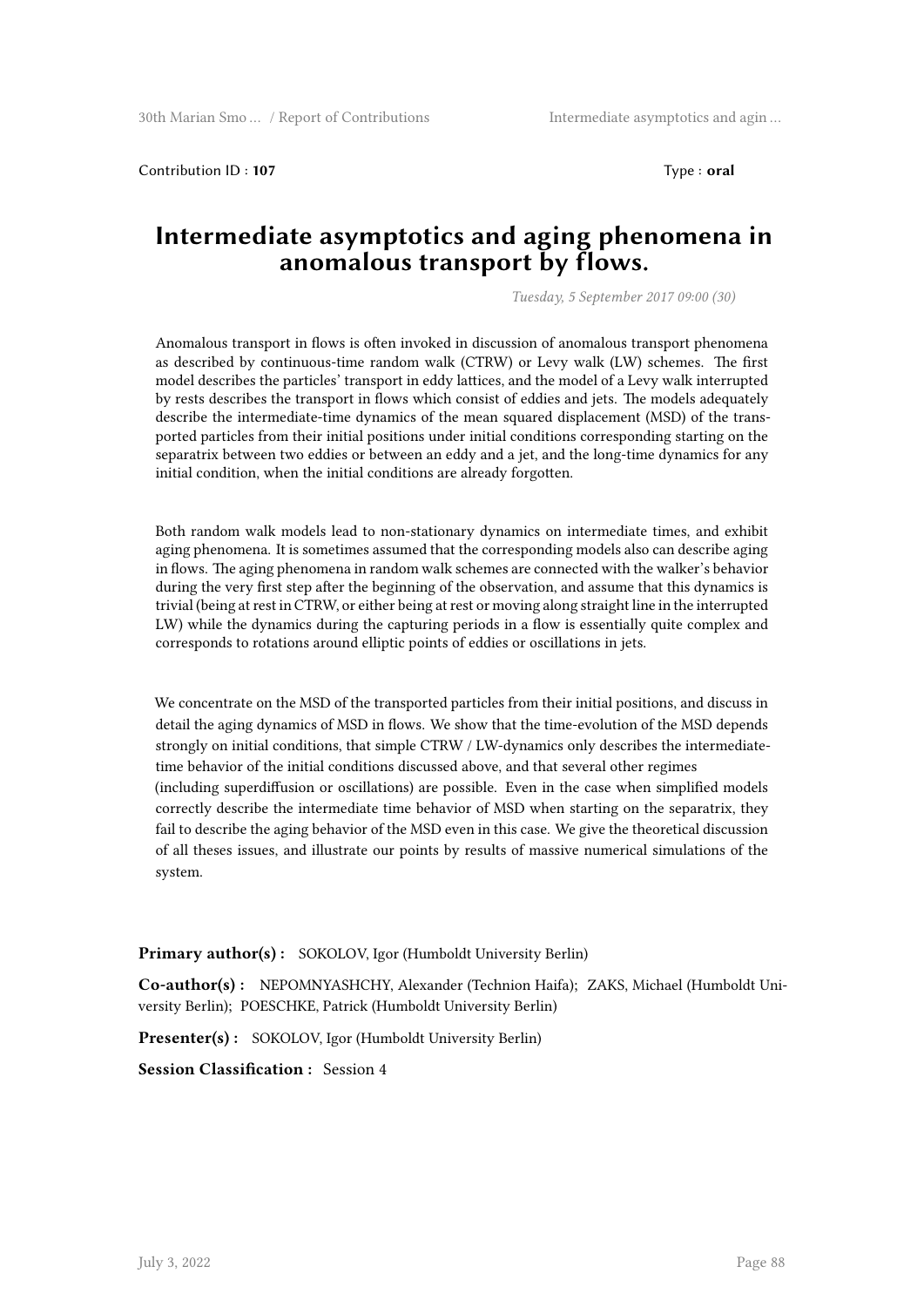Contribution ID: **108** Type : **oral** 

## **Path integral formalism of quantum thermodynamics**

*Tuesday, 5 September 2017 11:50 (20)*

Path integral formalism of quantum mechanics and quantum field theory has greatly influenced the theoretical developments of physics. For example, a path integral description of open quantum systems has been used to study the dissipative dynamics of the quantum systems, known as the Caldeira-Leggett model of the quantum Brownian motion. Studies of thermodynamics in the dissipative quantum systems have attracted renewed interest quite recently, owing to the experimental verification of the nonequilibrium equalities and the experimental implementation of quantum information heat engines.

In this presentation, we develop a formalism for quantum thermodynamics based on path integral methods. This may give new insights and understandings about the work and heat in quantum systems. In doing so, we use the Caldeira-Leggett model and study the work and heat statistics. This allows us to study the non-Markov, non-rotating wave, strong coupling regime without making any approximations. Using the path integral method, we have derived the quantum work and heat functionals depending on the path integral trajectories of the system. Taking the semi-classical limit, we proved analytically the convergence of the work and heat functionals (and thus their statistics) to their classical counterparts.

**Primary author(s):** FUNO, Ken (Peking University)

**Presenter(s):** FUNO, Ken (Peking University)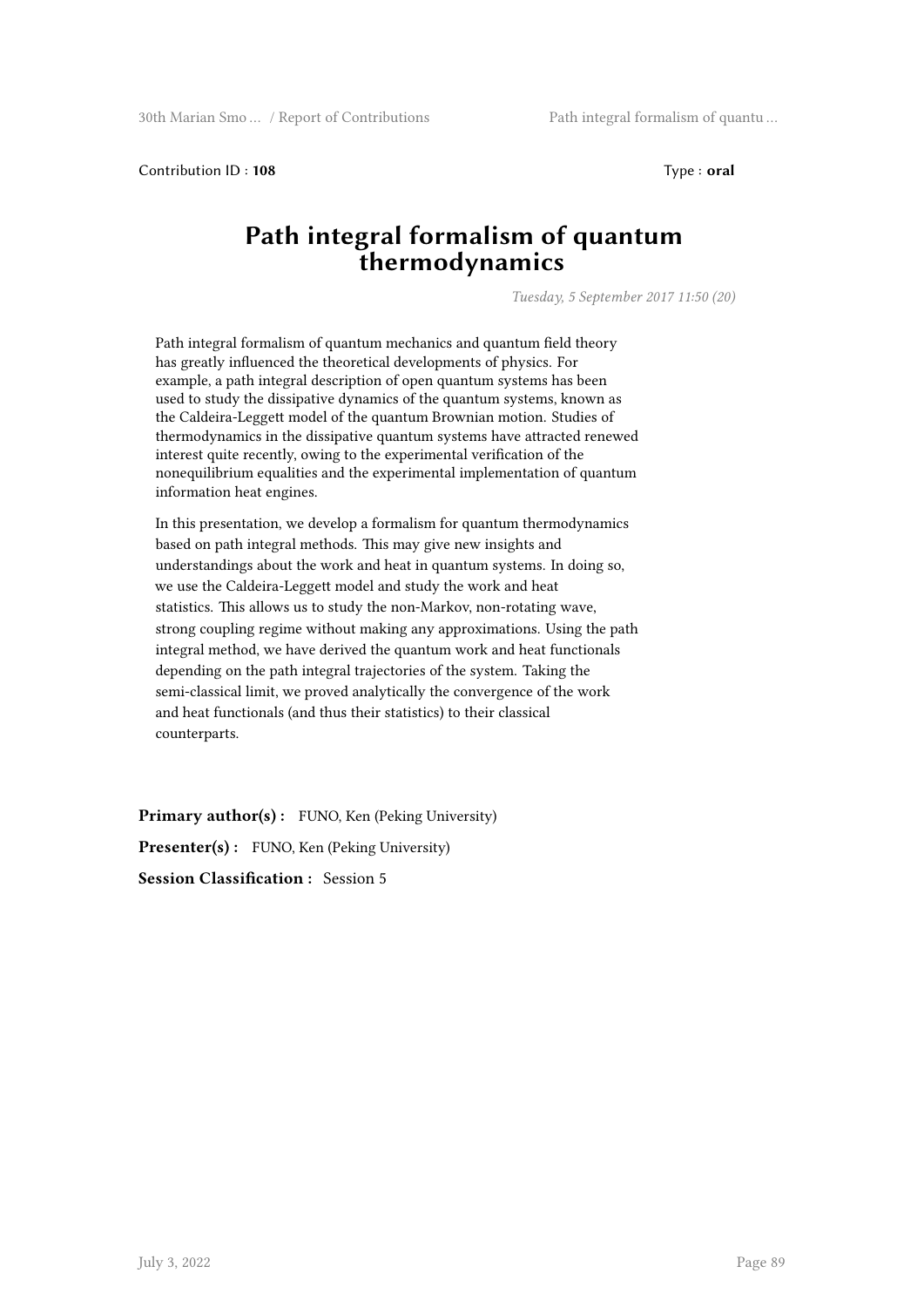Contribution ID: **109** Type : **oral** 

# **Variational formula for the current generating function and finite-time thermodynamic uncertainty relations**

*Monday, 4 September 2017 15:40 (20)*

Bounds on the current generating function for stochastic dynamics and the thermodynamic uncertainty relations that follow from them have recently attracted much attention. Here, we focus on the space-time continuous case of Langevin dynamics. We derive a variational formula for the generating function of a generalized current, which is valid at finite time, extending the previously known results for the long-time limit. We show that the proof of the recently proposed finite-time thermodynamic uncertainty relation follows from the variational formula in a straightforward way. This relation provides a universal bound on any current in a non-equilibrium steady state in terms of the entropy production. We also discuss possible extensions to the transient case and to systems with time-dependent driving.

Primary author(s): DECHANT, Andreas (Kyoto University) **Co-author(s) :** SASA, Shin-ichi (Kyoto University) Presenter(s) : DECHANT, Andreas (Kyoto University) **Session Classification :** Session 2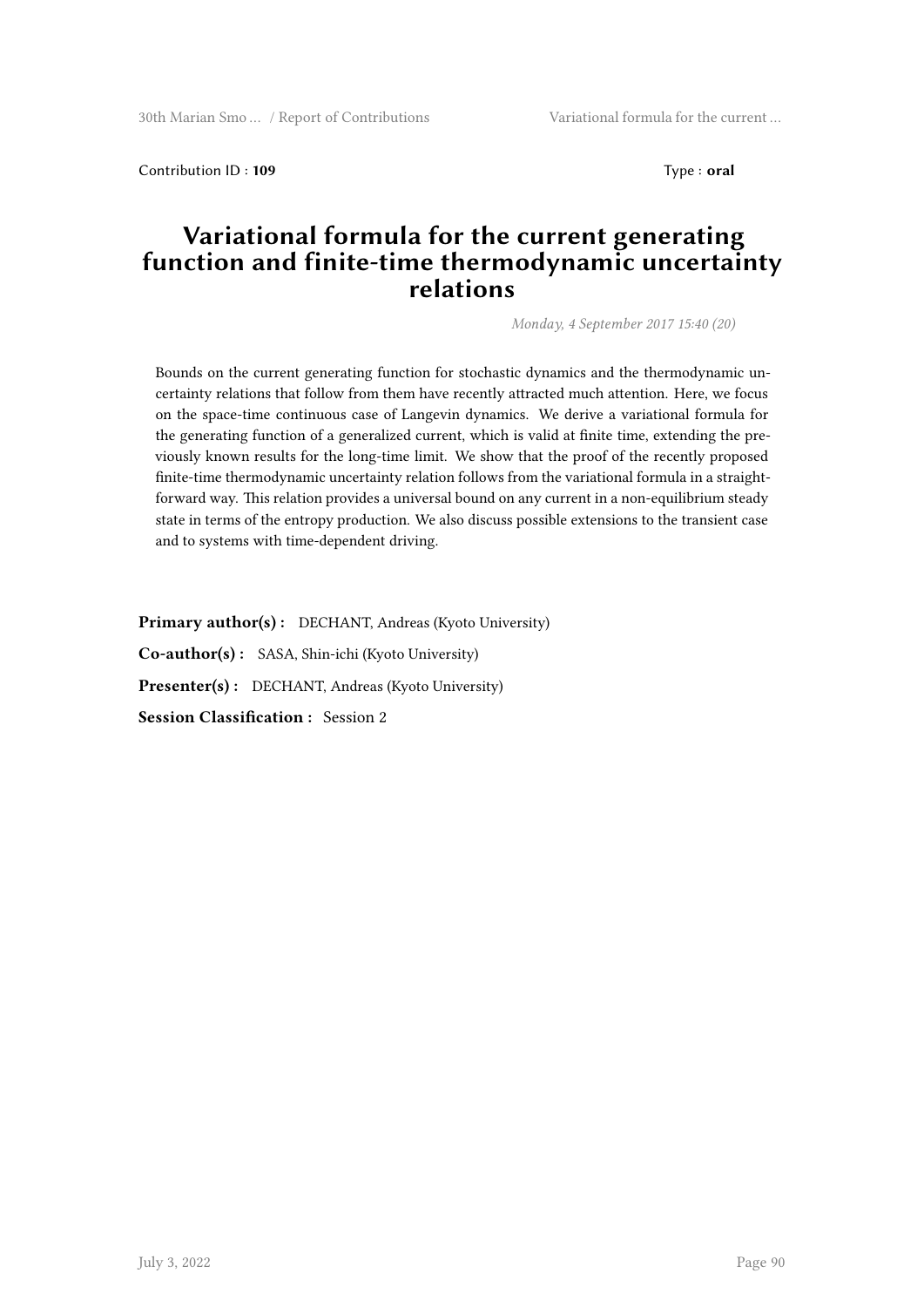Contribution ID: **110** Type : **poster** 

# **Resonant tunneling through a finite-width potential barrier in graphene nanoribbons**

This study aims at presenting the calculate the transmission probabilities of Dirac particles through a graphene nanoribbon (GNR) with a barrier-like potential. Using the Dirac equation with continuity condition for wave functions at the interfaces between regions with and without a potential, it was calculated the mode-dependent transmission probability for both semiconducting and metallic armchair-edge graphene nanoribbons (AGNRs). We verified that the transmission is an oscillating function of the height and width of the barrier for both AGNRs. Finally, we can have verified that, different from those for an infinite sheet of graphene system, the transport properties of AGNRs depends sensitively on their widths and edge details. This study is not only of vital importance for understanding the fundamental physics of the material, but also useful for designing novel devices or developing applications.

**Primary author(s) :** LIMA, Rodrigo (Universidade Federal de Alagoas)

**Co-author(s) :** NASCIMENTO, Alexandro (Instituto Federal de Educação, Ciência e Tecnologia do Piauí, Parnaíba, PI 64210-260, Brazil)

**Presenter(s) :** LIMA, Rodrigo (Universidade Federal de Alagoas)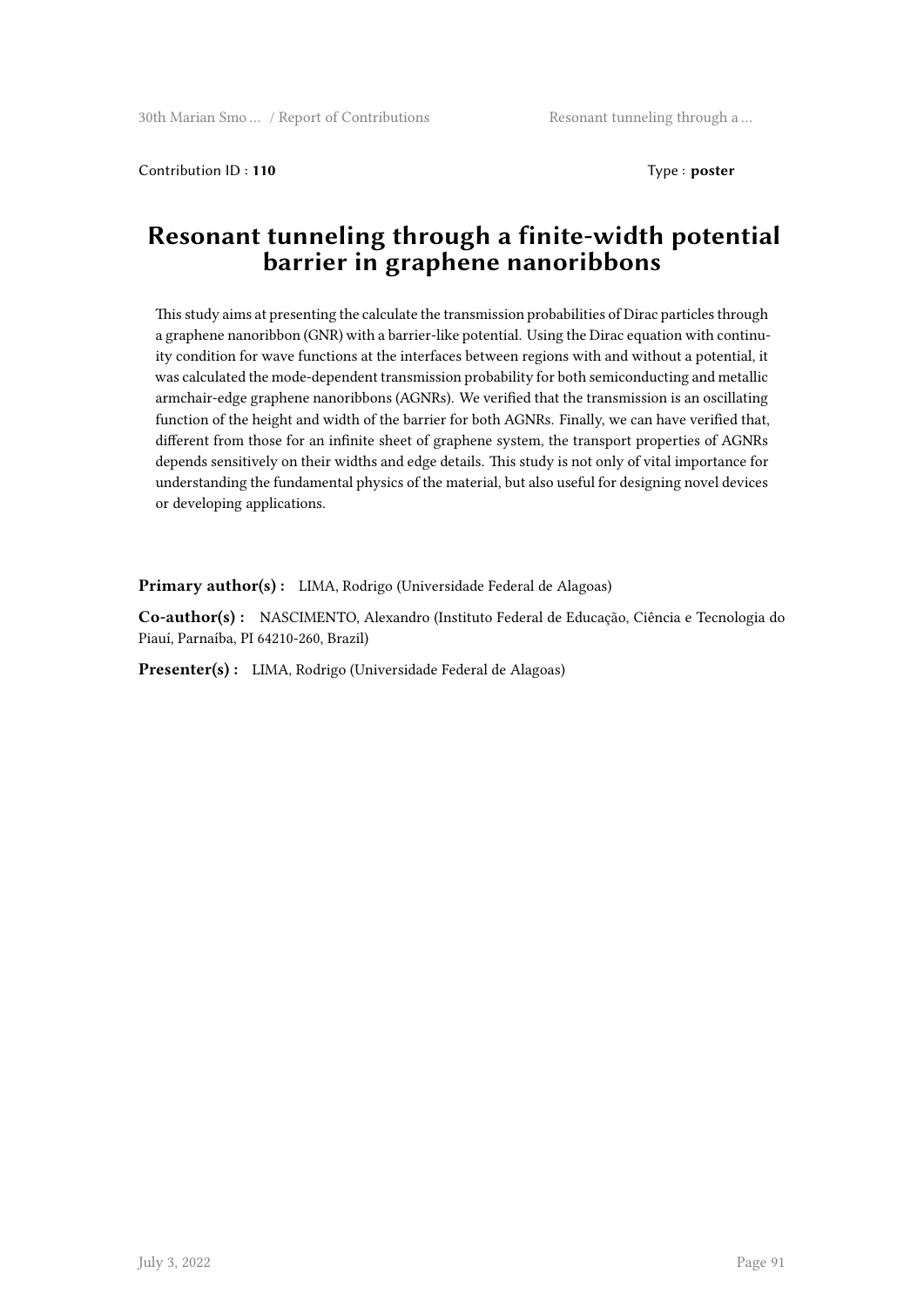Contribution ID : **111** Type : **oral**

### **Diffusive escape through a narrow opening: new insights into a classic problem**

*Wednesday, 6 September 2017 09:30 (30)*

In this talk I overview our recent results [1] on the mean first escape time T of a diffusive particle from a spherical (or a circular) domain enclosed by an impenetrable boundary containing a small escape window. Our settings differ from the classical narrow escape problem in two aspects : First, we introduce explicitly into the model long-range potential interactions of a particle with the boundary, which are always present in realistic situations. Second, we take into account effects of an energy/entropy barrier at the escape window, which were discarded in previous analyses. We develop a self-consistent approximation to derive for T a general expression, akin to the celebrated Collins-Kimball relation in chemical kinetics, which shows that the contibution due to a diffusive search for the escape window and the contribution due to the passage through the escape window are additive. Further on, our analysis reveals that in the true narrow escape limit, where the size of the opening tends to zero, the barrier-induced contribution to T represents the dominant controlling factor such that the narrow escape problem is « barrier-limited » rather than « search-limited ». Next, we analyse the contribution due to diffusive search for the escape window and construct an expansion in powers of the size of the escape window in which the coefficients before the leading terms are expressed as integrals and derivatives of (a rather arbitrary) interaction potential. On example of a triangular-well potential we show that the contribution to T due to diffusive search is non-monotonic with respect to the range of the interaction potential, being minimal for the one having an intermediate extent, neither too concentrated on the boundary nor penetrating too deeply into the bulk. Our analytical predictions are confirmed by numerical simulations.

[1] D. S. Grebenkov and G. Oshanin, Phys. Chem. Chem. Phys. 19, 2723 - 2739 (2017)

**Primary author(s) :** OSHANIN, Gleb (Laboratoire de Physique Théorique de la Matière Condensée (UMR CNRS 7600) Sorbonne Universités - UPMC, Paris, France)

**Co-author(s) :** GREBENKOV, Denis (Laboratoire de Physique de la Matiere Condensee Ecole Polytechnique, F-91128 Palaiseau France)

**Presenter(s) :** OSHANIN, Gleb (Laboratoire de Physique Théorique de la Matière Condensée (UMR CNRS 7600) Sorbonne Universités - UPMC, Paris, France)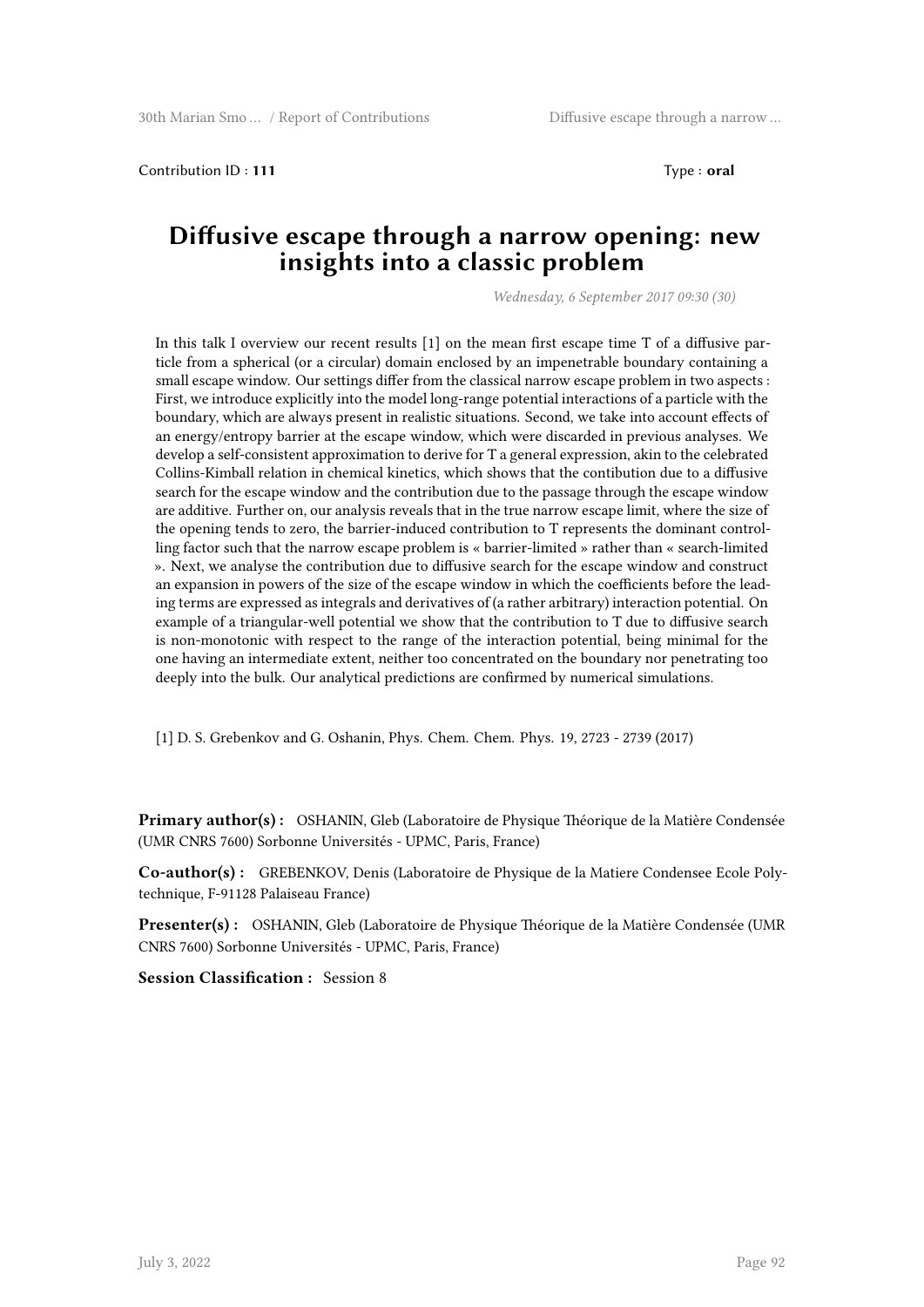Contribution ID : **114** Type : **oral**

### **Isothermal Langevin dynamics in systems with power-law spatially dependent friction**

*Tuesday, 5 September 2017 09:30 (30)*

We study the dynamics of Brownian particles in a heterogeneous one-dimensional medium with a spatially-dependent diffusion coefficient of the form  $D(x) \sim |x|^c$ , at constant temperature. The particle's probability distribution function (PDF) is calculated both analytically, by solving Fick's diffusion equation, and from numerical simulations of the underdamped Langevin equation. At large times, the PDFs calculated by both approaches yield identical results, corresponding to subdiffusion for  $c < 0$ , and superdiffusion for  $0 < c < 1$ . For  $c > 1$ , the diffusion equation predicts that the particles accelerate. Here, we show that this phenomenon, previously considered in several works as an illustration for the possible dramatic effects of spatially-dependent thermal noise, is unphysical. We argue that in an isothermal medium, the motion cannot exceed the ballistic limit  $(\langle x2 \rangle t^2)$ . The ballistic limit is reached when the friction coefficient drops sufficiently fast at large distances from the origin, and is correctly captured by Langevin's equation.

[1] S. Regev, N. Gronbech-Jensen, and O. Farago, Phys Rev. E **94**, 012116 (2016).

**Primary author(s) :** FARAGO, Oded (Ben Gurion University) **Presenter(s) :** FARAGO, Oded (Ben Gurion University) **Session Classification :** Session 4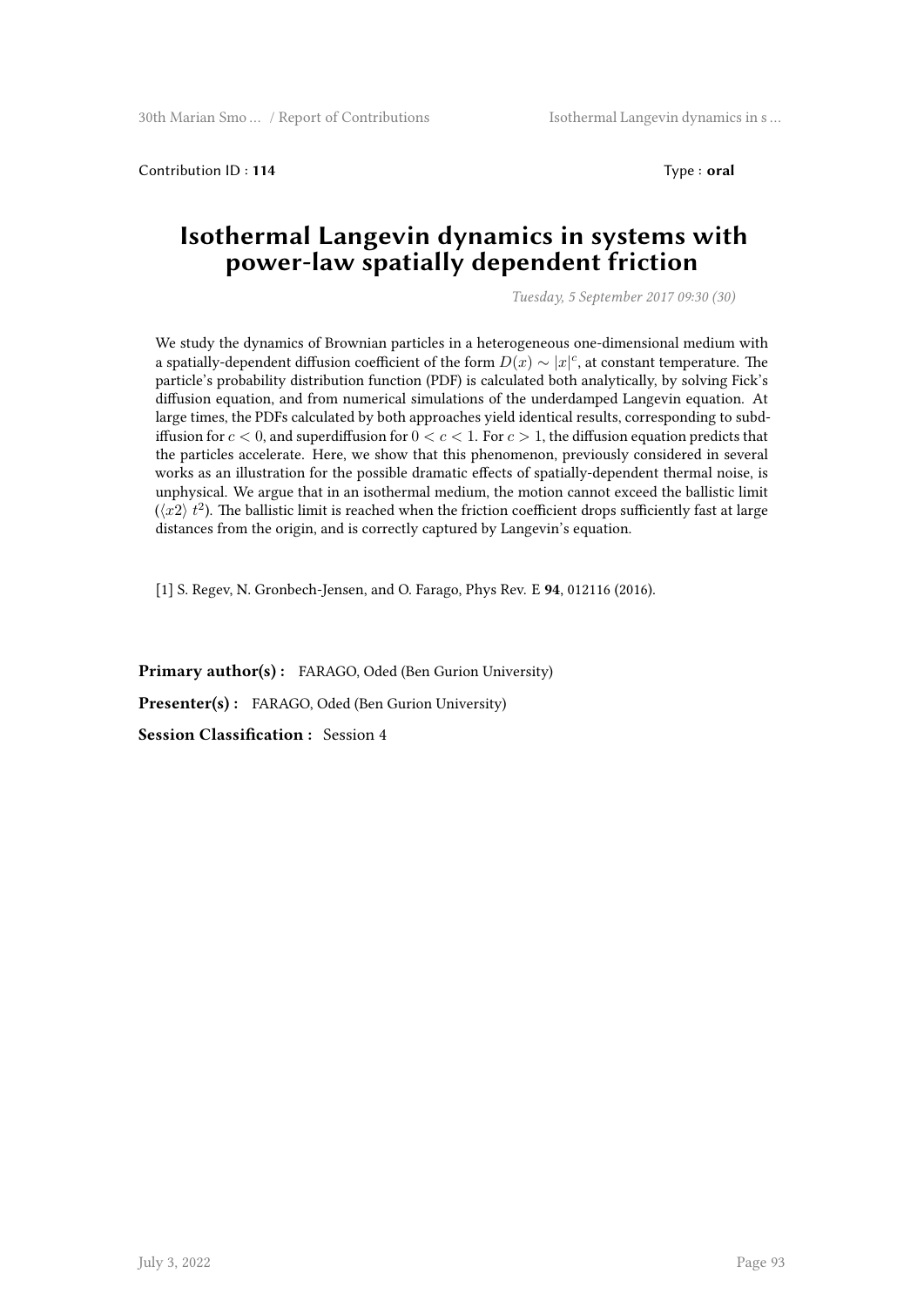Contribution ID: **115** Type : **poster** 

#### **Universal form of stochastic evolution for slow variables in equilibrium systems**

Nonlinear, multiplicative Langevin equations for a complete set of slow variables in equilibrium systems are generally derived on the basis of the separation of time scales. The form of the equations is universal and equivalent to that obtained by Green. An equation with a nonlinear friction term for Brownian motion turns out to be an example of the general results. A key method in our derivation is to use different discretization schemes in a path integral formulation and the corresponding Langevin equation, which also leads to a consistent understanding of apparently different expressions for the path integral in previous studies.

Primary author(s): ITAMI, Masato (Kyoto University) **Co-author(s) :** SASA, Shin-ichi (Kyoto University) Presenter(s) : ITAMI, Masato (Kyoto University)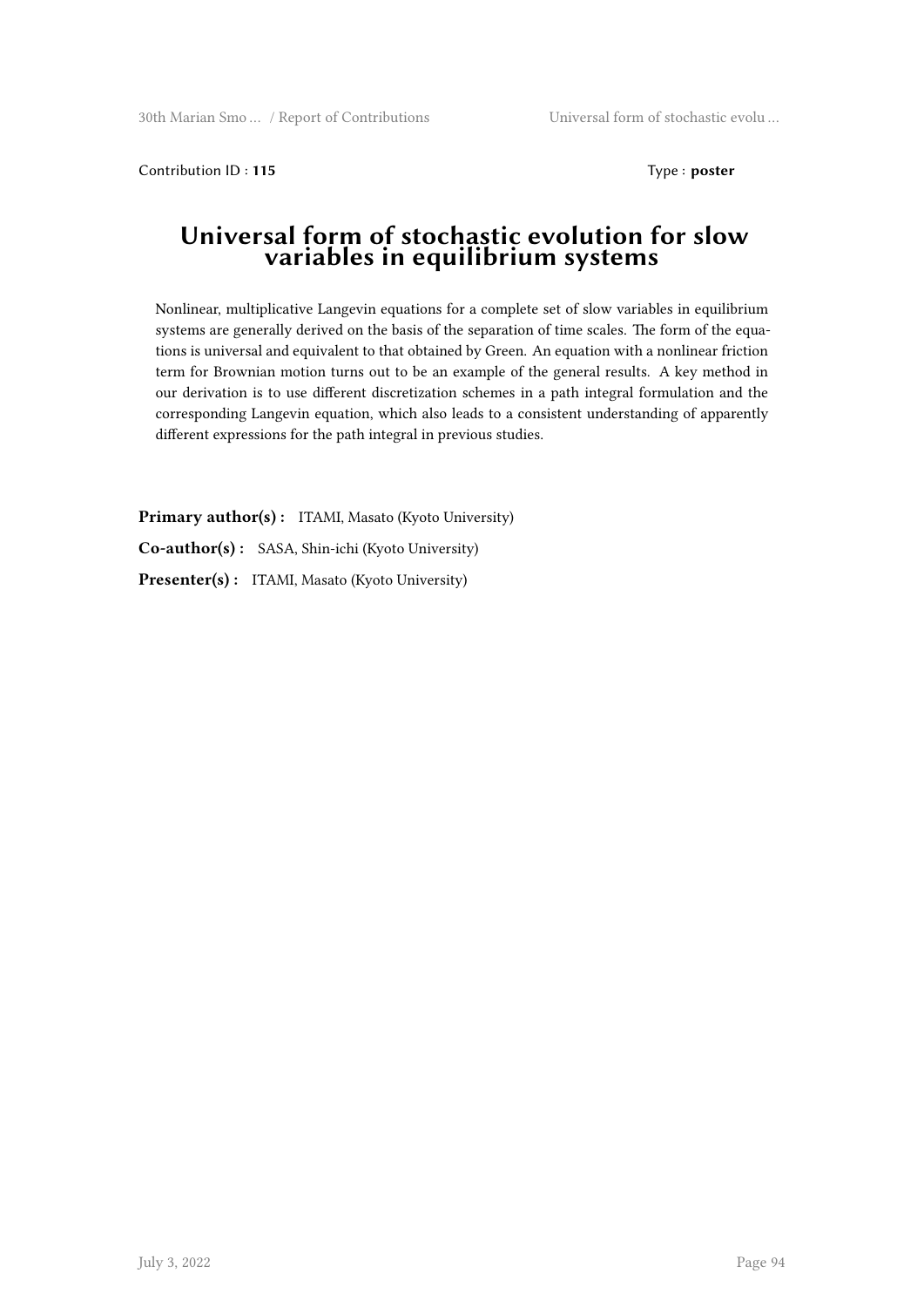Contribution ID : **116** Type : **oral** 

# **Navigation and target search on human chromosomes**

*Tuesday, 5 September 2017 15:00 (15)*

In living cells, proteins often bind to specific basepair sequences on DNA, such as transcription factor proteins that regulate gene expression, or restriction enzymes that cut the DNA at cleavage sites. These proteins search for targets that are about 10 basepairs long, on a DNA that is a few mega basepairs in bacteria, and billions in humans. This sounds like a needle in a haystack- problem but search times are surprisingly short. For example, in *E. coli* bacteria it takes a few minutes to locate a gene regulatory site, whereas a random search would take up to ten times longer. The common explanation for this, is that proteins combine three dimensional (3D) excursions with one dimensional (1D) diffusion along the DNA, also known as facilitated diffusion.

Combining 3D and 1D search in this way implies that search times depend on the DNA's specific 3D organisation. This has been shown analytically using classical polymer models with known looping probabilities and in simulations. But, how this happens in humans and other eucaryotes where DNA organisation is more complex is an open problem. Theoretically, researchers have been hampered by the lack of knowledge of how eukaryotic DNA is organised, but experimental development of so-called Chromosome Conformation Capture techniques, where state-of-the-art is HiC, have partly remedied this problem. In short, HiC experiments give a genome-wide heat map of physical contact frequencies, or looping probabilities, between all DNA fragments pairs in the cell nucleus down to 1 kilo-basepair resolution.

In our recent work, we have used HiC data as a proxy for the *in-vivo* DNA looping probabilities to model protein search on human chromosomes. By mapping the search onto a network problem, with DNA segments as nodes and physical contacts as links, we calculate the mean-first passage time to all nodes for all human chromosomes. For example, we find that DNA segments that harbour gene starts have small search times and are thus easy to find.

**Primary author(s) :** LIZANA, Ludvig (Umeå University) **Presenter(s) :** LIZANA, Ludvig (Umeå University) **Session Classification :** Session 6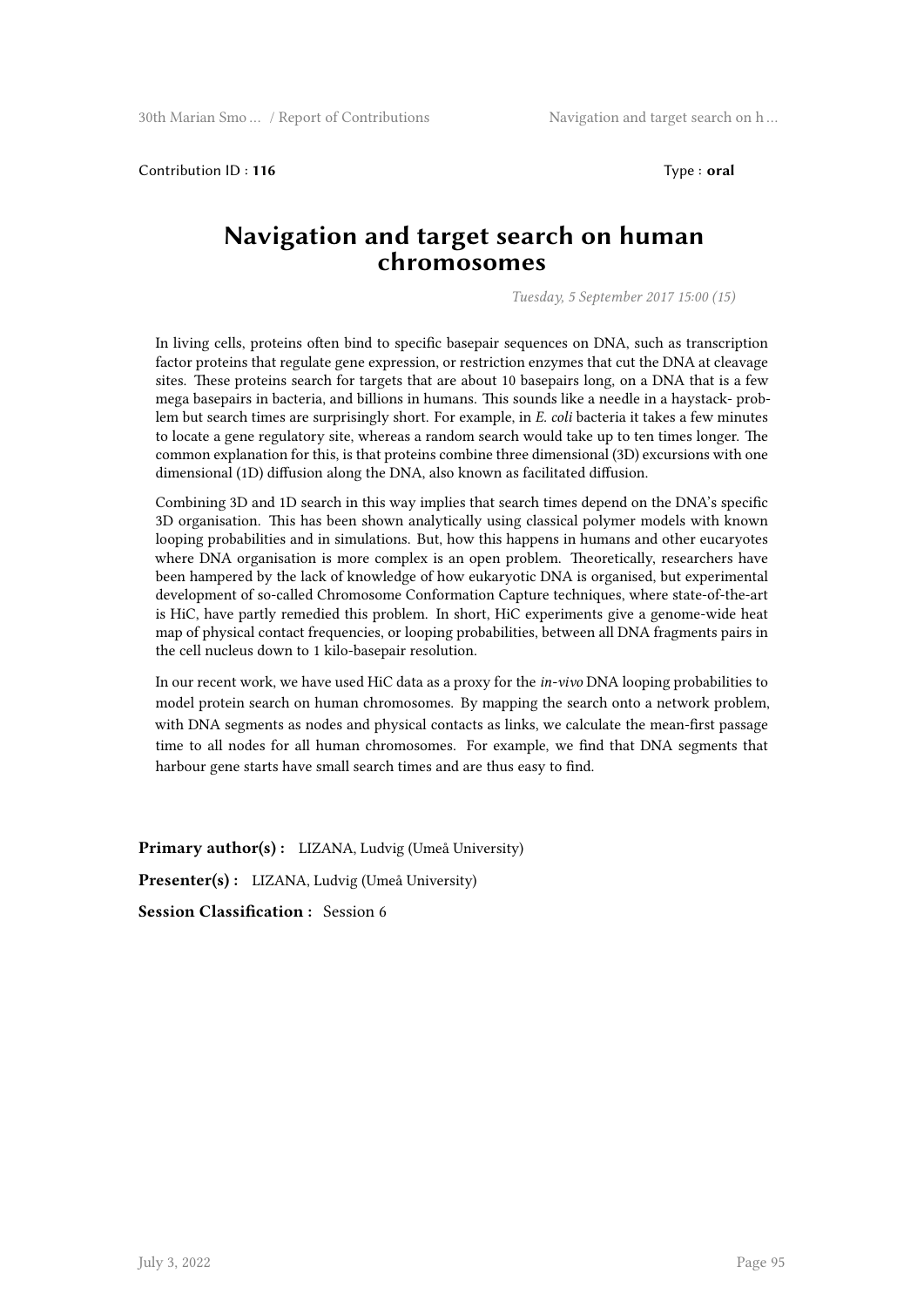Contribution ID : **117** Type : **poster**

# **Asymptotic behaviour of time averages for non-ergodic Gaussian processes**

We study the behaviour of time-averages for stationary (non-ageing), but ergodicity-breaking Gaussian processes using their representation in Fourier space. We provide explicit formulas for various time-averaged quantities, such as mean square displacement, density, and analyse the behaviour of time-averaged characteristic function, which gives insight into rich memory structure of the studied processes. Moreover, we show applications of the ergodic criteria in Fourier space, determining the ergodicity of the generalised Langevin equation's solutions.

- **J. Ś.**, ''Asymptotic behaviour of time averages for non-ergodic Gaussian processes", Ann. Phys. **383**, 285–311 (2017)
- R. Salem, ''Algebraic numbers and Fourier analysis, Heath (1963)
- G. Maruyama, ''Infinitely divisible processes", Theory Probab. Appl. **15**:1, 3–23 (1970)
- M. Magdziarz, ''A note on Maruyama's mixing theorem", Stochastic Process. Appl. **119**, 3416–3434 (2009)

**Primary author(s) :** SLEZAK, Jakub (Wroclaw University of Science and Technology)

Presenter(s) : SLEZAK, Jakub (Wroclaw University of Science and Technology)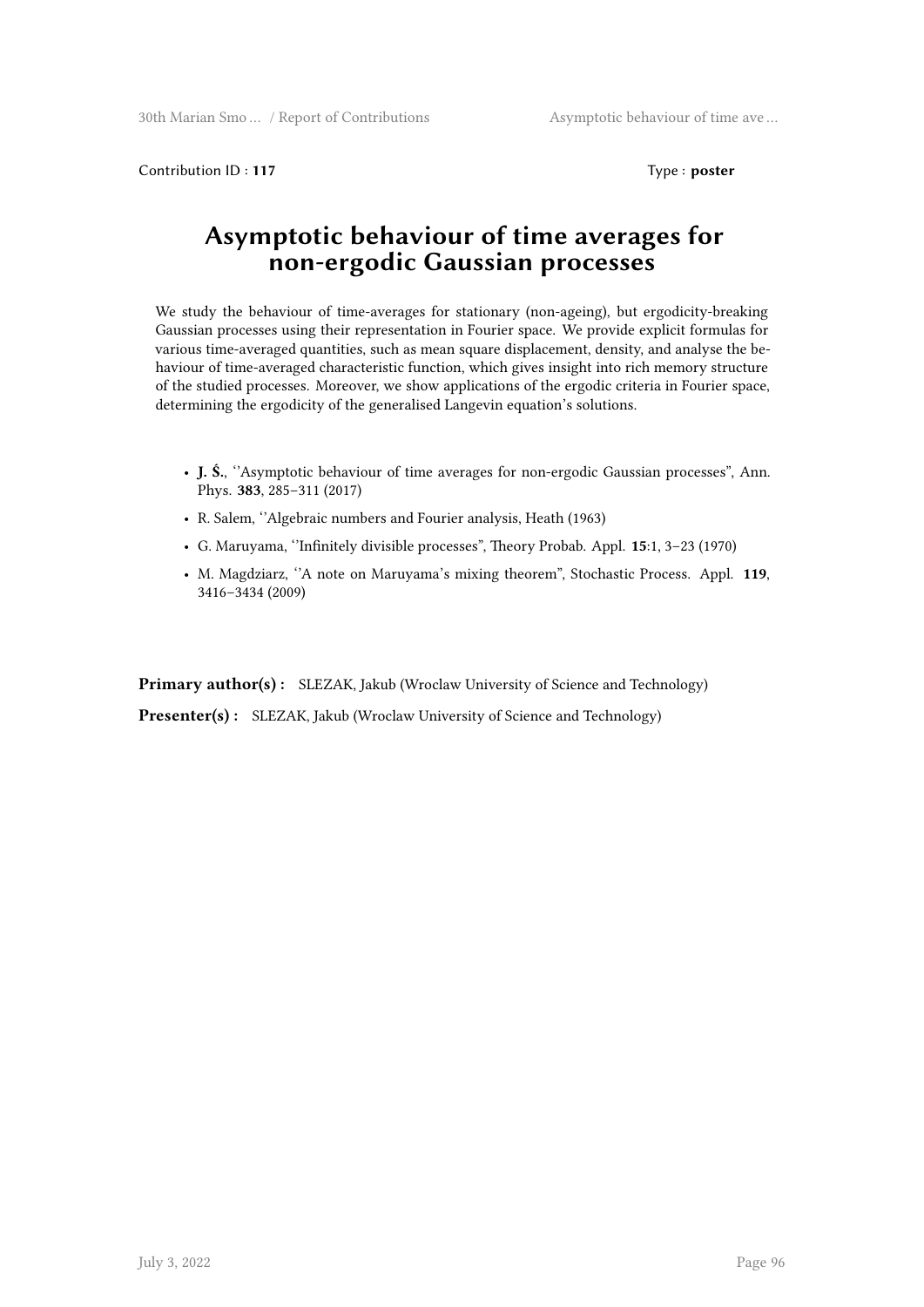Contribution ID : **118** Type : **oral**

### **Bottlebrush polymers: from dilute solutions to super-soft rubbers**

*Friday, 8 September 2017 09:00 (20)*

Polymer bottlebrushes provide intriguing features being relevant both in nature and in synthetic systems. While their presence in the articular cartilage optimizes synovial joint lubrication, bottlebrushes offer pathways for fascinating applications, such as within super-soft elastomers or for drug delivery. However, the current theoretical understanding lacks completeness, primarily due to the complicated interplay of many length scales. During the talk new analytical model of bottlebrush polymers will be presented. The model applies to solutions ranging from dilute concentrations to dense melts. The validity of our model is supported by data from extensive molecular dynamics simulation. We demonstrate that the hierarchical structure of bottlebrushes dictates a sequence of conformational changes as the solution concentration increases. The effect is mediated by screening of excluded volume interactions at subsequent structural parts of the bottlebrushes. Our findings provide important insights that should enable improved customization of novel materials based on the architectural design of polymer bottlebrushes.

**Primary author(s):** PATUREJ, Jaroslaw (University of Szczecin)

**Co-author(s) :** BURDYŃSKA, Joanna (Carnegie Mellon); MATYJASZEWSKI, Krzysztof (Carnegie Mellon); RUBINSTEIN, Michael (University of North Carolina); SERGEY, Panyukov (Russian Academy of Sciences); SHEIKO, Sergei (University of North Carolina); KREER, Torsten (Leibniz Institute of Polymer Research Dresden); DANIEL, William (University of North Carolina)

**Presenter(s):** PATUREJ, Jaroslaw (University of Szczecin)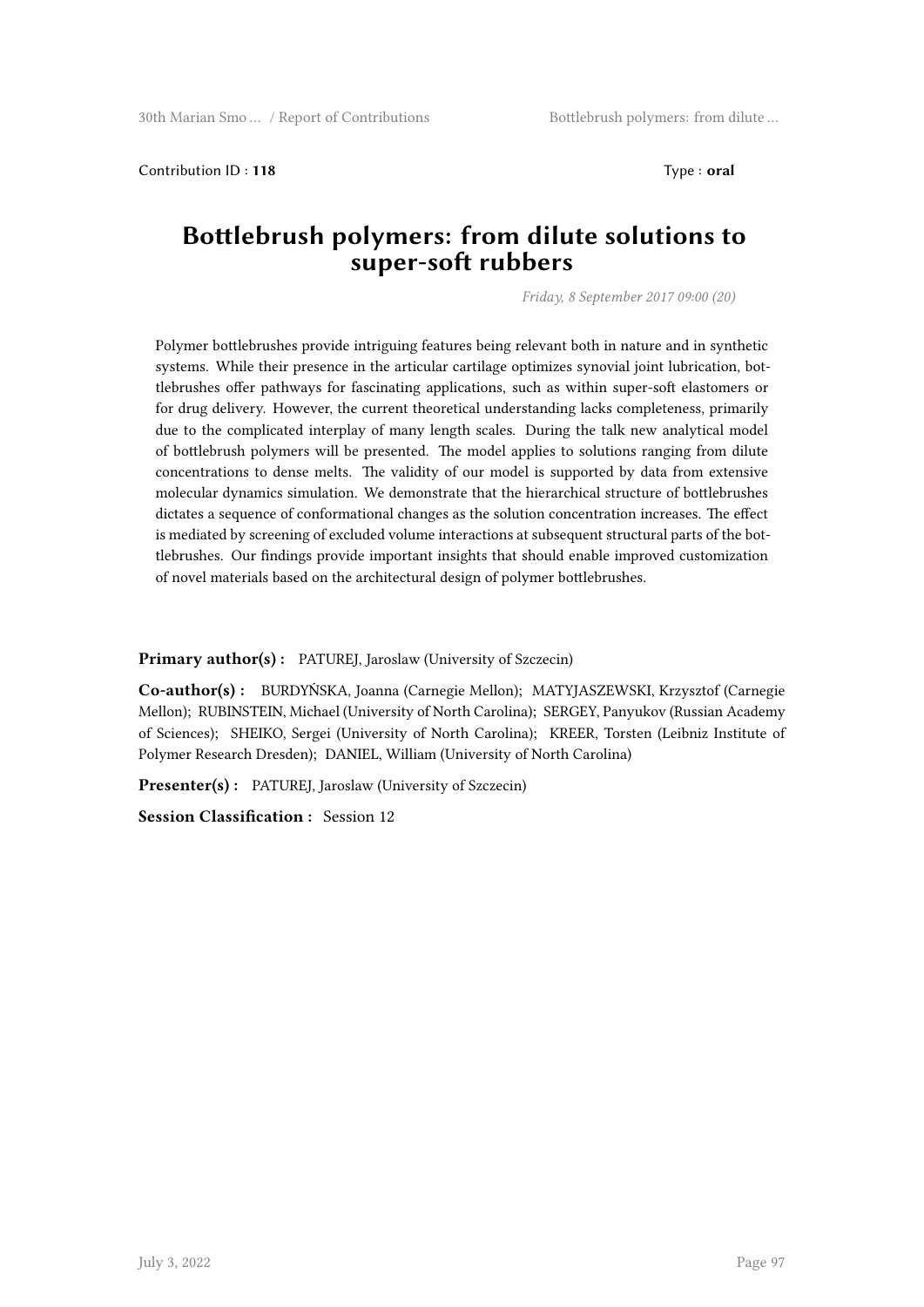Contribution ID : **119** Type : **poster**

# **Pendular behaviour of public transport network**

In this work, we propose a methodology that bears close resemblance to the Fourier analysis of the first harmonic to study networks subjected to pendular behavior [1]. In this context, pendular behavior is characterized by the phenomenon of people's dislocation from their homes to work in the morning and people's dislocation in the opposite direction in the afternoon. Pendular behavior is a relevant phenomenon that takes place in public transport networks because it may reduce the overall efficiency of the system as a result of the asymmetric utilization of the system in different directions. We apply this methodology to the bus transport system of Bras\'{i}lia (Brazil), which is a city that has commercial and residential activities in distinct boroughs. We show that this methodology can be used to characterize the pendular behavior of this system, identifying the most critical nodes and times of the day when this system is in more severe demanded[1,2].

[1] M. M. Izawa, F. A. Oliveira, D. O. Cajueiro, and B. A. Mello, Phys. Rev. E \textbf{96}, 012309 (2017).

[2] Highlight of PRE https://physics.aps.org/synopsis-for/10.1103/PhysRevE.96.012309.

**Primary author(s) :** IZAWA, Mirian (Universidade de Brasília)

**Co-author(s) :** MELLO, Bernardo (Universidade de Brasília); CAJUEIRO, Daniel (Universidade de Brasília); OLIVEIRA, Fernando (Universidade de Brasília)

**Presenter(s) :** OLIVEIRA, Fernando (Universidade de Brasília)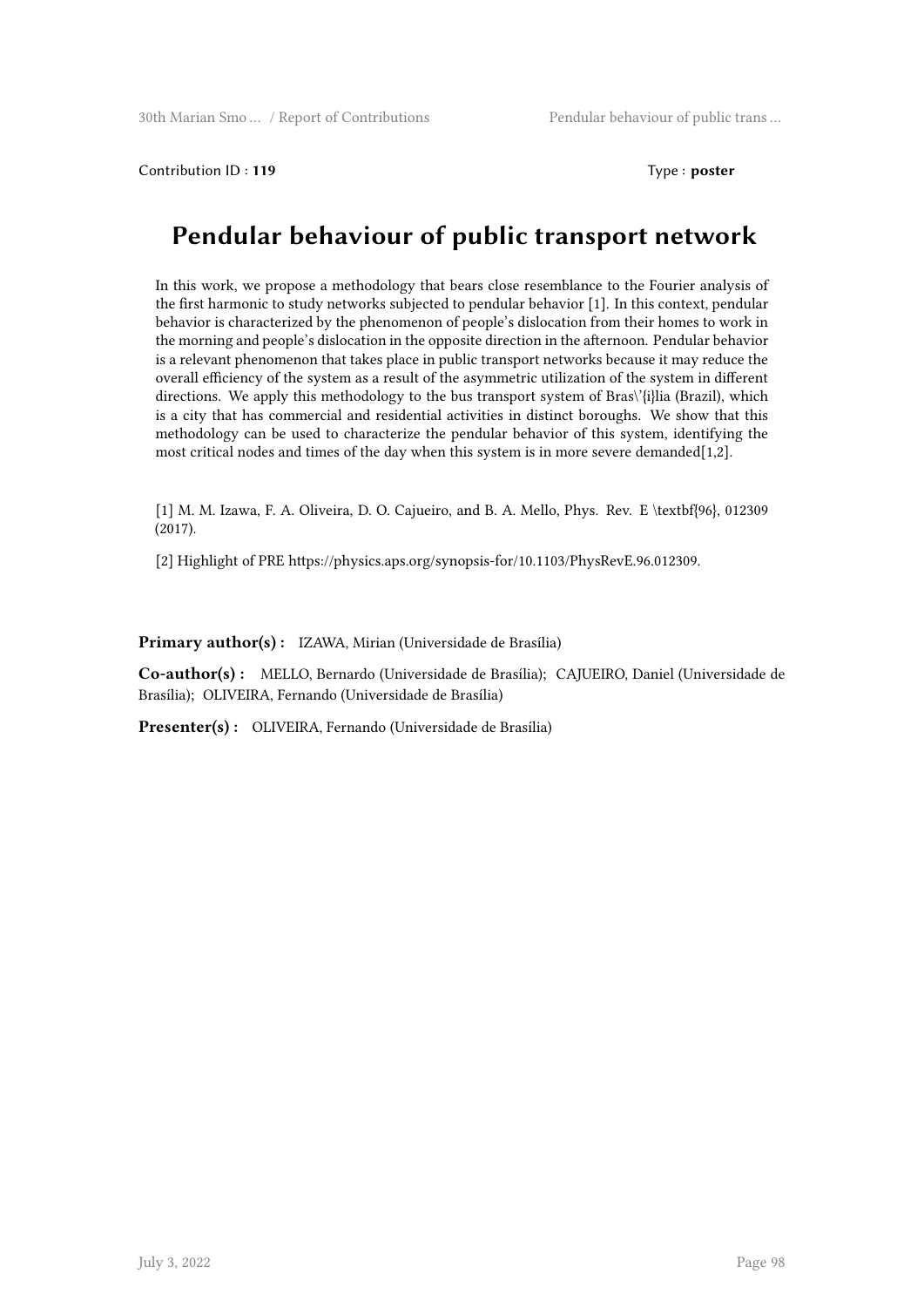Contribution ID : **121** Type : **oral**

#### **Stochastic advection-reaction-diffusion model for phytoplankton populations in a 2D spatial domain**

*Monday, 4 September 2017 15:20 (20)*

Phytoplankton lies at the base of the food chain of seas and oceans, and it is responsible for about 80% of the total *chlorophyll a*. As a consequence, phytoplankton determines the trophic structures of marine ecosystems, while influencing the total abundance and the spatial distributions of marine biological species, e.g. fish populations. Thus the study of spatio-temporal dynamics of phytoplankton populations and the development of models which predict the trend of primary production become of paramount importance to understand and forecast the dynamics of biological species within marine ecosystems.

Here it is presented a two-dimensional advection-reaction-diffusion model to describe the dynamics of four phytoplankton populations in a real ecosystem located in the Channel of Sicily (South Mediterranean Sea). Light intensity and nutrient concentration represent the limiting factors for the phytoplankton growth. Specifically, due to the characteristics of the marine ecosystem analyzed, i.e. a transect consisting of twelve marine stations between Cape Passero (Sicily) and Misurata (Libya) [1], the limiting nutrient component is phosphorus.

Phytoplankton abundances are first obtained by solving numerically a system of deterministic partial differential equations and then converted *chlorophyll a* concentrations [2], whose spatial distributions are compared with those obtained from field data collected in the twelve marine stations [3]. Statistical checks based on the chi-square test indicate a good agreement between theoretical and experimental distributions of *chlorophyll a* concentration.

Deterministic models however can not fully describe the nonlinear dynamics of a real ecosystem continuously exposed not only to deterministic but also to random perturbations coming from the environment. To take into account the random fluctuations of the environmental variables, the deterministic model is modified by inserting in the equations Gaussian noise sources [4]. As confirmed by checks based on the chi-square test, the distributions of *chlorophyll a* concentration obtained by the stochastic model fit the field data better than those calculated by the deterministic model.

It is worth noting that in this study real values for physical and biological variables were used. Specifically, the analysis exploits hydrological and nutrients data acquired in situ, including intraspecific competition for limiting factors.

The study and the results discussed here indicate the effectiveness of this approach for reproducing real spatial distributions of *chlorophyll a* concentration. Moreover we note that the stochastic advection-reaction-diffusion model presented in this work can be extended to different marine ecosystems and used as a global model to forecast eventual decreases in the abundance of primary production and to prevent the consequent decline of fish species.

[1] F. Placenti, K. Schroeder, A. Bonanno, S. Zgozi, M. Sprovieri, M. Borghini , P. Rumolo, G. Cerrati, S. Bonomo, S. Genovese, G. Basilone, D. A. Haddoud, B. Patti, A. El Turki, M. Hamza, S. Mazzola, Water masses and nutrient distribution in the Gulf of Syrte and between Sicily and Libya, J. Mar. Syst. 121-122, 36-46 (2013).

[2] C. Brunet, R. Casotti, V. Vantrepotte, F. Conversano, Vertical variability and diel dynamics of picophytoplankton in the Strait of Sicily, Mediterranean Sea, in summer, Mar. Ecol. Prog. Ser. 346, 15-26 (2007).

[3] D. Valenti, G. Denaro, R. Ferreri, S. Genovese, S. Aronica, S. Mazzola, A. Bonanno, G. Basilone, B. Spagnolo, Sci. Rep., Spatio-temporal dynamics of a planktonic system and chlorophyll distribution in a 2D spatial domain: matching model and data 7, 220 (2017).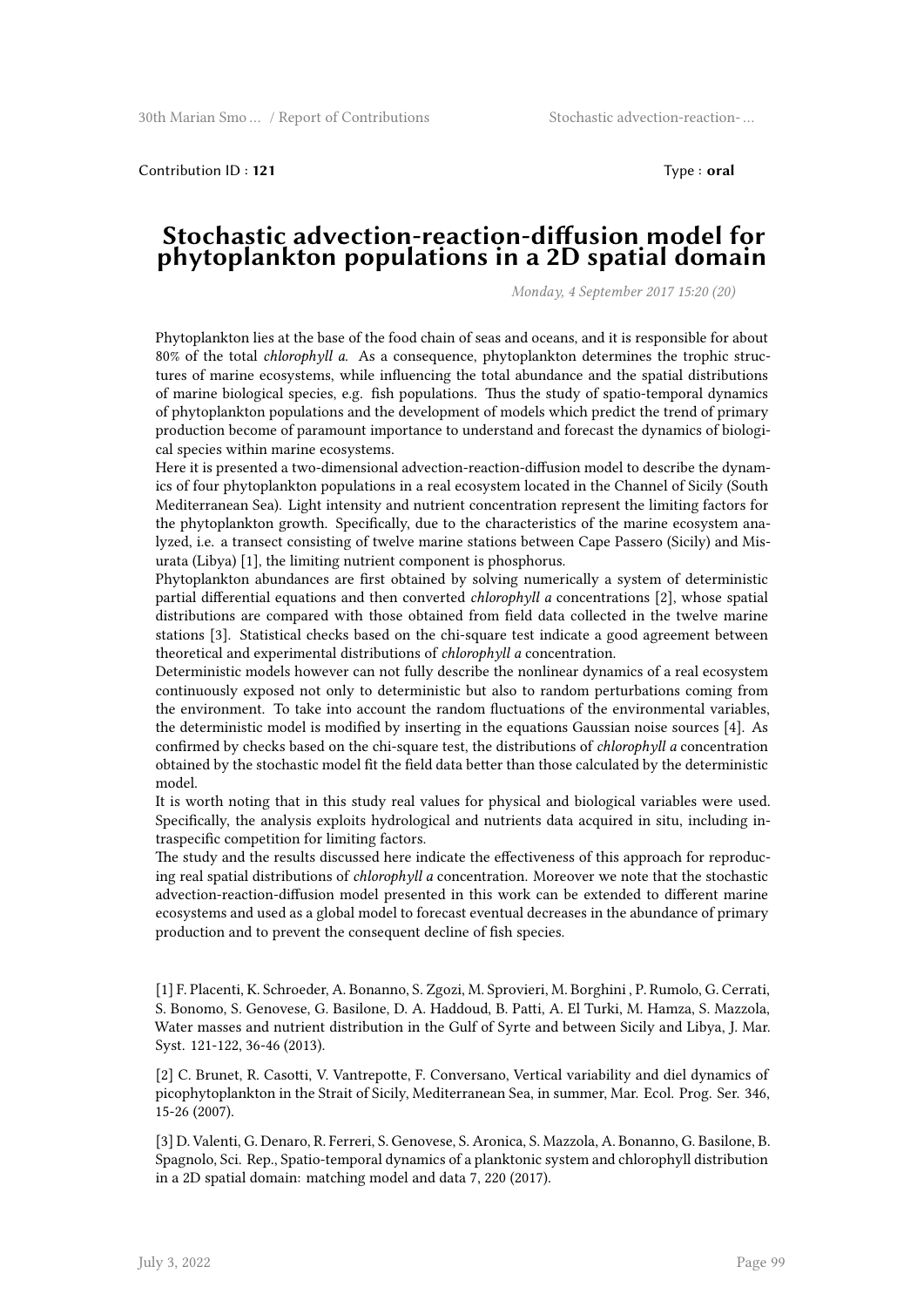[4] G. Denaro, D. Valenti, B. Spagnolo, G. Basilone, S. Mazzola, S. W. Zgozi, S. Aronica, A. Bonanno, Dynamics of two pico-phytoplankton groups in Mediterranean Sea: Analysis of the deep chlorophyll maximum by a stochastic advection-reaction-diffusion model, PLoS ONE 8, e66765 (2013).

**Primary author(s) :** VALENTI, Davide (Department of Physics and Chemistry, University of Palermo)

Presenter(s) : VALENTI, Davide (Department of Physics and Chemistry, University of Palermo)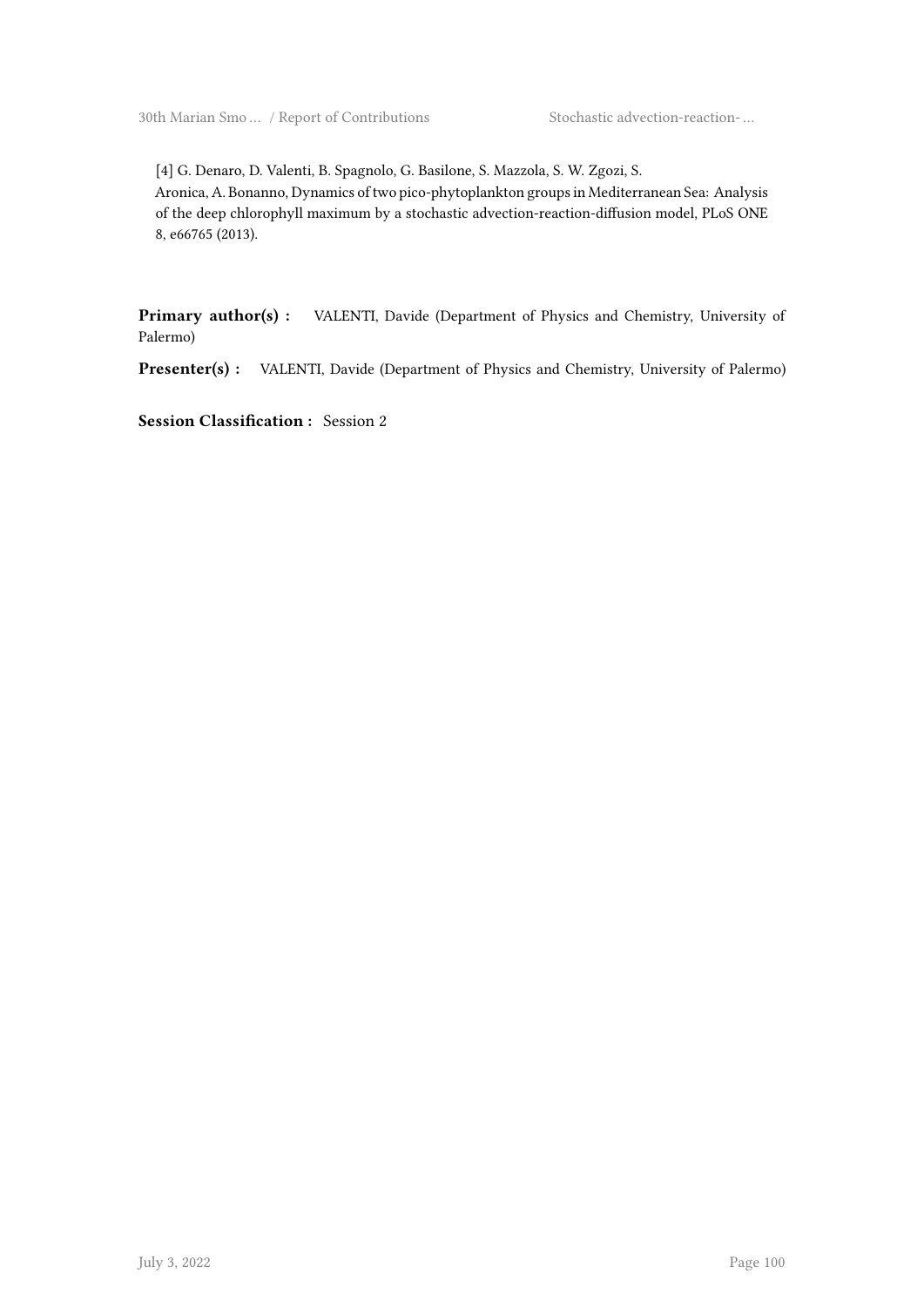Contribution ID: **122** Type : **poster** 

# **Critical behavior of noise-induced phase synchronization**

We present for the first time in detail the set of the main critical exponents associated with the phase transition of the Kuramoto model under multiplicative noise action. This was done considering the equilibrium thermodynamics for the states of synchronization [1], as well as the subsequent analysis of the critical behavior of the free energy and entropy of the model. We reinforce the concept of the synchronization field for a system of oscillators with multiplicative noise where an expression for the susceptibility is analytically obtained at the critical limit. These results complete the gap that was lacking in obtaining all the critical exponents associated with the phase transition of a Kuramoto-type model.

[1] PD Pinto, FA Oliveira, ALA Penna, Phys. Rev. E 93 052220 (2016).

[2] PD Pinto, ALA Penna, FA Oliveira, EPL 117 5 50009 (2017).

Primary author(s): PINTO, Pedro (Universidade Federal do Oeste da Bahia)

**Co-author(s) :** PENNA, Andre (Universidade de Brasília); OLIVEIRA, Fernando (Universidade de Brasília)

**Presenter(s) :** OLIVEIRA, Fernando (Universidade de Brasília)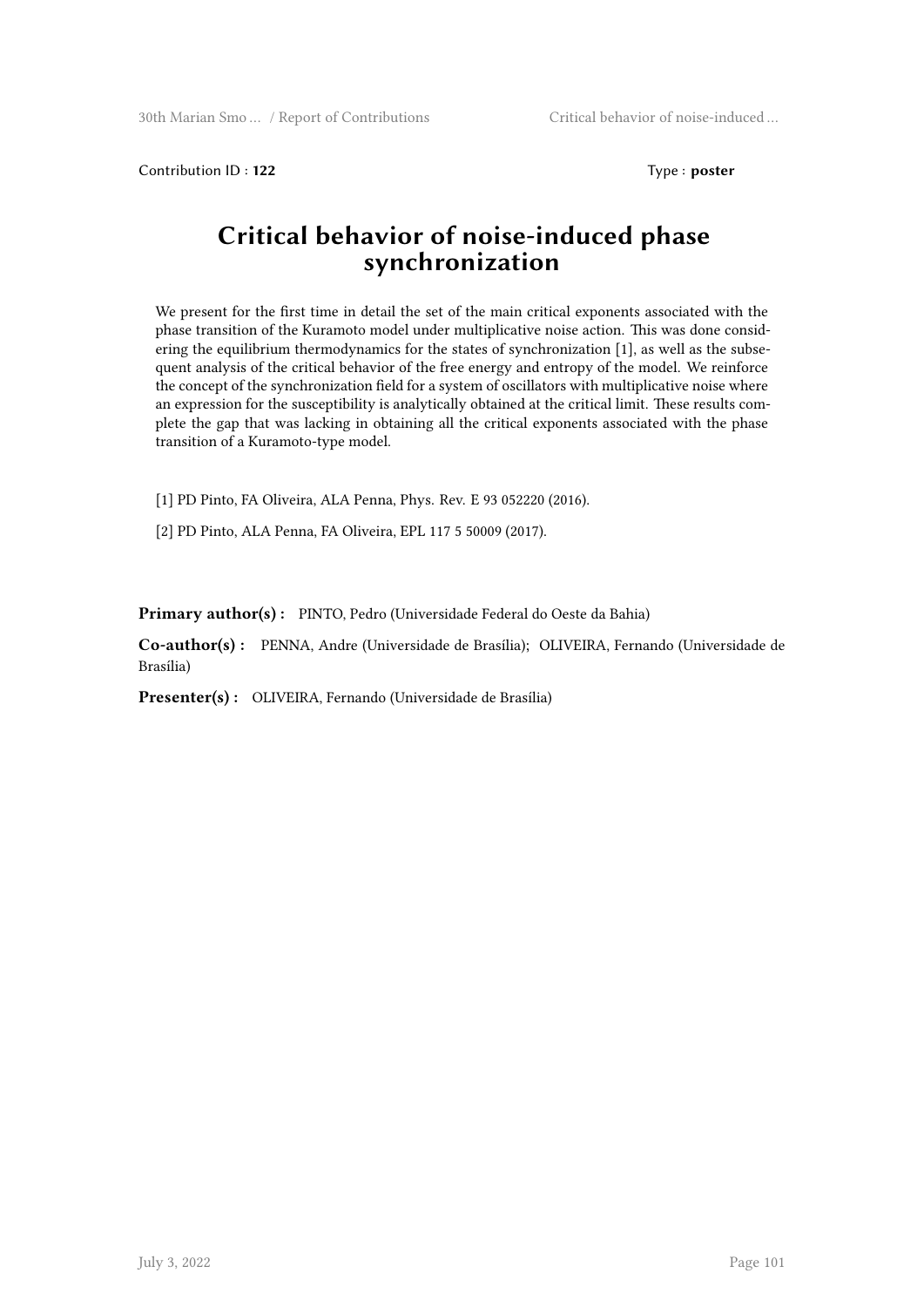Contribution ID : **123** Type : **poster**

# **Population dynamics and pattern transitions in a nonlocal logistic map**

We examine the pattern solutions in a generalized nonlocal logistic map that includes spatial kernels in both growth and competition terms. We show that this map includes as a particular case the nonlocal Fisher–Kolmogorov equation, and we demonstrate the

existence of three kinds of stationary nonlinear solutions: one uniform, one cosine type that we refer to as wavelike solution, and another in the form of Gaussian. We also obtain analytical expressions that describe the nonlinear pattern behavior in the system, and we establish the stability criterion. We define thermodynamics quantities such as entropy and the order parameter. Based on this, the pattern-no-pattern and pattern–pattern transitions

are properly analyzed. We show that these pattern solutions may be related to the recently observed peak adding phenomenon in nonlinear optics.

**Primary author(s) :** PENNA, André (Universidade de Brasília); BARBOSA, Fernando (Instituto Federal de Brasília); OLIVEIRA, Fernando (Universidade de Brasília); CUNHA, Jefferson (Universidade Federal de Goiás); NOVAIS, Keila (Universidade de Brasília); FERREIRA, Rogelma (Universidade Federal do Recôncavo da Bahia)

**Presenter(s) :** FERREIRA, Rogelma (Universidade Federal do Recôncavo da Bahia)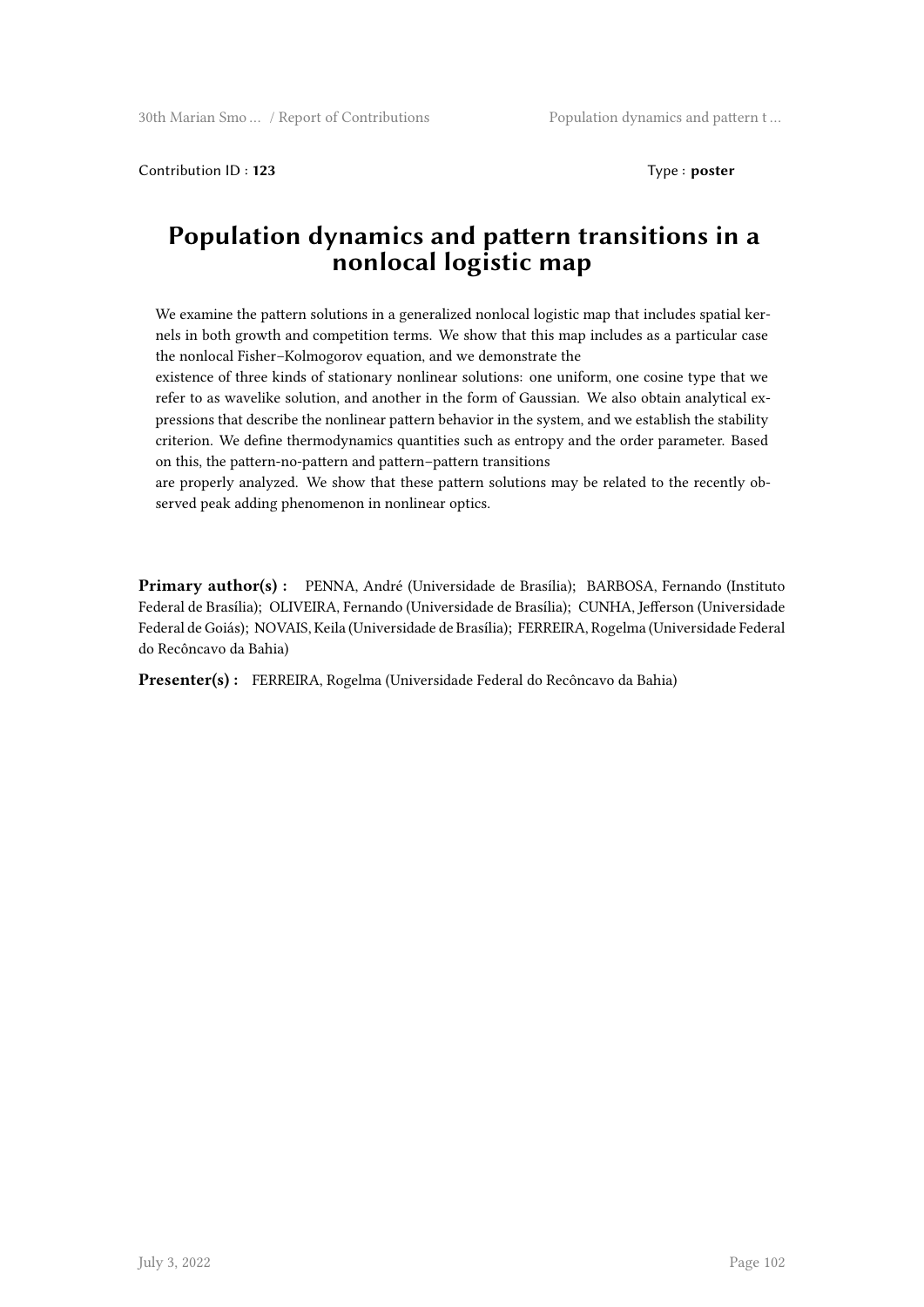Contribution ID: **124** Type : **oral** 

# **Guessing the direction of Time's Arrow: theory and experiment**

*Friday, 8 September 2017 11:00 (30)*

As famously articulated by Sir Arthur Eddington, the second law of thermodynamics implies a directionality to the flow of time: the arrow of time points in the direction of increasing entropy. This deep fact of Nature is something that we intuitively grasp in our everyday lives, which is why we typically find it easy to distinguish between a movie played forward in time, and one played backward. With nanoscale systems the situation becomes more subtle due to the prominence of statistical fluctuations. At sufficiently small length and time scales, a system may behave in a manner that appears contrary to the second law. Surprisingly, our ability to distinguish the direction of the arrow of time can be quantified and shown to obey a universal law. I will show how this law emerges from non-equilibrium fluctuation relations, and I will present experimental results that have verified its validity, using a driven quantum dot.

**Primary author(s) :** JARZYNSKI, Christopher (University of Maryland, College Park) **Presenter(s) :** JARZYNSKI, Christopher (University of Maryland, College Park) **Session Classification :** Session 13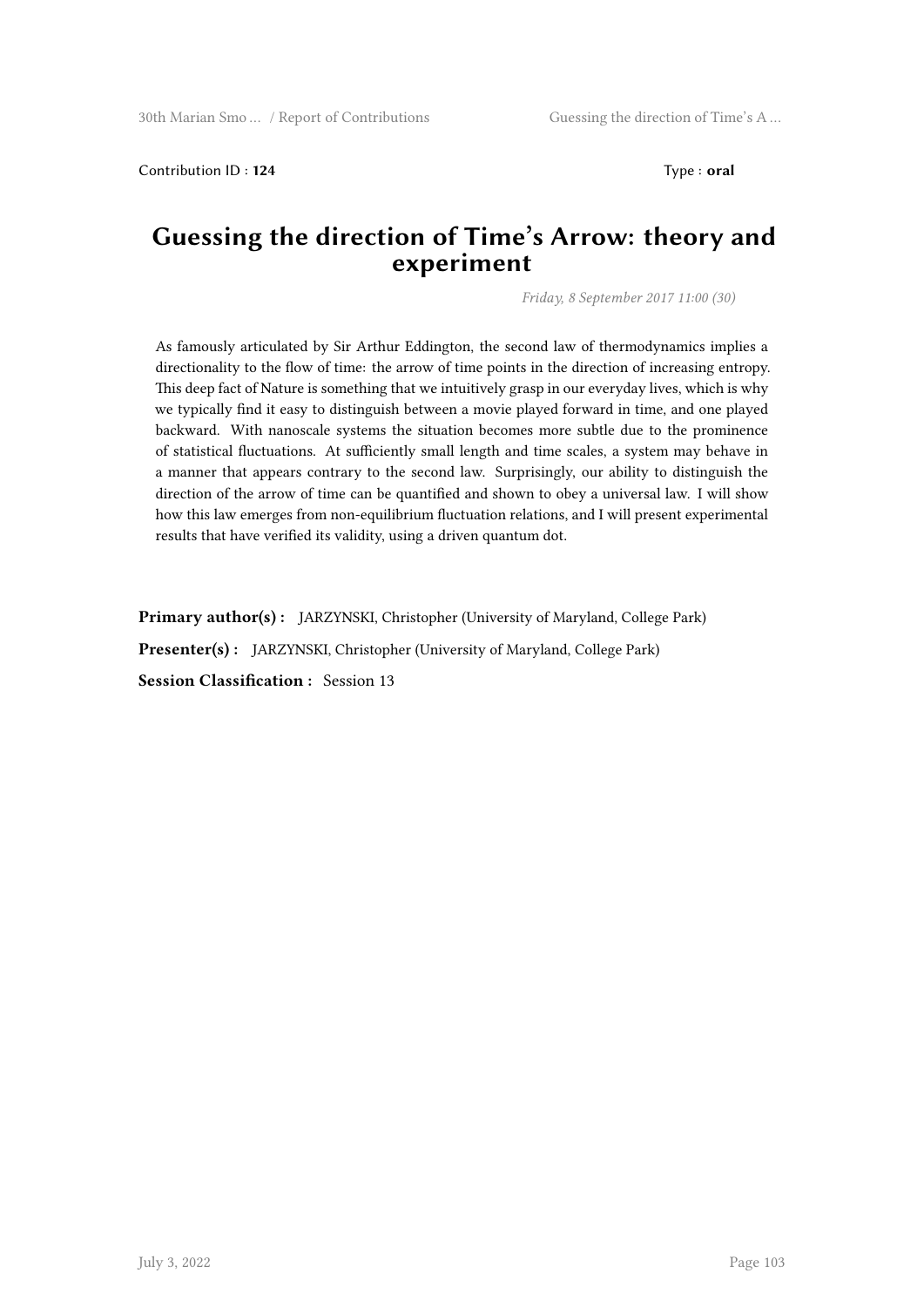Contribution ID : **125** Type : **oral**

#### **Individual and network heterogeneity in agent-based models**

*Friday, 8 September 2017 09:00 (30)*

Most applications of Statistical Mechanics methods to agent-based models make assumptions that aim at a simplification of the mathematical treatment and which are reasonable, or well established, in other applications of the field. Amongst others, we can cite the assumption of the thermodynamic limit and the assumption that there is a high degree of homogeneity amongst the agents. This is certainly not true in most cases: the number of agents is never close to the Avogadro number and the dispersion in the individual features of agents is an unavoidable nature of the system. In this talk I will discuss some difficulties associated to the existence of such a heterogeneity and the mathematical tools that can be used to achieve analytical results. As an example, I will consider in detail both network and parametric heterogeneity in Kirman's model for herding behavior in financial markets. Stylized facts of financial markets (fat tails, volatility clustering) has been proposed as an emergent phenomenon of interactions among traders. One of the simplest agentbased models capable of reproducing these statistical properties is the one proposed by Kirman. The fundamental aspect of the model is that agents change opinion based on the proportion of neighbor agents holding it. The effect of network structure on the results of the model is also addressed with recent analytical tools known as heterogeneous mean field approximations. This approach suggests that the dynamics in an heterogeneous degree network is equivalent to the usual all-to-all approximation with an effective system size  $N_{\text{eff}} = N \mu_1^2 / \mu_2$ , where  $\mu_k$  is the *k*-th moment of the degree distribution. This implies that highly heterogeneous degree networks are characterized by a low effective population number. Intuitively, only highly connected agents play an important role in the dynamics and the number of those agents is measured by this effective population number. Taking into account that most real networks are highly heterogeneous with power-law degree distributions, one concludes that the effect finite-size fluctuations is non-trivial and must be studied in detail for each specific type of network.

**Primary author(s) :** TORAL, Raul (IFISC) **Presenter(s) :** TORAL, Raul (IFISC) **Session Classification :** Session 12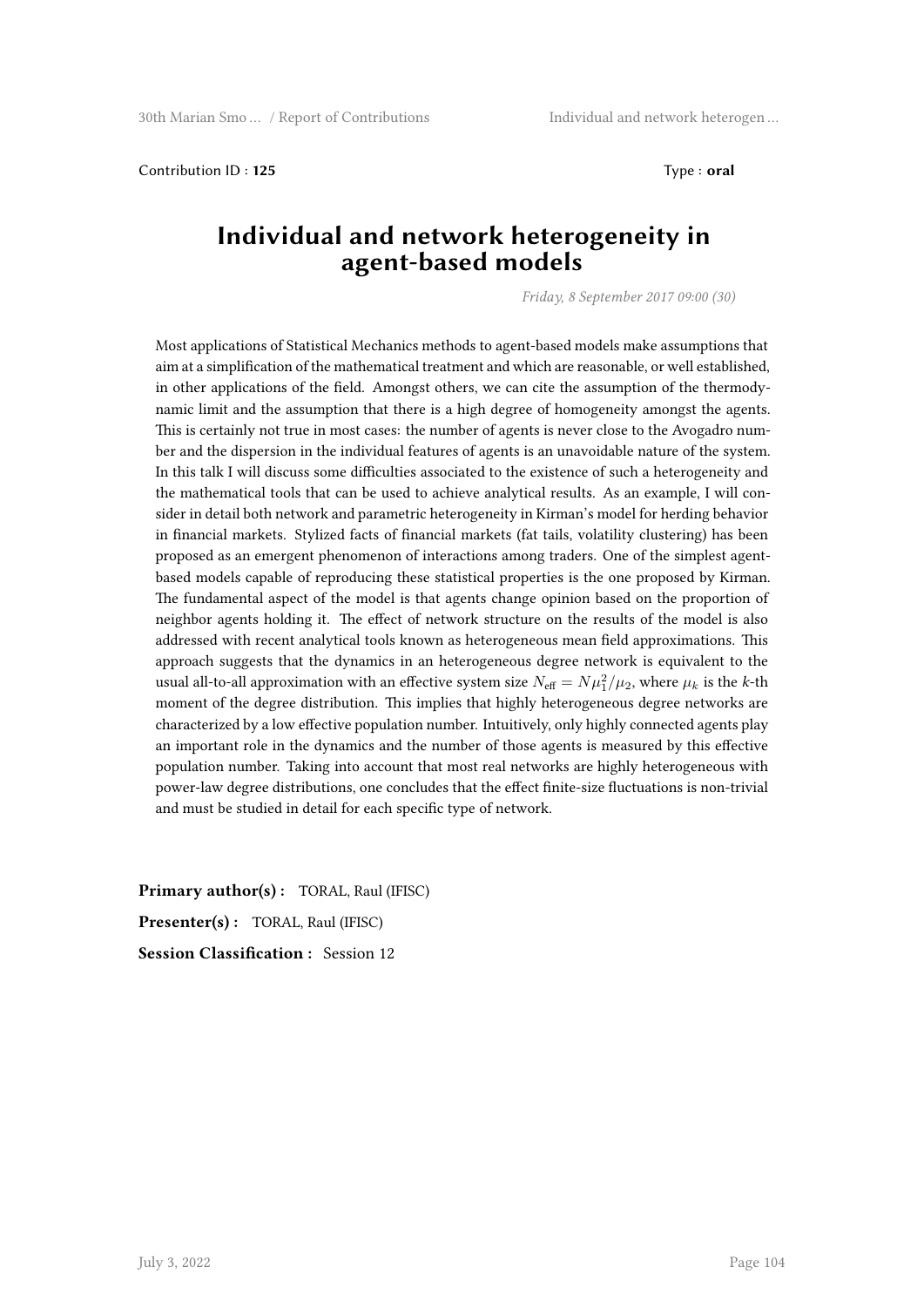Contribution ID : **126** Type : **poster** 

# **ARC4 stream cipher as a nonlinear mixing dynamical system**

Due to outspread of WiFi technology, which utilized stream ciphers, ARC4 has once become the most widespread stream cipher in the world. The idea of the cypher is to use a deterministic dynamics, with strong mixing properties in order to produce a pseudorandom trajectory of symbols, identically distributed, with minimal correlations. A pair of ARC4 sharing common initial condition (secret key) is used to produce the same trajectory on the encrypting and decrypting side.

The aim of this contribution is to show a few results, which may be obtained if we apply standard techniques of nonlinear dynamics to a trajectory generated by some cryptographic system.

The first effect we show is a relation between Renyi entropy distribution of the pseudorandom string and the quality of the key. Various strategies for key selection introduce variability in the minimum and the peak of entropy distribution.

The second effect we show is the nonuniform distribution of sum of two consecutive samples (a digraph). Families of digraphs revealing certain anomalies were known before, but application of the return map, shows a nonuniform probability certain area of phase space in Takens reconstruction. Hence, the generator is distinguishable from random, although the timeseries look completely random.

Some successful attacks upon RC4 have relied on a fact, quite nonlinear in spirit, that within the transient phase, the system did not loose information about its initial conditions fast enough, which produced correlations, which were utilized to reveal the key, and decipher the message. A lack of standard nonlinear operation: i.e. omission of transients led to compromitation of the whole WiFi technology (WEP). Current findings confirm that application of nonlinear techniques in cryptology may provide interesting results.

**Primary author(s) :** BUCHNER, Teodor (Faculty of Physics, Warsaw University of Technology)

**Presenter(s) :** BUCHNER, Teodor (Faculty of Physics, Warsaw University of Technology)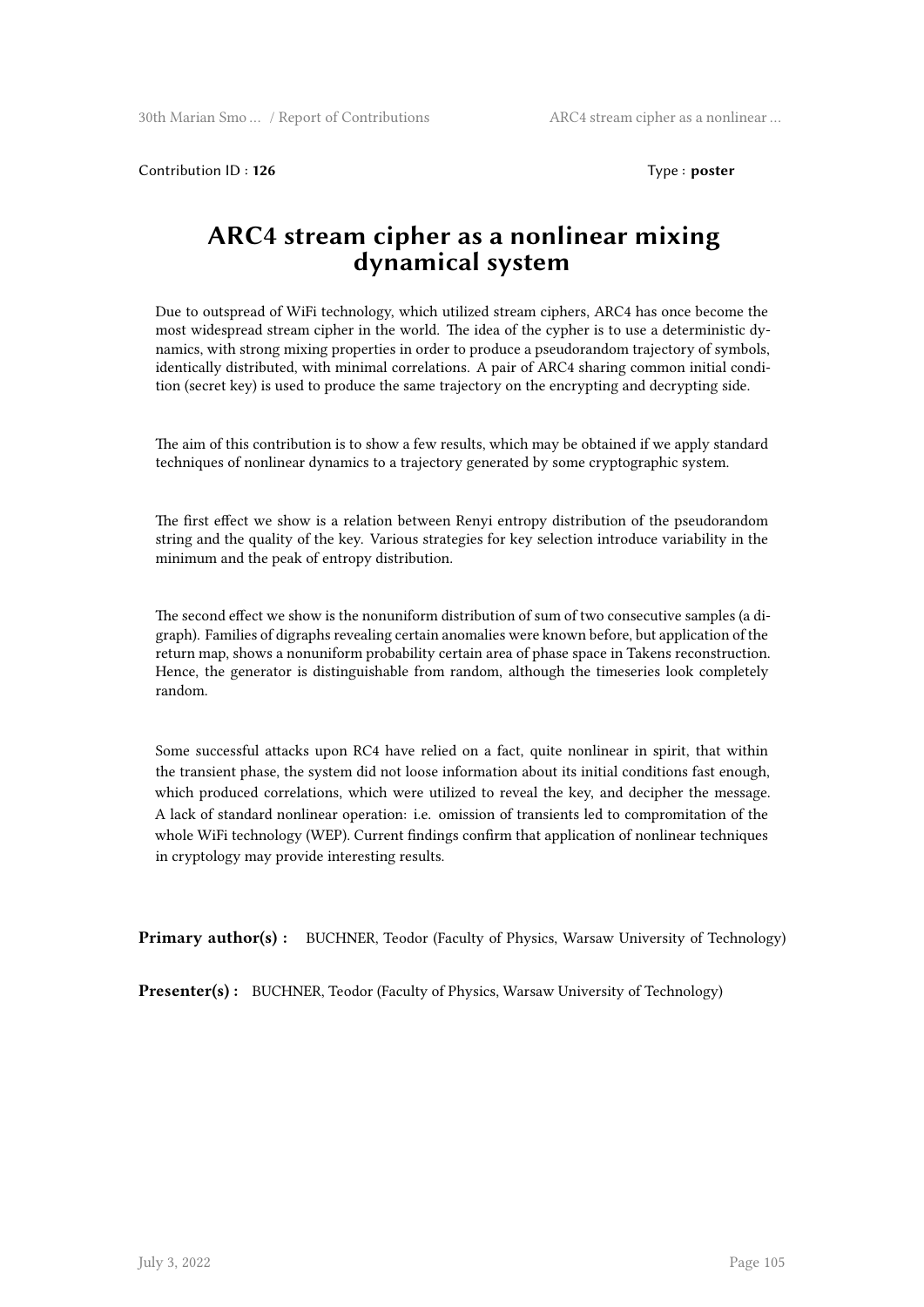Contribution ID: **128** Type : **oral** 

#### **Nonequilibrium steady states in Langevin thermal systems**

*Tuesday, 5 September 2017 11:00 (30)*

Equilibrium is characterized by its fundamental properties such as the detailed balance, the fluctuation-dissipation relation, and no heat dissipation. Based on the stochastic thermodynamics, we show that these three properties are equivalent to each other in conventional Langevin thermal systems with microscopic reversibility. Thus, a conventional steady state has either all three properties (equilibrium) or none of them (nonequilibrium). In contrast, with velocity-dependent forces breaking the microscopic reversibility, we prove that the detailed balance and the fluctuationdissipation

relation mutually exclude each other and no equivalence relation is possible between any two of the three properties. This implies that a steady state of Langevin systems with velocitydependent

forces may maintain some equilibrium properties but not all of them. Our results are illustrated with a few example systems.

**Primary author(s):** PARK, Hyunggyu (Korea Institute for Advanced Study)

**Co-author(s) :** LEE, Hyunn Keun (SungkyunKwan University)

Presenter(s) : PARK, Hyunggyu (Korea Institute for Advanced Study)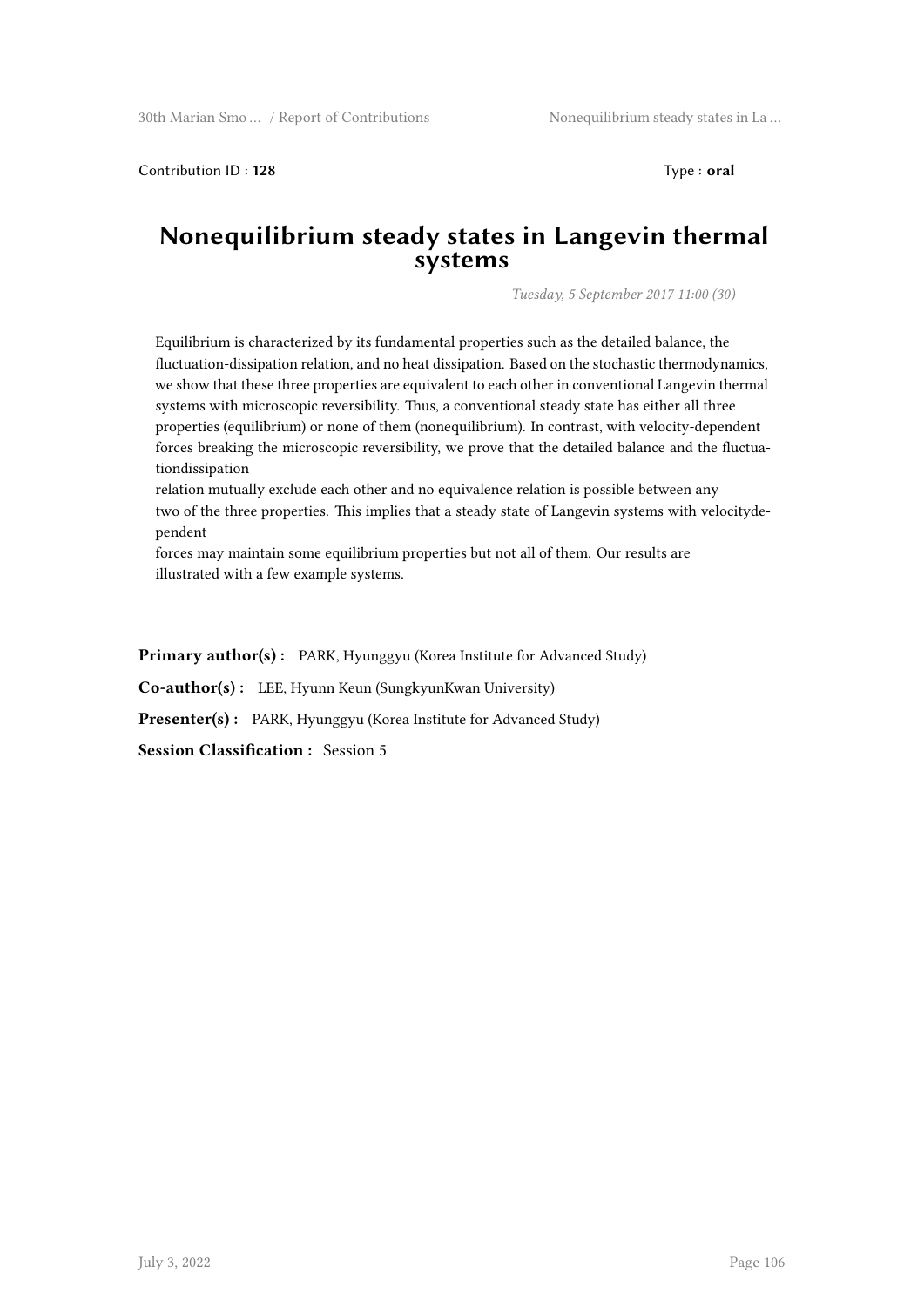Contribution ID : **129** Type : **oral**

# **Heterogeneous continuous time random walk on graphs**

*Wednesday, 6 September 2017 11:30 (15)*

Solute transport and, particularly, diffusion of particles in porous media is a long standing problem [1].

The general random walks framework has been shown to describe quantitatively the anomalous transport patterns frequently observed in fractured and heterogeneous porous media [2]. One of the major conceptual difficulties consists in a very broad range of time and length scales in the dynamics [3]

that prohibits using conventional theoretical approaches or numerical simulation methods.

#### To

overcome this problem and bridge various scales, we present a new model, Heterogeneous Continuous Time Random Walk model (HCTRW) and suggest to represent a porous medium by an equivalent "porous graph" and then to model the complex dynamics of a particle

in the porous medium by a continuous time random walk (CTRW) on that porous graph. The graph

structure accounts for the inter-connectivity of pores, whereas their geometric properties (shapes of pores and of connectivity regions) are, to some extent, captured through the CTRW characteristics, hence connecting the topological and dynamical properties of the system.

In our CTRW approach, the space and time characteristics of individual jumps on a graph are coupled that requires developing new theoretical tools. We present several preliminary results on the long-time asymptotic behavior of a particle on a porous graph. To validate the proposed coarsegraining scheme, we compare the asymptotic behavior of the CTRW on a porous graph with the original continuous dynamics in several models of porous media. In particular, we investigate how topology of a graph (which would correspond to i.e. the interconnectivity of pores) can affect the long-time behavior of HCTRW.

[1] R. Friedrich, J. Peinke, M. Sahimi, M. R. R. Tabar, "Approaching complexity by stochastic methods: From biological systems to turbulence", Phys. Rep. **506**, 87-162 (2011)

[2] H. Scher and M. Lax, "Stochastic Transport in a disordered solid. I. Theory", Phys. Rev. B **7**, 4491

(1973)

[3] P. Levitz, V. Tariel, M. Stampanoni, and E. Gallucci, "Topology of evolving pore networks", Eur. Phys. J. Appl. Phys. **60**, 24202 (2012)

**Primary author(s) :** TUPIKINA, Liubov (Ecole Polytechnique)

**Co-author(s) :** GREBENKOV, Denis (CNRS)

**Presenter(s) :** TUPIKINA, Liubov (Ecole Polytechnique)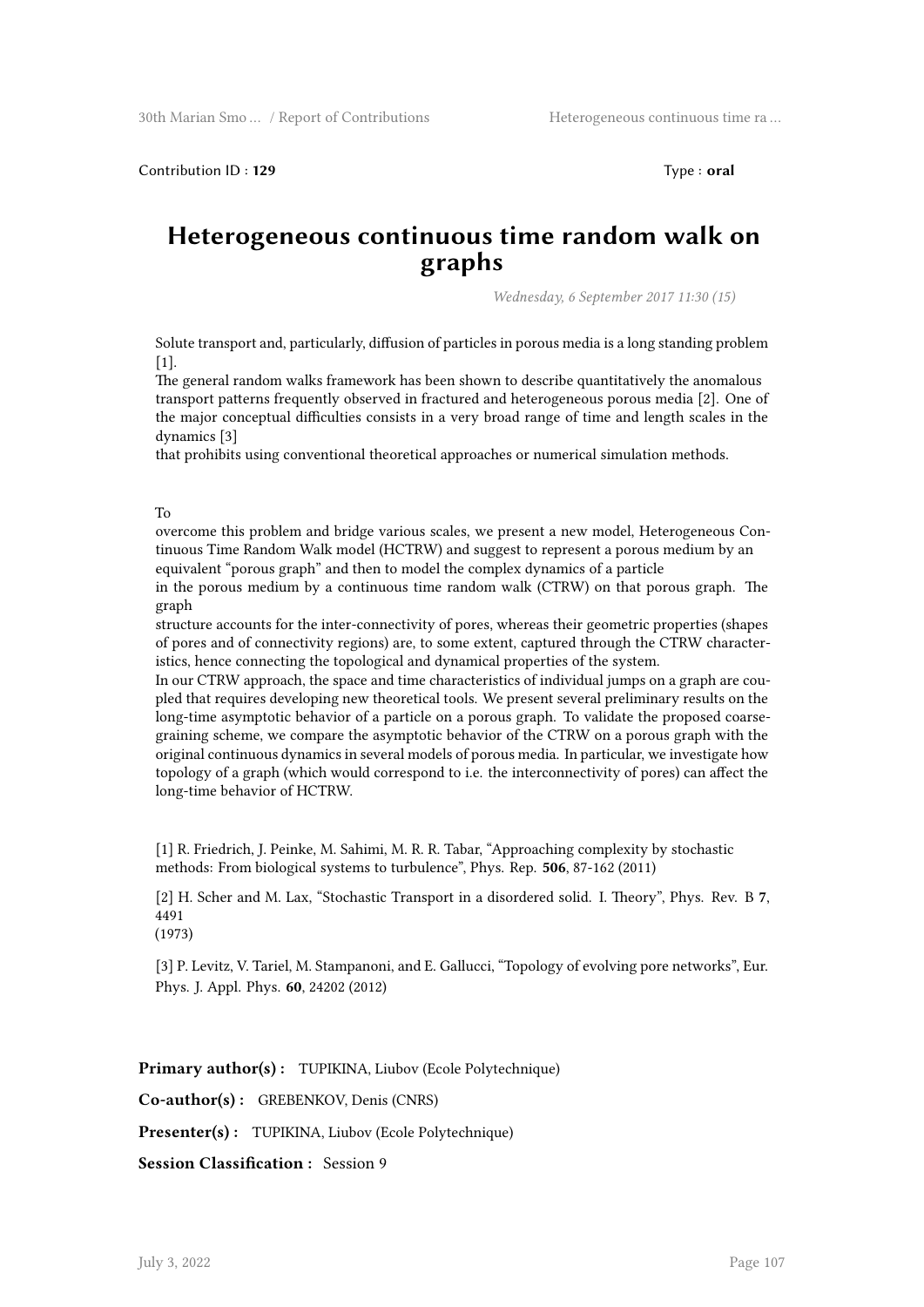Contribution ID : **130** Type : **oral** 

#### **Mesoscopic and metastable quantum systems**

*Monday, 4 September 2017 15:30 (30)*

We shortly review the transient dynamics of mesoscopic systems, such as Josephson junctions, in noisy environments. The role of noise induced solitons and breathers on the mean switching time from the superconducting metastable state to the resistive state, in the presence of an external noise source modeled by α-stable Lévy distributions, will be outlined.

Thereafter, the dissipative dynamics of a particle moving in a strongly asymmetric double well potential, interacting with a thermal bath will be considered. Common wisdom is that quantum fluctuations enhance the escape rate from metastable states in the presence of dissipation. We show that dissipation can enhance the stability of a quantum metastable system. We find that the escape time from the metastable region has a nonmonotonic behavior, with a maximum, versus the system-bath coupling, and with a minimum versus the temperature, thus producing a stabilizing effect. Therefore, as the temperature increases, an enhancement of the escape time is observed, increasing the stability of the metastable state. These results shed new light on the role of the environmental fluctuations in stabilizing quantum metastable systems.

We will show then, how the combined effects of strong Ohmic dissipation and monochromatic driving affect the stability of a quantum system with a metastable state. We find that, by increasing the coupling with the environment, the escape time makes a transition from a regime in which it is substantially controlled by the driving, displaying resonant peaks and dips, to a regime of frequency-independent escape time with a peak followed by a steep fall off. The quantum noise enhanced stability phenomenon is observed in the system investigated. Resonant activation, the presence of a minimum in the mean escape time, occurs when the time scale of the modulations is the same as the characteristic time scale of the system's dynamics. The simple quantum system considered displays as well the general features that at slow modulations the mean escape time is dominated by the slowest configuration assumed by he system, while at fast modulations the escape dynamics is determined by the average configuration.

[1] D. Valenti, C. Guarcello, and B. Spagnolo, Phys. Rev. B **89**, 214510 (2014).

[2] C. Guarcello, D. Valenti, and B. Spagnolo, Phys. Rev. B **92**, 174519 (2015).

[3] C. Guarcello, D. Valenti, B. Spagnolo, V. Pierro and G. Filatrella, Nanotechnology, **28**, 134001 (2017).

[4] D. Valenti, L. Magazzù, P. Caldara, and B. Spagnolo, "Stabilization of quantum metastable states by dissipation", Physical Review B **91**, 235412 (7) (2015).

[5] Luca Magazzù, Angelo Carollo, Bernardo Spagnolo, Davide Valenti, "Quantum dissipative dynamics of a bistable system in the sub-Ohmic to super-Ohmic regime", Journal of Statistical Mechanics: Theory and Experiment 054016 (2016).

[6] B. Spagnolo, C. Guarcello, L. Magazzù, A. Carollo, D. Persano Adorno, D. Valenti, "Nonlinear Relaxation Phenomena in Metastable Condensed Matter Systems", Entropy, 19 (1), 20 (2017).

[7] L. Magazzù, P. Hänggi, B. Spagnolo, and D. Valenti, "Quantum Resonant Activation", Physical Review E 95 (13), 042104 (2017).

**Primary author(s):** SPAGNOLO, Bernardo (University of Palermo)

**Presenter(s) :** SPAGNOLO, Bernardo (University of Palermo)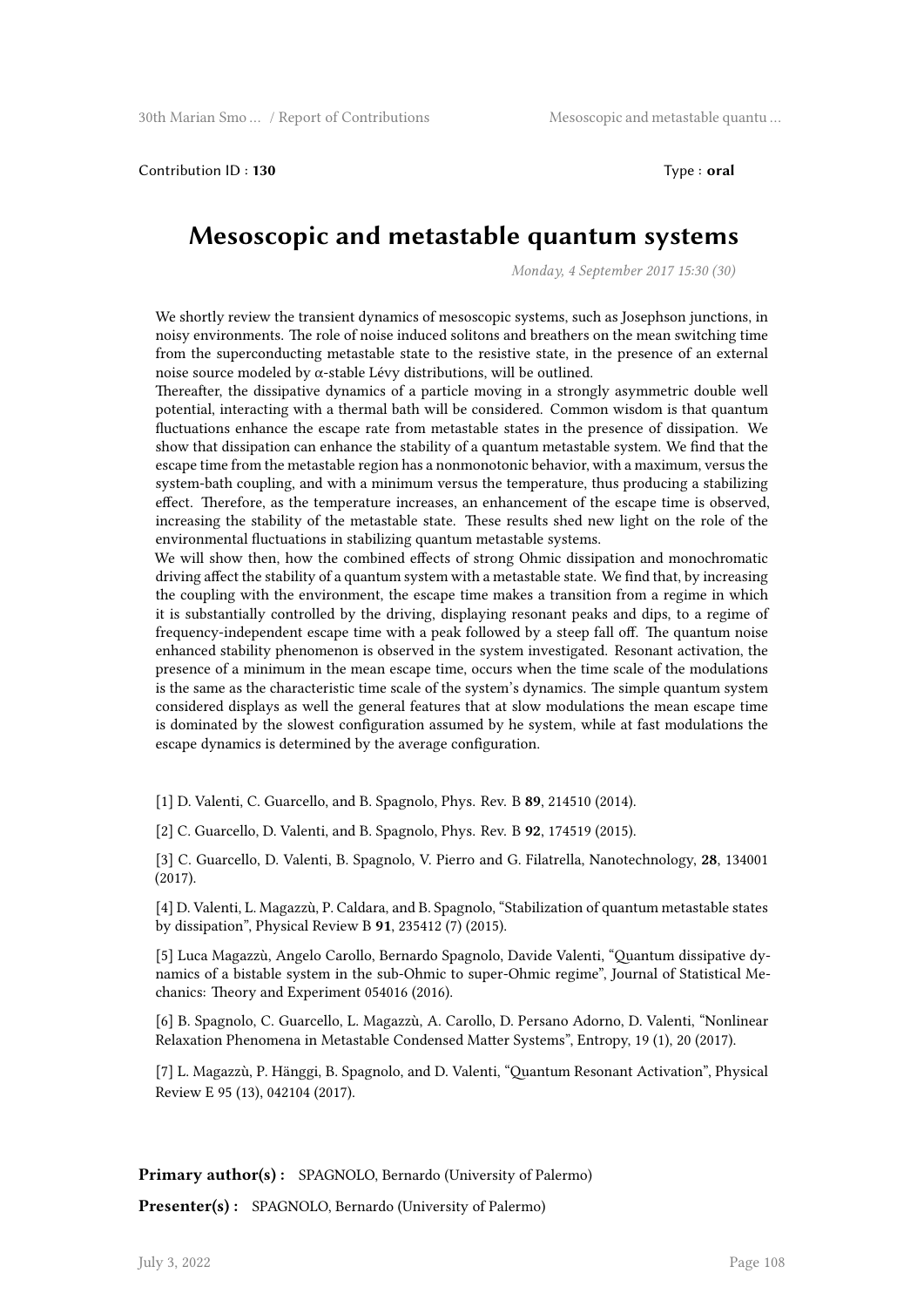30th Marian Smo ... / Report of Contributions Mesoscopic and metastable quantu ...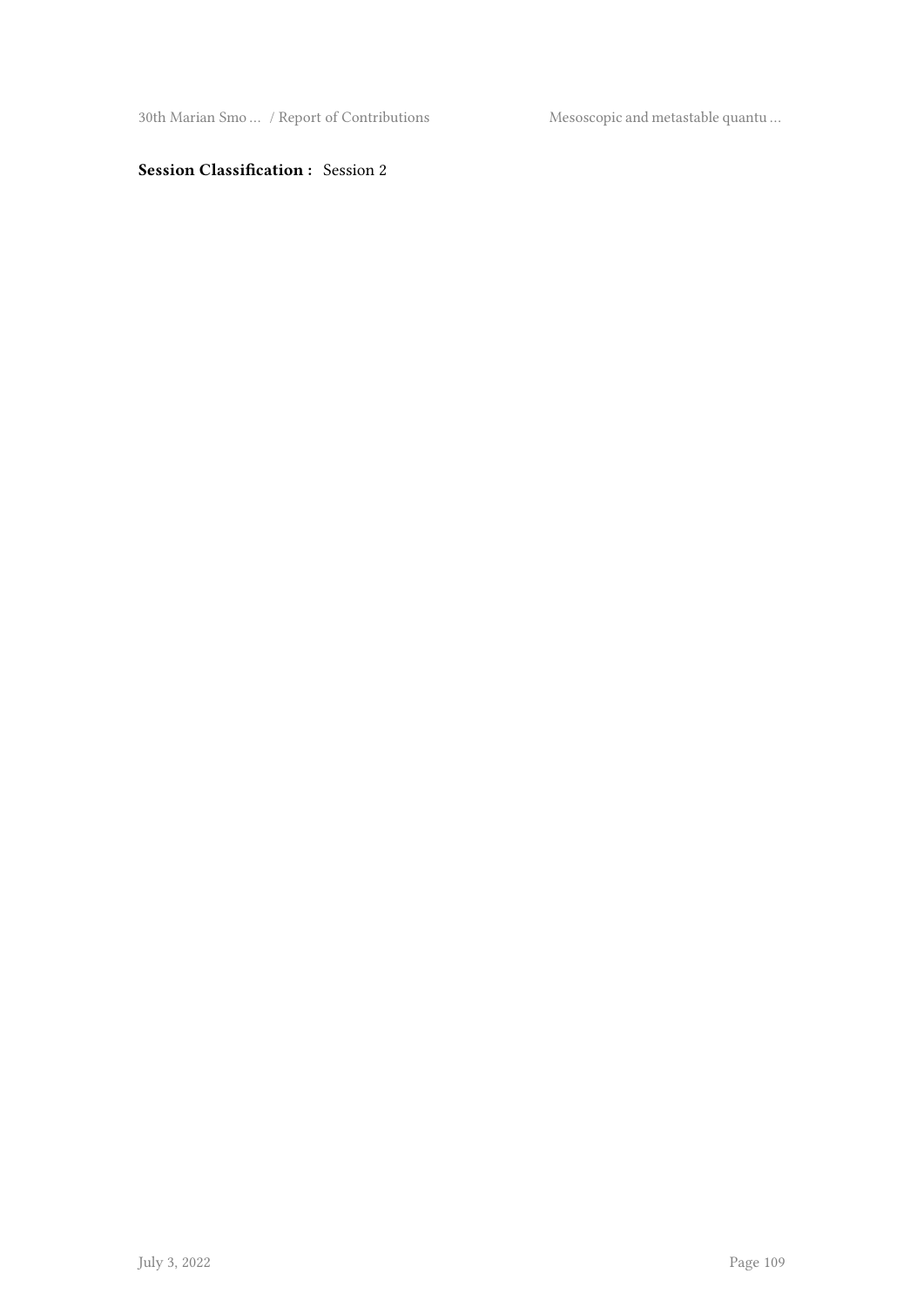Contribution ID: **132** Type : **poster** 

## **Continuous-time random walk with multi-step memory: an application to market dynamic**

An extended version of the Continuous-Time Random Walk (CTRW) model with memory is herein developed [1,2].

This memory involves the dependence between arbitrary number of successive jumps of the process while waiting times between jumps are considered as i.i.d. random variables.

This dependence was established analyzing of empirical histograms for the stochastic process of a single share price on a market within the high frequency time scale.

Then, it was justified theoretically by considering bid-ask bounce mechanism containing some delay characteristic for any double-auction market.

Our model appeared exactly analytically solvable.

Therefore, it enables a direct comparison of its predictions with their empirical counterparts, for instance, with empirical velocity autocorrelation function.

Thus, the present research significantly extends capabilities of the CTRW formalism.

[1] T. Gubiec, R. Kutner, *Continuous-Time Random Walk with multi-step memory: An application to market dynamics*, accepted to EPJB

[2] T. Gubiec, R. Kutner, *Backward jump continuous-time random walk: An application to market trading*, Physical Review E 82 (4), 046119

Primary author(s): GUBIEC, Tomasz (University of Warsaw)

**Co-author(s) :** KUTNER, Ryszard (University of Warsaw)

Presenter(s) : GUBIEC, Tomasz (University of Warsaw)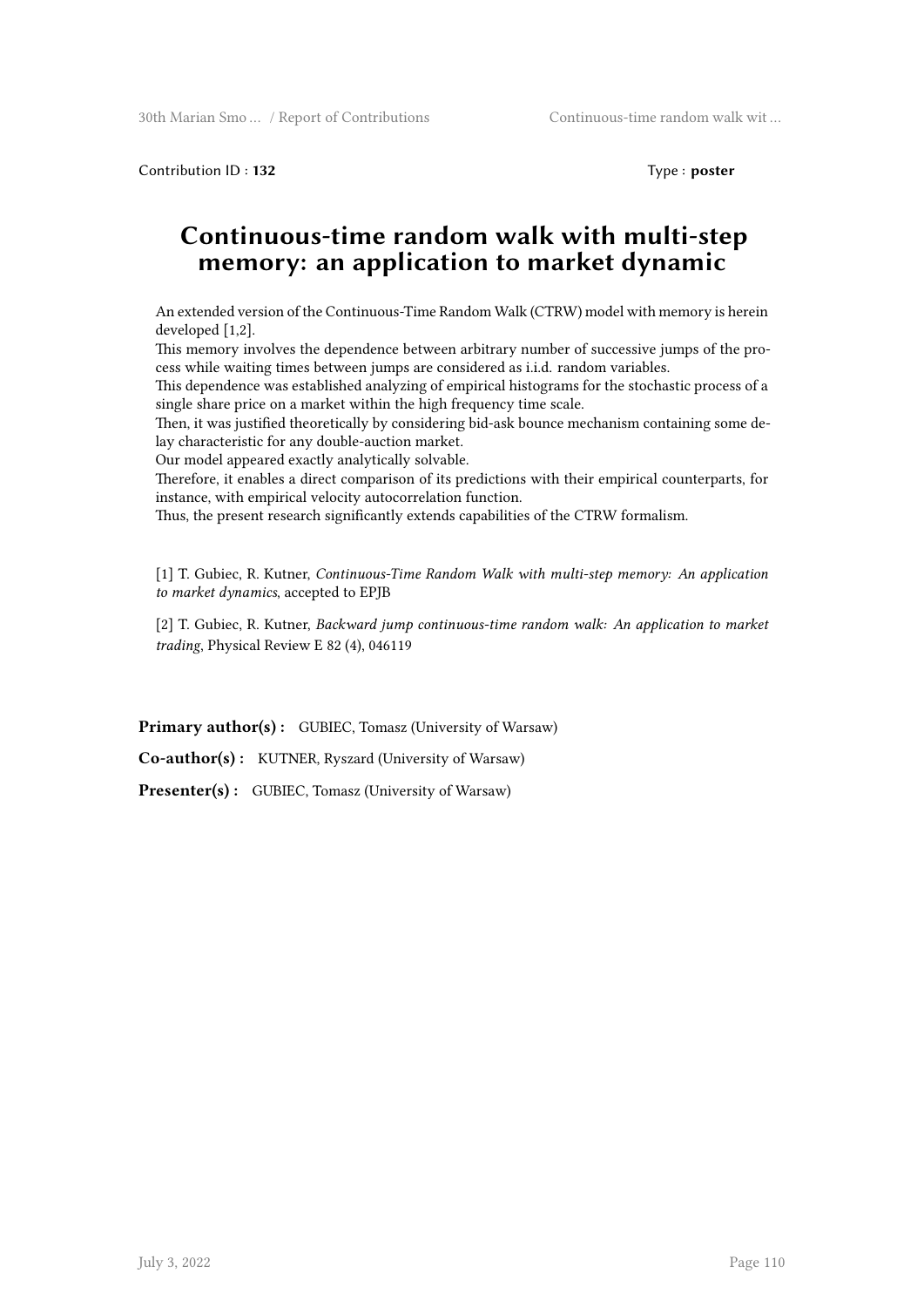Contribution ID : **133** Type : **poster**

#### **Virus capsid, diffusion exponent, and Gaussian fluctuation**

Virus capsid exhibits an exotic diffusion phenomenon in a cell nucleus [1,2]. The distribution of the diffusion exponent takes a universal Gaussian form for two different types of the virus. Here, the statistical property of the local fluctuations of the diffusion exponent over the nucleus is discussed [3]. It is shown that the statistical distribution of the fluctuations derived by an entropic approach [4] is consistent with the Gaussian form. Local areas of interchromatin corrals are regarded as cubic blocks, (following a discussion originally made for a different cell [5]), and it is examined how large the number of blocks is. Based on the fluctuation distribution, a proposition is also presented for the form of the distribution of waiting time that the virus capsid stays in a given block.

#### References

[1] J. B. Bosse, I. B. Hogue, M. Feric, S. Y. Thiberge, B. Sodeik, C. P. Brangwynne, and L. W. Enquist, Proc. Natl. Acad. Sci. USA **112**, E5725 (2015).

[2] J. B. Bosse and L. W. Enquist, Nucleus **7**, 13 (2016).

[3] Y. Itto, e-print 1706.01285.

[4] Y. Itto, in *Frontiers in Anti-Infective Drug Discovery*, Vol. 5, edited by Atta-ur-Rahman and M. Iqbal Choudhary (Bentham Science Publishers, Sharjah, 2017); and the references therein.

[5] Y. Itto, Physica A **462**, 522 (2016).

**Primary author(s):** ITTO, Yuichi (Aichi Institute of Technology)

**Presenter(s) :** ITTO, Yuichi (Aichi Institute of Technology)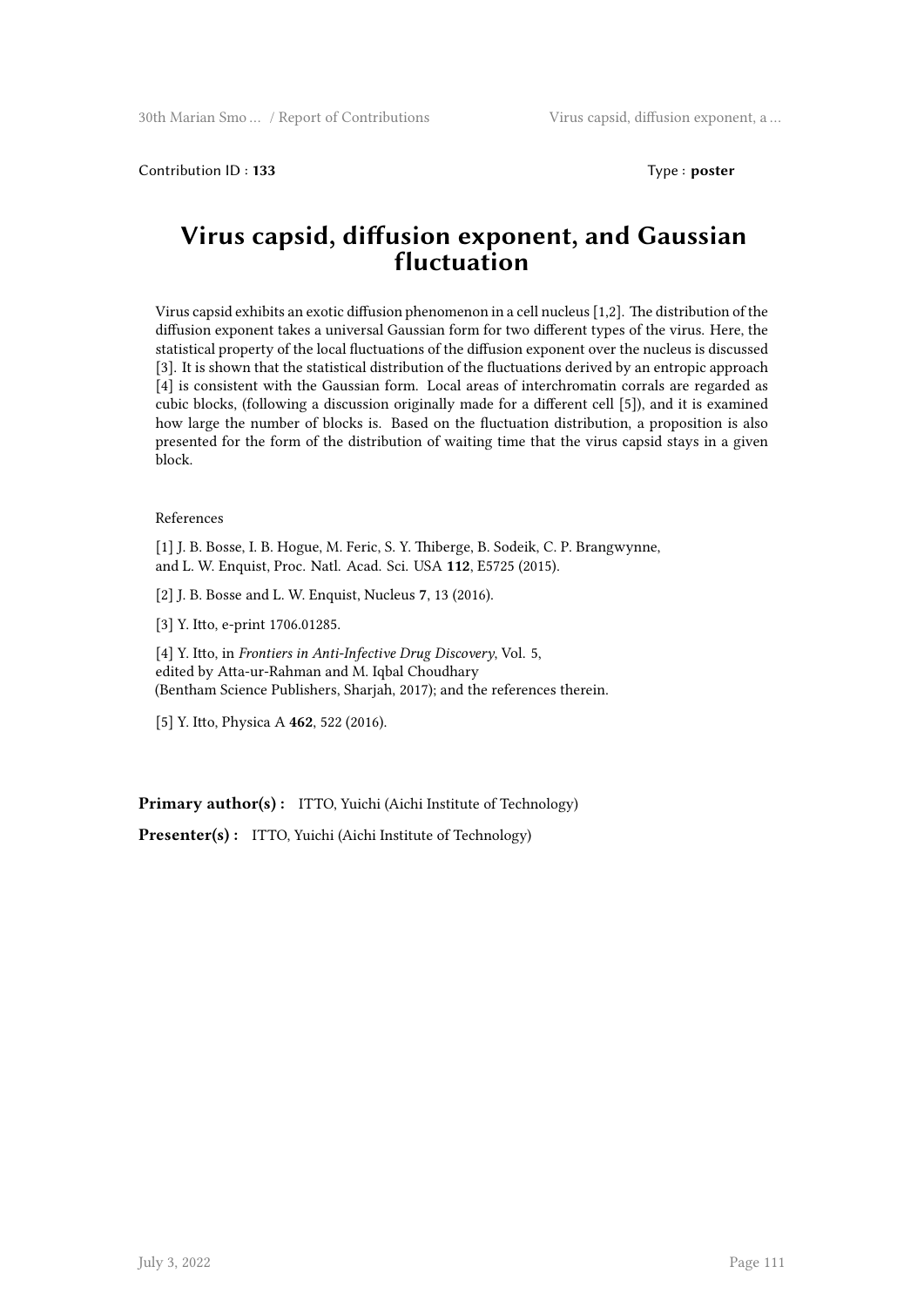Contribution ID : **134** Type : **oral**

#### **A mesoscopic model for the DNA G-quadruplex stability analysis**

*Tuesday, 5 September 2017 11:00 (30)*

The G-quadruplexes (G4) are non-canonical secondary DNA and RNA structures composed of four guanine basis bonded each other in a quartets forming piled planes. They have been found both in vivo and in vitro cultures, and have important role in telomere end-protection, and chromosome stability. Their folding patterns and structures are also found in eukaryotic promoter regions of oncogenes, making them increasingly recognized among chemists and biologists due to their potential applications in Nanomedicine as therapeutic targets in cancer treatments.

In the last years, single-molecule techniques have attracted much attention between the scientific community and a number of groups have used it extensively to analyze the mechano-chemical behavior of DNA and RNA. Optical and magnetic tweezers, as well as Atomic Force Microscopies, are employed to characterize not only the mechanical stability and unfolding dynamics of Gquadruplexes, but also to unveil structural intermediates not accessible to ensemble-average techniques due to their relatively low occurrence.

The stability of the G-quadruplex structure is related, among the others, to the specific structural G-quadruplex conformation, and the presence of a cation between each G4 planes.

To date, many experiments have been conducted, which want to finely analyze rupture profiles in single force-extension curves.

Although the increasing number of experiments on the subject, the theoretical predictions remain difficult, due essentially to the long computational time required by atomistic simulations, which, moreover, use parameter values (for example the velocity at which one extreme of the quadruplex is pulled to induce the rupture) some orders of magnitude far away from the experimental values.

With the aim to bridge the gap between experiment and theoretical expectations, we build a mesoscopic physical model of the G-quadruplex structure with a reduced number of degrees of freedom and effective potential that permits to study the mechanical unfolding in a wider interval of time scales than those allowed in all atom simulations, in particular under different pulling velocities. The subsequent analysis on the light of the most recent stochastic theories for rupture force - as those of Bell, Dudko and Yoreo - permit the estimations of the potential barriers and positions that characterize the energy landscape of the unfolding process.

Some validation of the model with the results of experiments will be presented.

**Primary author(s) :** FIASCONARO, Alessandro (Universidad de Zaragoza, Spain); BERGUES-PUPO, Ana Elisa (Universidad de Zaragoza, Spain); FALO, Fernando (Universidad de Zaragoza, Spain)

**Co-author(s) :** GUTIERREZ, Irene (Instituto Madrileño de Estudios Avanzados en Nanociencia, Madrid, Spain); ARIAS-GONZALEZ, José Ricardo (Instituto Madrileño de Estudios Avanzados en Nanociencia, Madrid, Spain)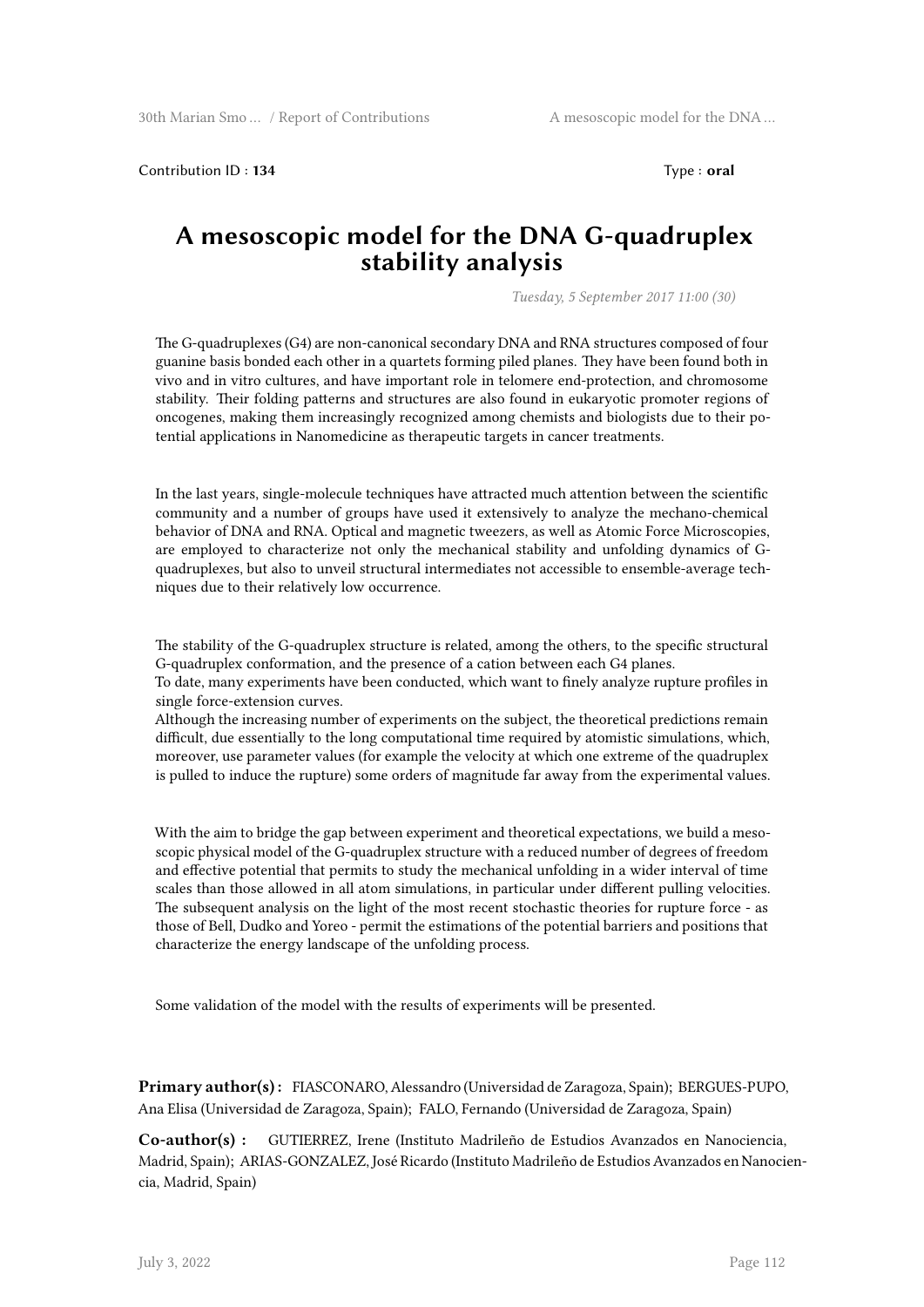**Presenter(s) :** FIASCONARO, Alessandro (Universidad de Zaragoza, Spain)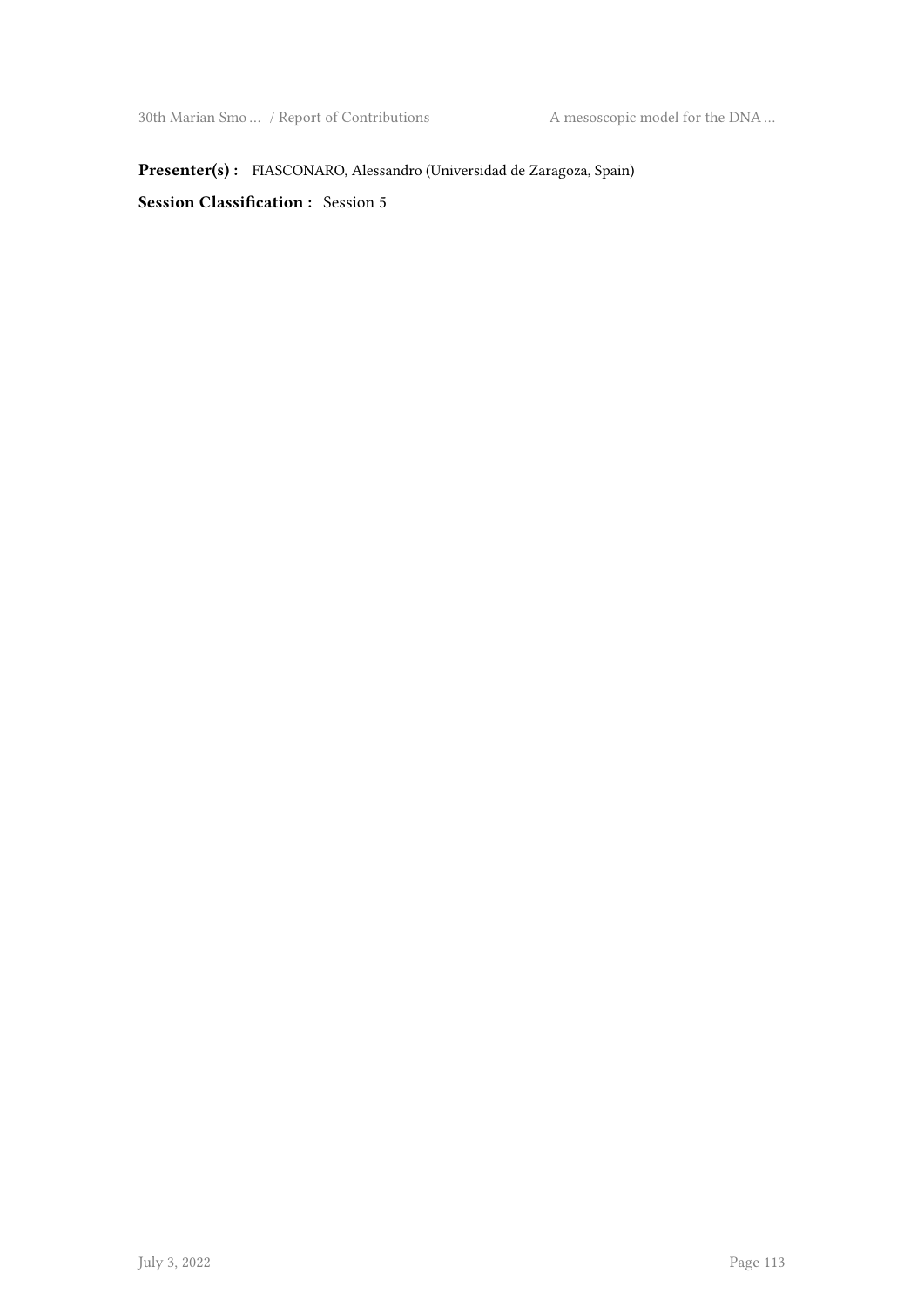Contribution ID : **135** Type : **oral** 

# **Arrays of coupled two-state oscillators**

*Monday, 4 September 2017 10:00 (30)*

We discuss synchronization of arrays of coupled two-state stochastic oscillators with additional fluctuations due to finite numbers of units, types and ranges of couplings, memory effects, etc. If time permits we present phase diagrams

**Primary author(s) :** LINDENBERG, Katja (University of California, San Diego)

**Co-author(s) :** ROSAS, Alexandre (Universidade Federal de Paraíba, João Pessoa, Brazil); ESCAFF, Daniel (Universidad de Los Andes, Santiago, Chile); PINTO, Italo (Universidade Federal de Paraíba, João Pessoa, Brazil)

Presenter(s) : LINDENBERG, Katja (University of California, San Diego)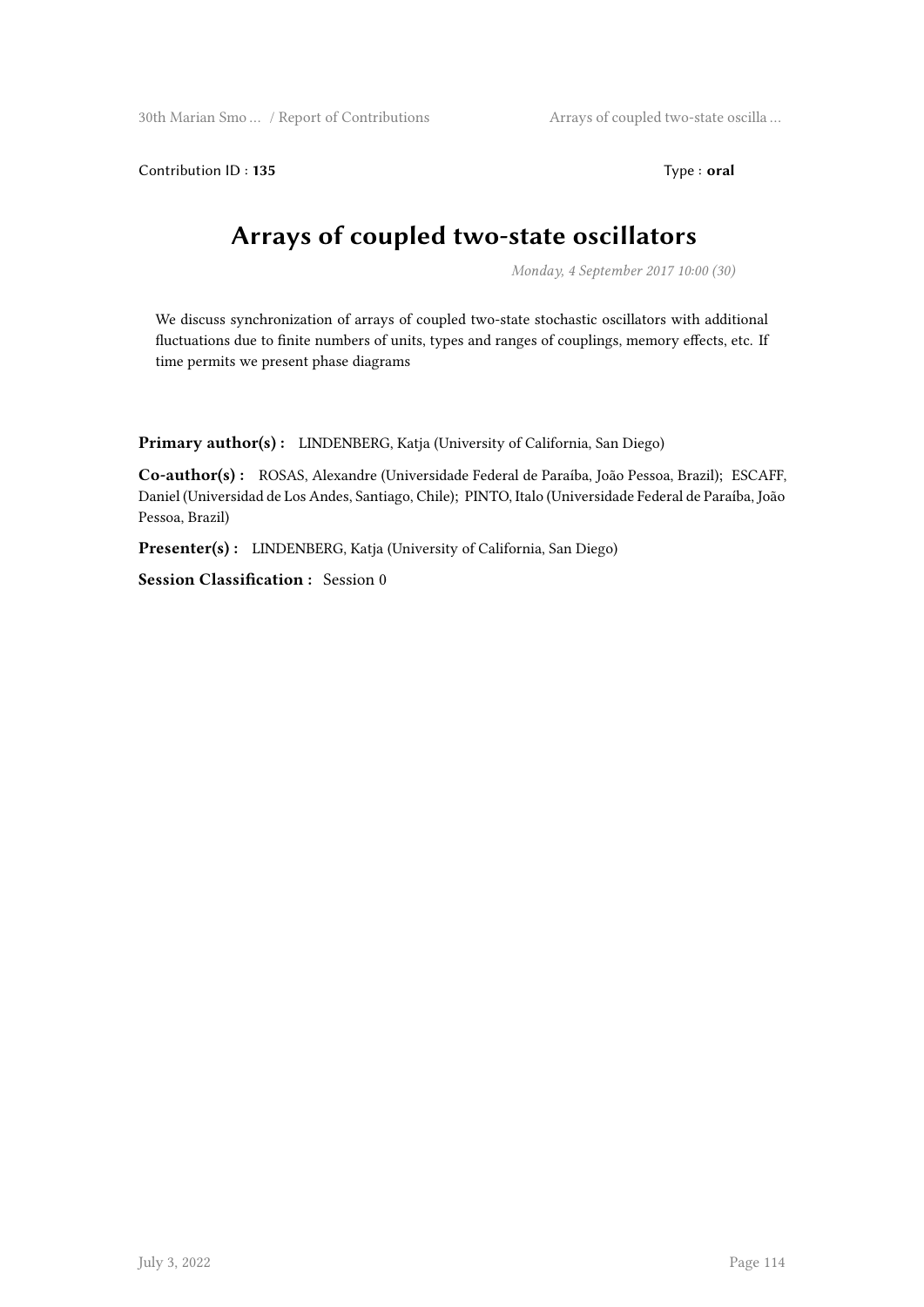Contribution ID: **136** Type : **poster** 

## **Theory of microwave amplifier based on single Josephson junction**

We present a theory describing the recently proposed and realized microwave amplifier based on the negative resistance of a damped Josephson junction [P. Lahteenmaki et al., Sci. Rep. 2, 276 (2012)]. The standard linear response theory based on expansion around the limit cycle [A. Kamal et al. Phys. Rev. B 86, 144510 (2012)] yields nearly perfect results for the gain characteristics of the device, but it fails to describe a reported noise suppression at the working frequency of the amplifier. In order to capture the latter effect, we extend the linear response theory to account for a subtle interplay between linear fluctuations around the limit cycle and nonlinear dynamics of the phase along the limit cycle. Detailed comparison of our predictions with the experiment and implications of these findings on the prospects of achieving the originally intended quantumlimited amplification will be discussed.

Primary author(s) : RYABOV, Artem (Charles University, Faculty of Mathematics and Physics, Department of Condensed Matter Physics, Prague, Czech Republic)

**Co-author(s) :** ŽONDA, Martin (Charles University, Faculty of Mathematics and Physics, Department of Condensed Matter Physics, Prague, Czech Republic); NOVOTNÝ, Tomáš (Charles University, Faculty of Mathematics and Physics, Department of Condensed Matter Physics, Prague, Czech Republic)

**Presenter(s) :** RYABOV, Artem (Charles University, Faculty of Mathematics and Physics, Department of Condensed Matter Physics, Prague, Czech Republic)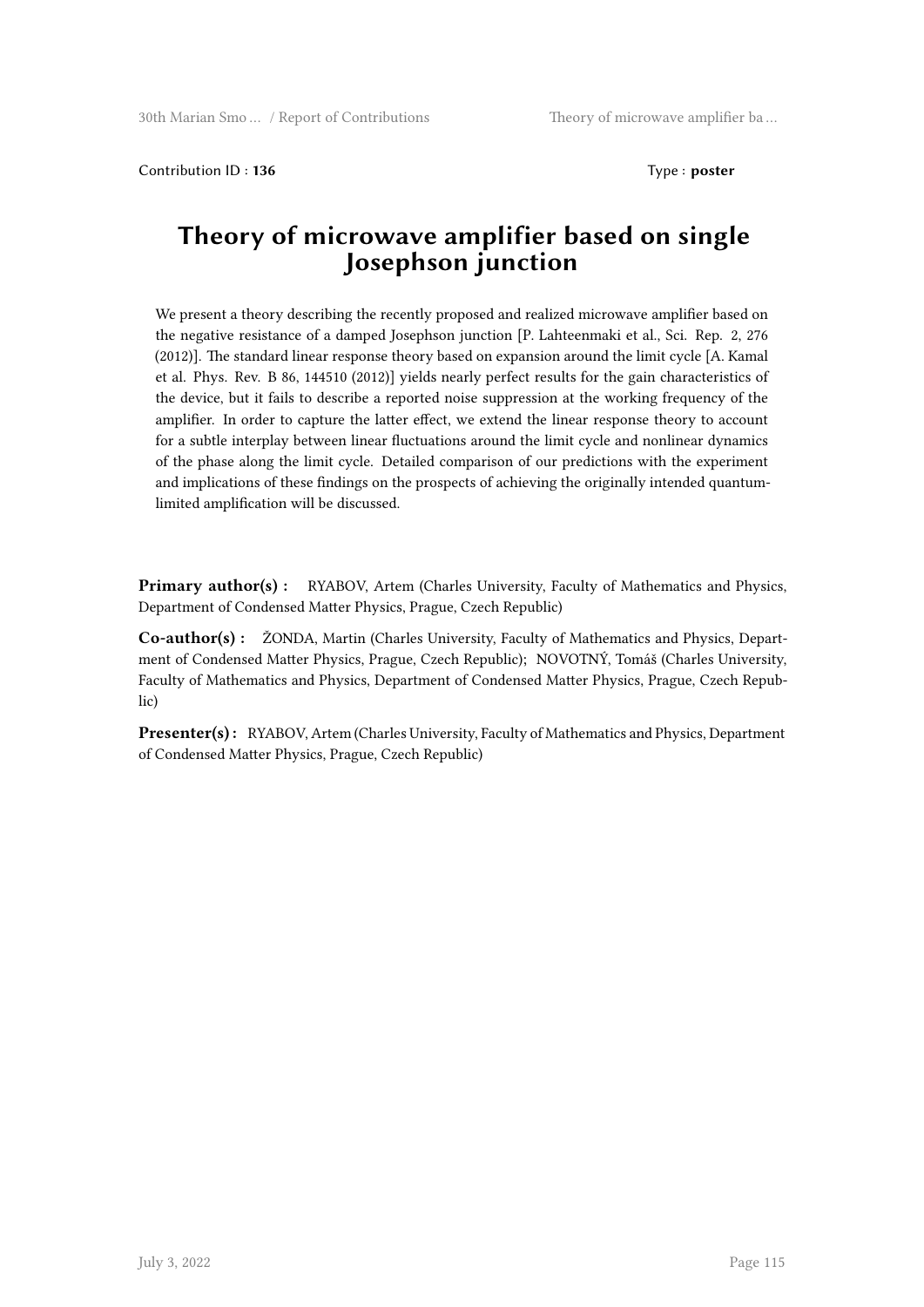Contribution ID : **137** Type : **oral**

# **Stochastic dynamics in biological ion channels**

*Tuesday, 5 September 2017 16:00 (30)*

The passage of ions through biological cell membranes [1] is essential for life at all levels. It occurs via ion channels through proteins embedded in the membrane, and involves Brownian motion under the influence of powerful electrostatic forces. The permeation process is highly selective, e.g. in valence selectivity a calcium channel selects  $Ca^{2+}$  over Na<sup>+</sup> by up to 1000:1. There is still no general agreement on the physical mechanism(s) underlying selectivity, but it is known to be associated with fixed negative charge  $Q_f$  in a narrow part of the channel called the selectivity filter. There are persuasive arguments [2] that valence selectivity arises from ionic Coulomb blockade (ICB), a phenomenon that is closely analogous to electronic Coulomb blockade in semiconductor devices such as quantum dots and which gives rise to distinct conduction bands and stop-bands as  $Q_f$  is varied. We report the first systematic tests [3] of the ICB picture based on experimental, analytical and numerical investigations of the influences of the fixed charge and bulk ionic concentrations on conduction and selectivity in the bacterial NaChBac channel and its mutants. Site-directed mutagenesis and voltage clamp recordings were used to investigate its  $Na^{\dagger}/Ca^{2+}$ selectivity, divalent blockade and anomalous mole fraction effect (AMFE). We show that an enhanced ICB model can describe well both the main experimental observations (divalent blockade and AMFE) and the results of Brownian dynamics simulations including the conduction bands and concentration-dependent shifts of the Coulomb staircase of channel occupation. We take account of multi-ion effects, the discreteness of the ionic energy levels, their occupation statistics, and the density of states in the channel, and we consider a generalisation of the theory to encompass selectivity between alike charges [4,5]. These results are not only extending the understanding of ion channel selectivity but also promise applications to biomimetic nanopores with charged walls.

[1] J. Zheng and M. C. Trudeau (eds.), *Handbook of Ion Channels*, CRC Press, Boca Raton, 2015.

[2] I. Kh. Kaufman, P. V. E. McClintock, and R. S. Eisenberg, "Coulomb blockade model of permeation and selectivity in biological ion channels", *New J. Phys.* **17**, 083021 (2015).

[3] I. Kh. Kaufman, O. A. Fedorenko, D. G. Luchinsky, W. A. T. Gibby, S. K. Roberts, P. V. E. Mc-Clintock, and R. S. Eisenberg, "Ionic Coulomb blockade and anomalous mole fraction effect in the NaChBac bacterial ion channel and its charge-varied mutants", *EPJ Nonlinear Biomed. Phys.*, in press (2017).

[4] D. G. Luchinsky, W. A. T. Gibby, I. Kh. Kaufman, D. A. Timucin, and P. V. E. McClintock, "Statistical theory of selectivity and conductivity in biological channels", *arXiv preprint* arxiv:1604.05758 (2016).

[5] W. A. T. Gibby, D. G. Luchinsky, I. Kh. Kaufman, A. Ward, and P. V. E. McClintock, "Kinetic model of selectivity and conductivity of the KcsA filter", *International Conference on Noise and Fluctuations*, IEEE, doi 10.1109/ICNF.2017.7985935 (2017).

**Primary author(s):** MCCLINTOCK, Peter (Department of Physics, Lancaster University)

**Co-author(s) :** LUCHINSKY, Dmitri (Department of Physics, Lancaster University); KAUFMAN, Igor (Department of Physics, Lancaster University); FEDORENKO, Olena (Department of Biomedical and Life Sciences, Lancaster University); EISENBERG, Robert (Department of Molecular Biophysics,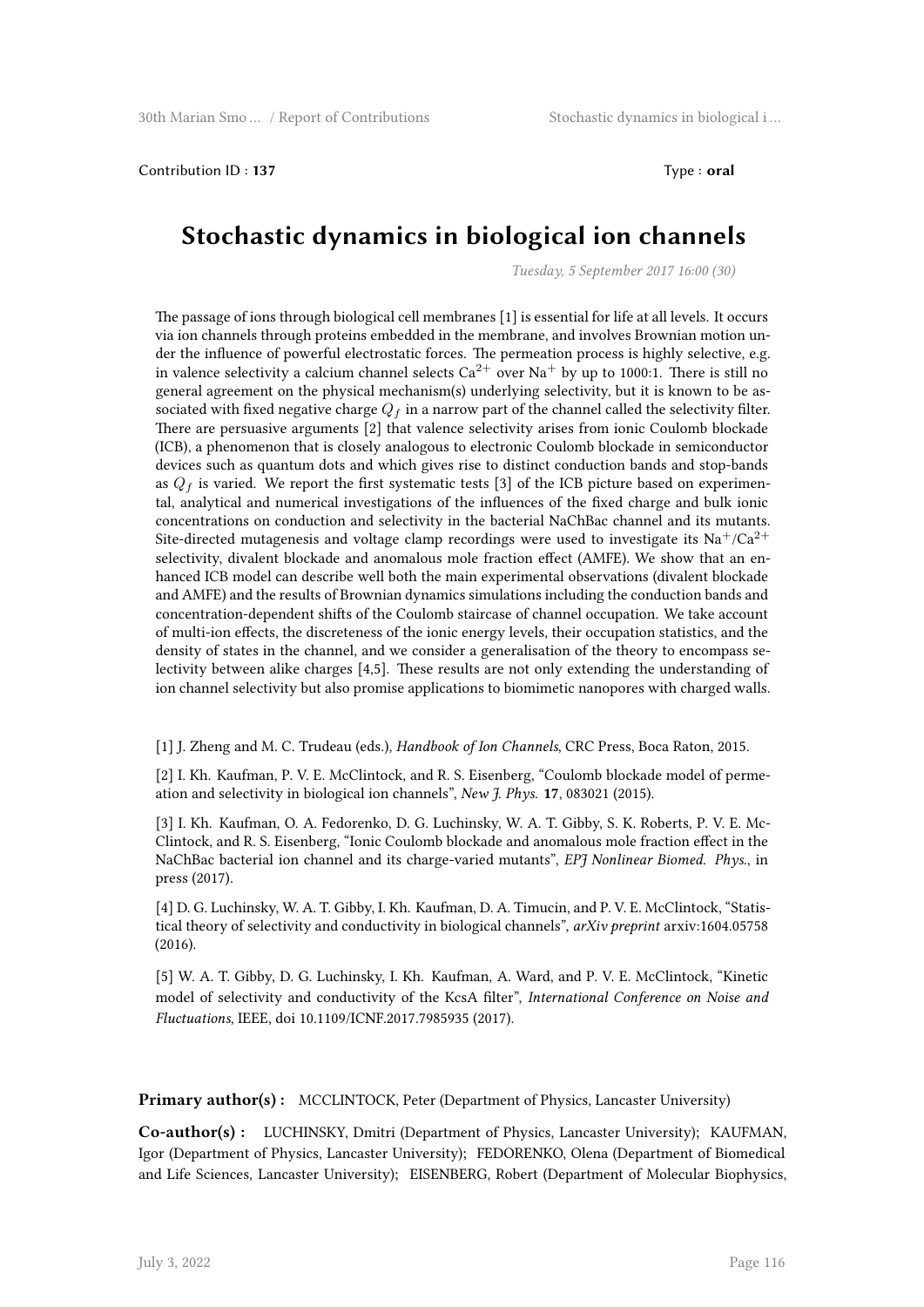Rush University, Chicago); ROBERTS, Stephen (Department of Biomedical and Life Sciences, Lancaster University); GIBBY, William (Department of Physics, Lancaster University)

Presenter(s) : MCCLINTOCK, Peter (Department of Physics, Lancaster University)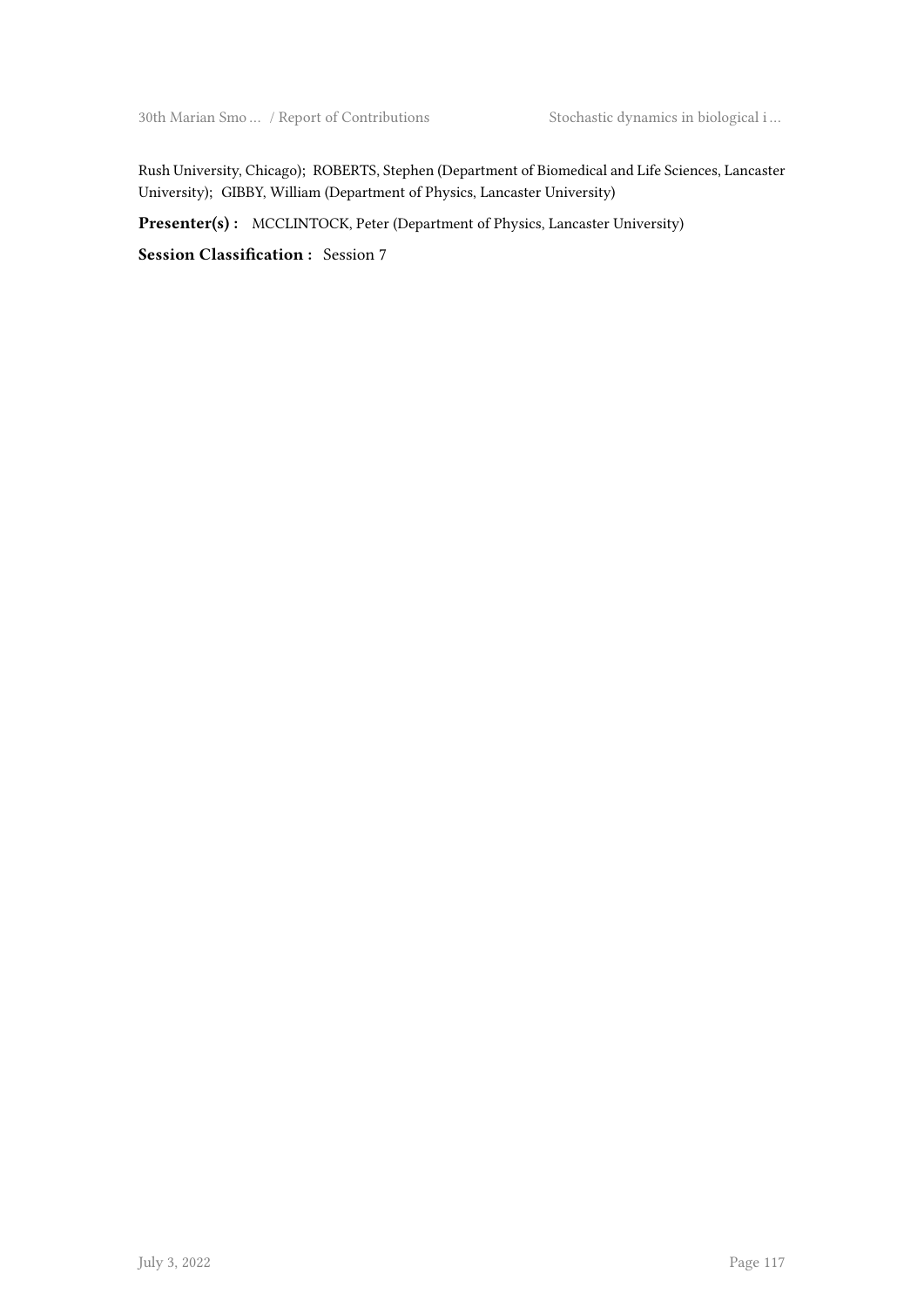Contribution ID : **138** Type : **oral** 

#### **Eliminating inertia of a stochastic microswimmer with constant speed**

*Wednesday, 6 September 2017 11:00 (30)*

An often used model for an active entity is the two dimensional stochastic microswimmer. It moves due to a propulsive mechanism with constant speed and changes the direction due to deterministic and random torques. Despite the simplicity, the model it is not an overdamped situation. Intertia is reflected by an initial ballistic behaviour. Only after an crossover time being the relaxation time of the orientational directions the motion becomes normally diffusive characterized by a diffusion coefficient.

In the report I discuss the properties and the distribution of displacements of the stochastic microswimmer with constant speed. Various situations with several random torques like Gaussian white noise, an Ornstein-Uhlenbeck process and alpha-stable noise will be studied. Special attention is devoted to the adiabatic elimination of inertia in the model and the derivation of the overdamped limit. It results for all types of random torques in a Gaussian simplification similar to a Brownian particle driven by white noise. Therein the noise intensity addresses the specific noise sources.

J. Nötel, I.M. Sokolov, L. Schimansky-Geier, "Diffusion bof active particles with stochastic torques modeled as alpha-stable noise", Journal of Physics A: Mathematical and Theoretical **50** (3), 034003 (2016).

S. Milster, J. Nötel, I.M. Sokolov, L. Schimansky-Geier, "Eliminating inertia in a stochastic model of a microswimmer with constant speed", Eur. Phys. J. Special Topics **226**, 2039-2055 (2017).

J. Nötel, I.M. Sokolov, L. Schimansky-Geier, "Gaussian appproximation of the stochastic microswimmer driven by alpha-stale noise, submitted for publication.

**Primary author(s) :** SCHIMANSKY-GEIER, Lutz (Department of Physics, Humboldt-University at Berlin)

**Co-author(s) :** SOKOLOV, Igor M. (Department of Physics, Humboldt-University at Berlin); NÖTEL, Jörg (Department of Physics, Humboldt-University at Berlin)

**Presenter(s) :** SCHIMANSKY-GEIER, Lutz (Department of Physics, Humboldt-University at Berlin)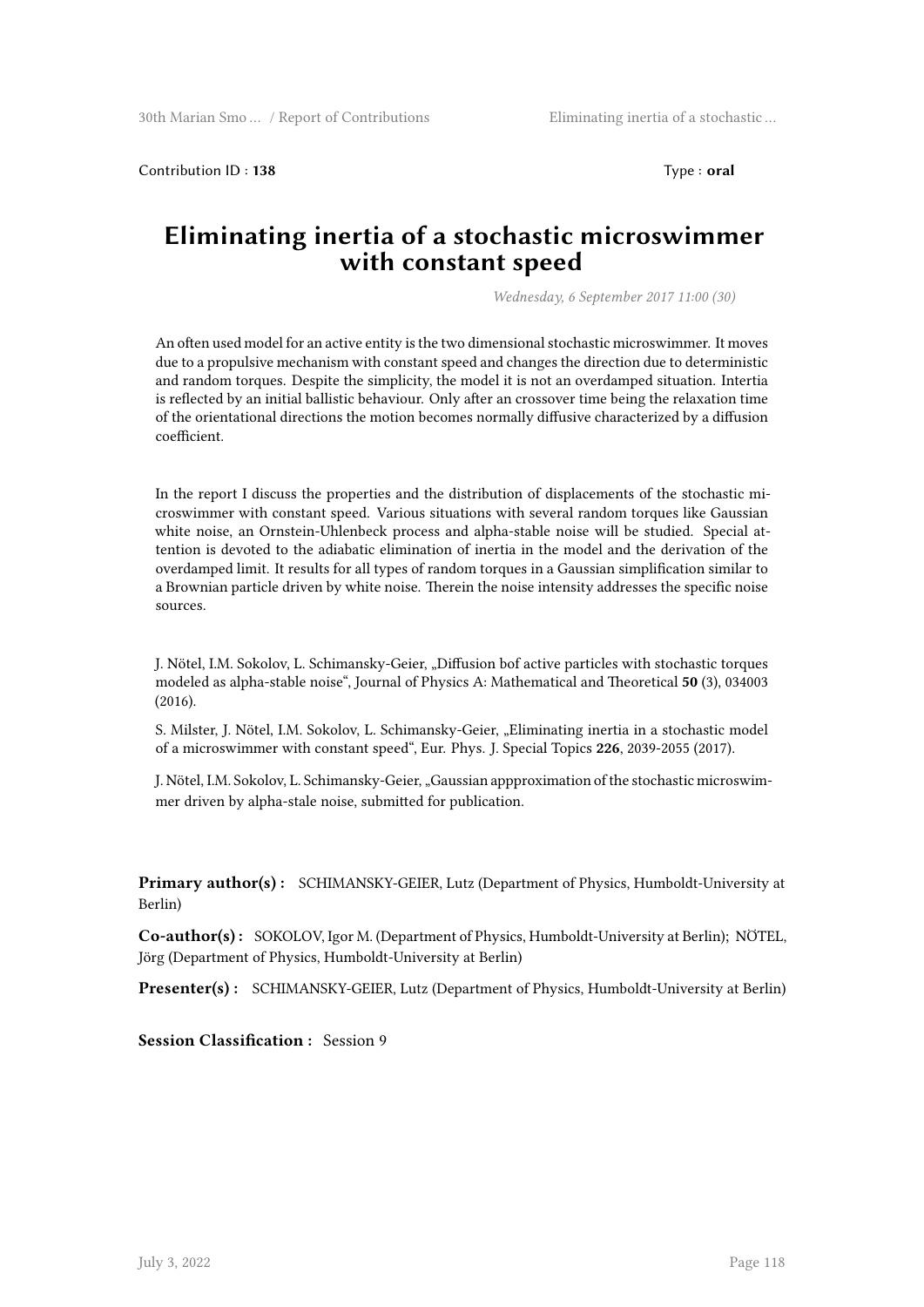Contribution ID: **140** Type : **oral** 

#### **Deep learning – results, origin and relation to statistical physics**

*Tuesday, 5 September 2017 14:00 (30)*

Machine learning (ML), a fundamental concept of AI research, has recently been dominated by advanced statistical techniques (known as deep learning). The origin the methods comes from network optimization and prior knowledge of brain with serious physics inputs. The progress in theoretical architectural models (such as Recurrent Neural Networks (RNN, Convolutional Neural Networks, Long Short-Term Memory networks (LSTM) and Deep Boltzmann Machines) as well as numerical methods make advanced NN to approximate arbitrary functions better than traditional ML methods given sufficiently large amounts of data. A list of cognitive tasks that deep learning systems beat humans grows monthly. This fact changes the way society operates technologically. Among others, instead of coding (i.e. entitling computers with rules) it would be more effective to teach a system providing data.

The examples of applications mainly from Natural Language Processing and understanding area will be given. Increasingly larger number of companies are bringing to market innovative, smart products and services using AI. Search, mapping genotype to phenotype, advanced medical diagnosis and testing and drug creation are one of the most promising applications. Further progress will be achieved by using knowledge from reverse engineered brain functions.

**Primary author(s):** JEDRZEJEK, Czeslaw (Poznan University of Technology) **Presenter(s) :** JEDRZEJEK, Czeslaw (Poznan University of Technology) **Session Classification :** Session 6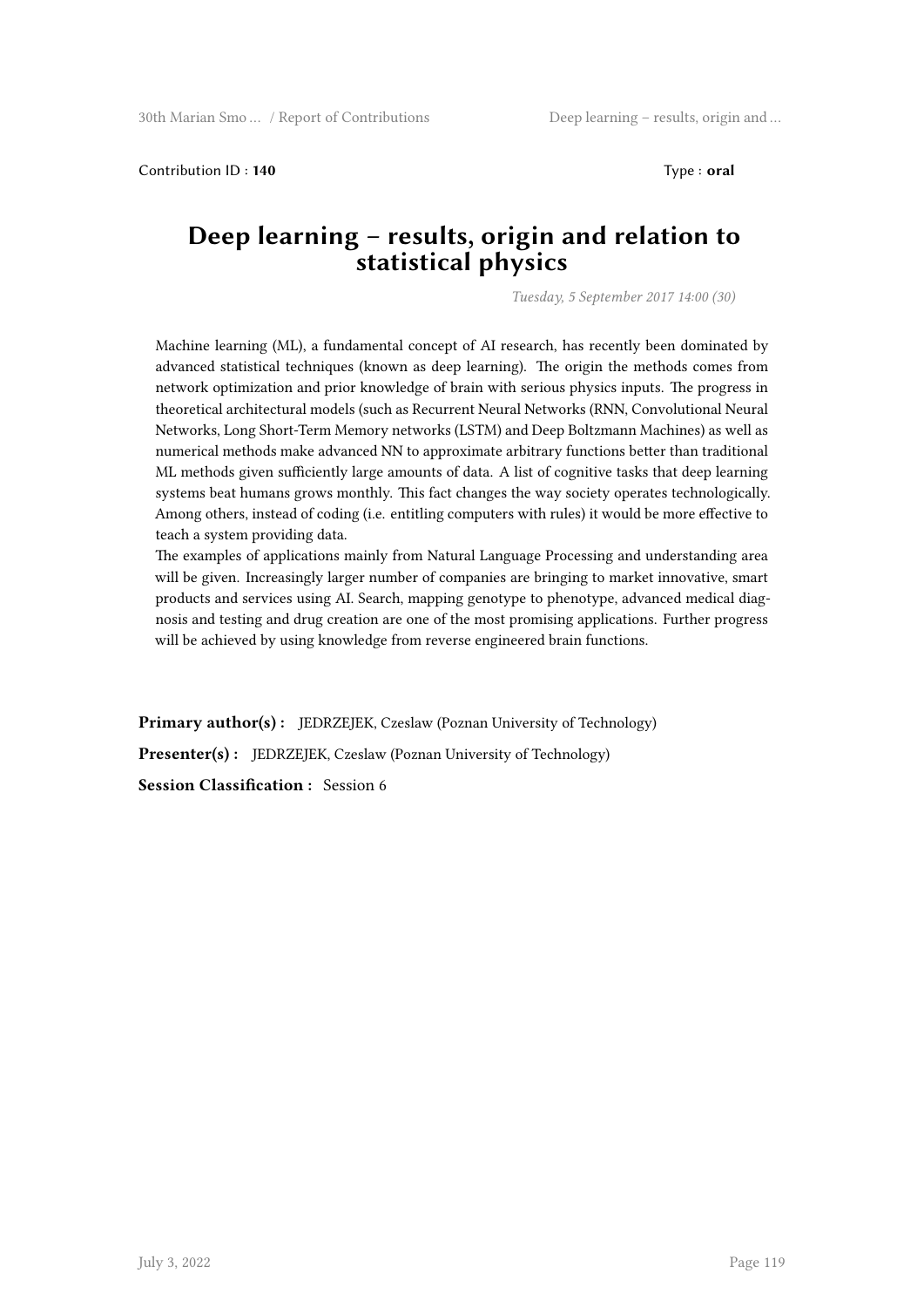Contribution ID : **141** Type : **oral**

#### **Stochastic modeling of diffusion in dynamical systems: three examples**

*Tuesday, 5 September 2017 16:30 (30)*

Consider equations of motion that generate dispersion of an ensemble of particles. For a given dynamical system an interesting problem is not only what type of diffusion is generated by its equations of motion but also whether the resulting diffusive dynamics can be reproduced by some known stochastic model. I will discuss three examples of dynamical systems generating different types of diffusive transport: The first model is fully deterministic but non-chaotic by displaying a whole range of normal and anomalous diffusion under variation of a single control parameter [1]. The second model is a dissipative version of the paradigmatic standard map. Weakly perturbing it by noise generates subdiffusion due to particles hopping between multiple attractors [2]. The third model randomly mixes in time chaotic dynamics generating normal diffusive spreading with non-chaotic motion where all particles localize. Varying a control parameter the mixed system exhibits a transition characterised by subdiffusion. In all three cases I will show successes, failures and pitfalls if one tries

to reproduce the resulting diffusive dynamics by using simple stochastic models.

Joint work with all authors on the references cited below.

[1] L. Salari, L. Rondoni, C. Giberti, R. Klages, Chaos 25, 073113 (2015)

[2] C.S. Rodrigues, A.V. Chechkin, A.P.S. de Moura, C. Grebogi and R. Klages, Europhys. Lett. 108, 40002 (2014)

[3] Y.Sato, R.Klages, to be published.

**Primary author(s):** KLAGES, Rainer (Queen Mary University of London)

**Presenter(s):** KLAGES, Rainer (Queen Mary University of London)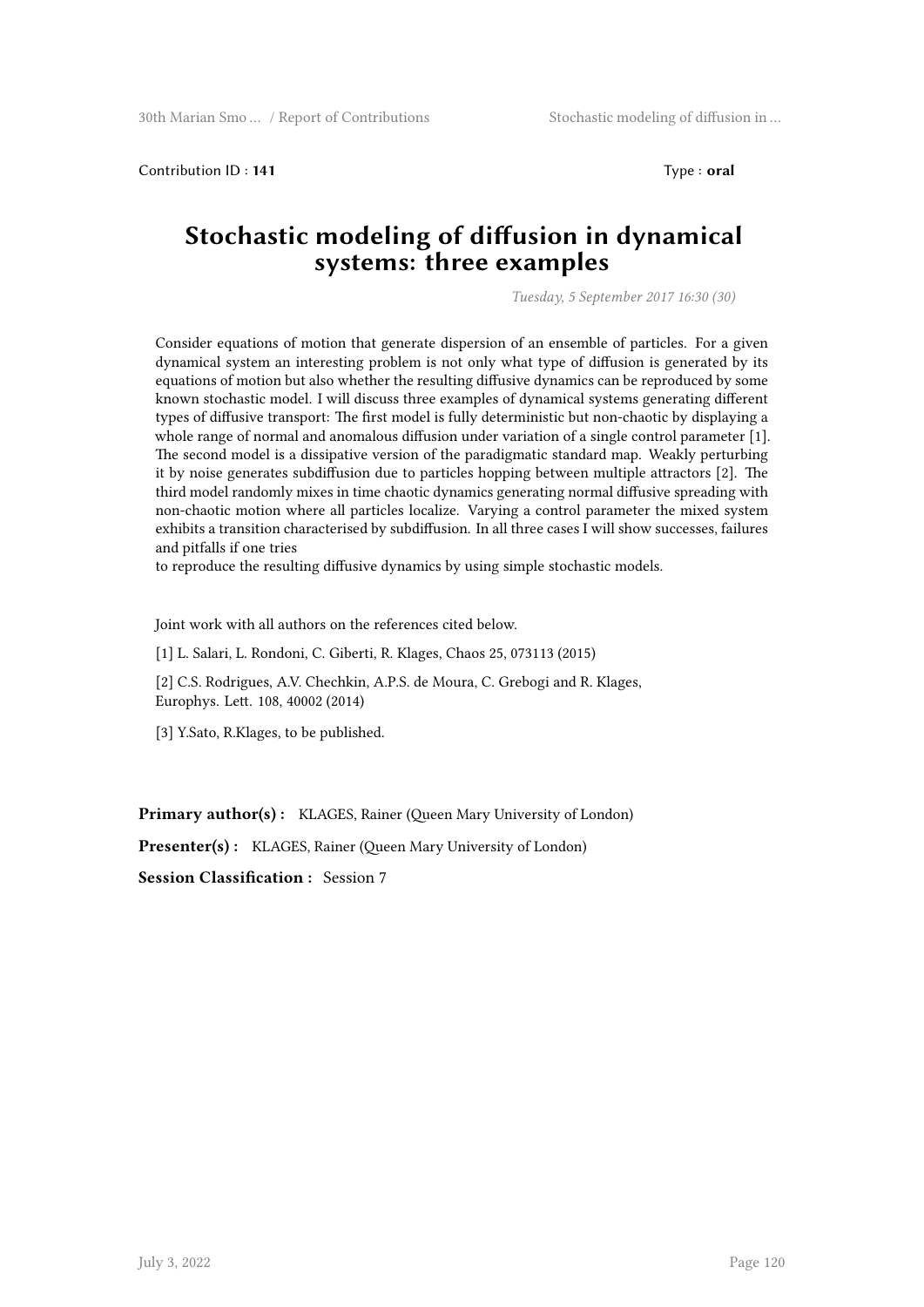Contribution ID: **142** Type : **oral** 

## **Aging transient superdiffusive dynamics in in vivo neuronal mRNP transport: a Levy walk description**

*Tuesday, 5 September 2017 09:30 (30)*

Localization of messenger ribonucleoproteins (mRNPs) plays an essential role in the regulation of gene expression required for long-term memory formation and neuronal development. Knowledge concerning the nature of neuronal mRNP transport is thus crucial for understanding how mRNPs are delivered to their target synapses. In this talk, we show experimental and theoretical evidence that the active transport dynamics of neuronal mRNPs, which is distinct from the previously reported motor-driven transport, follows an aging Levy walk. Such nonergodic, transient superdiffusion occurs because of two competing dynamic phases: the motor-involved ballistic run and static localization of mRNPs. Our proposed Levy walk model reproduces the experimentally extracted key dynamic characteristics of mRNPs with quantitative accuracy. Moreover, the aging status of the mRNP particles in an experiment is inferred from the model. The potential physical mechanisms for the observed aging behaviors are shortly discussed.

**Primary author(s) :** PARK, Heyoon (Seoul National University); MOON, Hyungseok (Seoul National University); JEON, Jae Hyung (Department of Physics, Pohang University of Science and Technology(POSTECH)); SONG, Minho (Seoul National University)

**Presenter(s) :** JEON, Jae Hyung (Department of Physics, Pohang University of Science and Technology(POSTECH))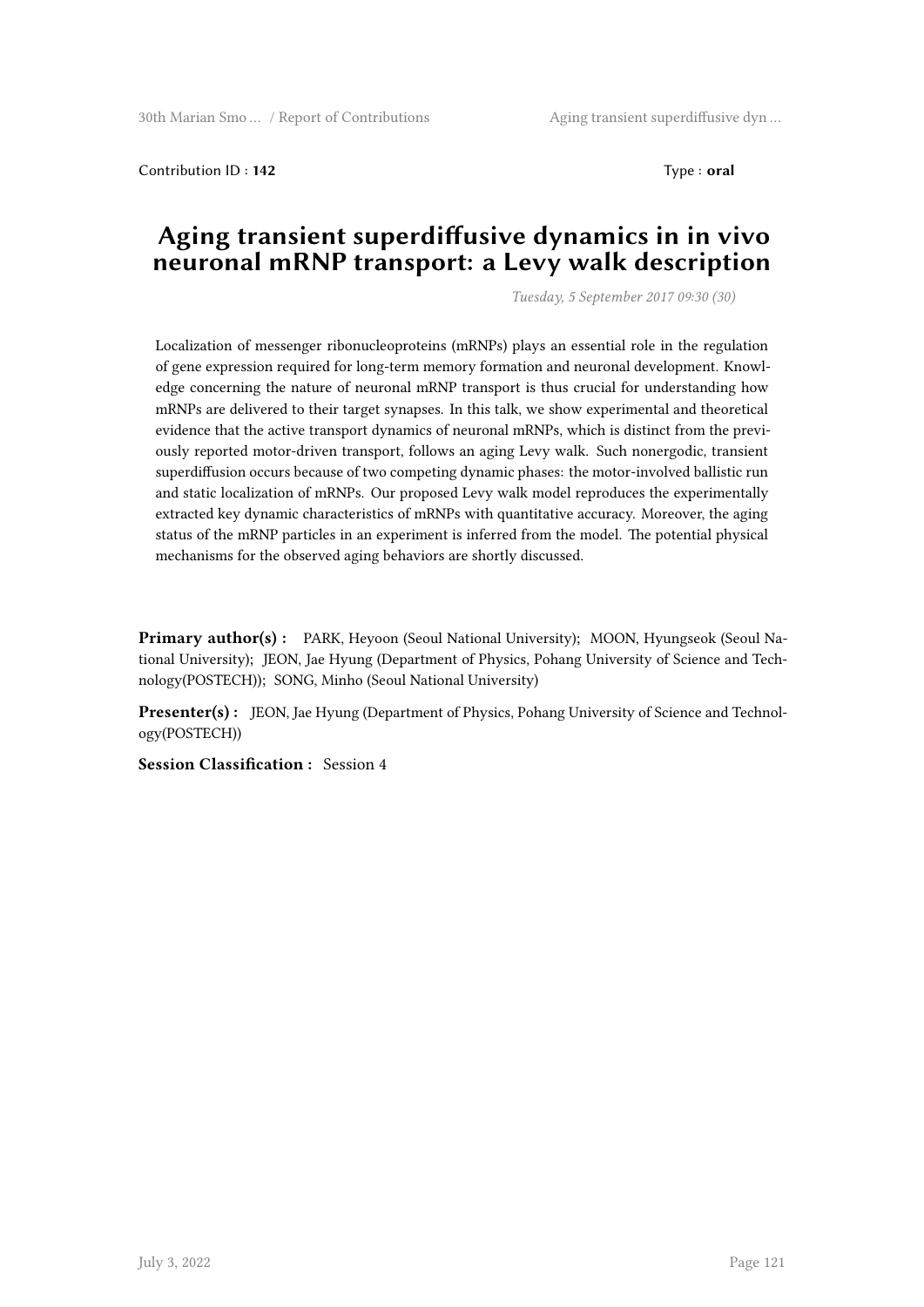Contribution ID : **146** Type : **oral** 

## **Generic properties of stochastic entropy production**

*Wednesday, 6 September 2017 15:30 (30)*

The laws of thermodynamics can be extended to mesoscopic systems for which energy changes are on the order of the thermal energy are relevant. Therefore, thermodynamic observables associated with mesoscopic degrees of freedom are stochastic. A key example of such thermodynamic observable is the stochastic entropy production in nonequilibrium processes. Little is known beyond fluctuation theorems about universal or model-independent statistics of entropy-production fluctuations.

Using Martingale theory we have discovered novel universal statistics of stochastic entropy production in nonequilibrium steady states such as: (i) The distribution of the negative record (which we call infimum) of entropy production (ii) the passage probabilities of entropy production; (iii) the stopping-time fluctuations of entropy production.

For nonequilibrium Langevin processes, we derive an Ito stochastic differential equation for entropy production. Introducing a random-time transformation, entropy production obeys a onedimensional drift-diffusion equation, independent of the underlying physical model. This transformation allows to identify novel generic properties of entropy production. It also leads to an exact uncertainty equality relating the Fano factor of entropy production and the Fano factor of the random time.

Our results have interesting implications for stochastic processes that can be discussed in colloidal systems and active molecular processes. For example, we make predictions for the distribution of the maximum backtrack depth of RNA polymerases during RNA transcription in eukaryotes.

[1] É. Roldán, I. Neri, M. Dörpinghaus, H. Meyr and F. Jülicher, Phys. Rev. Lett. 115 (25), 250602 (2015).

[2] I. Neri, É. Roldán, and F. Jülicher, Phys. Rev. X 7, 011019 (2017).

[3] S. Pigolotti, I. Neri, É. Roldán, and F. Jülicher, arXiv:1704.04061 (2017).

**Primary author(s) :** ROLDAN, Edgar (Max Planck Institute for the Physics of Complex Systems)

**Co-author(s) :** JÜLICHER, Frank (Max Planck Institute for the Physics of Complex Systems); NERI, Izaak (Max Planck Institute for the Physics of Complex Systems); PIGOLOTTI, Simone (Okinawa Institute for Science and Technology)

Presenter(s) : ROLDAN, Edgar (Max Planck Institute for the Physics of Complex Systems)

**Session Classification :** EPS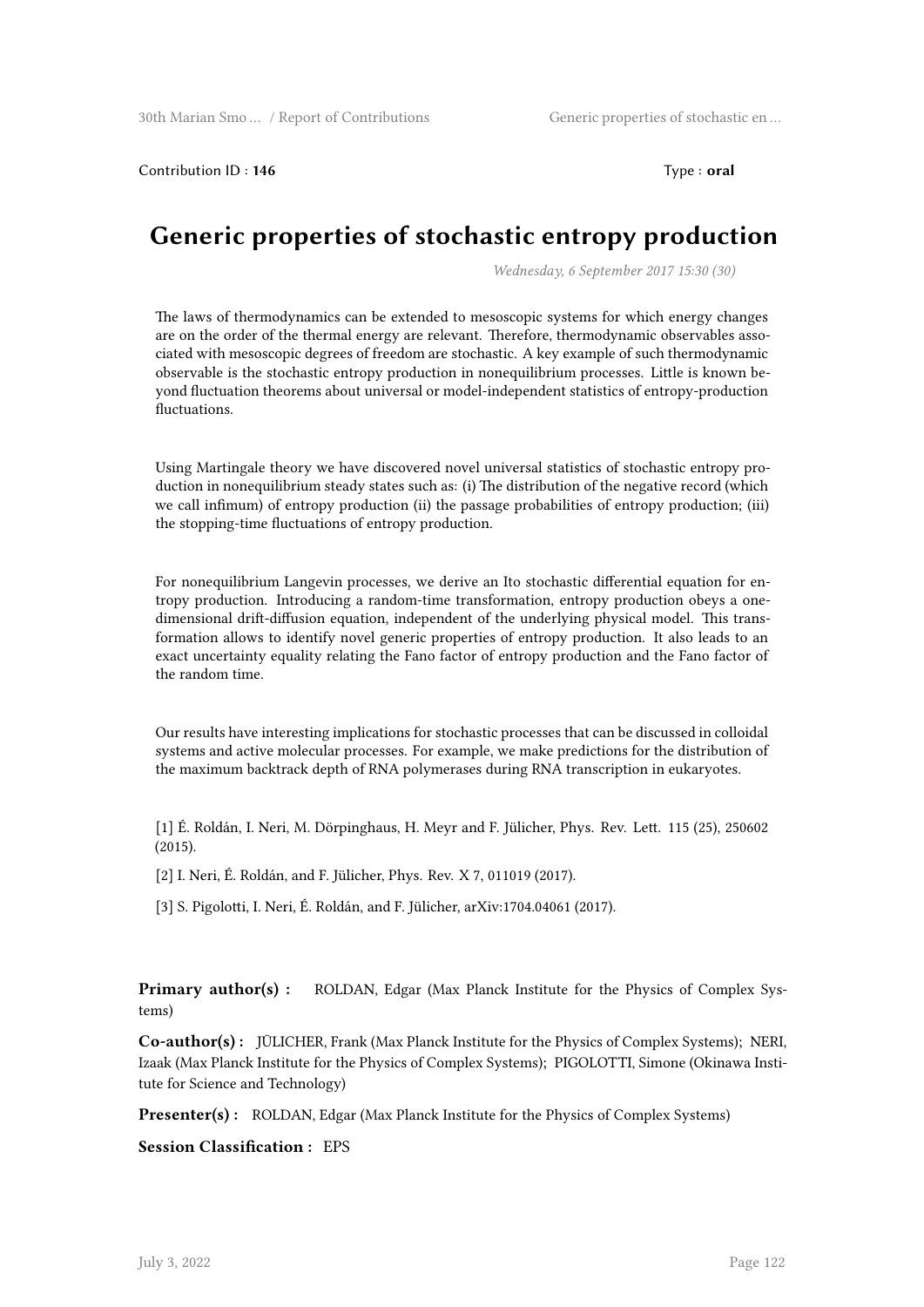Contribution ID: **150** Type : **oral** 

## **Operational method for fractional Fokker-Planck equation**

*Friday, 8 September 2017 10:05 (15)*

I will present the results for fractional equations of Fokker-Planck type using evolution operator method. I will employ exact forms of one-sided Levy stable distributions to generate a set of self-reproducing solutions. Explicit cases are reported and studied for various fractional order of derivatives, different initial conditions, and for different versions of Fokker-Planck operators.

**Primary author(s) :** GORSKA, Katarzyna (Institute of Nuclear Physics, Polish Academy of Sciences)

Presenter(s) : GORSKA, Katarzyna (Institute of Nuclear Physics, Polish Academy of Sciences)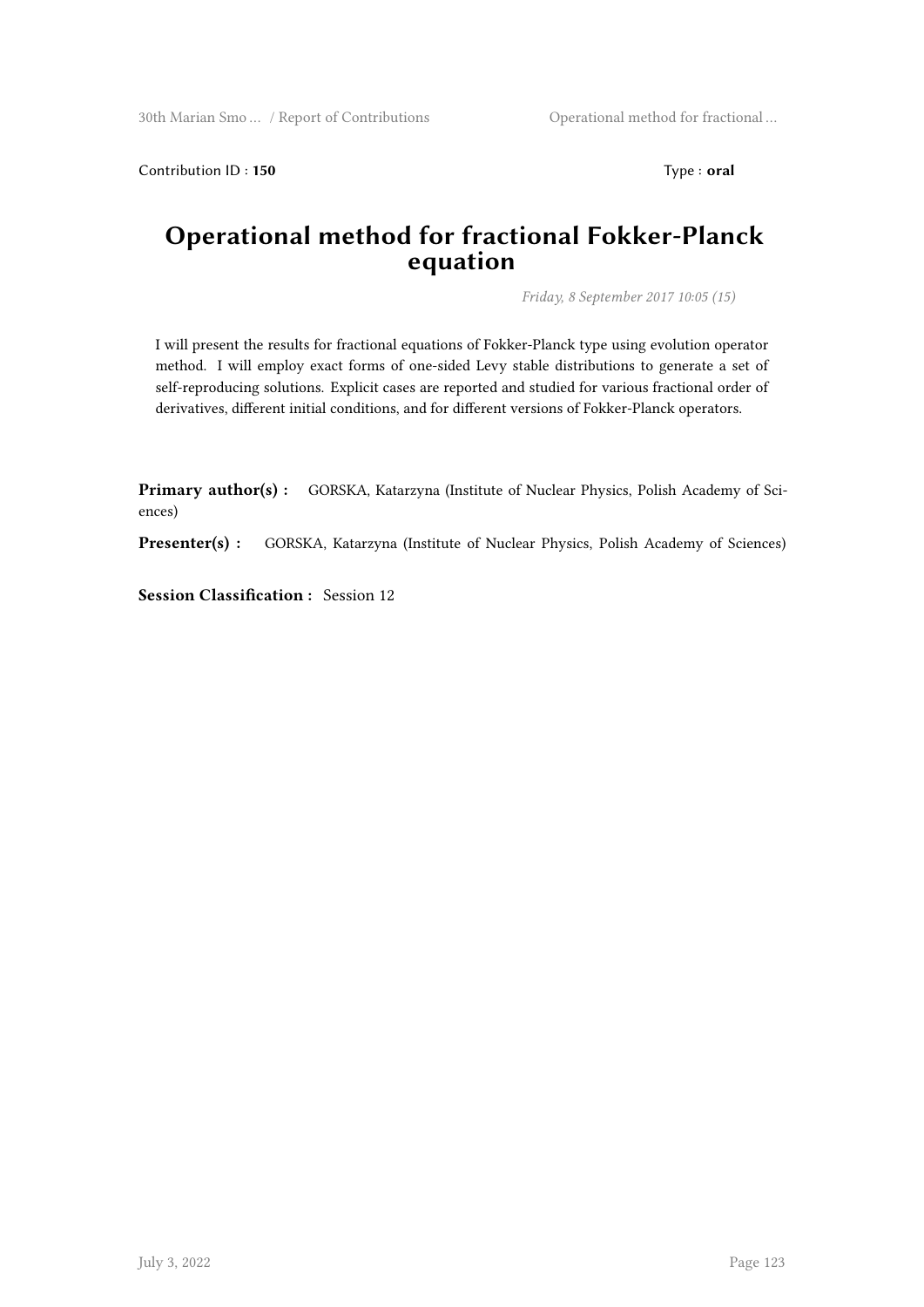Contribution ID: 152 **Type : poster** 

## **Low density lipoproteins (LDL) accumulation in right coronary artery**

The convection-diffusion-reaction equation can be used to model the transport of the low-density lipoproteins (LDL) in the

arterial wall. LDL is a lipoprotein associated with the development of the atherosclerotic plaque and coronary artery disease. In this poster we present LDL concentration profiles obtained for patient specific right coronary artery. The case with normal pressure

and hypertension are discussed. Simulations of the LDL concentration based on medical imaging may become an important diagnostic tool. Simulation results indicate points, where atherosclerosis may occur.

**Primary author(s) :** JESIONEK, Katarzyna (Institute of Physics, University of Silesia, 40-007 Katowice, Poland and Silesian Center for Education and Interdisciplinary Research, University of Silesia, 41-500 Chorzow, Poland)

**Co-author(s) :** KOSTUR, Marcin (Institute of Physics, University of Silesia, 40-007 Katowice, Poland and Silesian Center for Education and Interdisciplinary Research, University of Silesia, 41-500 Chorzow, Poland)

**Presenter(s) :** JESIONEK, Katarzyna (Institute of Physics, University of Silesia, 40-007 Katowice, Poland and Silesian Center for Education and Interdisciplinary Research, University of Silesia, 41-500 Chorzow, Poland)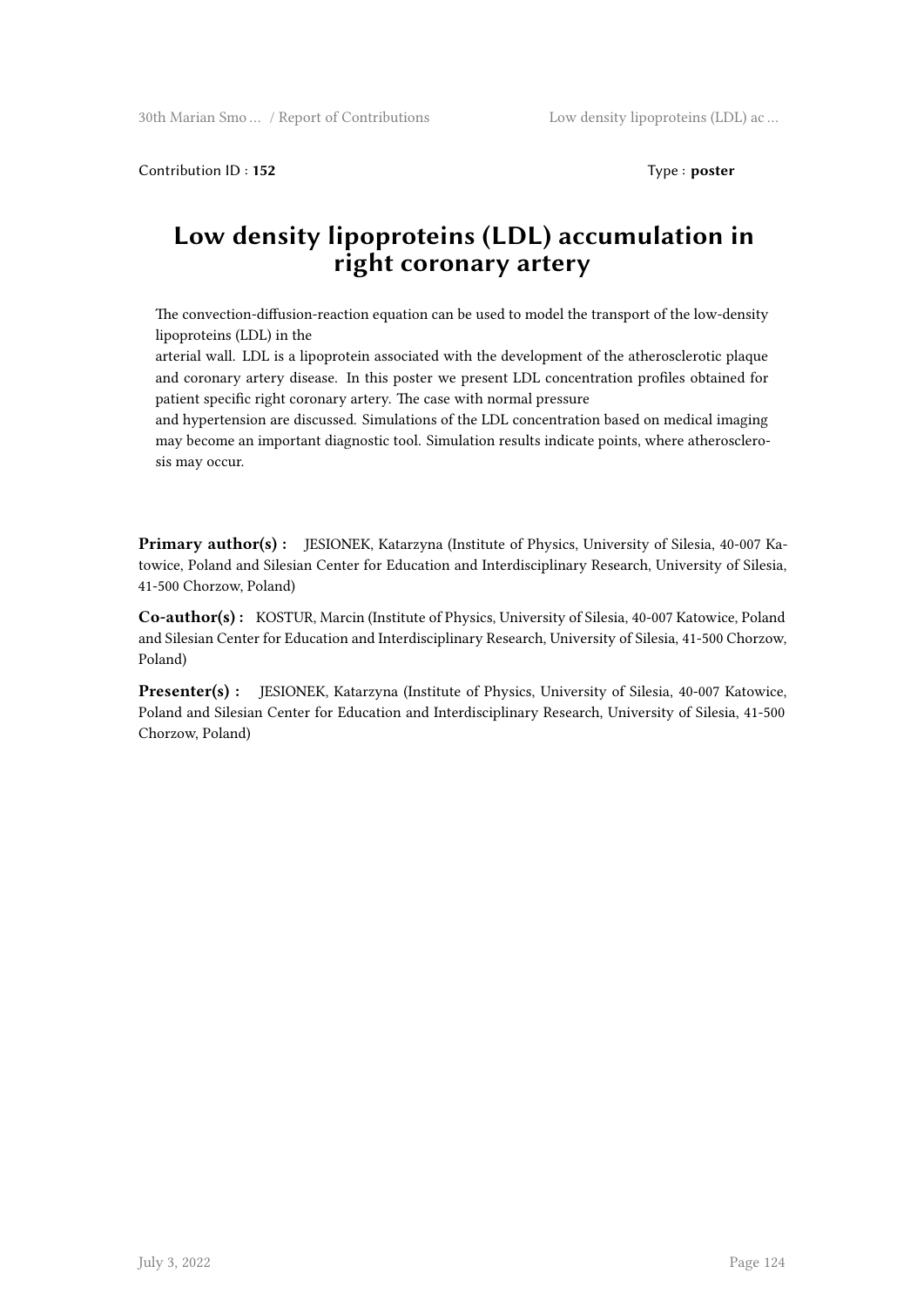Contribution ID : **153** Type : **oral**

## **Life at the edge, complexity and criticality in biological function**

*Monday, 4 September 2017 12:00 (30)*

The organization of biological form and function is a classic problem, cut-crossing disciplines, which include a variety of complex spatiotemporal patterns. Historically, work focussed first into the understanding of self-organization and later attention shifted to scale-free collective fluctuations, many of them shown to correspond to critical phenomena. In that context, I will review our work on critical dynamics across several scales uncovering novel understanding of proteins, mitocondria and brain function.

Primary author(s) : CHIALVO, Dante (Center for Complex Systems & Brain Sciences (CEMSC3). Universidad Nacional de San Martin & CONICET. San Martin, Buenos Aires, Argentina)

**Presenter(s) :** CHIALVO, Dante (Center for Complex Systems & Brain Sciences (CEMSC3). Universidad Nacional de San Martin & CONICET. San Martin, Buenos Aires, Argentina)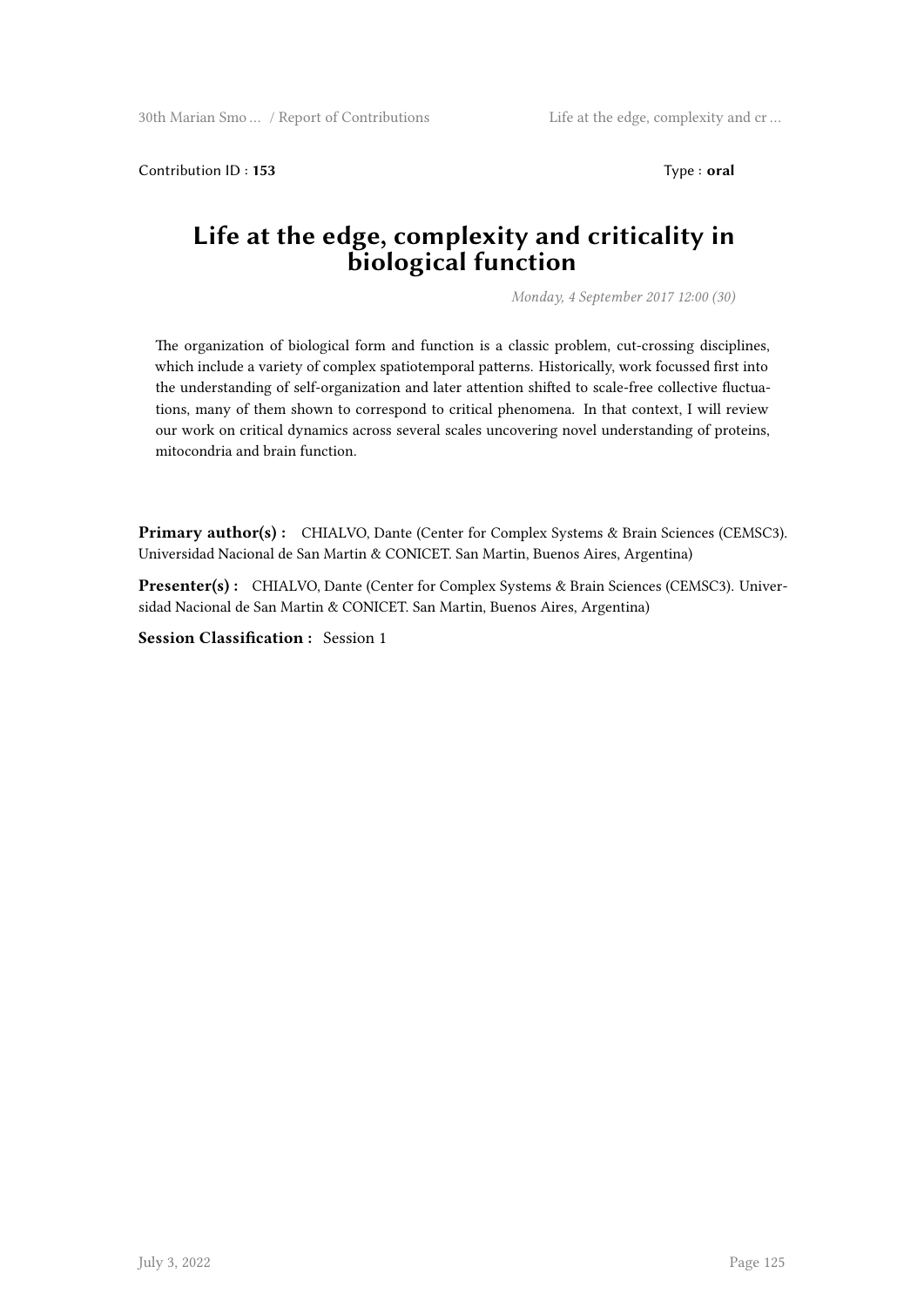Contribution ID : **154** Type : **oral**

#### **How to measure load-dependent kinetics of individual motor molecules without a force-clamp**

*Tuesday, 5 September 2017 09:30 (30)*

Molecular motors are responsible for numerous cellular processes from cargo transport to heart contraction. Their interactions with other cellular components are often transient and exhibit kinetics that depend on load. Here, we measure such interactions using a new method, "Harmonic Force Spectroscopy." In this method, harmonic oscillation of the sample stage of a laser trap immediately, automatically and randomly applies sinusoidally varying loads to a single motor molecule interacting with a single track along which it moves. The experimental protocol and the data analysis are simple, fast and efficient. The protocol accumulates statistics fast enough to deliver singlemolecule results from single-molecule experiments. We demonstrate the method's performance by measuring the force-dependent kinetics of individual human beta-cardiac myosin molecules interacting with an actin filament at physiological ATP concentration. We show that a molecule's ADP release rate depends exponentially on the applied load. This points to Kramer's Brownian diffusion model of chemical reactions as explanation why muscle contracts with a velocity inversely proportional to external load.

**Primary author(s) :** FLYVBJERG, Henrik (Department of Micro- and Nanotechnology, Technical University of Denmark, Kongens Lyngby, Denmark)

**Co-author(s) :** SPUDICH, James A. (Department of Biochemistry, Stanford University School of Medicine); SUNG, Jongmin (Department of Cellular and Molecular Pharmacology, The Howard Hughes Medical Institute, University of California, San Francisco); MORTENSEN, Kim (Department of Microand Nanotechnology, Technical University of Denmark, Kongens Lyngby, Denmark)

**Presenter(s) :** FLYVBJERG, Henrik (Department of Micro- and Nanotechnology, Technical University of Denmark, Kongens Lyngby, Denmark)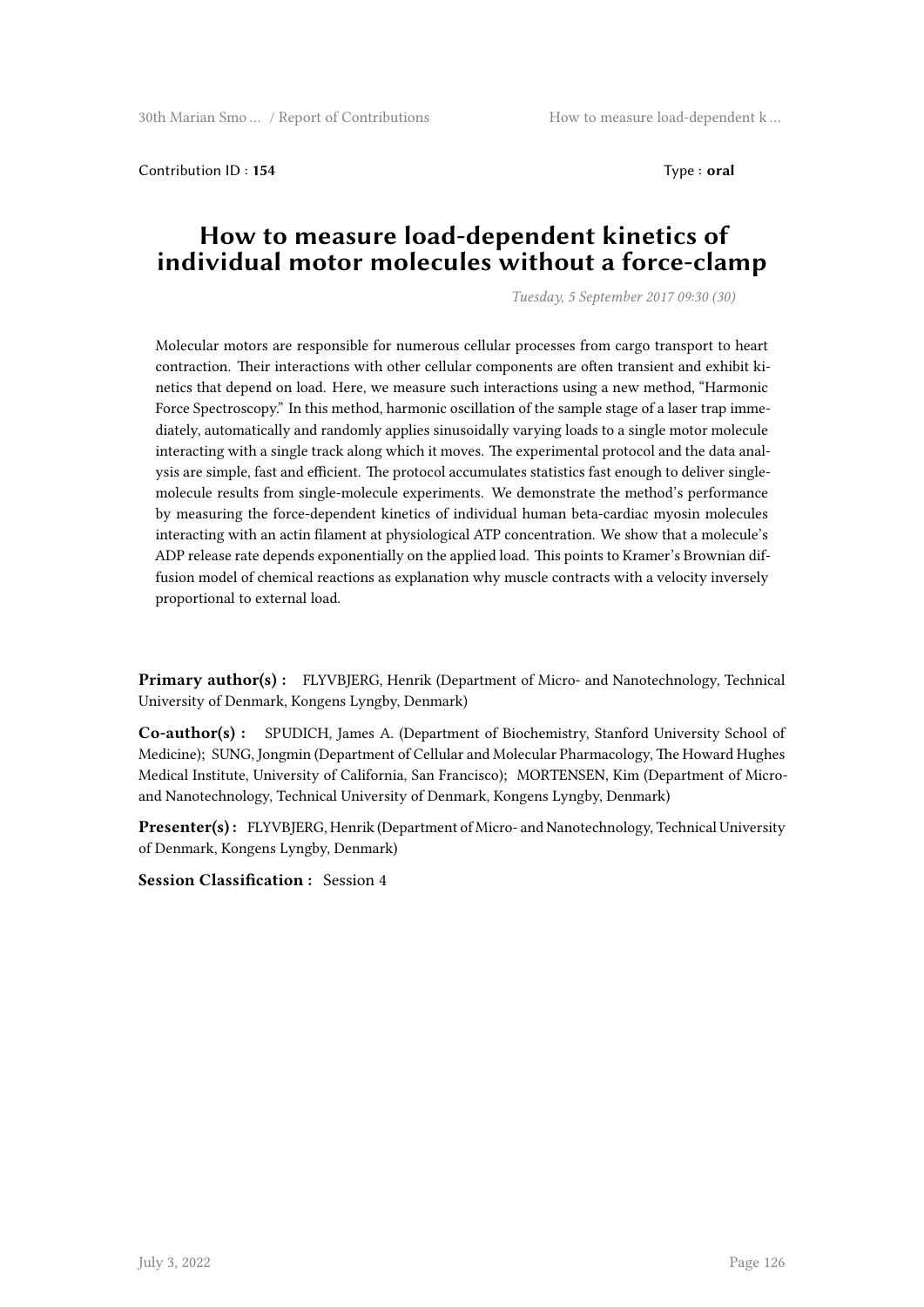Contribution ID : **156** Type : **poster** 

## **Entropy-based analysis of the surface electromyography signals**

Physiological systems are characterized by high dynamical complexity, which is conditioned by their ability to adapt in incessantly changing environment. Loss of such complexity can be related with occurring the pathological state, what has been gained widespread use in biomedical signal analysis.

Among the nonlinear methods that take into account an internal structure of the signal together with the insight into its complexity over a range of scales, the entropy of series has found wide application.

Based on sample entropy parameter (SampEn) which has been successfully investigated in the context of data characterized by the low signal to noise ratio, we present the application of Multiscale Entropy method (MSE) to the surface electromyography signals(sEMG).

The usefulness of that approach has been illustrated by examining the muscle activity of external anal sphincter during multimodal rectal cancer treatment which mainly involved surgery and radiotherapy. Both, the specific values of the entropy measure and the dependence on the time scale were analyzed due to the factors such as time period after surgery and the use of radiation therapy. Also the contraction and relaxation state in conjunction with the different levels of signal acquisition were considered separately.

- 1. Costa, Madalena, Ary L. Goldberger, and C-K. Peng. "Multiscale entropy analysis of biological signals." Physical review E 71.2 (2005): 021906.
- 2. Chen, Weiting, et al. "Measuring complexity using fuzzyen, apen, and sampen." Medical Engineering & Physics 31.1 (2009): 61-68.
- 3. Gao, Jianbo, et al. "Multiscale entropy analysis of biological signals: a fundamental biscaling law." Frontiers in computational neuroscience 9 (2015).

**Primary author(s):** TRYBEK, Paulina (Silesian Center for Education and Interdisciplinary Research, University of Silesia, Chorzow, Poland)

**Co-author(s) :** MACHURA, Lukasz (Silesian Center for Education and Interdisciplinary Research, University of Silesia, Chorzow, Poland); NOWAKOWSKI, Michal (Jagiellonian University School of Medicine, Krakow, Poland)

**Presenter(s) :** TRYBEK, Paulina (Silesian Center for Education and Interdisciplinary Research, University of Silesia, Chorzow, Poland)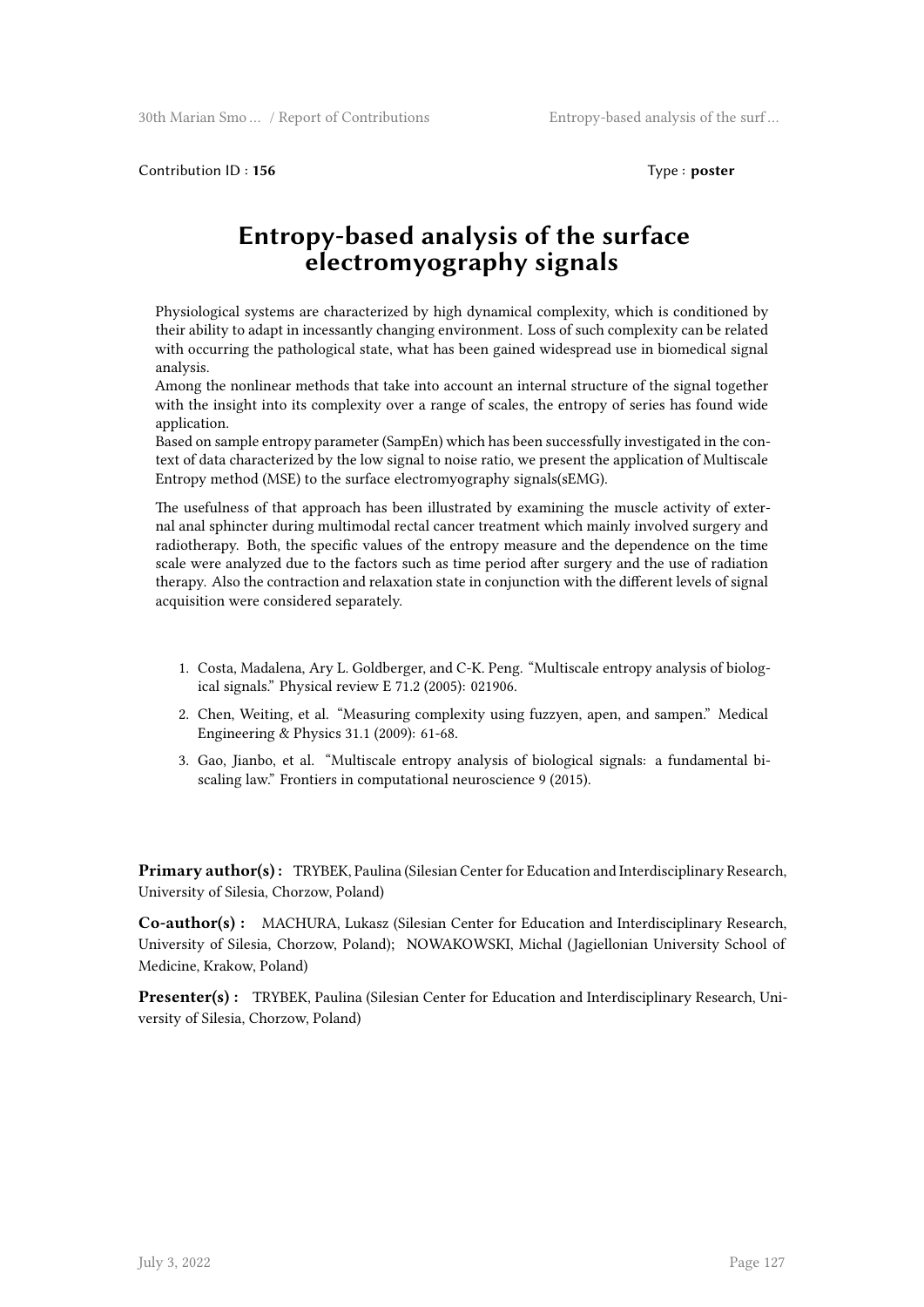Contribution ID: 157 Type : **poster** 

#### **A model for non-Gaussian transport in intracellular media**

Recent progresses in single particle tracking have shown evidences of non-Gaussian distribution of displacements in biological media either near the cellular membrane or inside the cytoskeleton. A similar behavior has also been reported in granular media, turbulent flows, gels, colloidal suspensions. Its emergence in various fields suggests that this is a general feature of diffusion in complex media. A possible interpretation of this phenomenon is that tracers experience a medium with spatio-temporal fluctuations which result in local changes of diffusivity. We propose and investigate an ergodic easily interpretable model, which is based on diffusing diffusivity. Depending on the parameters, the displacement distribution can exhibit either a pure exponential shape, or a Gaussian-like behavior at small displacements with an exponential tail at large displacements, or be reduced to a purely Gaussian one in the Brownian limit. We show that the distribution converges to a Gaussian one slowly, as 1/t. We calculate relevant statistical properties and propose steps to estimate the model parameters from a sufficiently long single trajectory.

**Primary author(s) :** LANOISELÉE, Yann (PMC lab - École Polytechnique) **Co-author(s) :** GREBENKOV, Denis (CNRS) **Presenter(s) :** LANOISELÉE, Yann (PMC lab - École Polytechnique)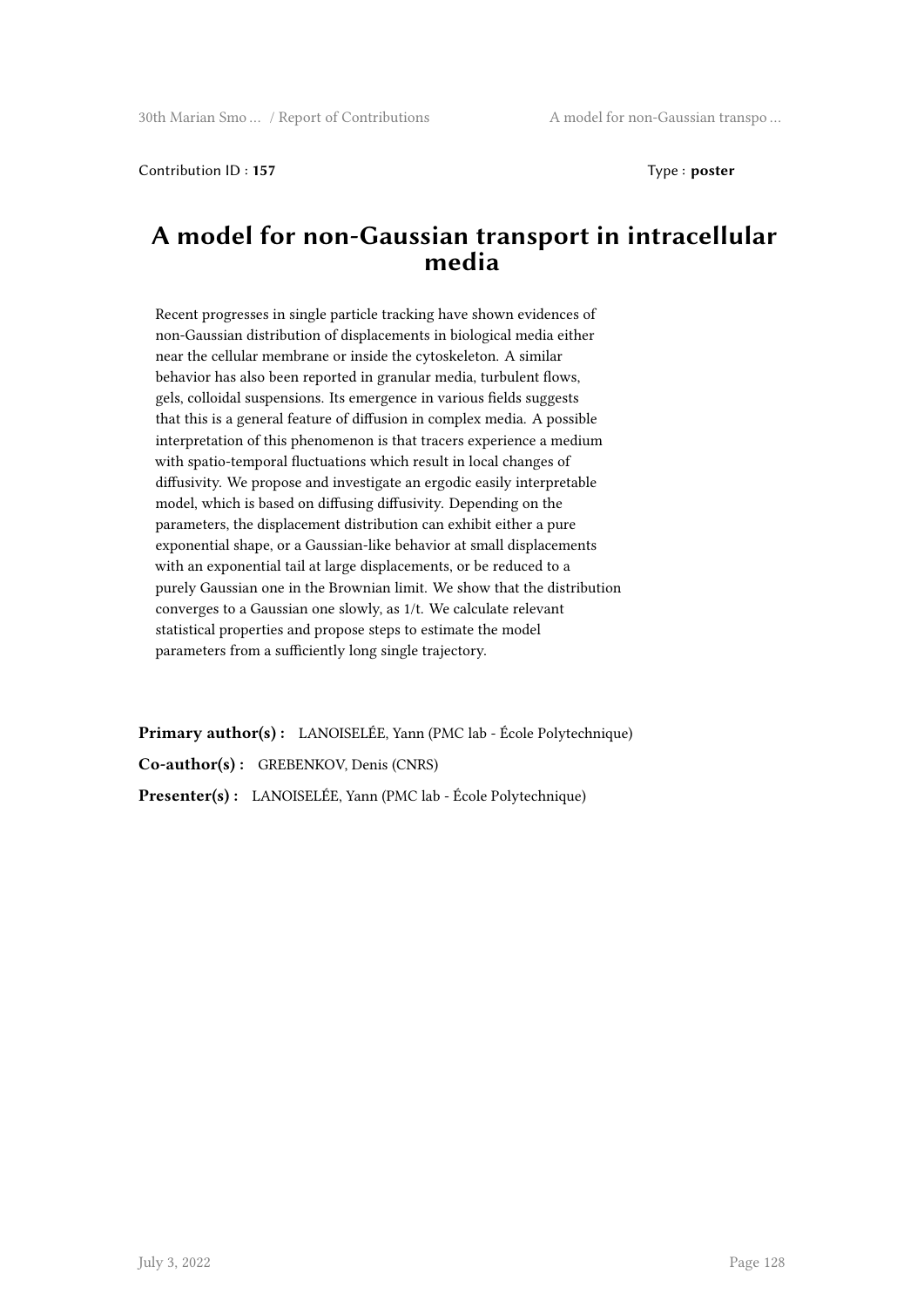Contribution ID: **158** Type : **oral** 

## **Dynamics of classical isolated disordered systems**

*Monday, 4 September 2017 14:30 (30)*

We study the dynamics of classical disordered macroscopic models completely isolated from the environment reproducing, in a classical setting, the 'quantum quench' protocol. We use two classes of models, distinguished by the complexity of their energy landscape. We identify quenches after which the evolution approaches a stationary state that can be associated to equilibrium at a single temperature (related to the energy change during the quench), cases in which an ageing asymptotic dynamics persists asymptotically, and quenches in which a steady state characterised by a Generalised Gibbs Ensemble is found. In the latter case we show that all the GGE effective temperatures can be obtained from the standard fluctuation dissipation relation, in the frequency domain. The parameter dependence of the asymptotic states is rationalised in terms of dynamic phase diagrams.

[1] Leticia F. Cugliandolo, Gustavo S. Lozano, Nicolas Nessi J. Stat. Mech. (2017) 083301.

[2] Laura Foini, Andrea Gambassi, Robert Konik, Leticia F. Cugliandolo Phys. Rev. E 95, 052116 (2017)

**Primary author(s) :** CUGLIANDOLO, Leticia, F (Universite Pierre et Marie Curie) **Presenter(s) :** CUGLIANDOLO, Leticia, F (Universite Pierre et Marie Curie) **Session Classification :** Session 2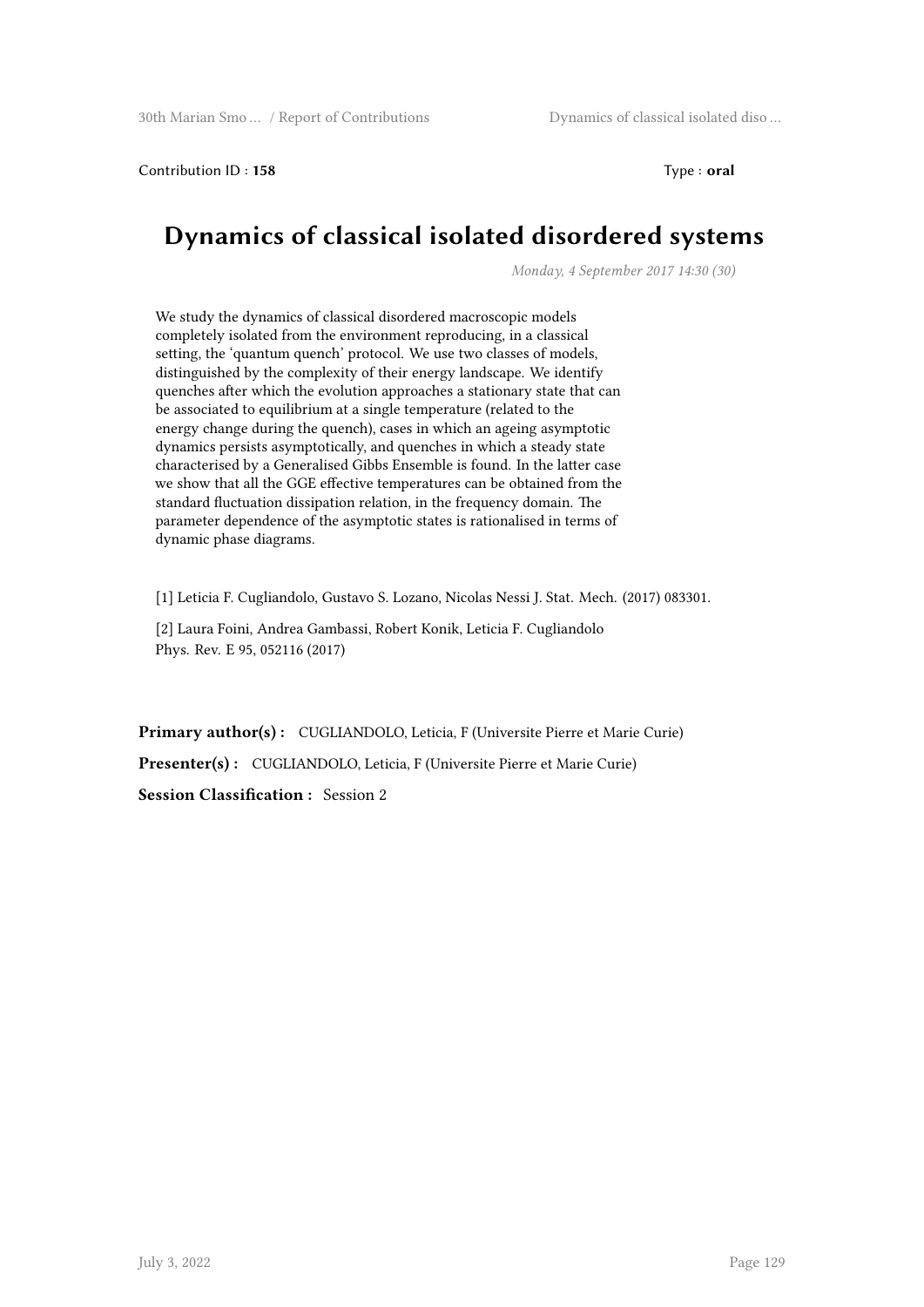Contribution ID : **161** Type : **oral**

## **Measuring effective temperatures in a Generalized Gibbs ensemble**

*Wednesday, 6 September 2017 15:00 (30)*

In Gibbs equilibrium, fluctuation-dissipation relations can be generically used to probe the thermal properties of the system and measure its temperature.

When the system under study is integrable, though, the dynamics fails to approach such a Gibbs state, reaching instead a generalized ensemble with a macroscopic number of temperature-like parameters which enforce the value of the underlying conserved quantities.

In this setting we show that generalized fluctuation-dissipation relations for appropriately chosen – yet very physical – observables, can be used to infer such temperatures allowing us to reconstruct the non-thermal state.

These results can be applied to a large variety of models including the one dimensional Bose gas where the relevant correlation function is provided by the structure factor, a quantity that can be experimentally accessed.

**Primary author(s) :** GAMBASSI, Andrea (SISSA Trieste); DE NARDIS, Jacopo (École Normale Supérieure, Paris); FOINI, Laura (École Normale Supérieure, Paris); CUGLIANDOLO, Leticia (Universite Pierre et Marie Curie); PANFIL, Milosz (University of Warsaw); KONIK, Robert (Brookhaven National Laboratory)

**Presenter(s) :** FOINI, Laura (École Normale Supérieure, Paris)

**Session Classification :** EPS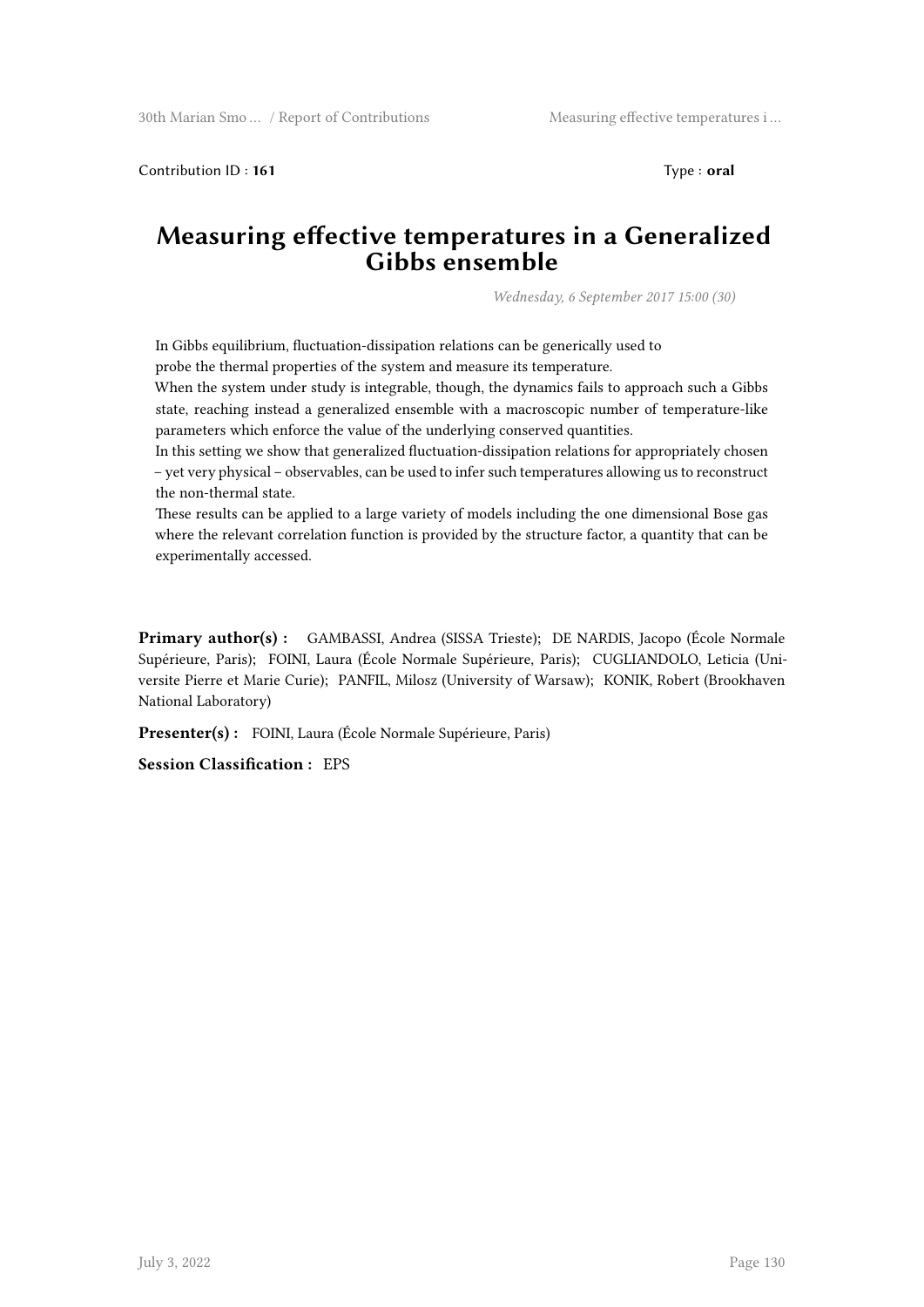Contribution ID: **162** Type : **oral** 

#### **Long range correlations in dynamical systems and in observed data**

*Monday, 4 September 2017 17:35 (30)*

Long range temporal correlations (LRC) in noise-like signals can be detected through the scaling behaviour of the mean squared displacement (MSD) of the pathes which one obtains by integrating over the signal. Detrended fluctuation analysis has become a standard tool which beyond a simple MSD analysis is able to remove the effects of trends on the signal. In the first part of this talk we present a sketch of theoretical considerations which give a better justification for DFA than it has been presented before. In the second part, we show the consequences of LRC on the convergence of time averages, on the probability for large deviations, and for the estimation of trends. In order to transfer these findings to real world data, we need paradigmatic data models with a minimum of free parameters.

**Primary author(s):** KANTZ, Holger (Max Planck Institute for the Physics of Complex Systems)

**Co-author(s) :** POLOTZEK, Katja (Max Planck Institute for the Physics of Complex Systems); HOELL, Marc (Max Planck Institute for the Physics of Complex Systems); MASSAH, Mozhdeh (Max Planck Institute for the Physics of Complex Systems)

**Presenter(s) :** KANTZ, Holger (Max Planck Institute for the Physics of Complex Systems)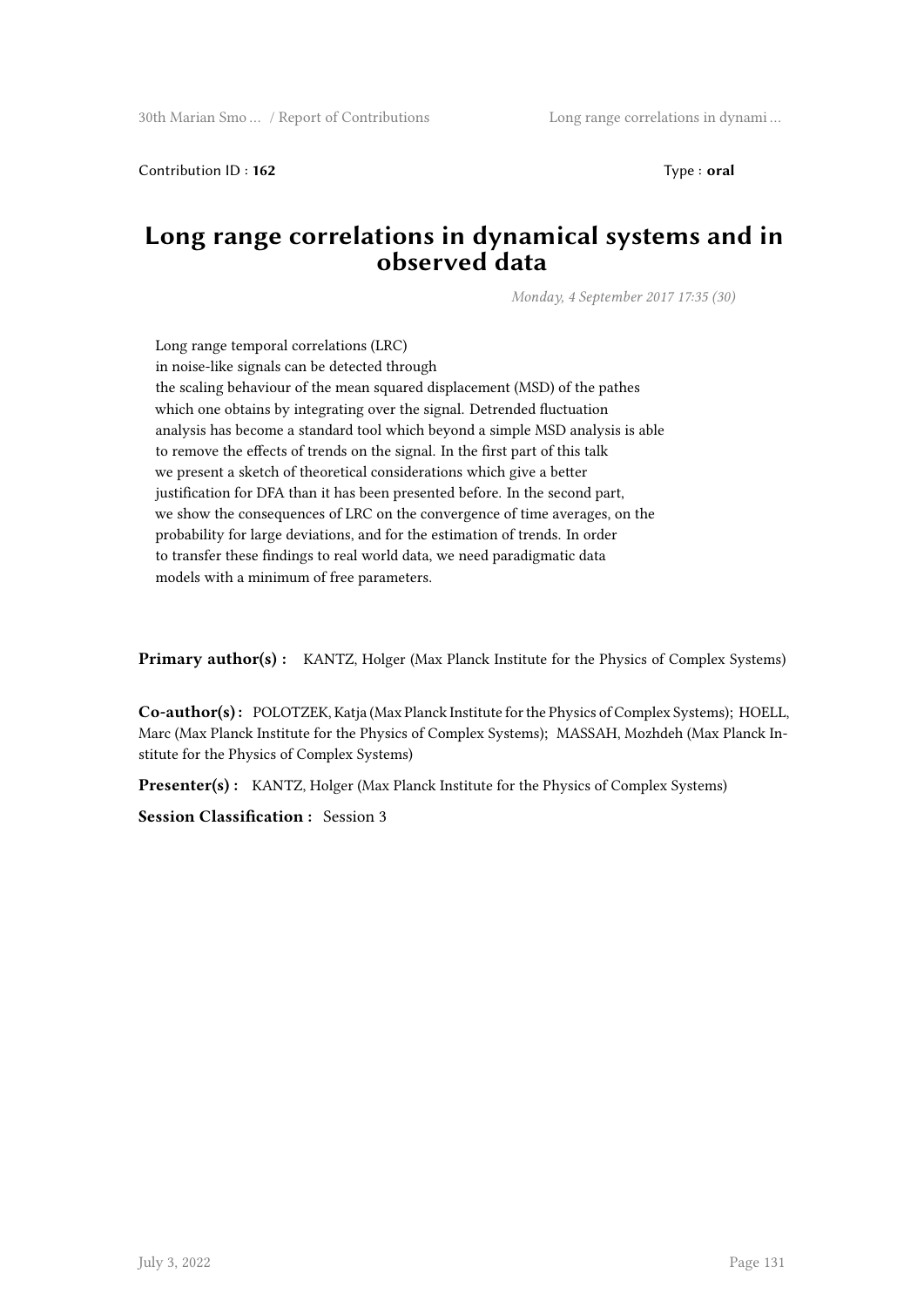30th Marian Smo ... / Report of Contributions Progressive quenching

Contribution ID : 163 Type : **oral** 

# **Progressive quenching**

*Monday, 4 September 2017 16:30 (30)*

We will describe the basic idea and some applications of the processes when the system's degrees of freedom are progressively quenched. This work has been done in collaboration with Bruno Ventejou and Michael Etienne (paper in preparation).

**Primary author(s) :** SEKIMOTO, Ken (Univ. Paris-Diderot & ESPCI) **Co-author(s) :** VENTEJOU, Bruno (ESPCI); ETIENNE, Michael (ESPCI) **Presenter(s) :** SEKIMOTO, Ken (Univ. Paris-Diderot & ESPCI) **Session Classification :** Session 3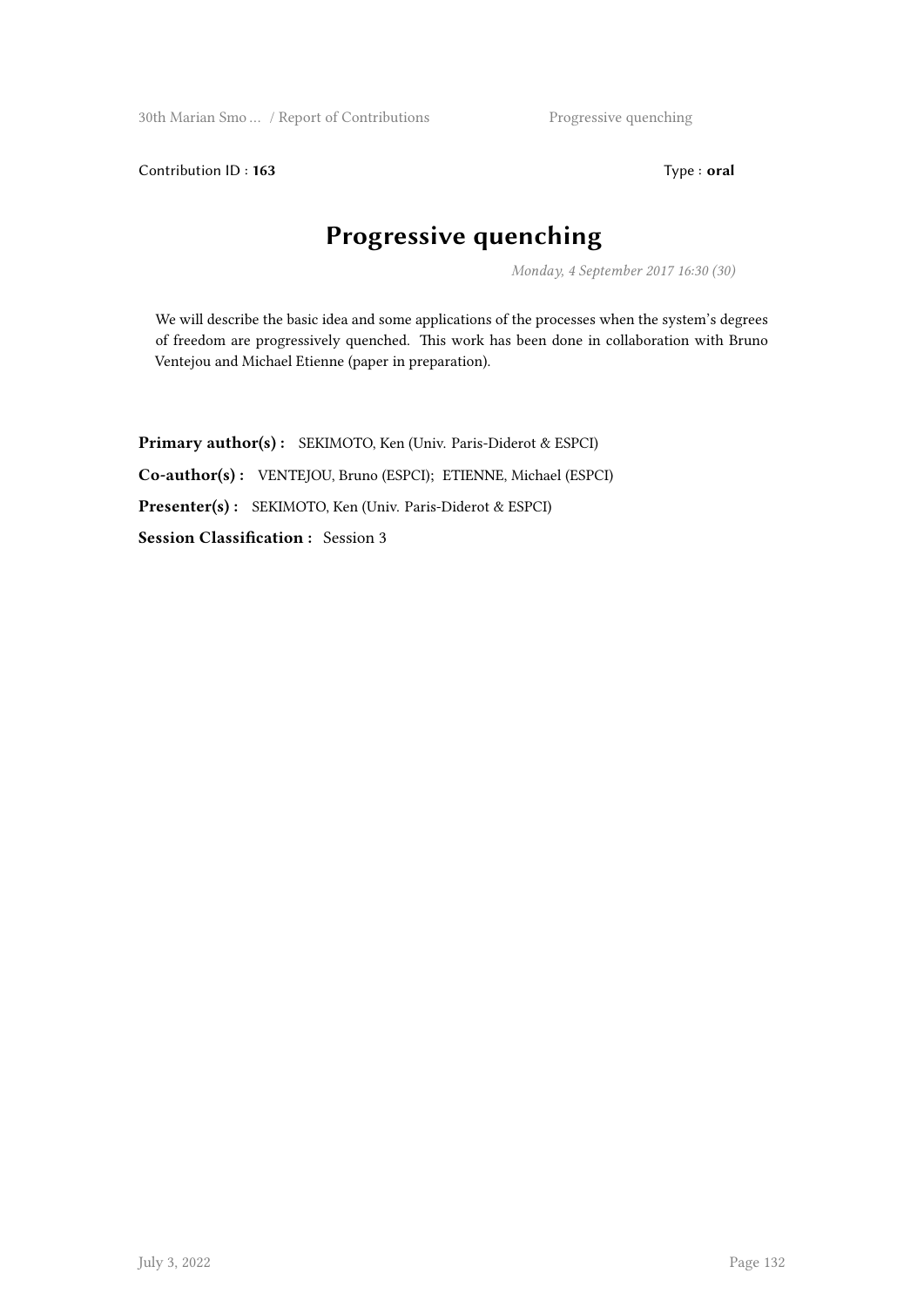Contribution ID: 164 Type : **oral** 

## **Transient anomalous diffusion in ratchet systems**

*Monday, 4 September 2017 14:30 (30)*

Anomalous diffusion can be detected in various systems. We show that anomalous diffusion may emerge in a straightforward, one dimensional classical nonequilibrium dynamics of a Brownian particle moving in a ratchet potential and driven by both an unbiased time-periodic force and thermal fluctuations of Gaussian nature. In a tailored parameter regime for which the deterministic counterpart of the system is non-chaotic, the mean square deviation of the Brownian particle coordinate evolves in three following stages: initially as superdiffusion, next as subdiffusion and finally as normal diffusion in the asymptotic long time limit. The lifetimes of superdiffusion and subdiffusion can be controlled by system parameters and can last many many orders longer than characteristic times of the system, thus being comfortably detectable experimentally. The findings are distinct from existing knowledge and suggest reconsideration of generally accepted opinion that anomalies are due to large and rare fluctuations that are characterized by broad distributions with powerlaw tails.

We explain the underlying mechanism standing behind the emergence of diffusion anomalies and control of their regimes which are related to ergodicity of the system and ultraslow relaxation of the particle velocity towards its nonequilibrium stationary state.

**Primary author(s) :** LUCZKA, Jerzy (University of Silesia)

**Co-author(s) :** SPIECHOWICZ, Jakub (University of Silesia); HANGGI, Peter (University of Augsburg)

**Presenter(s) :** LUCZKA, Jerzy (University of Silesia)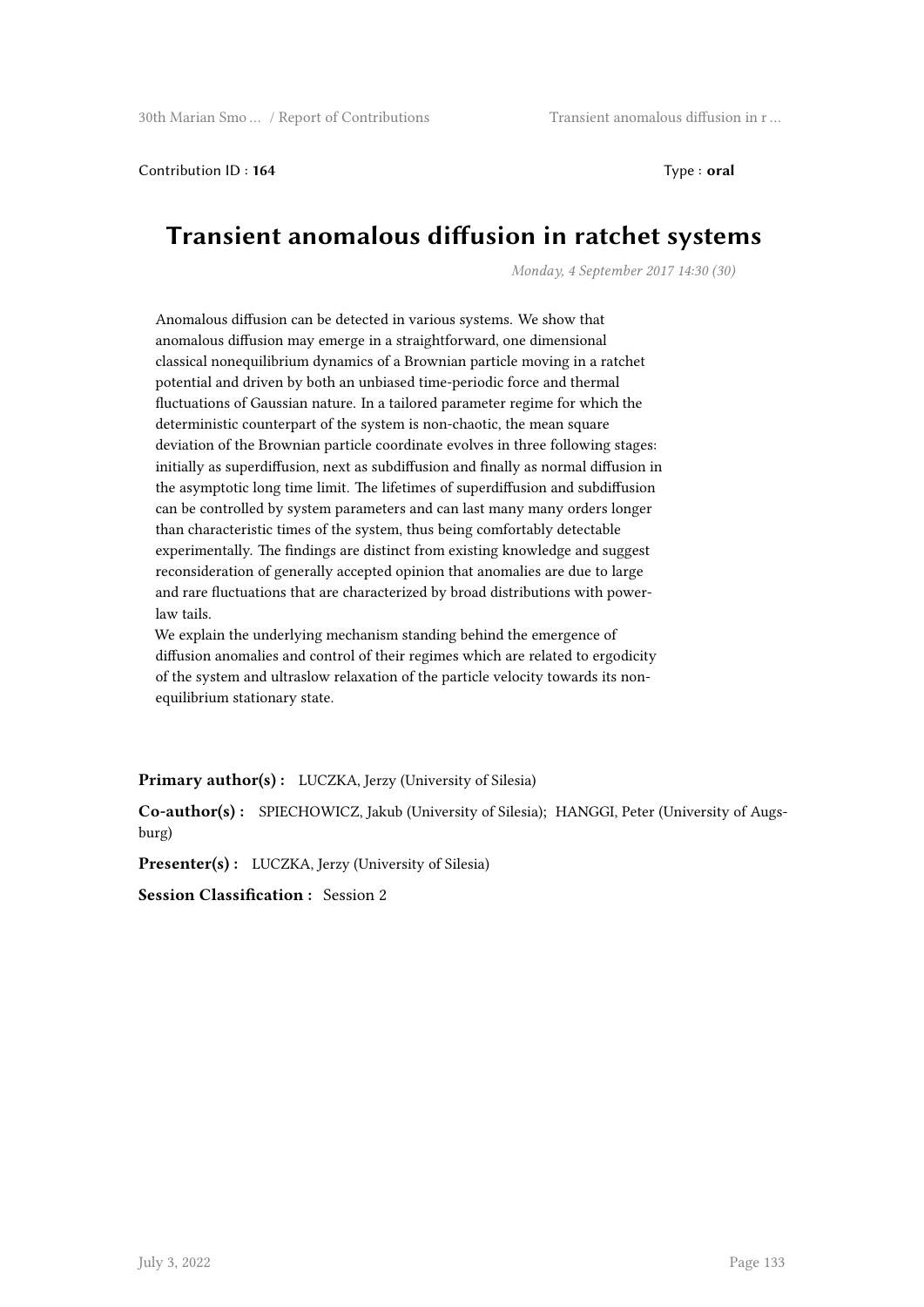Contribution ID: **165** Type : **poster** 

## **Negative mobility of a Brownian particle in the strong damping regime**

We study impact of inertia on directed transport of a Brownian particle under non-equilibrium conditions: the particle moves in a one-dimensional periodic and symmetric potential, is driven by both an unbiased time-periodic force and a constant force, and is coupled to a thermostat of temperature T. Within selected parameter regimes this system exhibits negative mobility, which means that the particle moves in the direction opposite to the direction of the constant force. It is known that in such a setup the inertial term is essential for the emergence of negative mobility, which cannot be detected in the limiting case of overdamped dynamics. We analyse inertial effects and show that negative mobility can be observed even in the strong damping regime. We determine the optimal dimensionless mass for the presence of negative mobility and reveal three mechanisms standing behind this anomaly: deterministic chaotic, thermal noise induced and deterministic nonchaotic. To the best of authors knowledge the last origin has never been reported before. It may provide guidance to the possibility of observing negative mobility for strongly damped dynamics which is of fundamental importance from the point of view of biological systems, all of which operate in fluctuating environments.

**Primary author(s) :** SLAPIK, Aleksandra (University of Silesia)

**Co-author(s) :** SPIECHOWICZ, Jakub (University of Silesia); ŁUCZKA, Jerzy (University of Silesia)

**Presenter(s) :** SLAPIK, Aleksandra (University of Silesia)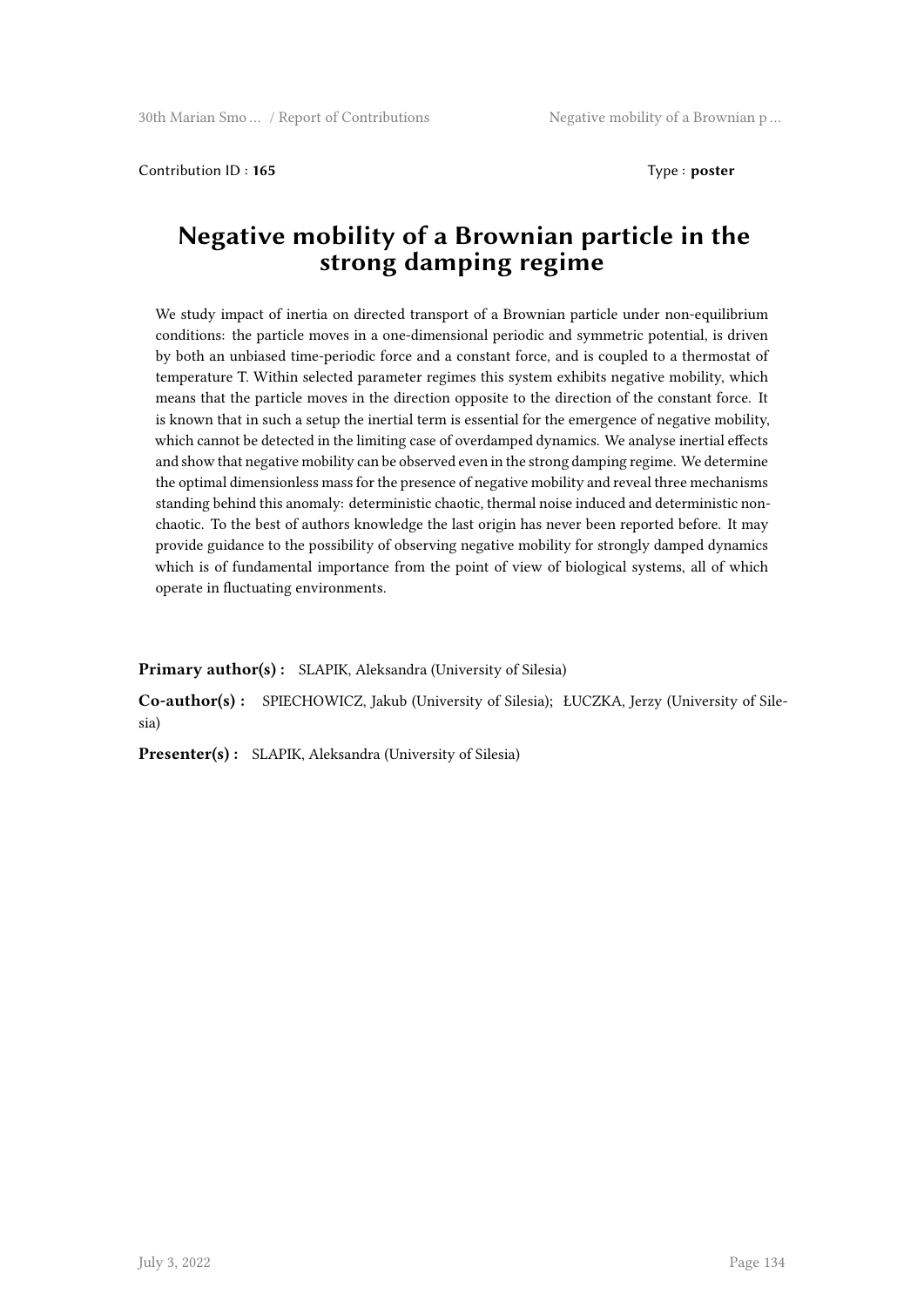Contribution ID: 166 **Type : oral** 

## **Memory in stochastic and chaotic processes**

*Tuesday, 5 September 2017 14:30 (20)*

Detection and quantification of presence of memory in various stochastic and chaotic processes is discussed. Short introduction of definitions, signatures, and measures is presented, and several examples of the application of the introduced formalism are discussed in detail.

These examples show that nonmarkovian are: most of proceses with stationary correlation function  $C(t, s) = C(|t - s|)$  (with notable exception of stationary Ornstein-Uhlenbeck process), chemical reaction, fractional Brownian motions, chaotic processes from Feigenbaum cascade, and quantum processes interacting with heat bath. The discussed methods can be applied also to experimental data in the form of sample paths. It is shown in this way that nonmarkovian are, among others, the driven transport through nanochannels, and Brownian motions of nanoparticles inside living cells.

**Primary author(s) :** FULINSKI, Andrzej (M. Smoluchowski Institute of Physics, Jagiellonian University, Łojasiewicza 11, Kraków, Poland Polish Academy of Arts & Sciences, Sławkowska 17, 31-016 Kraków, Poland)

**Presenter(s) :** FULINSKI, Andrzej (M. Smoluchowski Institute of Physics, Jagiellonian University, Łojasiewicza 11, Kraków, Poland Polish Academy of Arts & Sciences, Sławkowska 17, 31-016 Kraków, Poland)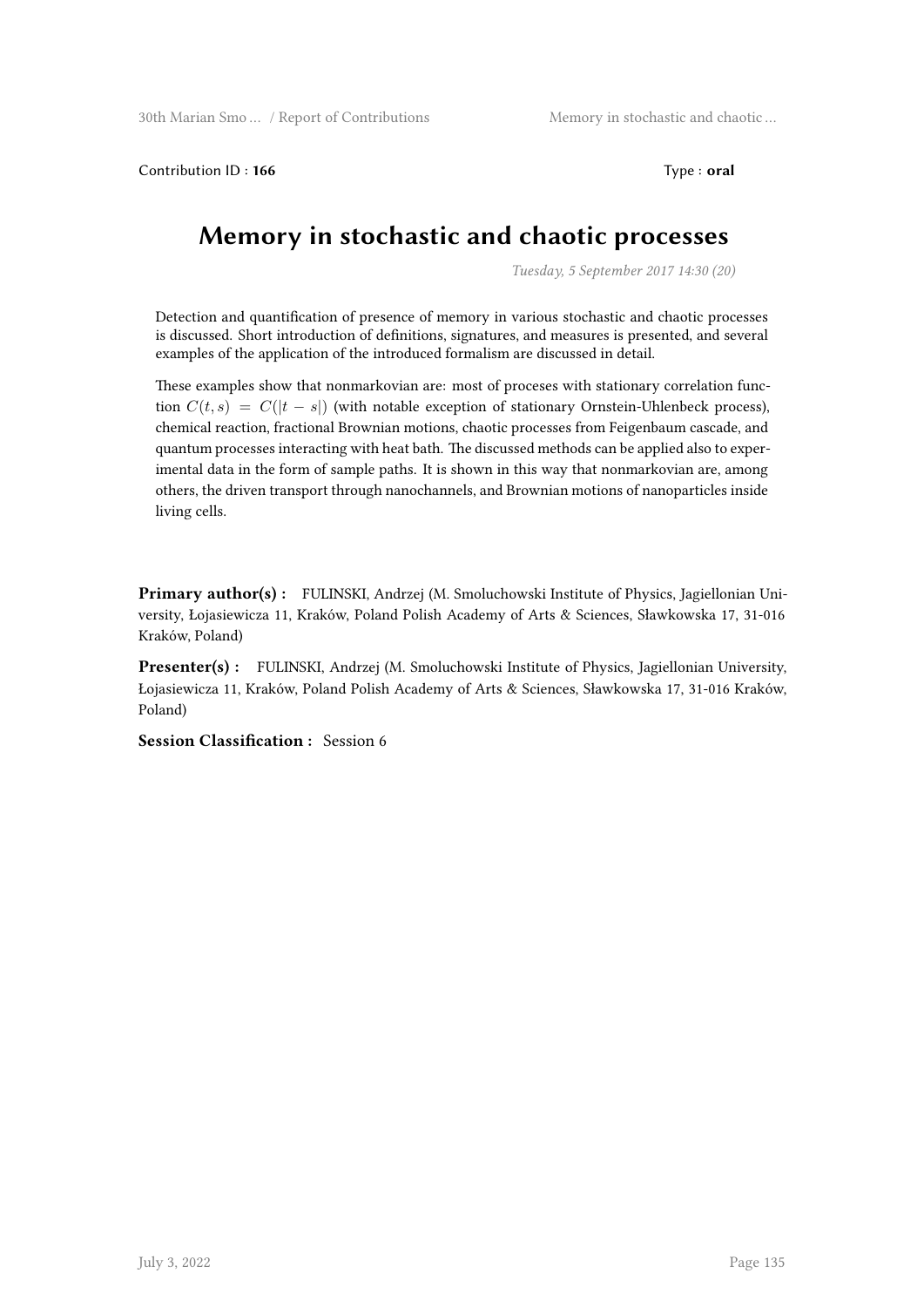Contribution ID : **167** Type : **oral** 

# **A bird's eye view of Nonlinear Physics**

*Wednesday, 6 September 2017 14:30 (30)*

The special challenge of Nonlinear Physics is that every new problem calls for a specialized idea and a new method to solve it. There exist almost no "general" methods in the arsenal. I will review my own forays into the nonlinear domain stressing this challenge and highlighting the few lucky strikes that I had been involved in during more than 35 years of research.

**Primary author(s):** PROCACCIA, Itamar (The Weizmann Institute of Science) Presenter(s) : PROCACCIA, Itamar (The Weizmann Institute of Science) **Session Classification :** EPS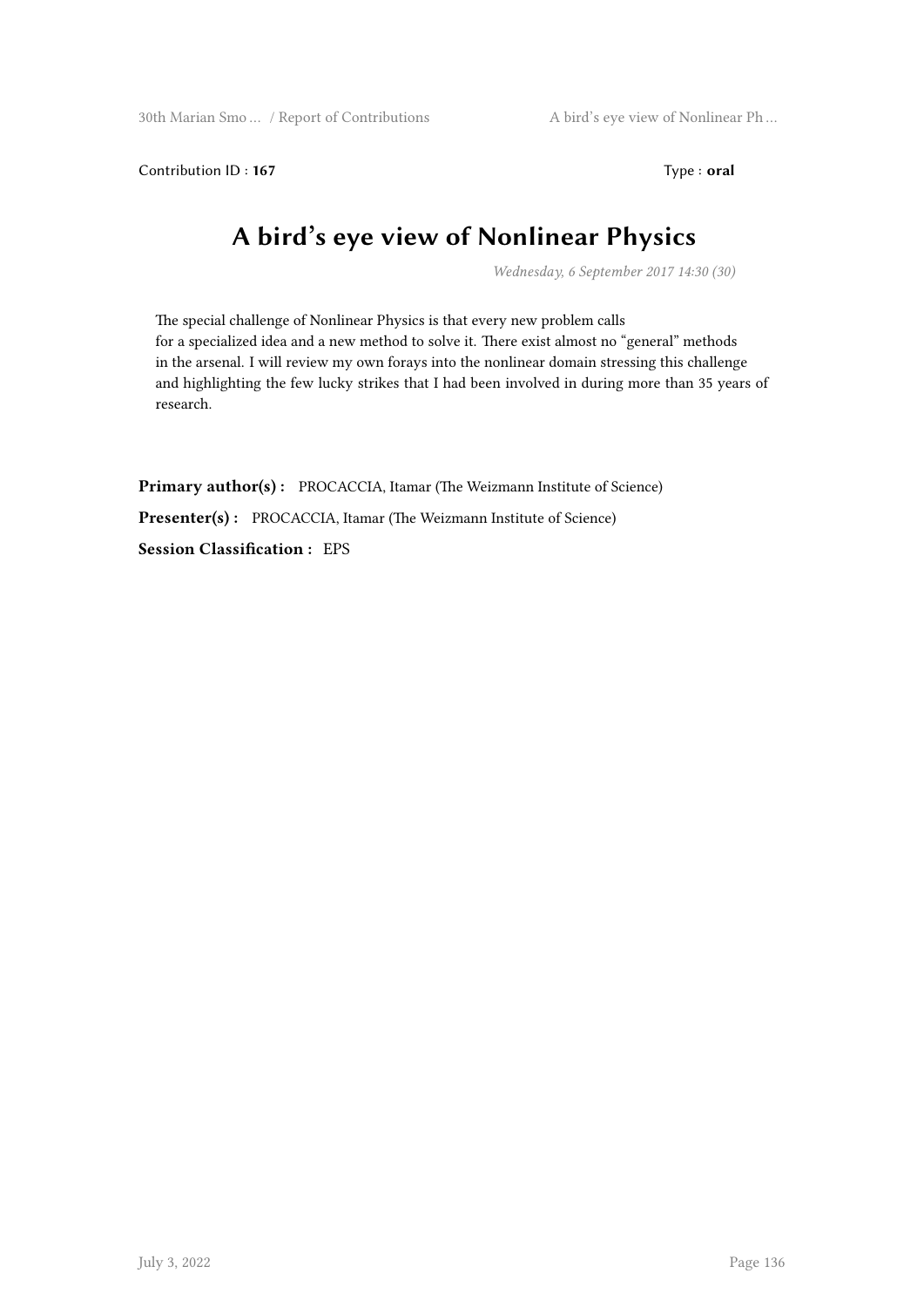Contribution ID : **168** Type : **oral**

## **Evolution of information within sEMG signals in the process of treatment**

*Tuesday, 5 September 2017 17:20 (15)*

Colorectal cancer remains to be one among 5 most common types of cancer found for both men and women. Typically multimodal treatment including surgery, radiation and chemotherapy is applied. The electrical activity of external anal sphincter can serve as a potential source of knowledge of the actual state of the patient. The signals registered by means of the surface electromyography are typically highly complex thus create a challenge for its description. The loss of such complexity is often related with the pathological state. Entropy often serves as one of the nonlinear methods capable to grasp an internal structure of the signal together with the insight into its complexity over a wide range of scales. In this work we would discuss the usefulness of the most common techniques for the description of the loss of information carried out by the biomedical signals.

Primary author(s): MACHURA, Lukasz (University of Silesia)

**Co-author(s) :** NOWAKOWSKI, Michał (Department of Medical Education, Jagiellonian University Medical College); TRYBEK, Paulina (University of Silesia)

Presenter(s) : MACHURA, Lukasz (University of Silesia)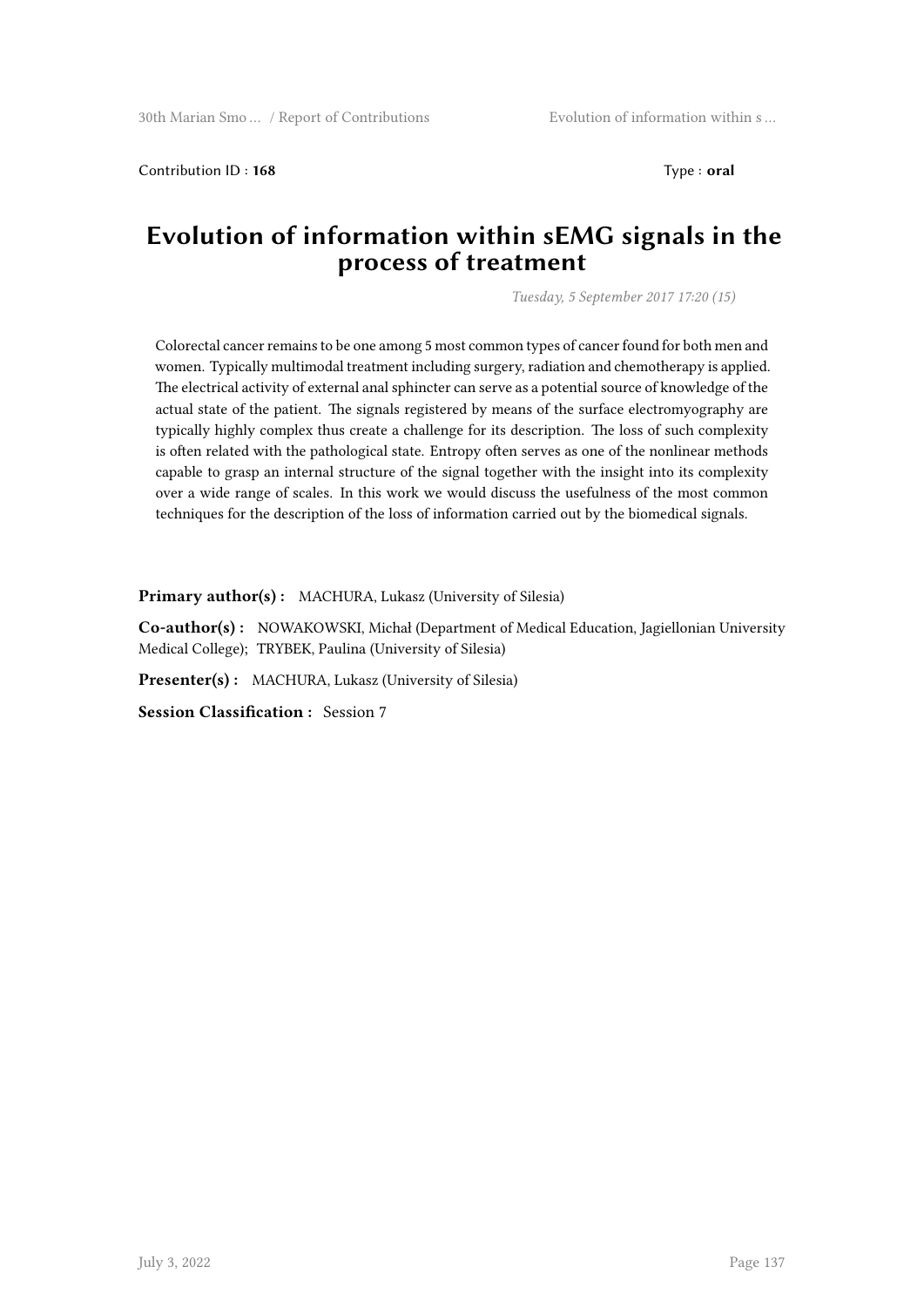Contribution ID : **170** Type : **oral** 

#### **Where are we with the understanding of a collective dynamics of quasi-periodically perturbed particles?**

*Monday, 4 September 2017 17:00 (30)*

Marian Smoluchowski provided an explanation of the Brownian motion of particles. The equation for a particle's displacement in space that he proposed in 1906 provided an important basis for the theory of stochastic processes. This initiated the whole new field of stochastic dynamics that blossomed during the last century. In this talk we will discuss what happens to the particles if external deterministic forces are continuously imposed on them, and how a collective dynamics emerges to describe particles under external forcing.

The time-varying, non-autonomous, dynamics that emerges under external forcing has been detected in living, as well as man-made, systems. Currently, however, non-autonomous dynamics is commonly considered easy to deal with - either by transforming it into autonomous dynamics, for which an abundance of tractable analytic tools is available, or by considering it as belonging to the class of stochastic systems where, again, numerous analytic approaches exist.

In the talk, we will argue that there is a need for a theory of a new class of non-autonomous systems with time-varying dynamics due to external forcing. We will first present examples of nonautonomous dynamics measured from biological cells, the cardiovascular system and the brain, as well as from experiments with electrons on the surface of liquid helium.

Then, we will review briefly the existing numerical methods for the detection and analysis of nonautonomous dynamics from data. In the third part of the talk, we will summarise our current work on non-autonomous dynamics when the external perturbation is of quasi-periodic origin, arguing that most of the challenging problems still remain unsolved and that our better understanding of non-autonomous, finite-time dynamics could make a similarly significant contribution to that of Smoluchowski more than 100 years ago, thereby advancing our understanding of nature in general.

Y Shiogai, A Stefanovska, PVE McClintock, Nonlinear dynamics of cardiovascular ageing, Phys. Rep. **488**: 51-110, 2010

YF Suprunenko, PT Clemson, A Stefanovska, Chronotaxic systems: A new class of self-sustained nonautonomous oscillators, Phys. Rev. Lett. **111**: 024101, 2013

PT Clemson, A Stefanovska, Discerning non-autonomous dynamics, Phys. Rep. \**542*: 297-368, 2014

P Clemson, G Lancaster, A Stefanovska, Reconstructing time-dependent dynamics, Proc. IEEE 104: 223-241, 2016

T Stankovski, T Pereira, PVE McClintock, A Stefanovska, Coupling functions: Universal insights into dynamical interaction mechanisms, Rev. Mod. Phys. in press, 2017

**Primary author(s) :** STEFANOVSKA, Aneta (Physics Department, Lancaster University)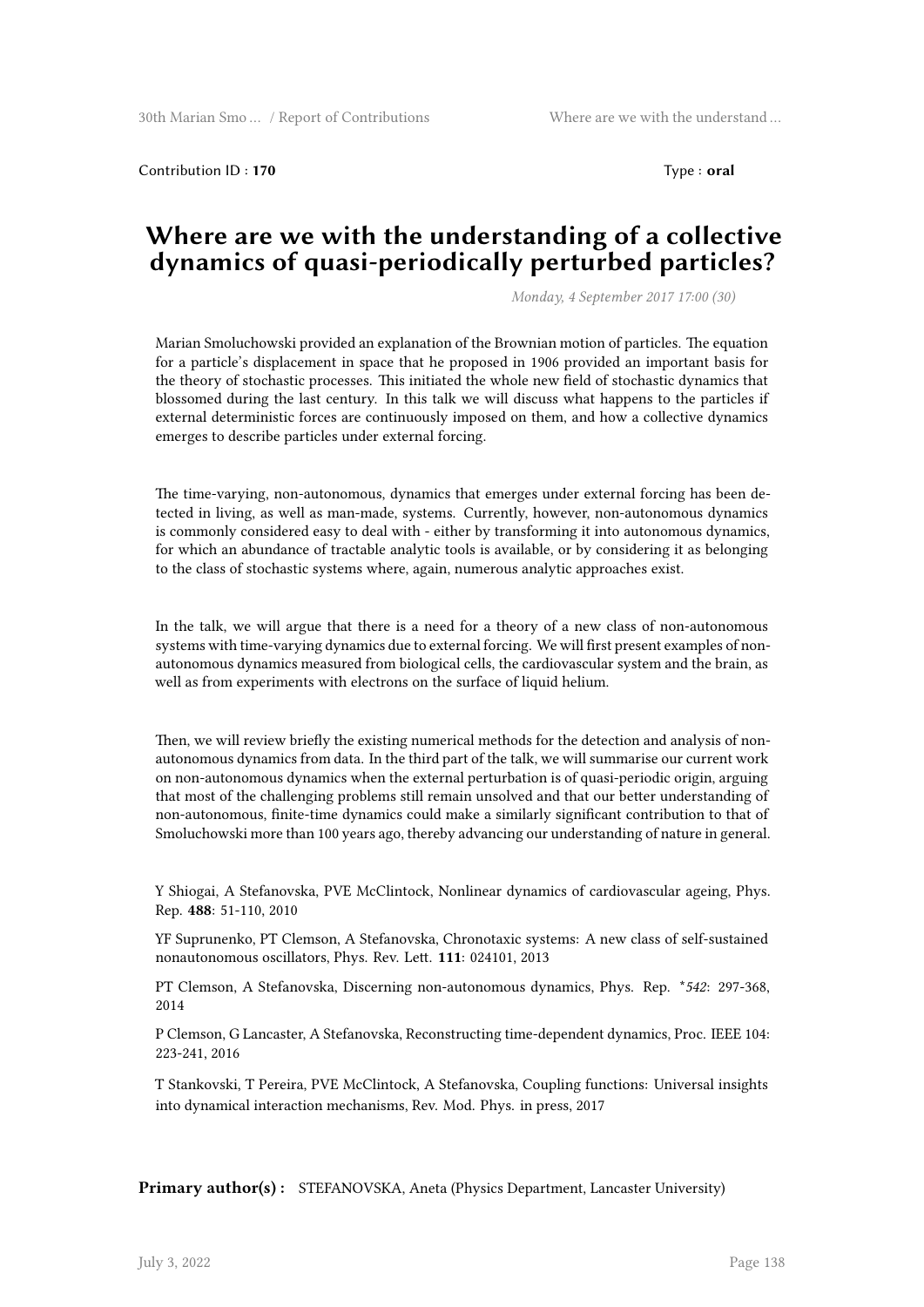**Presenter(s) :** STEFANOVSKA, Aneta (Physics Department, Lancaster University)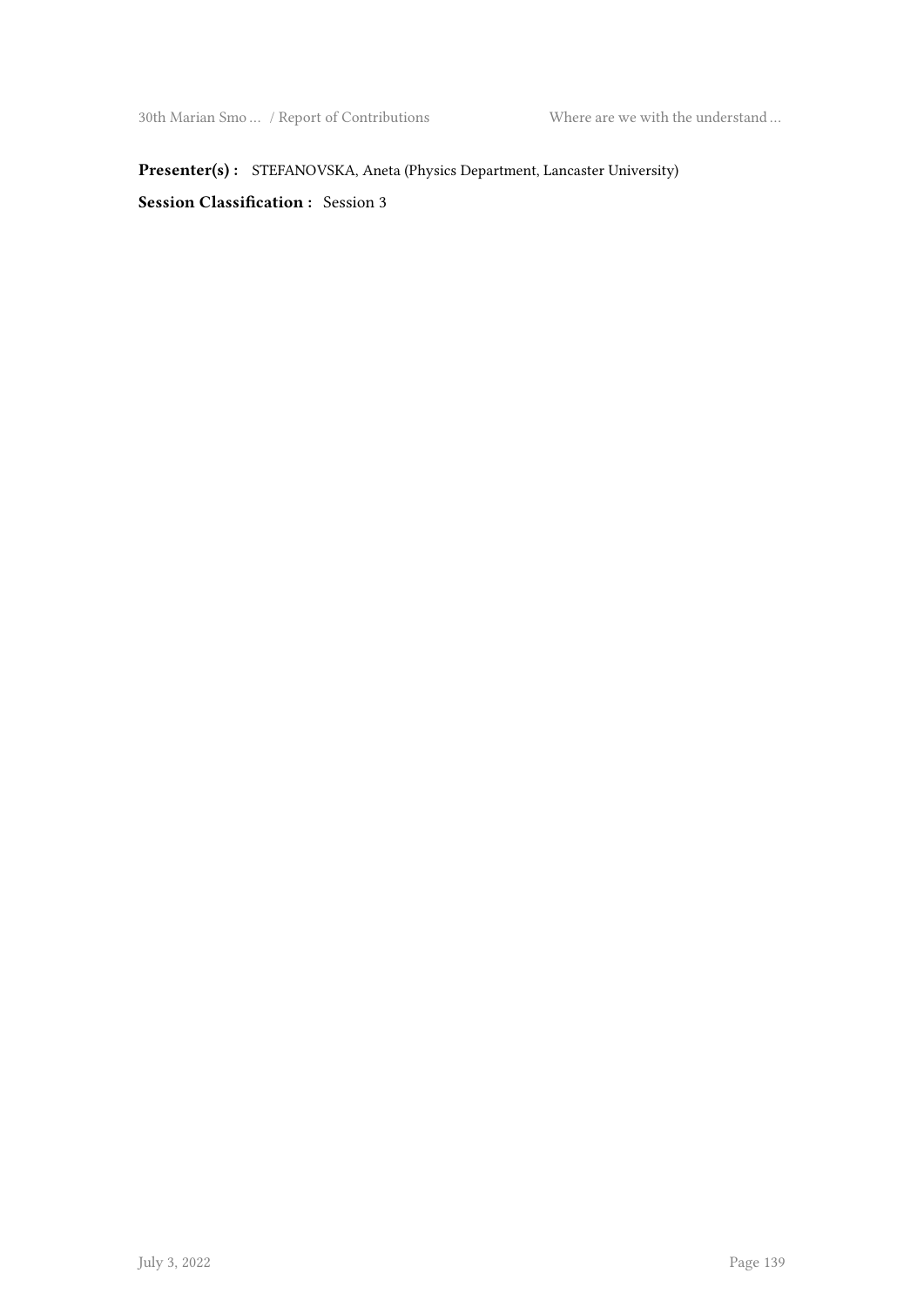Contribution ID: **173** Type : **poster** 

# **Quantum Brownian Motion**

Models which contain quantum particle coupled to its environment were analysed many times over recent years or even decades. Nonetheless this old and seemingly well known problem contains some unknown aspects and have not been solved in the general case. Furthermore by analysing behaviour of quantum Brownian motion one could attempt to find answer for many fundamental questions concerning the very essence of the quantum world, investigate transport phenomena or consider the nature and properties of quantum information. The topic of quantum Brownian motion is fundamental for many fields of physics, for instance in statistical physics, condensed matter and atomic physics. There are plenty of methods for analysing such systems for instance path integrals method, van Kampen method or generalised Langevin equation method. In our considerations we utilise the last listed method and as a starting point in our analysis we took quantum fluctuation-dissipation theorem. We would like to present some of interesting properties exhibited by such systems and exact, analytical results which we have obtained. In our investigations we were focused mainly on the kinetic energy of Brownian particle in long-time limit and general formula for autocorrelation function.

**Primary author(s) :** BIALAS, Paweł (Department of Theoretical Physics, University of Silesia)

**Co-author(s) :** ŁUCZKA, Jerzy (Department of Theoretical Physics, University of Silesia)

**Presenter(s) :** BIALAS, Paweł (Department of Theoretical Physics, University of Silesia)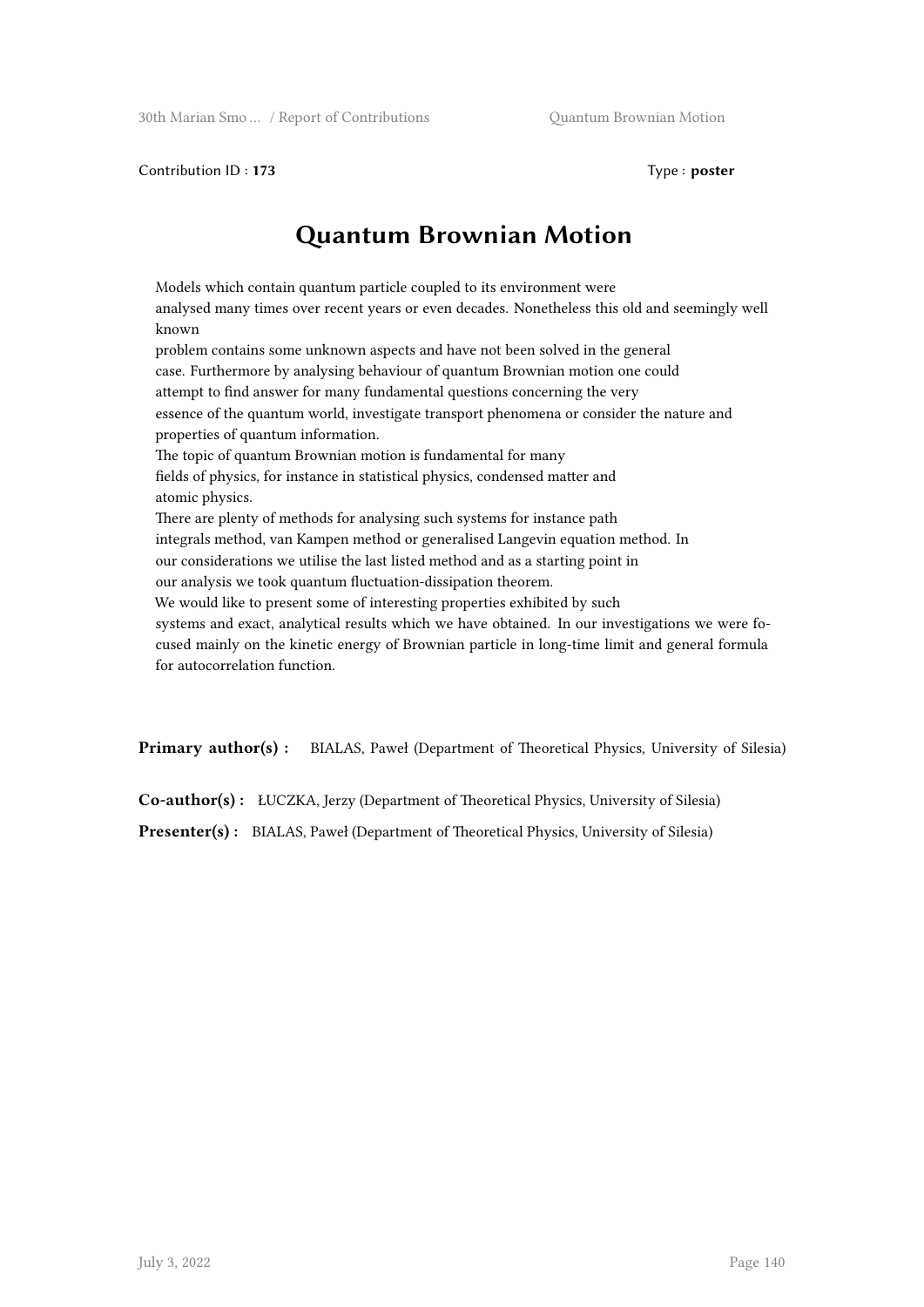Contribution ID : 174 Type : **poster** 

## **Multipartite entanglement of X-matrices in Davies environment**

We consider time evolution of genuinely multipartite entangled *N*-qubit states initially prepared in the form of *X*-matrices.

In the scenario that we analyse, one qubit of the considered system is coupled to the thermal environment modelled using the rigorous

Davies theory. We present analytical formulae for the genuinely multipartite concurrence in such system as a function of time both in

scenario with and without energy dissipation. In particular, we analyse the neccessary and sufficient conditions for presence of so

called entanglement sudden death phenomenon.

**Primary author(s) :** JAŁOWIECKI, Konrad (Institute of Physics, University of Silesia in Katowice, Katowice, Poland)

**Co-author(s) :** DAJKA, Jerzy (Institute of Physics, University of Silesia in Katowice, Katowice, Poland)

**Presenter(s) :** JAŁOWIECKI, Konrad (Institute of Physics, University of Silesia in Katowice, Katowice, Poland)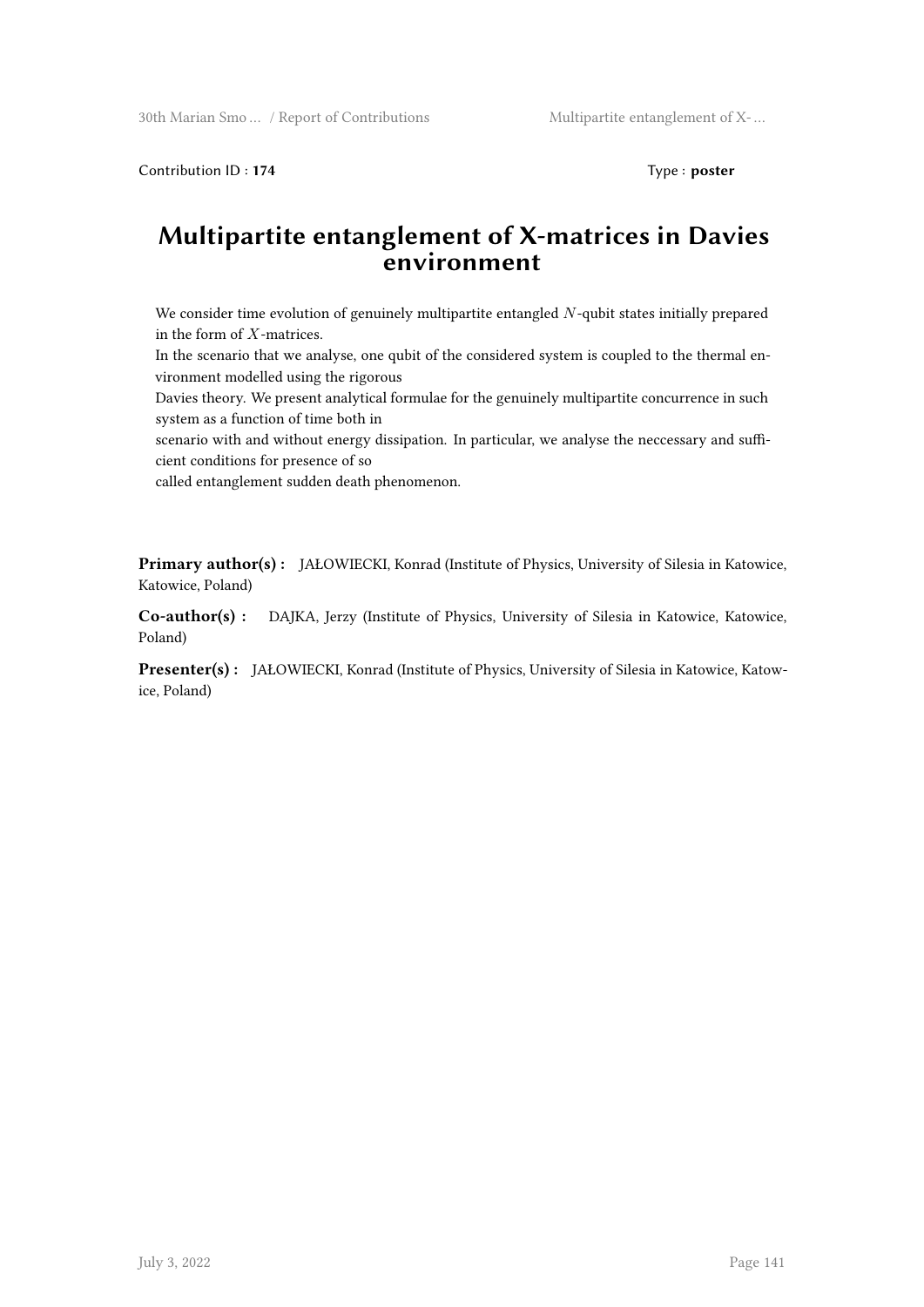Contribution ID: **175** Type : **oral** 

# **What is Complexity?**

*Wednesday, 6 September 2017 14:00 (30)*

We have now institutes for complex systems, conferences on complex systems, and journals of complex systems. So most of us have a good feeling what is a complex system. But what is complexity itself, and is there any way to measure it? The answer to this is surprisingly non-trivial. Indeed, there is no universally agreed concept, according to which a bacterium is more complex than a human. But how can we do complex systems science, if we cannot measure complexity? How would we do thermodynamics, if we could not measure temperature? In this talk I will not give answers, but I will discuss several approaches that give partial answers at least.

**Primary author(s) :** PETER, Grassberger (Forschungszentrum Juelich) **Presenter(s) :** PETER, Grassberger (Forschungszentrum Juelich) **Session Classification :** EPS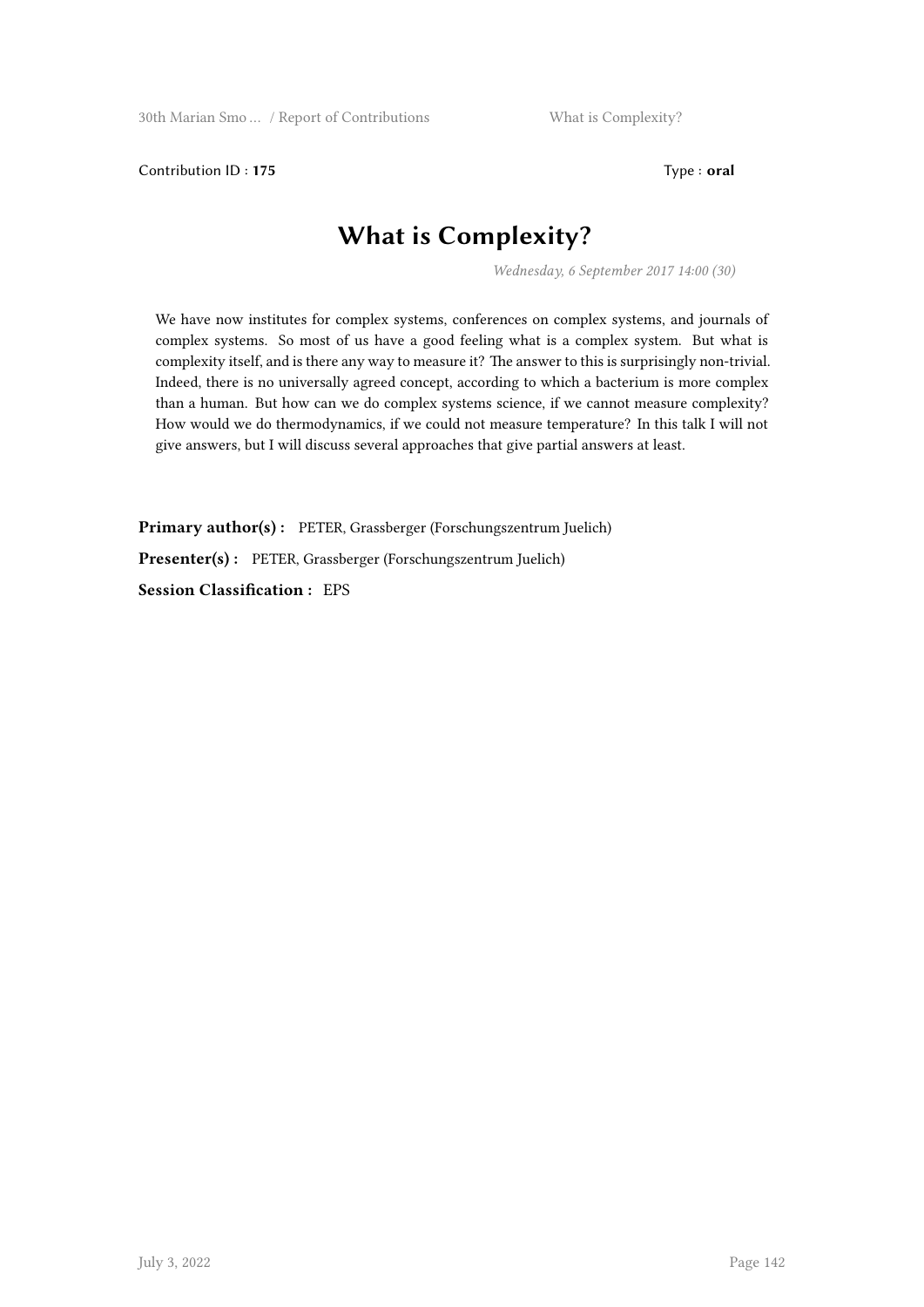Contribution ID : **176** Type : **oral**

#### **Transport of granular materials in turbulent flows (or sand in streams)**

*Tuesday, 5 September 2017 12:00 (30)*

The notion that the kinematics of sediment transported in streams is well-represented by quasirandom motions amenable to Smoluchowski-type diffusion was first proposed by Hans Albert Einstein at his renowned father's suggestion. Since then, there have been attempts to adapt formalisms of diffusion and anomalous diffusion developed for thermodynamic systems to the start-and-stop and spatially variable behavior of sediment transport. New high-resolution measurements of sediment particle motions in laboratory flumes indicate that the mean squared displacement of tracer particles , when treated as a plume reflects a nonlinear increase in the variance in hop distances with increasing travel time. Ensemble calculations of MSD indicates a transition from correlated random walks to normal diffusion. Normal behavior also is reflected in the particle velocity autocorrelation function. Spatial variations in particle entrainment produce a flux from sites of high entrainment toward sites of low entrainment; thus, an entrainment form of flux and continuity equations are used for describing statistically expected transport behavior.

**Primary author(s) :** SCHUMER, Rina (Desert Research Institute) **Presenter(s) :** SCHUMER, Rina (Desert Research Institute) **Session Classification :** Session 5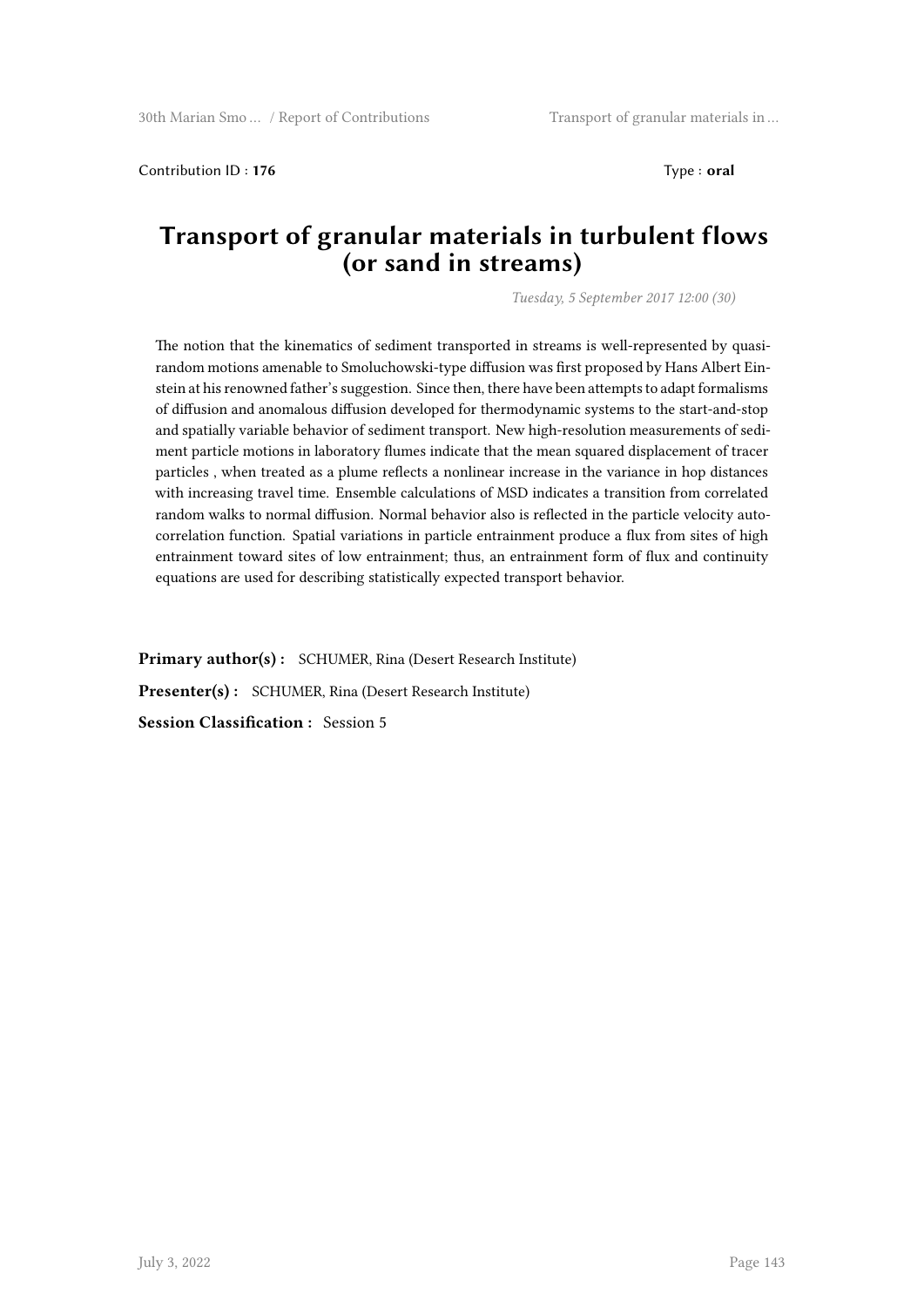Contribution ID : **179** Type : **oral** 

#### **An anomalous diffusion approach to stochastic modeling for single molecule tracking of receptors and proteins at cell surface**

*Tuesday, 5 September 2017 15:10 (20)*

The Nobel Prize in Physiology or Medicine 2009 was awarded for the discovery of how chromosomes are protected by telomeres and the enzyme telomerase. The Nobel Prize in Chemistry 2012 was given for studies of G-protein-coupled receptors and the Nobel Prize in Chemistry 2014 was presented for the development of superresolved fluorescence microscopy. Definitely, the research behind these Nobel Prizes - awarded within a short few years period - have caused a dramatic increase of experimental and theoretical achievements in the study of living cells around the world.

Ultimately the accessibility of quantitative data prompted many statistical physicists and applied mathematicians to turn their attention to the study of single biological cells and the physiological processes running off therein. For example, G protein-coupled receptors mediate the biological effects of many hormones and neurotransmitters and are major pharmacological targets, [1-4]. However, how receptors and G proteins interact and couple at the plasma membrane is not well understood.

A phenomenon observed in recent single-molecule experiments is anomalous diffusion, which largely departs from the classical Brownian diffusion theory since the mean-squared displacement (MSD) is nonlinear. The most popular theoretical models that are commonly employed are: continuous-time random walk (CTRW), fractional Brownian motion (FBM), fractional Langevin equation (FLE) and autoregressive fractionally integrated moving average (ARFIMA).

Using single-molecule imaging data one can visualize motion of individual receptors and G proteins at the surface of living cells [2]. Here, we provide a detailed anomalous diffusion classification based on MSD analysis [5] for some exemplary experimental data from [2].

[1] K. L. Pierce, R.T. Premont, R.T. & R.J. Lefkowitz, Seven-transmembrane receptors, Nat. Rev. Mol. Cell. Biol. 3, 639-650 (2002).

[2] D. Calebiro, et al. Single-molecule analysis of fluorescently labeled G-protein-coupled receptors reveals complexes with distinct dynamics and organization, Proc. Natl. Acad. Sci. U.S.A. 110, 743- 748 (2013).

[3] R. 0. Dror, et al. Structural basis for nucleotide exchange in heterotrimeric G proteins, Science 348, 1361-1365 (2015).

[4] B. T. DeVree, et al. Allosteric coupling from G protein to the agonist-binding pocket in GPCRs, Nature 535, 182-186 (2016).

[5] K. Burnecki, E. Kepten, Y. Garini, G. Sikora, & A. Weron, Estimating the anomalous diffusion exponent for single particle tracking data with measurement errors, Sci. Rep. 5, 11306 (2015).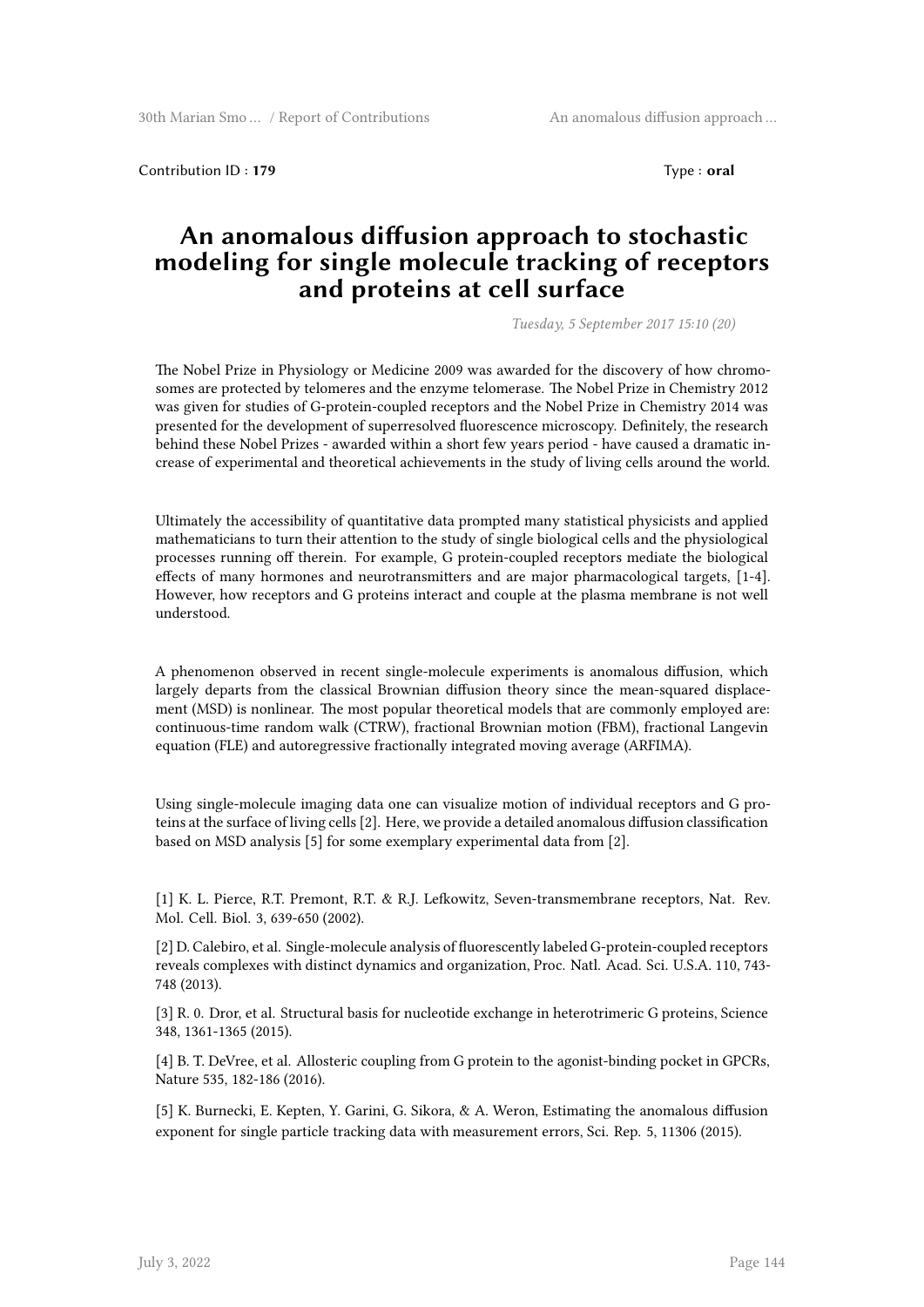**Primary author(s) :** WERON, Aleksander (Hugo Steinhaus Center, Faculty of Pure and Applied Mathematics, Politechnika Wrocławska)

**Co-author(s) :** BURNECKI, Krzysztof (Wroclaw University of Science and Technology)

**Presenter(s) :** WERON, Aleksander (Hugo Steinhaus Center, Faculty of Pure and Applied Mathematics, Politechnika Wrocławska)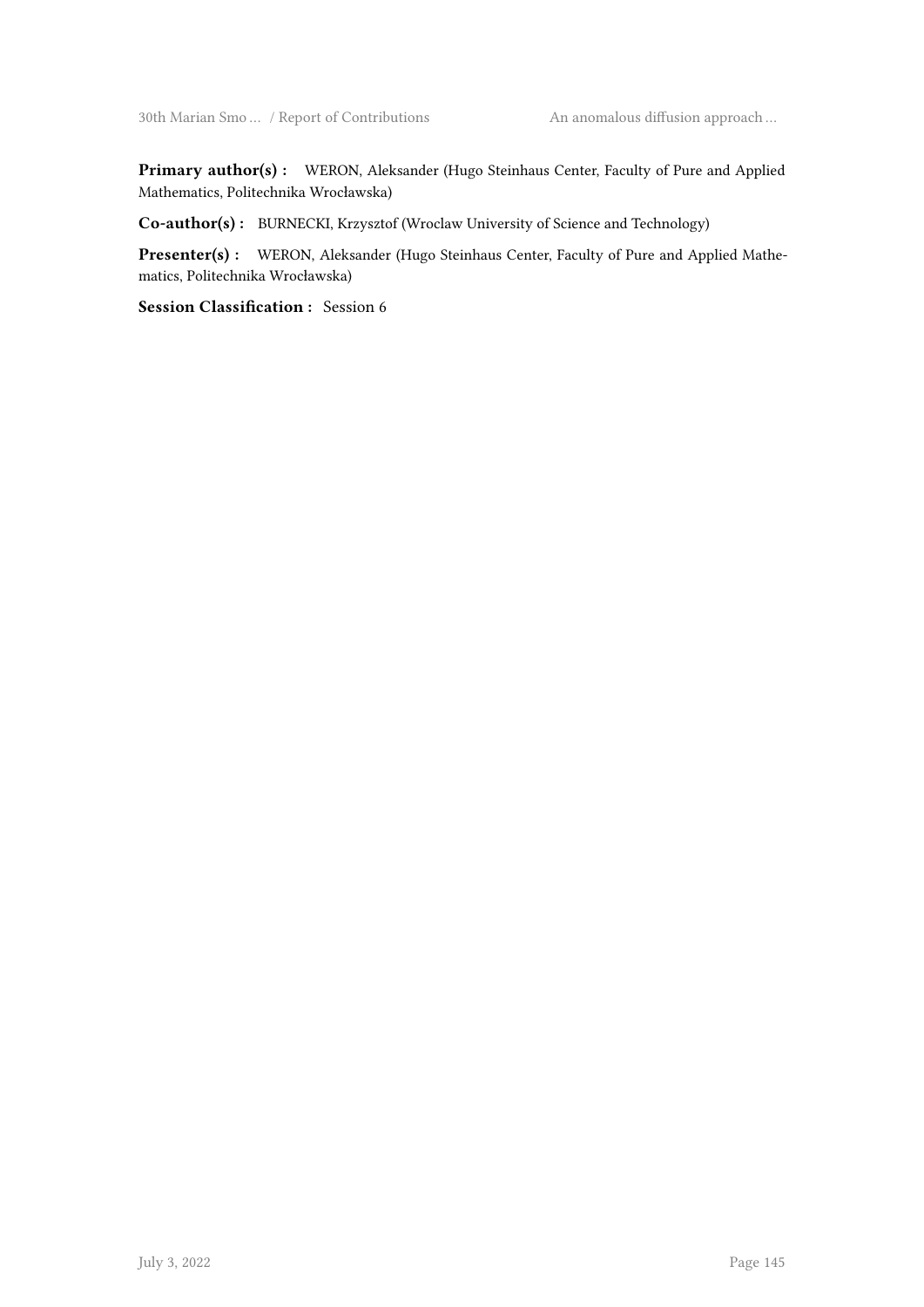Contribution ID: **180** Type : **oral** 

# **Some analytical methods of solutions to nonlinear diffusion equation**

*Tuesday, 5 September 2017 17:10 (20)*

From a reach family of nonlinear diffusion equations the Burgers' and Porous Medium equations have been chosen to demonstrate the possibility of getting their analytical solutions of some practically important IBVs problems. A comparison between numerical and analytical solutions have also been provided.

**Primary author(s) :** GRZYWNA, Zbigniew (Silesian University of Technology, Faculty of Chemistry)

**Co-author(s) :** BORYS, Przemyslaw (Silesian University of Technology, Faculty of Chemistry)

**Presenter(s) :** GRZYWNA, Zbigniew (Silesian University of Technology, Faculty of Chemistry)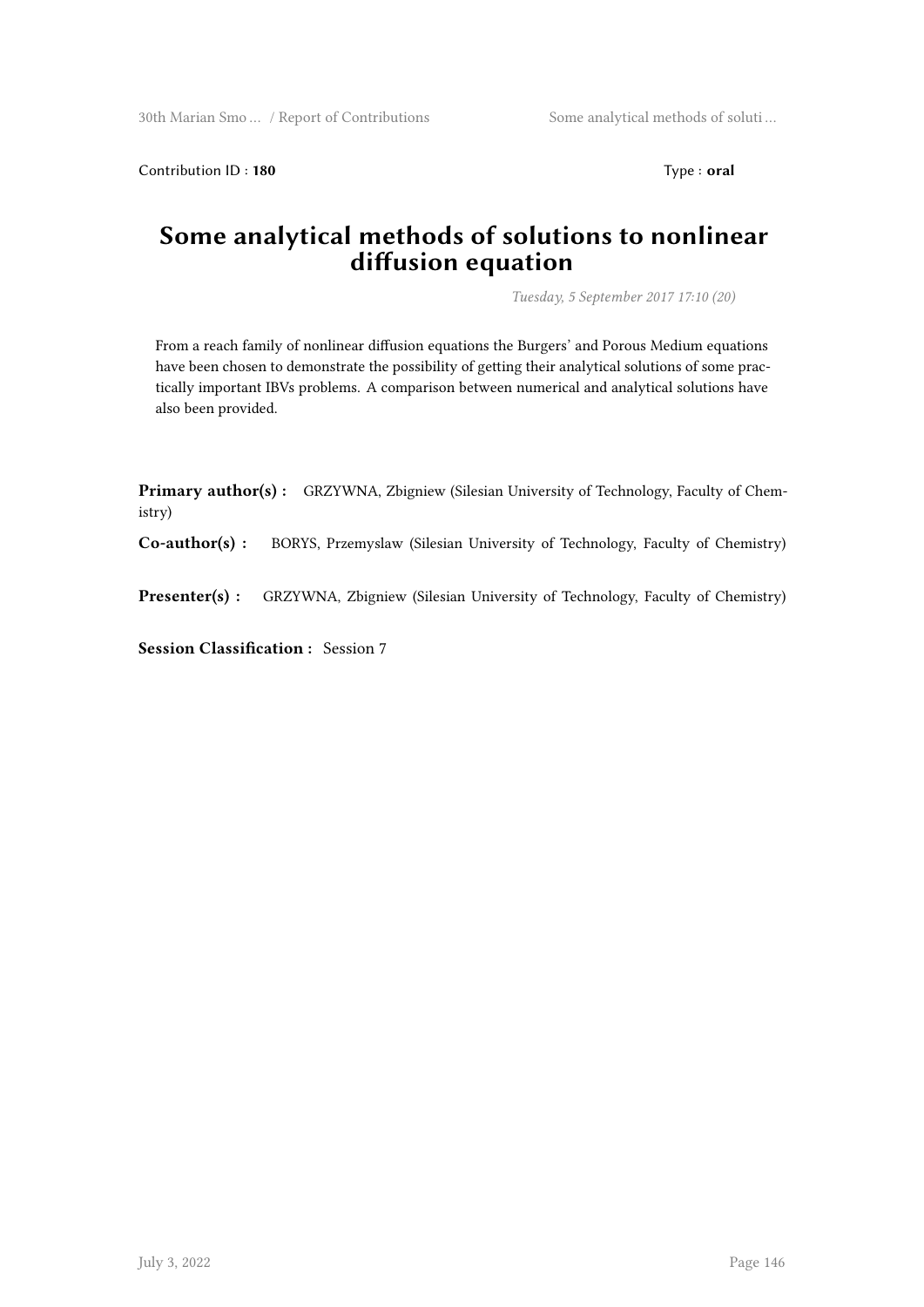Contribution ID : **181** Type : **poster**

# **Higher-order interactions in human chromosomes: finding topologically associated domains via network community detection**

In this post-genome sequence era, the investigation of the genomic interactions on top of the identified sequence is of great importance. There exist nontrivial structural properties in the interactions, despite the fact that the sequence itself is a topologically simple one-dimensional structure. In particular, topologically associated domains (TADs), representing the group or modular structures, are crucial substructures of chromosome interactions. As the weighted network structures effectively capture the genomic interactions, the identification of TADs naturally corresponds to finding the modular or community structures in the genomic interaction network. In this work, we suggest a systematic way to identify TADs using network community identification algorithms. As a concrete example, we take a representative genomic interaction data called the Hi-C map and apply algorithms for network community detection, in particular, with the tunable resolutions parameter that enables us to find TADs with various resolutions. For validity of our method, we compare several known biological markers for the TAD boundary, such as the enrichment of transcriptional repressor CTCF, with our systematically identified TADs

**Primary author(s):** LEE, Sang Hoon (Korea Institute for Advanced Study)

**Co-author(s) :** JEON, JAE HYUNG (Department of Physics, Pohang University of Science and Technology(POSTECH)); LIZANA, Ludvig (Umeå University)

**Presenter(s) :** JEON, JAE HYUNG (Department of Physics, Pohang University of Science and Technology(POSTECH)); LIZANA, Ludvig (Umeå University); LEE, Sang Hoon (Korea Institute for Advanced Study)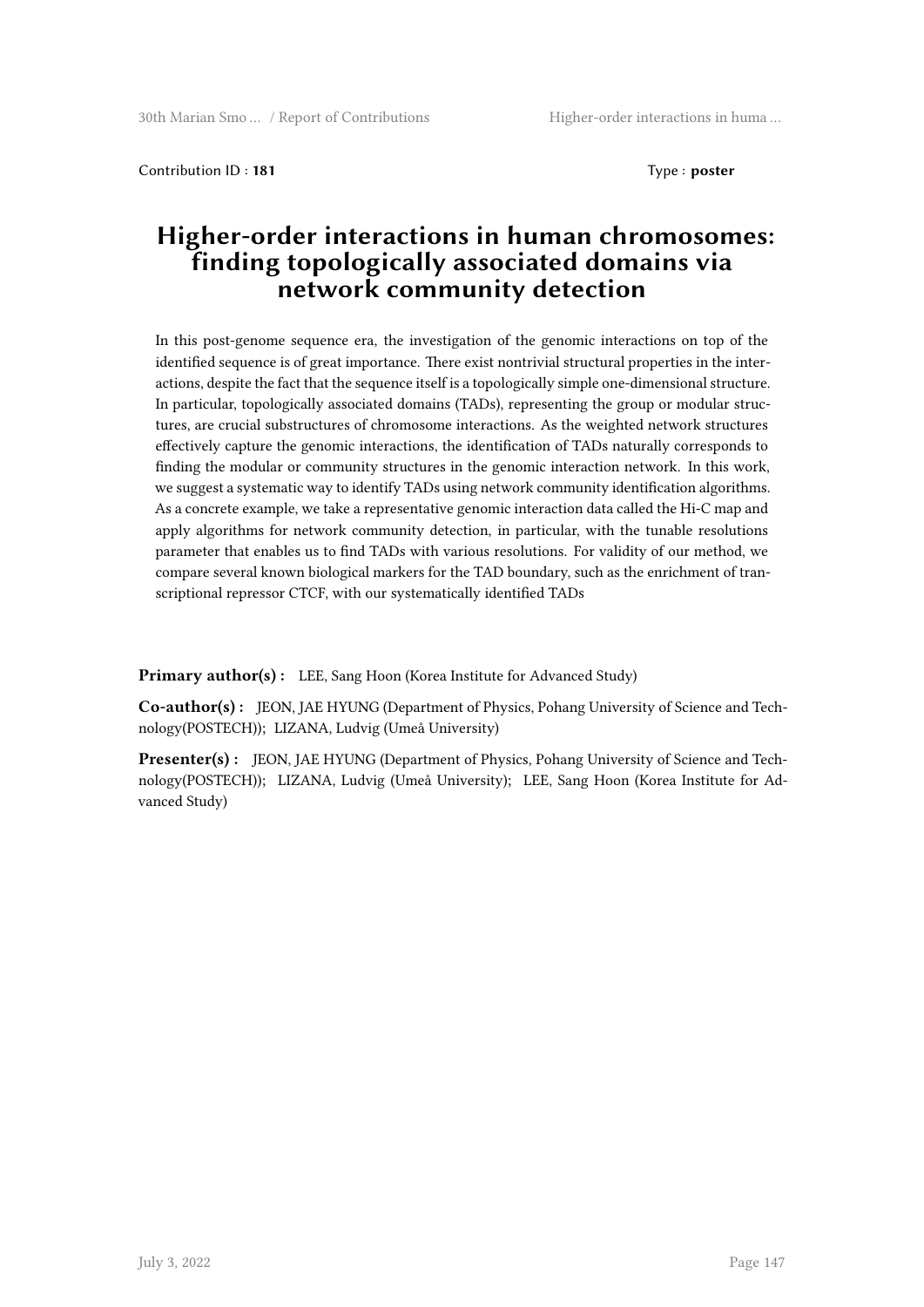Contribution ID: **182** Type : **poster** 

# **The q-voter model with nonconformity in freely forming groups: does the size distribution matters?**

We study a q-voter model with stochastic driving on a complete graph with q being a random variable described by probability density function P(q), instead of a constant value. We investigate two types of  $P(q)$ : (1) artificial with the fixed expected value  $\lt q$  >, but a changing variance and (2) empirical of freely forming groups in informal places. We investigate also two types of stochasticity that can be interpreted as different kinds of nonconformity (anticonformity or independence) to answer the question about differences observed at the macroscopic level between these two types of nonconformity in real social systems. Moreover, we ask the question if the behavior of a system depends on the average value of the group size q or rather on probability distribution function  $P(q)$ .

**Primary author(s):** RADOSZ, Wojciech (Wrocław University of Science and Technology)

**Co-author(s) :** MIELNIK-PYSZCZORSKI, Adam (Wroclaw University of Science and Technology); WERON, Katarzyna (Wroclaw University of Science and Technology); BRZEZIŃSKA, Marta (Wroclaw University of Science and Technology)

Presenter(s) : RADOSZ, Wojciech (Wrocław University of Science and Technology)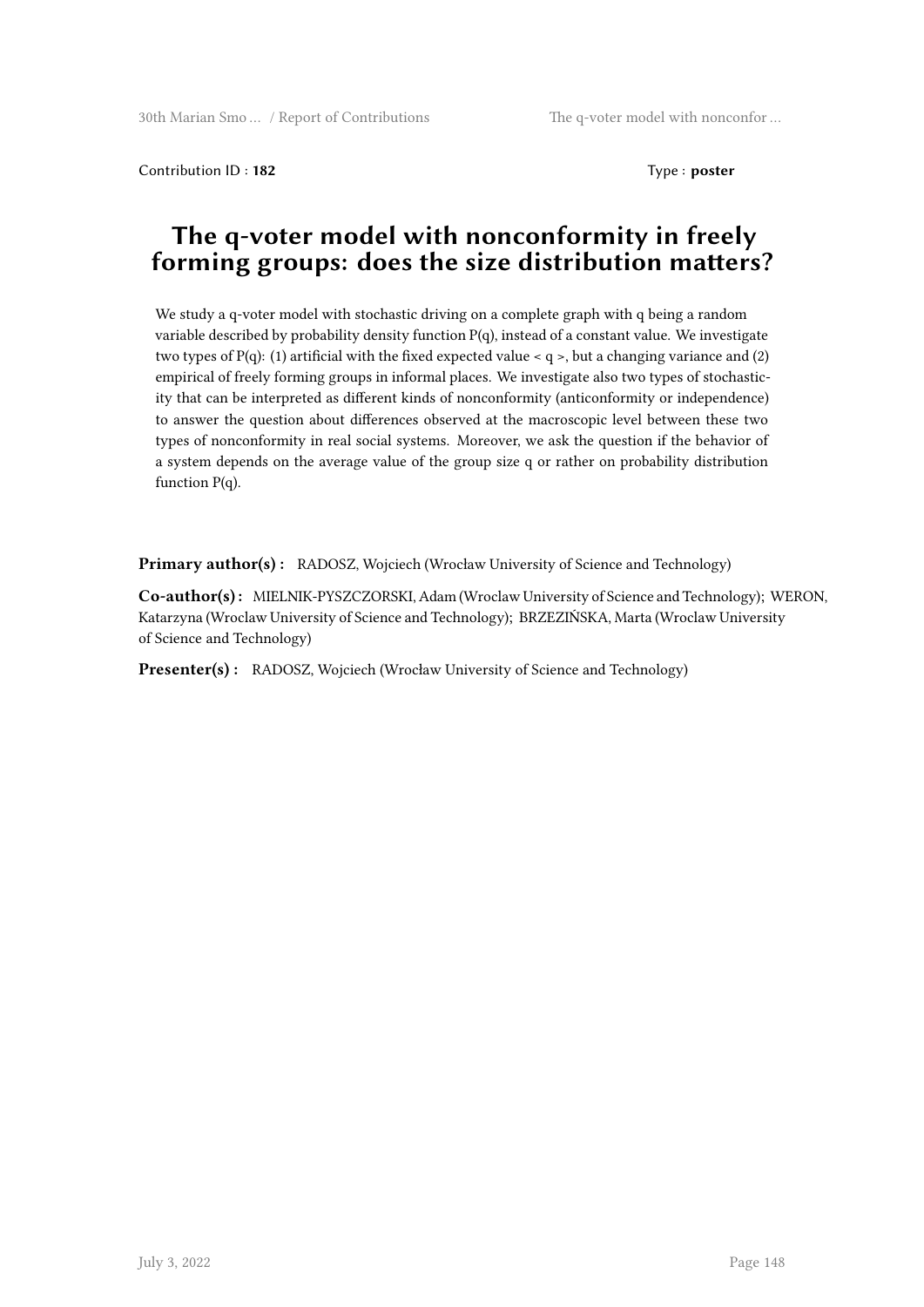Contribution ID : **183** Type : **poster**

# **Complex dynamics of guest molecules in all-optical poling: kinetic Monte Carlo modelling**

We study theoretically the kinetics of non-interacting photo-switchable guest molecules (model azo-dye) dispersed in host (model polymer matrix) in the all-optical poling process close to the glass transition temperature Tg. The polymer matrix is simulated using the bond-fluctuation model. The kinetics of multiple trans-cis-trans cycles is formulated in terms of transition probabilities which depend on local free volume in the matrix and its dynamics. Close to Tg complex dynamics of guest molecules is observed, what implies the presence of dynamic heterogeneities of the matrix in space and time which influences guest molecules. A qualitative physical picture of mosaic-like states - intertwined areas of free- and hindered angular motion of guest molecules - is proposed and the role of related short and longer scales in space for the promotion of complex dynamics of guest molecules is discussed.

**Primary author(s):** RADOSZ, Wojciech (Wrocław University of Science and Technology)

**Co-author(s) :** MITUŚ, Antoni C. (Wroclaw University of Science and Technology); PAWLIK, Grzegorz (Wroclaw University of Science and Technology,)

Presenter(s) : RADOSZ, Wojciech (Wrocław University of Science and Technology)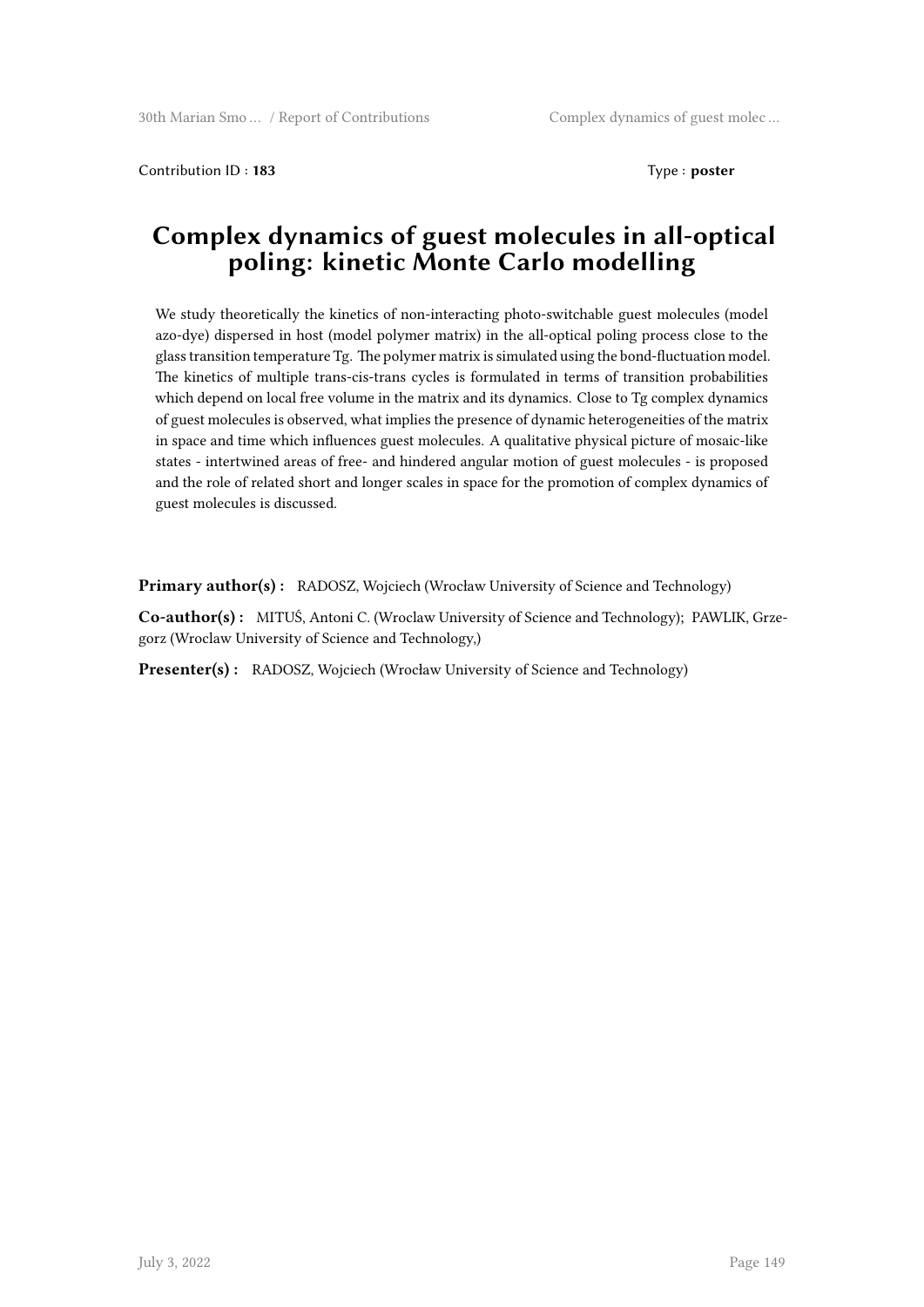Contribution ID : **184** Type : **poster** 

# **Modeling the ASF (African Swine Fever) spread and risk assessment for Poland**

Problem: Recent rapid spread of the African Swine Fever (ASF) in the Northeast Poland during summer 2017 encourages us to prepare risk assessment for the whole country and predict future geographical transmission paths. The disease has been occurring in Poland since February 2014, however, only in 2017 it exceeded the so-called population reproduction number of the epidemic (adjusted epidemic reproduction rate). The time is running and most of Poland is currently at the highest risk of becoming endemic. Although the Polish Veterinary Inspection with and National Research Institutes are monitoring and controlling the disease spread, a mathematical model of the spatial and temporal dynamics of the disease spread is missing.

Aims: We focus on a predictive stochastic ASF model based on empirical geographical data incorporating organizational network of regions, empirical forest, swine, and wild boar density theoretical organizational structure of the pork production supply chain. This model would be equipped with decision support systems as a tool for epidemiologists. In the preliminary setup, we perform early epidemic growth estimation and simulate landscape-based propagation.

Methods and Data: The early growth estimation can be easily done by matching incidence trajectory to the exponential function, resulting in the approximation of the force of infection. With these calculations the basic reproduction rate of the epidemic, the effective outbreaks detection and elimination times could be estimated. In the spatial model we use forest coverage, pig population in poviats and the distance between centroids of poviats. We use pseudo-gravitational models of short and long-range interactions referring to the socio-migratory behavior of wild boars and the pork production chain. We estimate the model parameters specific for Poland, using a prior Russian and Ukrainian data on ASF spread.

Results and Preliminary Conclusions: Early epidemic growth estimation indicates that to keep the epidemiological status quo will require a very fast response from veterinary services (less than one week after detection to eliminate a single outbreak). Spatial modeling in a certain range of parameters proves the existence of a natural protective barrier within boarders of the 'Congress Poland'. The spread of the disease to the 'Greater Poland' should result in the accelerated outbreak of ASF.

**Primary author(s) :** JARYNOWSKI, Andrzej (Smoluchowski Institute of Physics, Jagiellonian University)

**Co-author(s) :** BELIK, Vitaly (Department of Veterinary Medicine, Freie Universitaet Berlin)

**Presenter(s) :** JARYNOWSKI, Andrzej (Smoluchowski Institute of Physics, Jagiellonian University)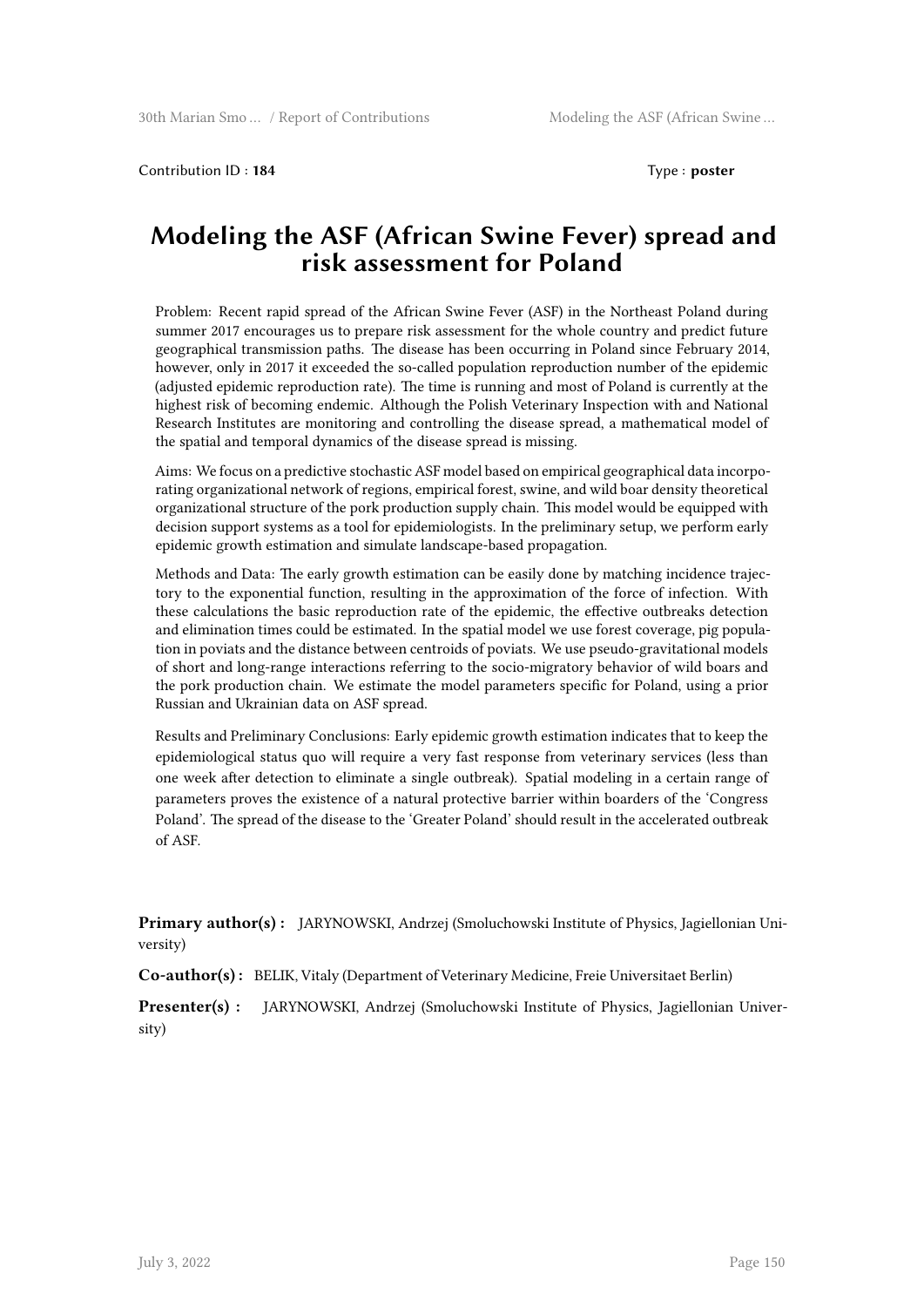Contribution ID: 185 Type : **poster** 

# **Epidemics spread in heterogeneous populations**

Individuals building populations are subject to variability. This variability affects progress of epidemic outbreaks, because individuals tend to be more or less resistant. Agents also differ with respect to their recovery rate. Here, properties of the SIR model in inhomogeneous populations are studied. It is shown that a small change in model's parameters, e.g recovery or infection rate, can substantially change properties of final states which is especially well-visible in distributions of the epidemic size.

In addition to the epidemic size and radii distributions first passage time properties of epidemic outbreaks are explored.

K. Capala, B. Dybiec, Eur. Phys. J. B 90 85 (2017).

**Primary author(s) :** CAPAŁA, Karol (Institute of Physics, Jagiellonian University)

**Co-author(s) :** DYBIEC, Bartłomiej (Institute of Physics, Jagiellonian University)

**Presenter(s) :** CAPAŁA, Karol (Institute of Physics, Jagiellonian University)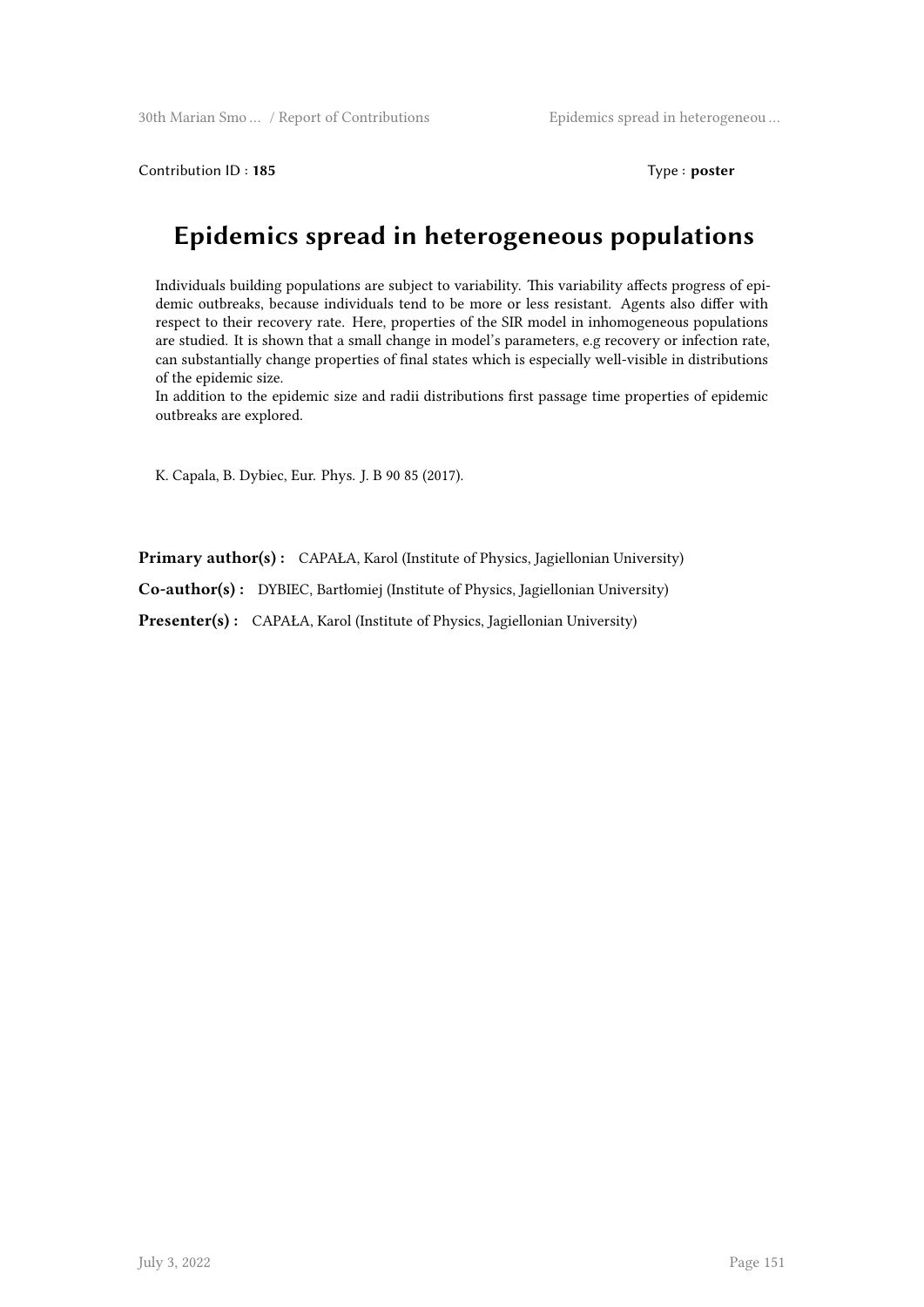30th Marian Smo ... / Report of Contributions Marian Smoluchowski his life and ...

Contribution ID : 186 Type : **oral** 

# **Marian Smoluchowski his life and works**

*Monday, 4 September 2017 09:30 (30)*

**Primary author(s) :** CICHOCKI, Bogdan (Instytut Fizyki Teoretycznej Uniwersytetu Warszawskiego)

**Presenter(s) :** CICHOCKI, Bogdan (Instytut Fizyki Teoretycznej Uniwersytetu Warszawskiego)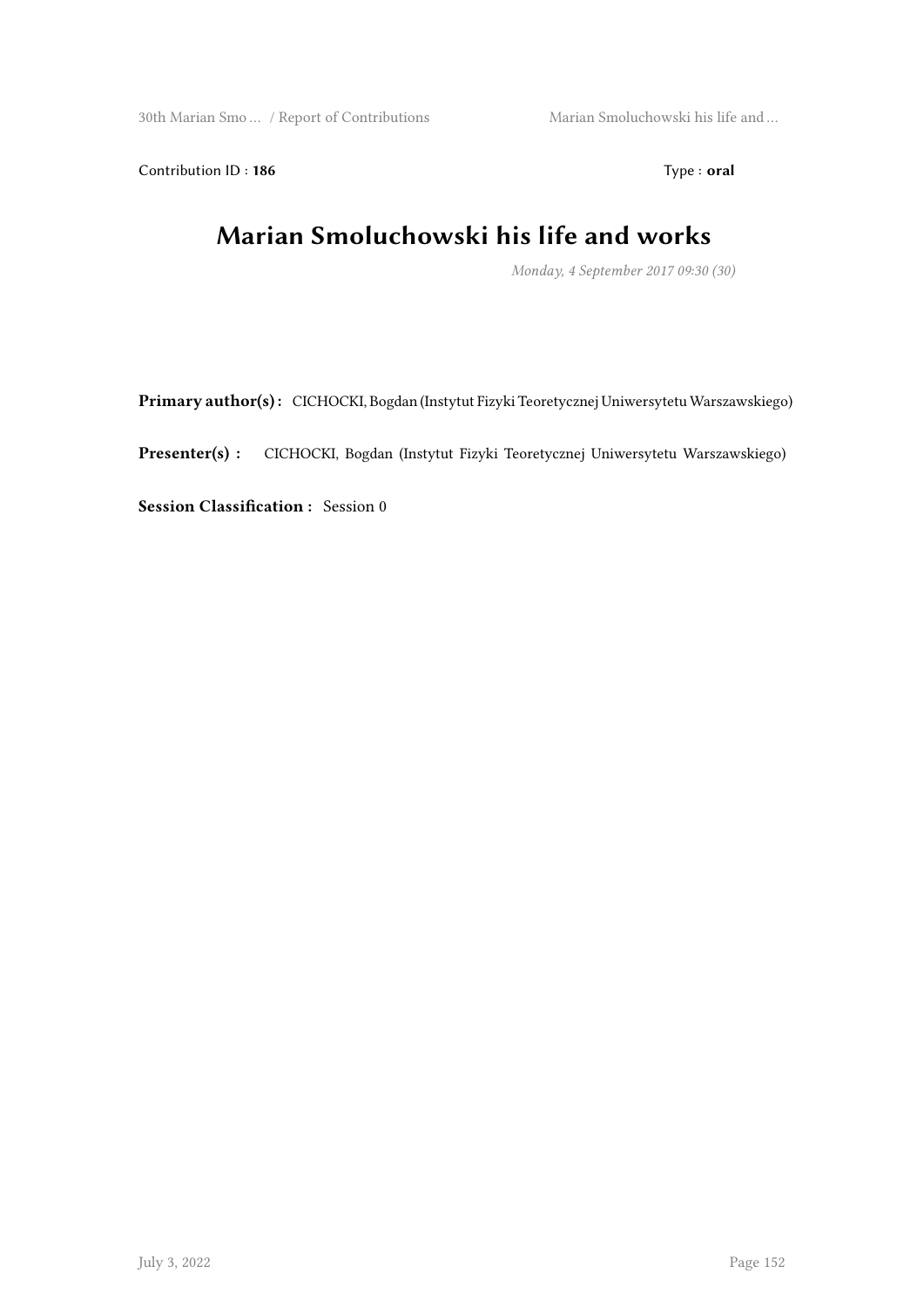Contribution ID : **187** Type : **poster** 

# **Modulated phases in two-dimensional systems of bent-core particles**

We study the role of excluded-volume effects for the stabilization of different phases in systems composed of hard bent-core particles placed on a planar surface. In particular, we analyze molecular systems, in which modulated phases can appear. By the use of combined theoretical and simulational approaches, such as Onsager's Density Functional Theory and Monte Carlo simulations, we investigate how the details of bent-core particles composed of needles, polygons and disks can affect stability of surface order. We start by analyzing bent-core particles with two arms, for which we identified the nematic splay-bend phase, which turned out to be more stable than two-dimensional smectic ordering for particles with large opening angles and thin arms. Then, we present results for particles with three arms, for which we also identified modulated phases for wide range of molecular parameters. Lastly, we discuss the possibility of existence of nematic splay-bend in systems of banana-shaped molecules composed of connected disks.

This work was supported by Grant No. DEC-2013/11/B/ST3/04247 of the National Science Centre in Poland.

P. Karbowniczek, M. Cieśla, L. Longa, and A. Chrzanowska, Liq. Cryst. **44**, 254 (2017).

**Primary author(s) :** CHRZANOWSKA, Agnieszka (Institute of Physics, Cracow University of Technology, Poland); LONGA, Lech (M. Smoluchowski Institute of Physics, Jagiellonian University, Kraków, Poland); CIEŚLA, Michał (M. Smoluchowski Institute of Physics, Jagiellonian University, Kraków, Poland); KAR-BOWNICZEK, Paweł (Institute of Physics, Cracow University of Technology, Poland)

**Presenter(s) :** KARBOWNICZEK, Paweł (Institute of Physics, Cracow University of Technology, Poland)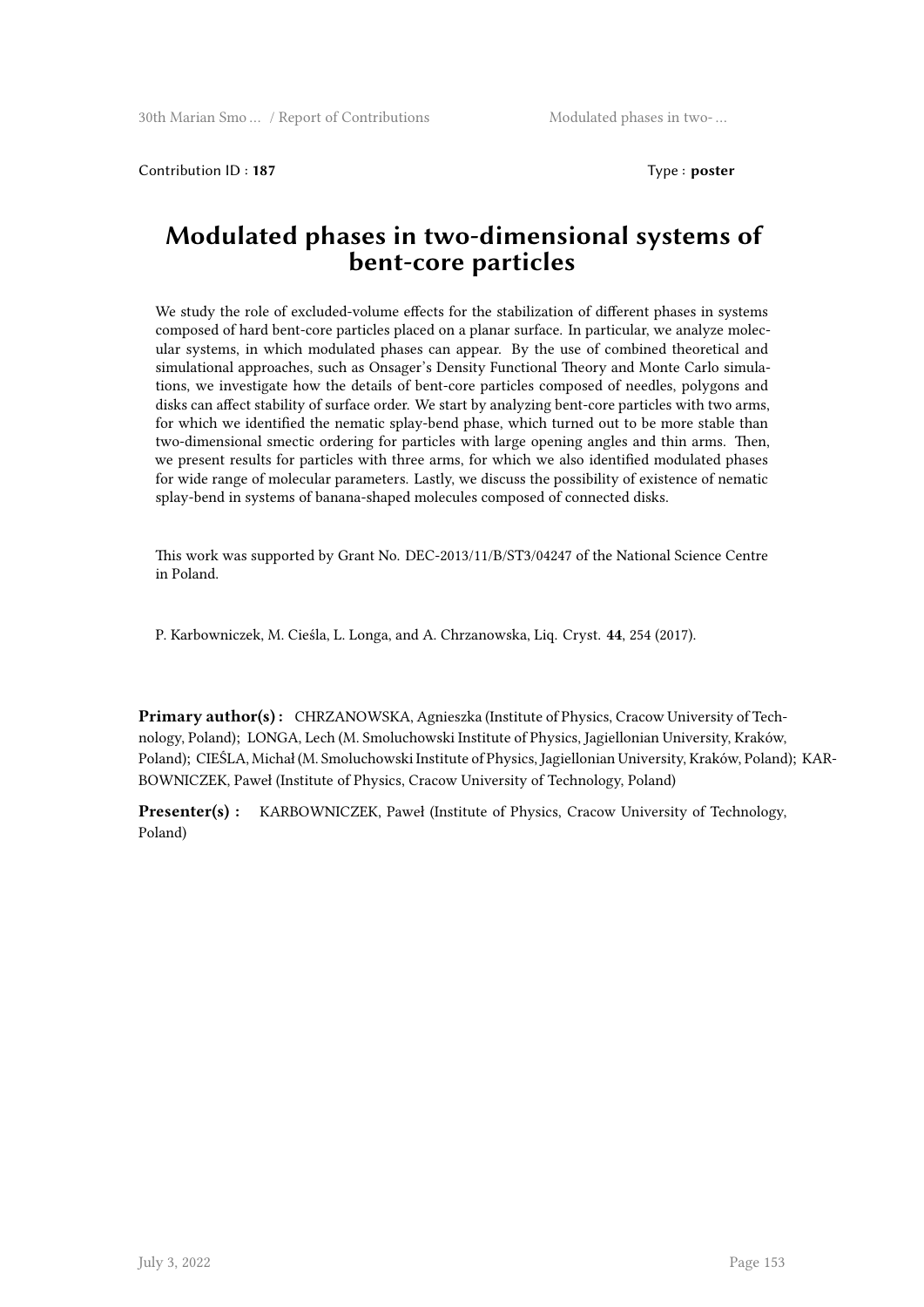Contribution ID : **188** Type : **poster** 

#### **Abnormal behavior of rupture force distribution in PEI/SiO**<sup>2</sup> **system**

Understanding the dynamic properties of interacting molecules is an important issue in the field of designing micro and nano drug carriers or transfection systems. One of the most powerful research methods of these properties is dynamic force spectroscopy that allows to determine the interactions strength between single molecules, the local Young's modules or the energy landscapes. This technique enables also to explore the dynamic properties in the interacting proteins or polymer molecules systems. The dynamic force spectroscopy measurements derive the distributions of locally determined parameters which are analyzed based on models described in the literature, i.e. Bell-Evans model, Dudko, Hummer and Szabo model. Theoretical interpretation of experimental results is complex because of the wide distributions of measured forces for the multiple repetition of the experiment even for fixed rupture speed. At the same time there is a dependence of the rupture force on the rupture rate.

The results of rupture forces obtained for PEI /  $SiO<sub>2</sub>$  system were interpreted based on theoretical models of rupturing the interactions in the individual particles that are available in the literature. The general characteristics of results distributions obtained for the PEI-silica are consistent with existing models (narrowing of histograms with the increasing rate of the rupture speed, i.e. with the increase of the rupture force in time). However, none of the models describe accurately the measured distributions. Regardless of whether the Bell-Evans or HSD (Hummer, Szabo Dudko) models were used, it was not possible to obtain asymmetric, heavy-tailed distributions of rupture forces. It suggests that the rupture in such system cannot be reduced to the model describing a single particle overcoming a constant energy barrier. It is possible that the proper model of PEI - SiO<sub>2</sub> interaction should include interactions between larger groups of particles as well as fluctuation of an interaction potential that keeps a system together.

**Primary author(s) :** GUDOWSKA-NOWAK, Ewa (M. Smoluchowski Institute of Physics, Jagiellonian University, Kraków, Poland); BARBASZ, Jakub (Jerzy Haber Institute of Catalysis and Surface Chemistry Polish Academy of Sciences, Kraków, Poland); SOFINSKA, Kamila (Jerzy Haber Institute of Catalysis and Surface Chemistry Polish Academy of Sciences, Kraków, Poland); CIEŚLA, Michał (M. Smoluchowski Institute of Physics, Jagiellonian University, Kraków, Poland)

**Presenter(s) :** SOFINSKA, Kamila (Jerzy Haber Institute of Catalysis and Surface Chemistry Polish Academy of Sciences, Kraków, Poland)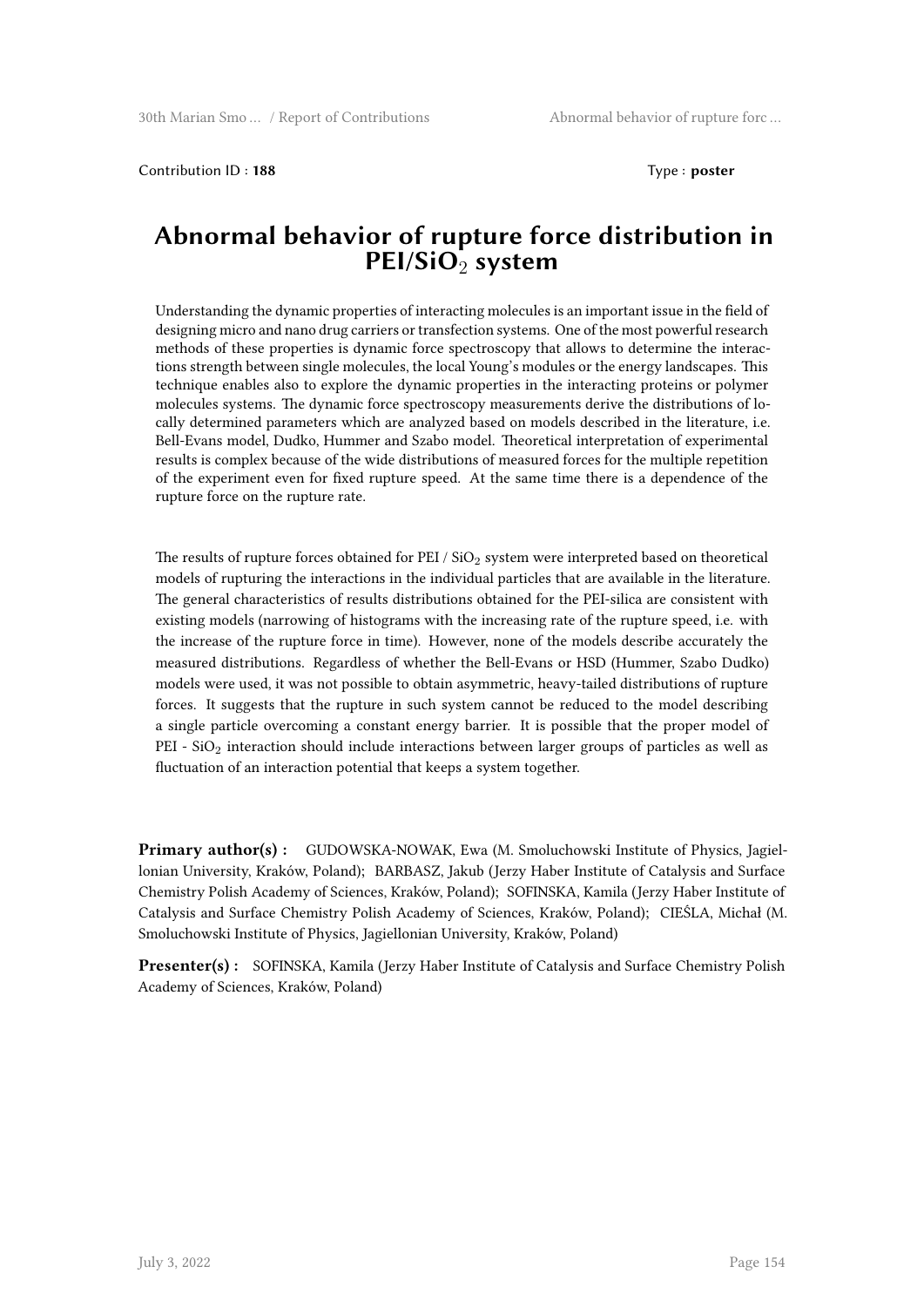Contribution ID: 189 **Type : poster** 

#### **The effects of sub-diffusion in the NTA size measurements of extracellular vesicles**

The interest in the extracellular vesicles (EVs) is rapidly growing as they became reliable biomarkers for many diseases. For this reason, fast and accurate techniques of EVs size characterization are the matter of utmost importance. One increasingly popular technique is the Nanoparticle Tracking Analysis (NTA), in which the diameters of EVs are calculated from their diffusion constants. This assumes that the diffusion of EVs follows the Stokes-Einstein relation, i.e. that the Mean Square Displacement is linear in time (MSD*∝ t*). However, we show that this relation is severely violated in biological samples. In fact, at intermediate time periods MSD is strongly sub-diffusive (MSD  $\propto t^{\alpha}$ ,  $0 < \alpha < 1$ ). The sub-diffusive behaviour is well known in statistical physics, but most of its theoretical models do not provide the direct relation between the size of a particle and the generalized diffusion constant  $D_\alpha$ . We solve this problem by introducing the logarithmic model of sub-diffusion. Applying it into analysis results in the average measured EV diameter reduced by 45% in comparison to the normal diffusion models. To corroborate our analysis, we compare our results with the AFM studies of the same samples. While the average size of EVs in AFM is still twice smaller than the in NTA, this discrepancy is expected due to the systematic differences between these two methods, which we also discuss.

**Primary author(s) :** MAJKA, Maciej (Jagiellonian University)

**Presenter(s) :** MAJKA, Maciej (Jagiellonian University)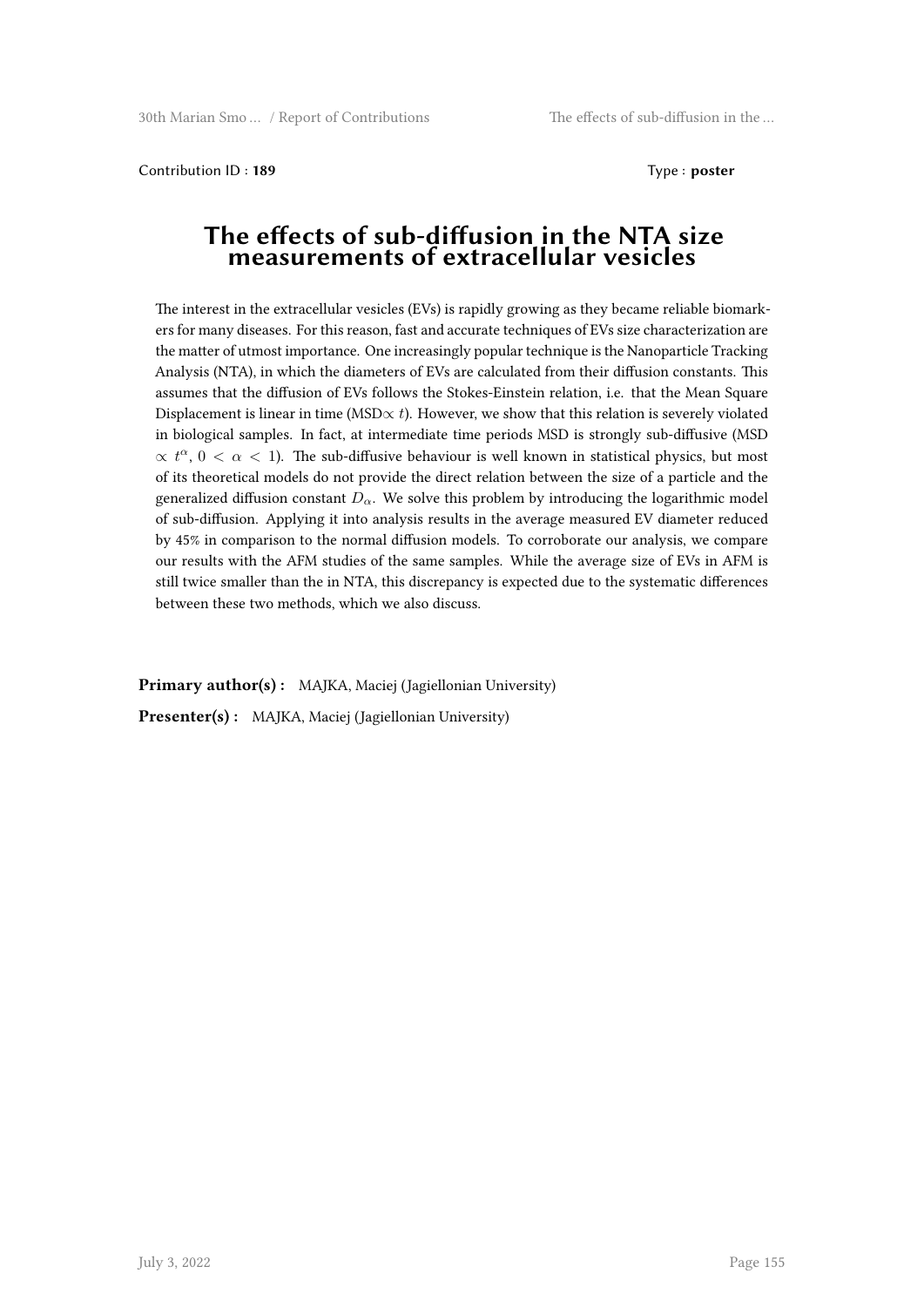Contribution ID : **190** Type : **poster** 

# **Reinventing the triangle: rule of thumb for assessing detectability of communities in networks**

Statistical significance of network clustering has been an unresolved problem since it was observed that community detection algorithms produce false positives even in random graphs. After a phase transition between undetectable and detectable cluster structures was discovered [1,2], the spectra of adjacency matrices and detectability limits were shown to be connected, and they were calculated for a wide range of networks with community structure [3]. In practice, given a real-world network neither the hypothetical network model nor its full eigenspectrum is known, and whether the network has any detectable communities cannot be easily established.

Based on the global clustering coefficient (GCC) we construct a criterion telling whether in an undirected, unweighted network there is some/no detectable community structure, or if the network is in a transient regime. To that end we use approximations of GCC and the spectra of adjacency matrices, together with the empirical observations showing that: a) for graphs with community structure GCC reaches the random graph value before its connectivity is fully random, and b) this saturation of GCC coincides with the theoretically predicted limit of detectability.

We compare the criterion against existing methods of assessing significance of network partitioning. We compute it on various benchmark graphs, as well as on real-world networks from SNAP database, and compare it with the results of state-of-the-art community detection methods. The method is simple and faster than methods involving bootstrapping; it is robust also on sparse networks. Analogous criteria are plausible also for directed graphs.

- 1. J. Reichardt and M. Leone, Phys. Rev. Lett. 101, 078701 (2008).
- 2. A. Decelle, F. Krzakala, C. Moore, and L. Zdeborova, Phys. Rev. Lett. 107, 065701 (2011).
- 3. X. Zhang, R. R. Nadakuditi, and M. E. J. Newman, Phys. Rev. E 89, 042816 (2014).

**Primary author(s) :** OCHAB, Jeremi (M. Smoluchowski Institute of Physics, Jagiellonian University, Kraków)

**Presenter(s) :** OCHAB, Jeremi (M. Smoluchowski Institute of Physics, Jagiellonian University, Kraków)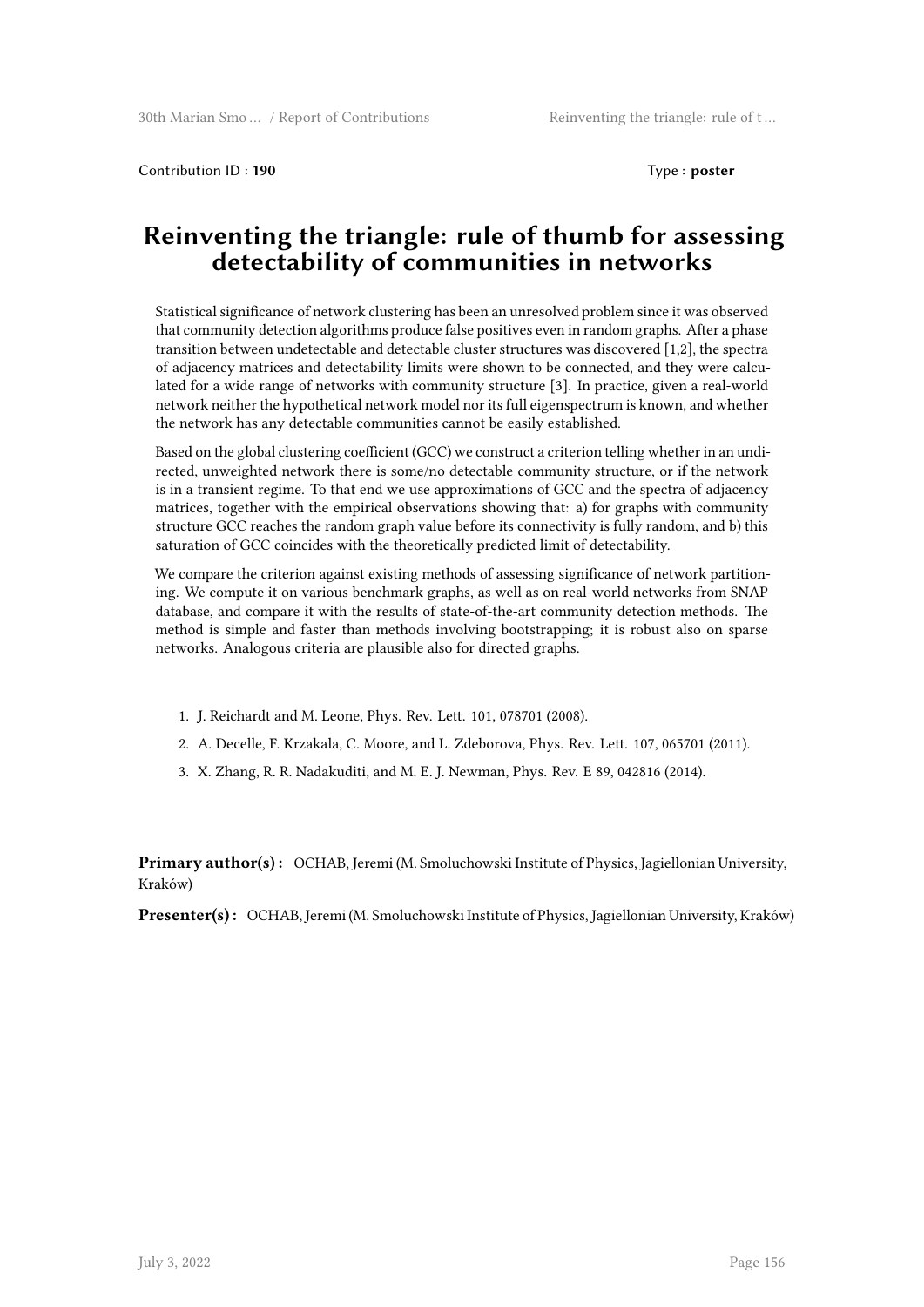Contribution ID : **191** Type : **oral**

#### **Aerated Poisson distributions and their exact approximants.**

*Monday, 4 September 2017 17:30 (20)*

We analyze the properties of combinatorial numbers appearing in the normal ordering of powers of certain differential operators. They are natural generalizations of the conventional Bell numbers. We explicitly construct the solutions of the Stieltjes moment problems with these combinatorial sequences. It turns out that in certain cases one encounters as solutions the discrete probability distributions based on lacunary subsets of positive integers. They generalize the standard Poisson laws and are called aerated Poisson distributions. We furnish explicit approximants of the aerated Poisson distributions through continuous functions via reparametrization of auxiliary solutions for other generalized Bell numbers.

Primary author(s): Prof. PENSON, Karol (University Paris 6)

Presenter(s) : Prof. PENSON, Karol (University Paris 6)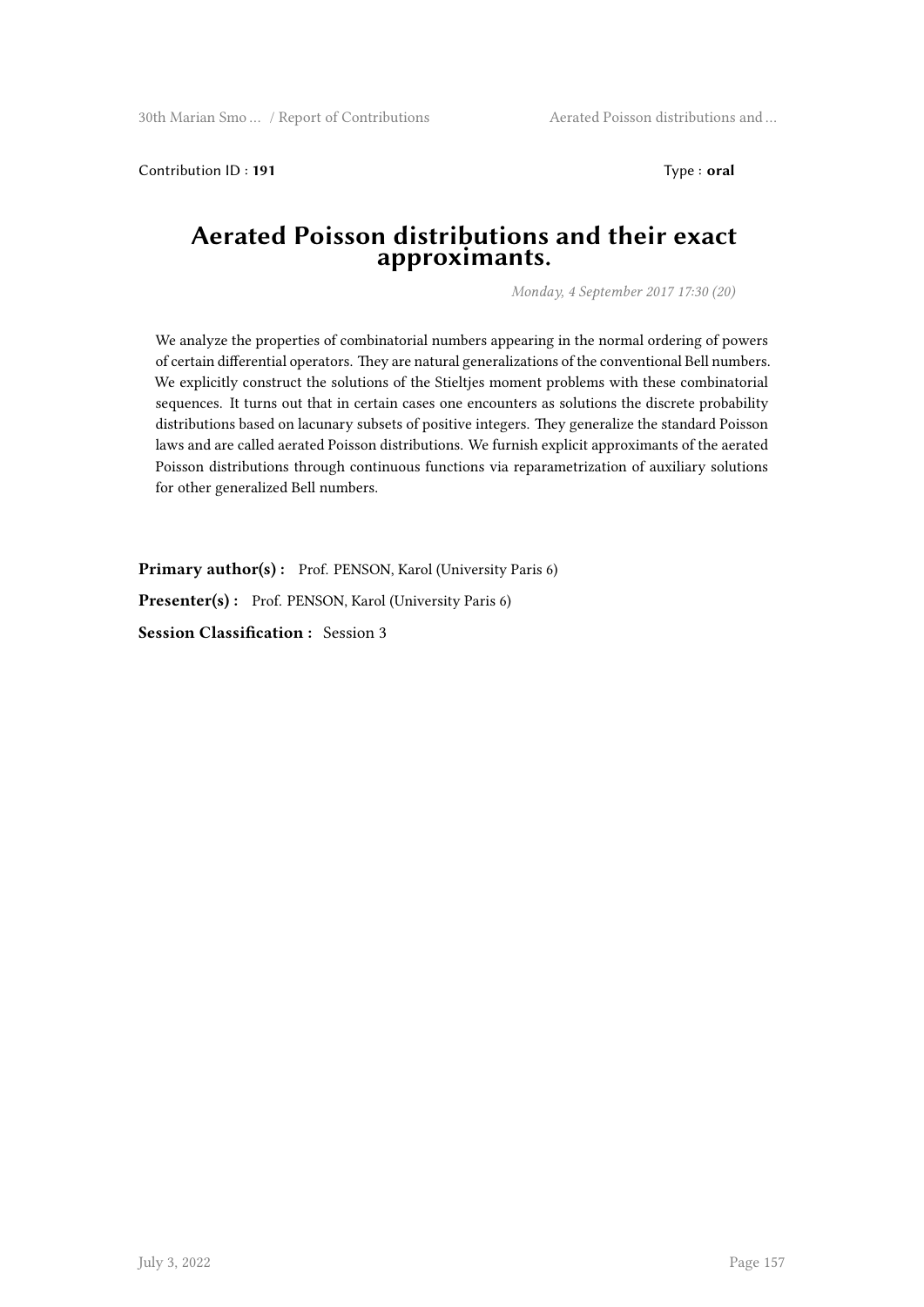Contribution ID: **192** Type : **poster** 

# **Theoretical and experimental determination of a boundary contition at a thin membrane for diffusion**

We present a method of deriving a boundary condition for diffusion at a thin membrane from experimental data. Within this method the Laplace transform of a boundary condition is assumed to be in the form

$$
\hat{C}_2(0^+,p) = \hat{\Phi}(p)\hat{C}_1(0^-,p) ,
$$

where  $\hat{\Phi}(p)$  is a function to be determined. Next, we find the Laplace transform of some theoretical function containing  $\Phi$ , which is a relatively easy to measure experimentally. Then, this function is also determined by means of a numerical calculation of the Laplace transform of the experimental data obtained for normal diffusion of ethanol in water in a system with a nephrophan membrane. Finally, comparing both Laplace transforms mentioned above, we find the function Φ. The derived boundary condition at a membrane contains a term with a Riemann-Liouville fractional time derivative

$$
\alpha C_2(0^+,t) + \beta \frac{\partial^{1/2}}{\partial t^{1/2}} C_2(0^+,t) = C_1(0^-,t) .
$$

Such a form of the boundary condition shows that particles transfer through a thin membrane is a "long-memory process." The presented method is an example that an important part of the mathematical model of physical processes may be derived directly from experimental data.

This work was partially supported by the Polish National Science Centre under Grant No. 2014/13/D/ST2/03608.

- [1] T. Kosztołowicz, S. Wąsik, K.D. Lewandowska, Phys. Rev E 96, 010101(R) (2017).
- [2] T. Kosztołowicz, Int. J. Heat Mass Transf. 111, 1322 (2017).
- [3] T. Kosztołowicz, J. Chem. Phys. 146, 084114 (2017).

**Primary author(s) :** KOSZTOŁOWICZ, Tadeusz (Institute of Physics, Jan Kochanowski University in Kielce)

**Co-author(s) :** LEWANDOWSKA, Katarzyna (Medical University of Gdansk); WĄSIK, Sławomi (Institute of Physics, Jan Kochanowski University in Kielce)

Presenter(s) : LEWANDOWSKA, Katarzyna (Medical University of Gdansk)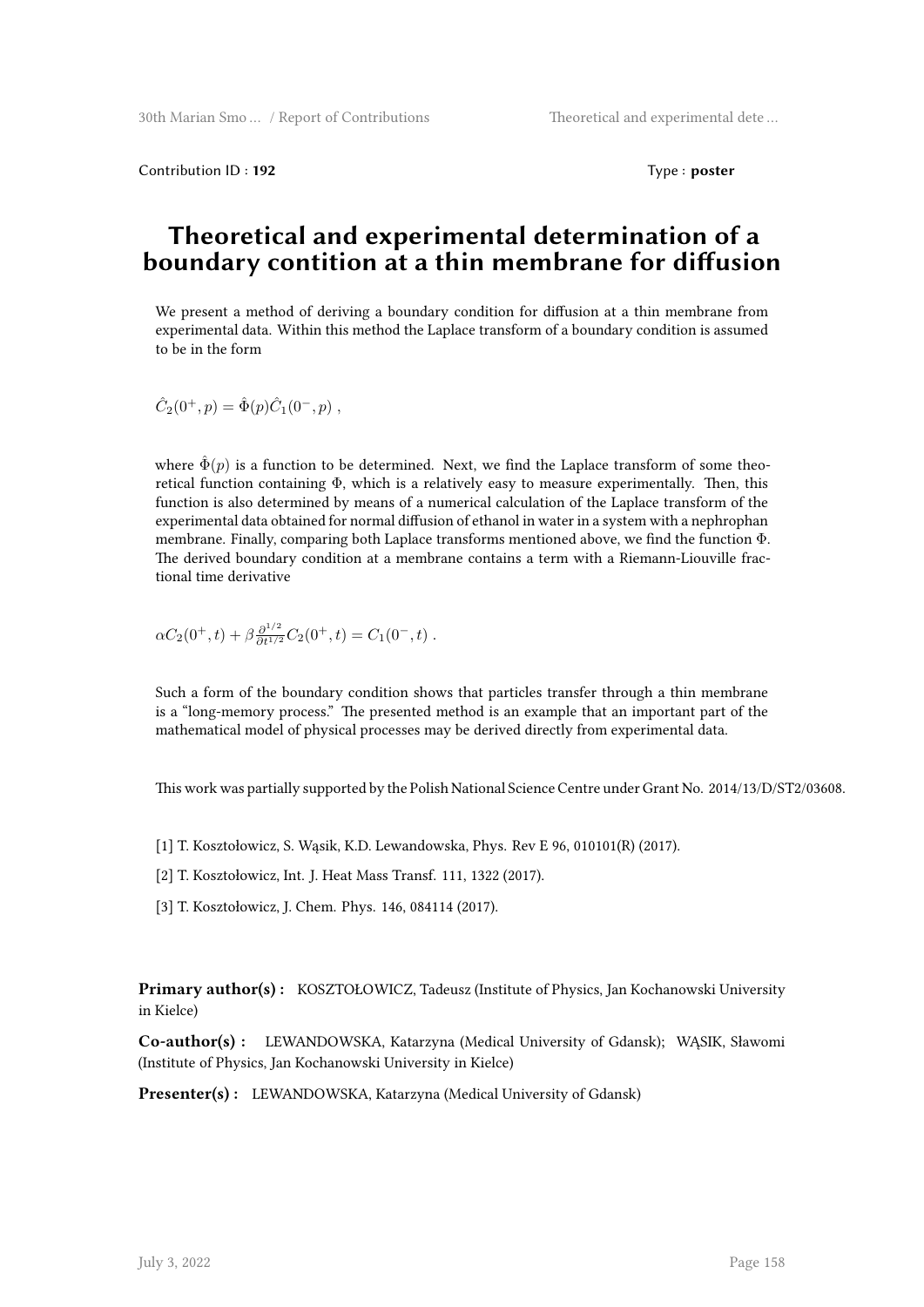Contribution ID : **193** Type : **poster**

# **Pair approximation for the q-voter model with independence on complex networks**

We investigate the q-voter model with stochastic noise arising from independence on complex networks. Using the pair approximation, we provide a comprehensive, mathematical description of its behavior and derive a formula for the critical point. The analytical results are validated by carrying out Monte Carlo experiments. The pair approximation prediction exhibits substantial agreement with simulations, especially for networks with weak clustering and large average degree. Nonetheless, for the average degree close to q, some discrepancies originate. It is the first time we are aware of that the presented approach has been applied to the nonlinear voter dynamics with noise. Up till now, the analytical results have been obtained only for a complete graph. We show that in the limiting case the prediction of pair approximation coincides with the known solution on a fully connected network.

**Primary author(s) :** JĘDRZEJEWSKI, Arkadiusz (Department of Theoretical Physics, Faculty of Fundamental Problems of Technology, Wrocław University of Science and Technology)

**Presenter(s) :** JĘDRZEJEWSKI, Arkadiusz (Department of Theoretical Physics, Faculty of Fundamental Problems of Technology, Wrocław University of Science and Technology)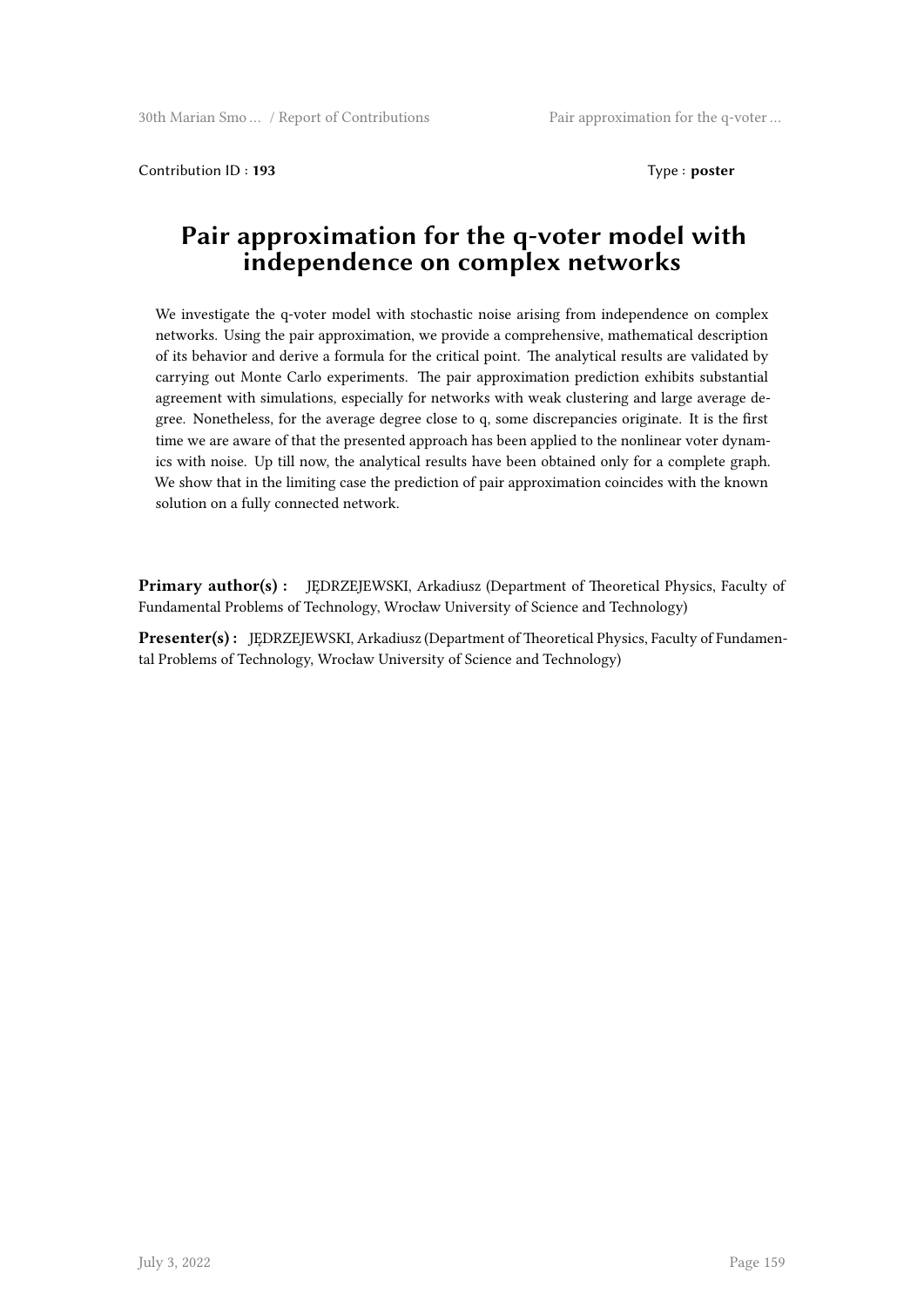30th Marian Smo … / Report of Contributions Opening

Contribution ID: 194 **Type**: **not specified** 

# **Opening**

*Monday, 4 September 2017 09:00 (30)*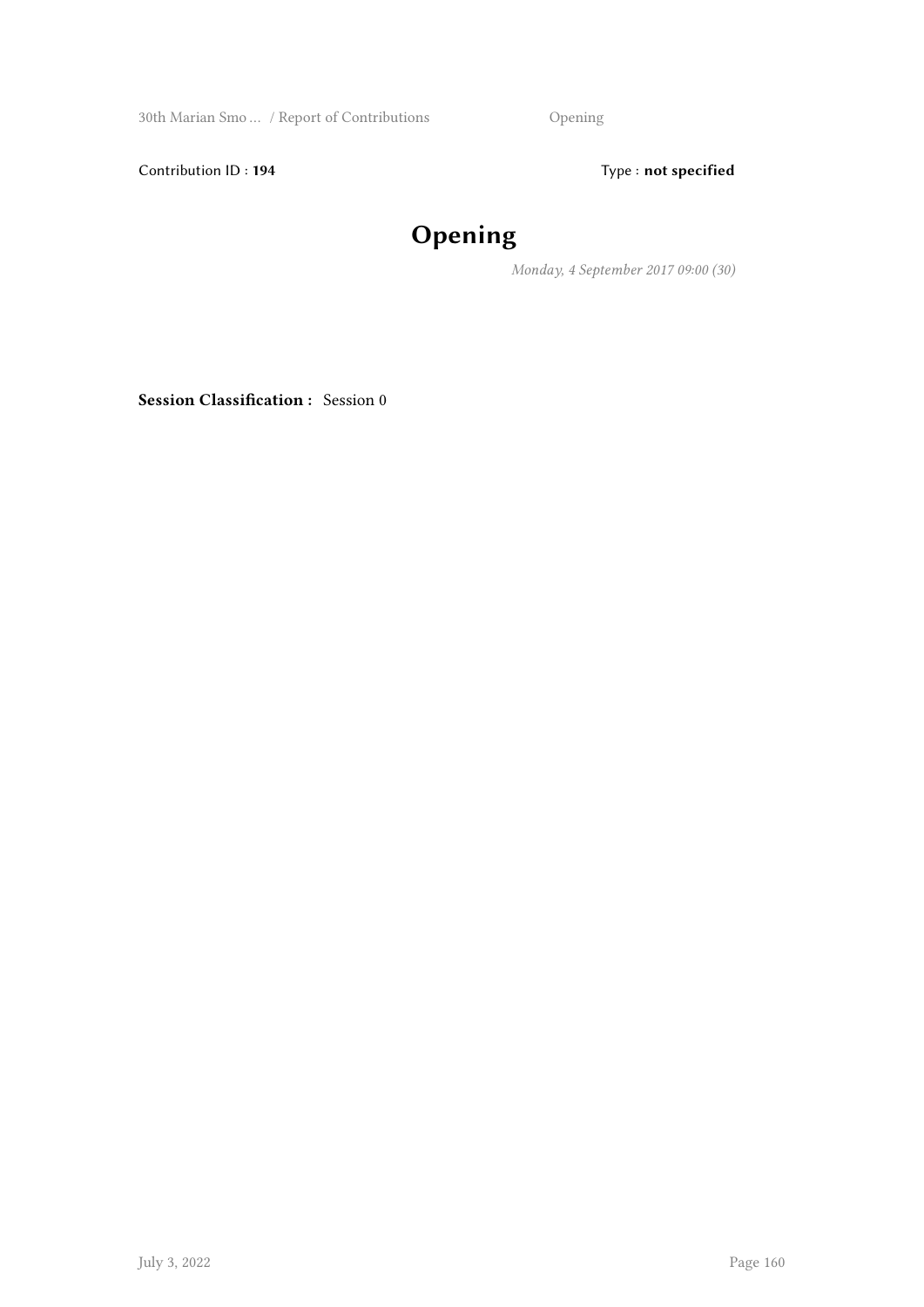Contribution ID: 195 Type: **not specified** 

# **Griffiths phases on a large human Open Connectome network**